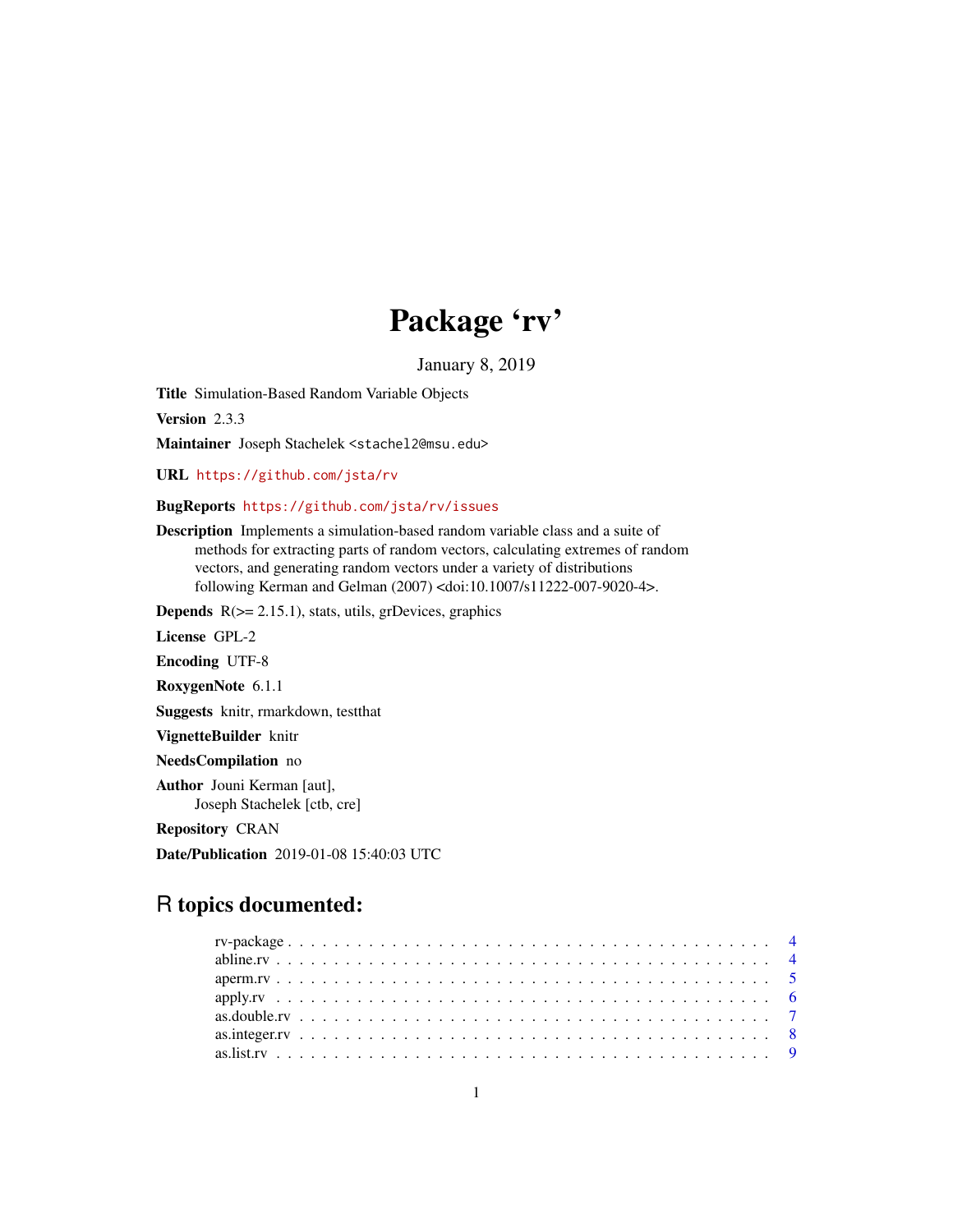|                        | 10 |
|------------------------|----|
|                        | 11 |
| as.rv.stanfit          | 12 |
| as.vector.rv           | 12 |
|                        | 13 |
| cc                     | 14 |
|                        | 15 |
|                        | 16 |
|                        | 17 |
|                        | 18 |
|                        | 19 |
|                        | 20 |
|                        |    |
|                        | 21 |
| ivplot                 | 22 |
| lines.rv               | 23 |
|                        | 24 |
|                        | 25 |
|                        | 26 |
|                        | 27 |
|                        | 28 |
|                        | 30 |
|                        | 31 |
|                        | 32 |
|                        | 33 |
|                        | 35 |
| postsim                | 36 |
| print.rv               | 37 |
|                        | 38 |
|                        | 39 |
|                        | 40 |
|                        | 41 |
|                        | 42 |
| rv                     | 43 |
|                        |    |
|                        | 44 |
| rybeta                 | 45 |
|                        | 46 |
|                        | 47 |
|                        | 48 |
|                        | 49 |
|                        | 50 |
| rvci                   | 51 |
| $r$ v const $\ldots$ . | 52 |
| rvcov                  | 53 |
| $rvcut \dots \dots$    | 54 |
|                        | 55 |
| rvdirichlet            | 56 |
| rvdiscrete             | 57 |
| rvempirical            | 58 |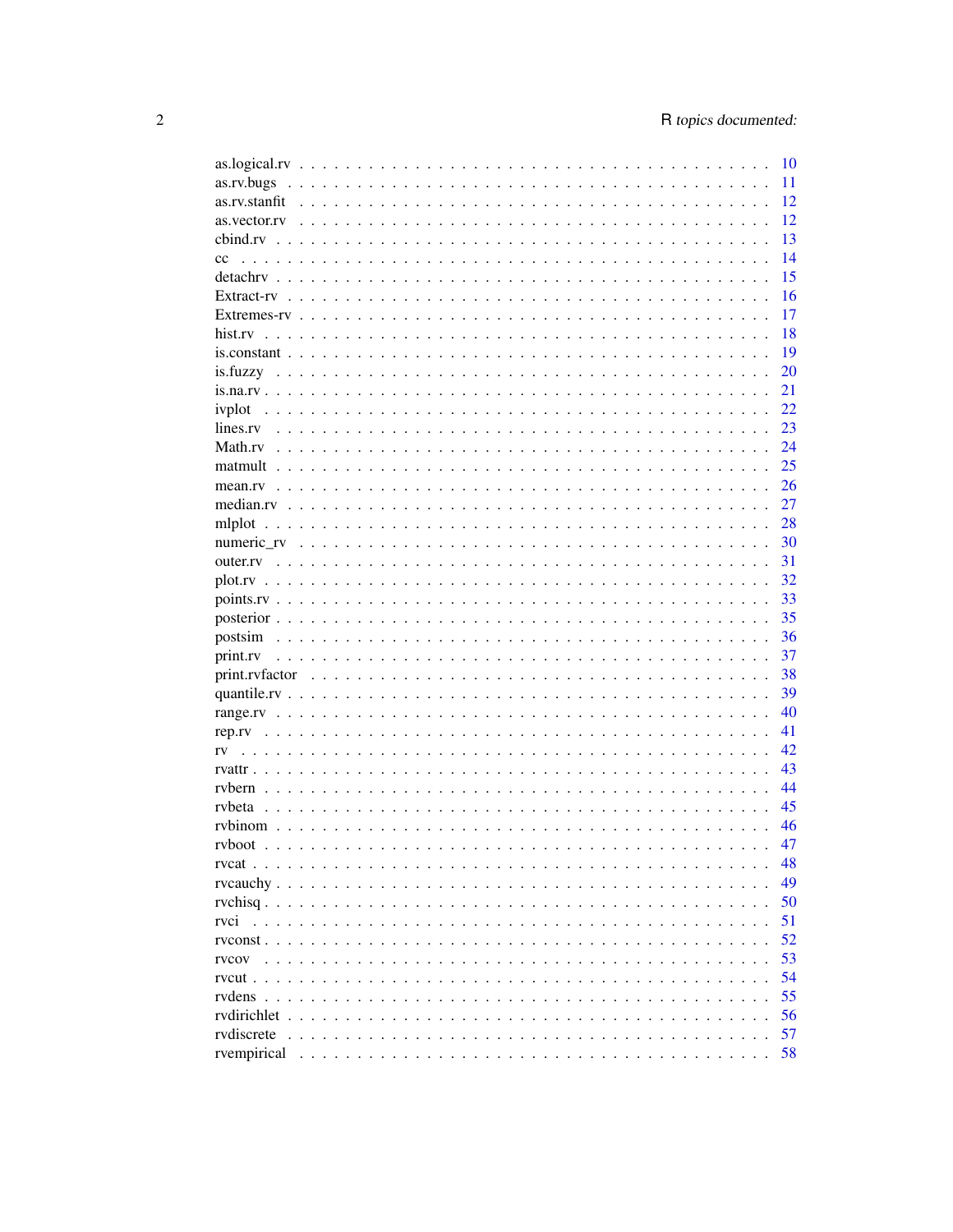| rvexp    | 59 |
|----------|----|
|          | 60 |
| ryhist   | 61 |
|          | 61 |
|          | 62 |
|          | 63 |
|          | 64 |
|          | 66 |
|          | 67 |
| rvmean   | 67 |
|          | 68 |
|          | 69 |
|          | 70 |
|          | 71 |
|          | 72 |
|          | 73 |
| rvnsims  | 74 |
|          | 75 |
|          | 76 |
|          | 77 |
|          | 78 |
|          | 79 |
|          | 80 |
|          | 81 |
|          | 81 |
|          | 82 |
|          | 83 |
|          | 85 |
|          | 86 |
|          | 86 |
|          | 87 |
|          | 88 |
|          | 90 |
|          | 91 |
|          | 92 |
|          | 93 |
| unlistry | 94 |
|          | 95 |
|          |    |

**Index**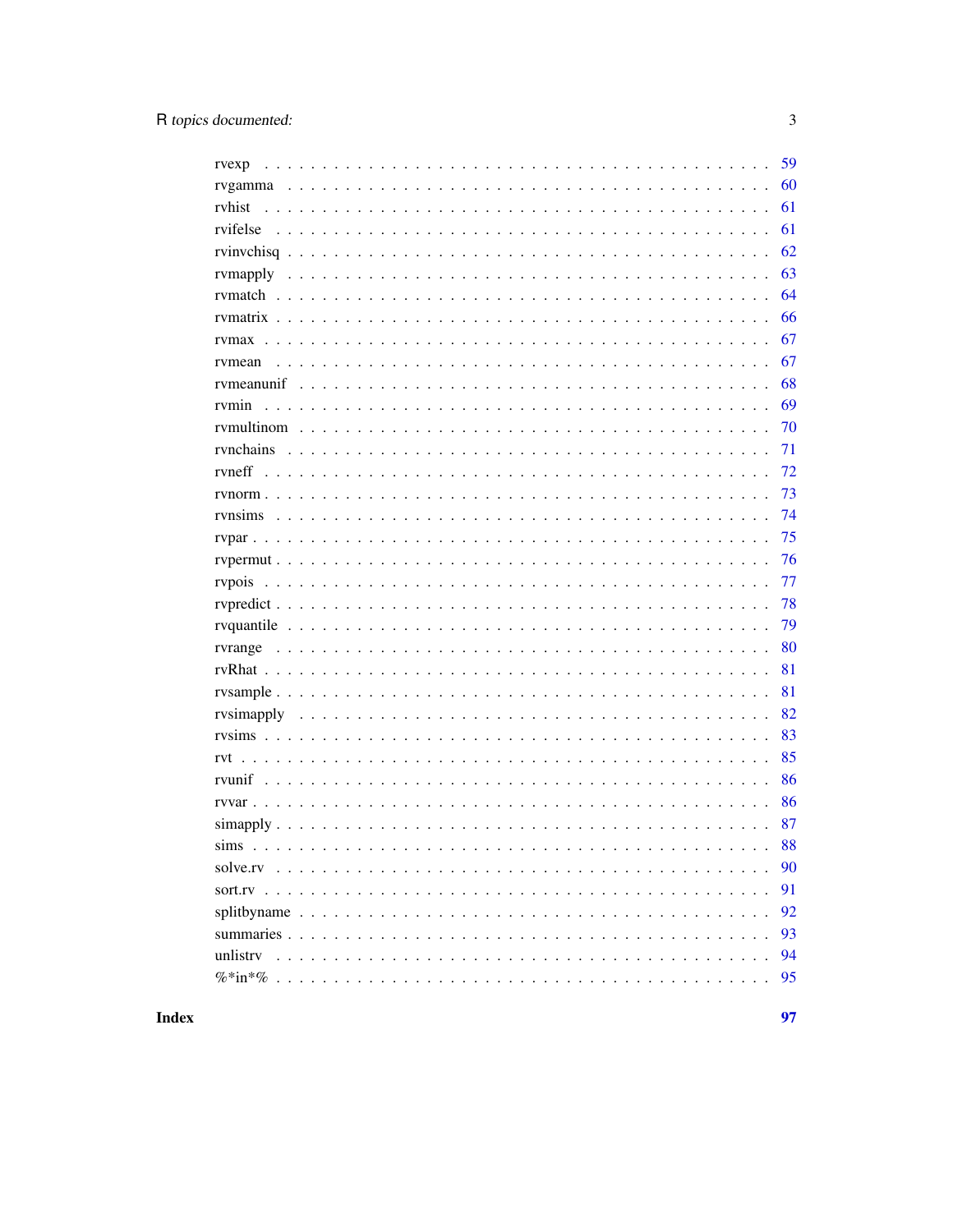<span id="page-3-0"></span>

#### Description

'rv' implements a simulation-based random variable object class.

#### Details

Please refer to the vignette: vignette("rv") for details.

| Package:   | rv                                                    |
|------------|-------------------------------------------------------|
| Version:   | 2.3.0                                                 |
| Date:      | 2013-05-18                                            |
| Namespace: | rv                                                    |
| Depends:   | $R \geq 2.10.0$ , methods, utils, grDevices, graphics |
| License:   | $GPI - 2$                                             |

## Author(s)

Jouni Kerman <jouni@kerman.com> Package built on Sat May 18 22:47:25 CEST 2013

#### References

Kerman, J. and Gelman, A. (2007). Manipulating and Summarizing Posterior Simulations Using Random Variable Objects. Statistics and Computing 17:3, 235-244.

See also vignette("rv").

abline.rv *Add (Random) Straight Lines to a Plot*

## Description

abline.rv, with random arguments (i.e. arguments of which at least one is an rv object), plots a sample of lines corresponding to of simulations of rv object x. If the arguments are all numeric (none is an rv object), the function call is passed on to abline.

## Usage

abline.rv(a = NULL, b = NULL, h = NULL,  $v = NULL$ , ...)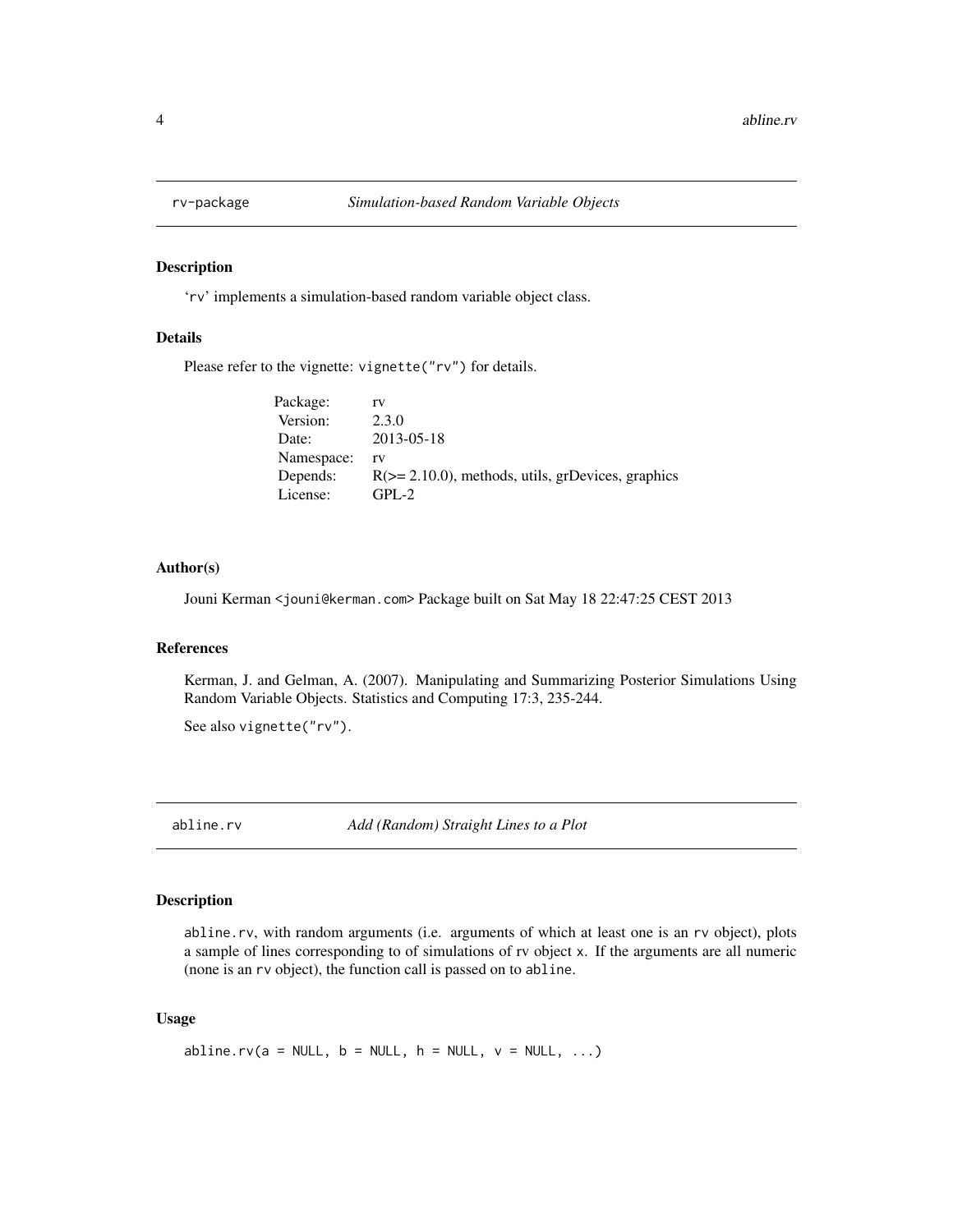#### <span id="page-4-0"></span>aperm.rv 5

#### Arguments

| a | intercept                          |
|---|------------------------------------|
|   | slope                              |
|   | $y$ -value(s) horizontal line(s)   |
| ν | $x$ -value(s) horizontal line(s)   |
|   | further arguments passed to abline |

## Details

This is a version of abline that accepts random variable objects for the arguments a, b, h, or v.

The number of lines is determined by rvpar("line.sample"), default 20.

See the original help page in package 'graphics.'

#### Author(s)

Jouni Kerman <jouni@kerman.com>

## References

Kerman, J. and Gelman, A. (2007). Manipulating and Summarizing Posterior Simulations Using Random Variable Objects. Statistics and Computing 17:3, 235-244.

See also vignette("rv").

## Examples

```
## Not run:
   demo("rvexample1")
```
## End(Not run)

aperm.rv *Random Array Transposition*

## Description

Transpose a random array by permuting its dimensions and optionally resizing it.

### Usage

```
## S3 method for class 'rv'
aperm(a, perm, ...)
```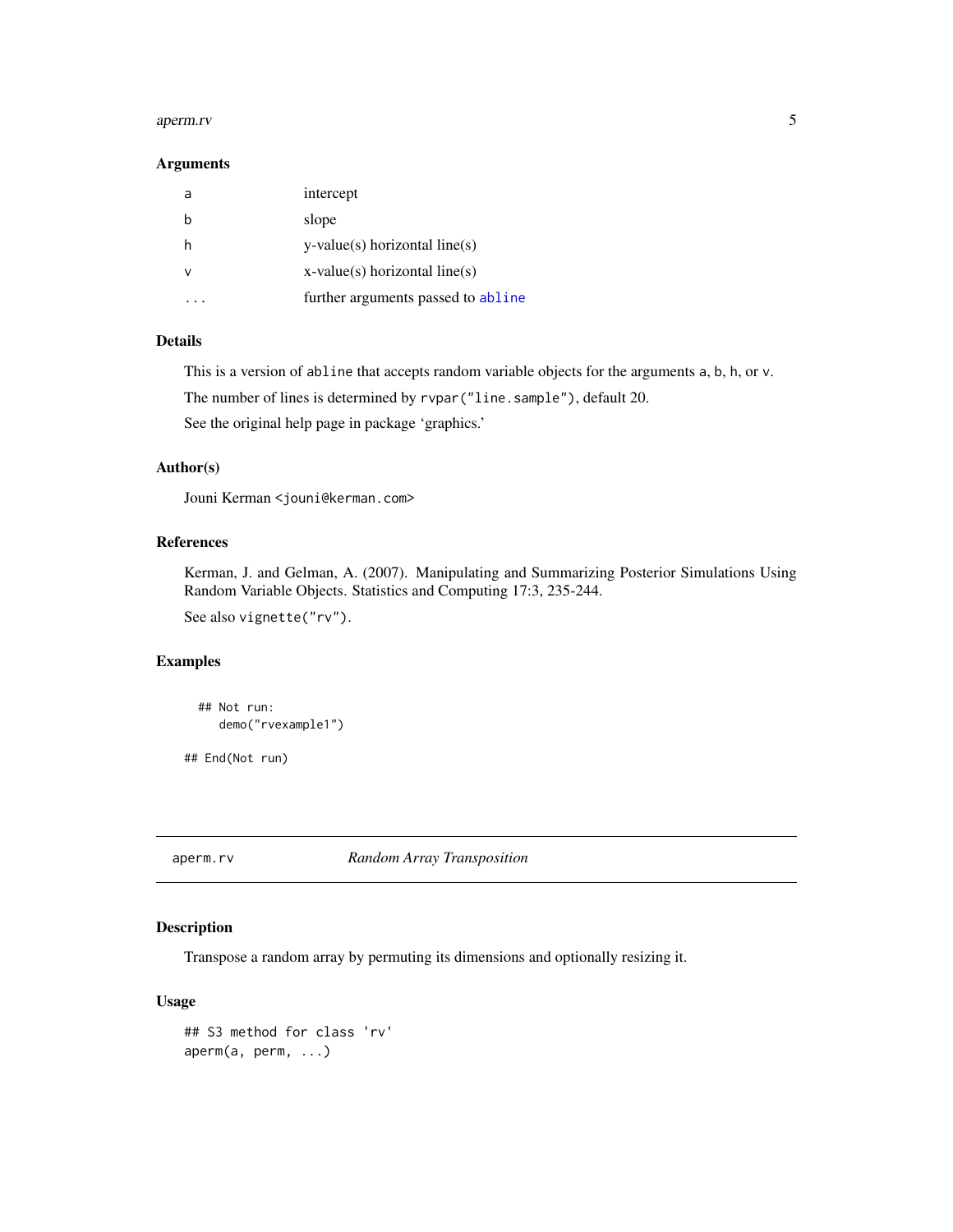## <span id="page-5-0"></span>Arguments

| a       | the random matrix to be transposed                                                    |
|---------|---------------------------------------------------------------------------------------|
| perm    | the subscript permutation vector. See the manual page for the gneric method<br>aperm. |
| $\cdot$ | further arguments passed to aperm                                                     |

## Details

This is the rv-compatible version of the function [aperm](#page-0-0). It first applies

#### Author(s)

Jouni Kerman <jouni@kerman.com>

## References

Kerman, J. and Gelman, A. (2007). Manipulating and Summarizing Posterior Simulations Using Random Variable Objects. Statistics and Computing 17:3, 235-244.

See also vignette("rv").

## See Also

[aperm](#page-0-0)

## Examples

 $x \leftarrow$  rvarray(rvnorm(24), dim=c(2,3,4)) print(aperm(x))

apply.rv *Apply Functions over Margins of Random Arrays*

#### Description

The rv-compatible version of apply

#### Usage

apply.rv(X, MARGIN, FUN, ...)

| X          | a random array             |
|------------|----------------------------|
| MARGIN     | subscripts.                |
| <b>FUN</b> | function.                  |
|            | optional arguments to FUN. |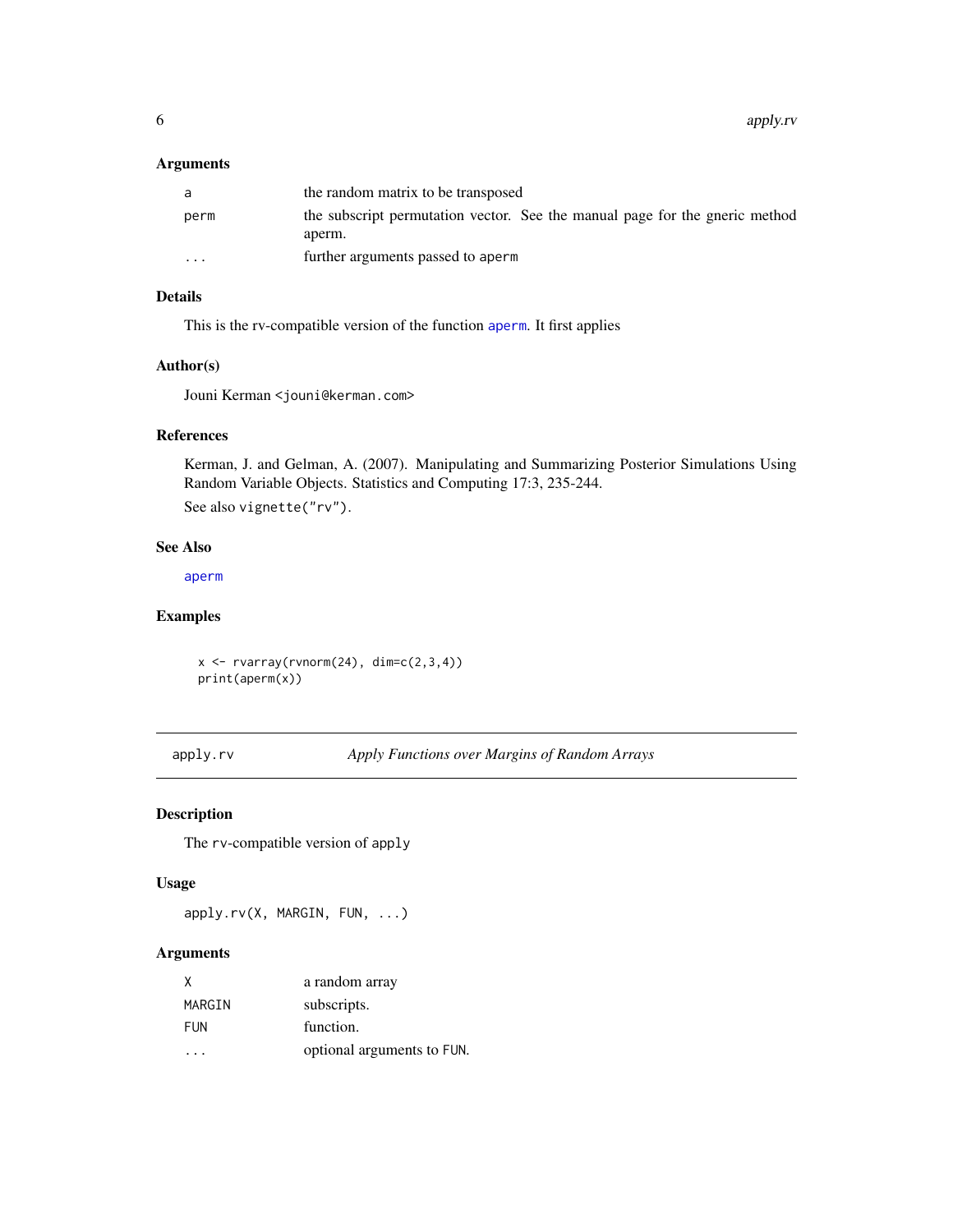#### <span id="page-6-0"></span>as.double.rv 7

## Details

This is the rv-compatible version of the function [apply](#page-0-0).

#### Author(s)

Jouni Kerman <jouni@kerman.com>

#### References

Kerman, J. and Gelman, A. (2007). Manipulating and Summarizing Posterior Simulations Using Random Variable Objects. Statistics and Computing 17:3, 235-244.

See also vignette("rv").

#### See Also

[apply](#page-0-0)

## Examples

```
## Not run:
 x <- rvmatrix(rvnorm(12), nrow=3, ncol=4)
 print(apply.rv(x, 1, sum))
```

```
## End(Not run)
```
as.double.rv *Coercing Random Vectors to Real-valued*

## Description

Coerces random vector objects into double-valued ones.

#### Usage

## S3 method for class 'rv'  $as.double(x, ...)$ 

#### Arguments

| x       | an ry object    |
|---------|-----------------|
| $\cdot$ | other arguments |

#### Details

as.double coerces an rv object into double-valued one. In effect, the function as.double is applied to all simulations.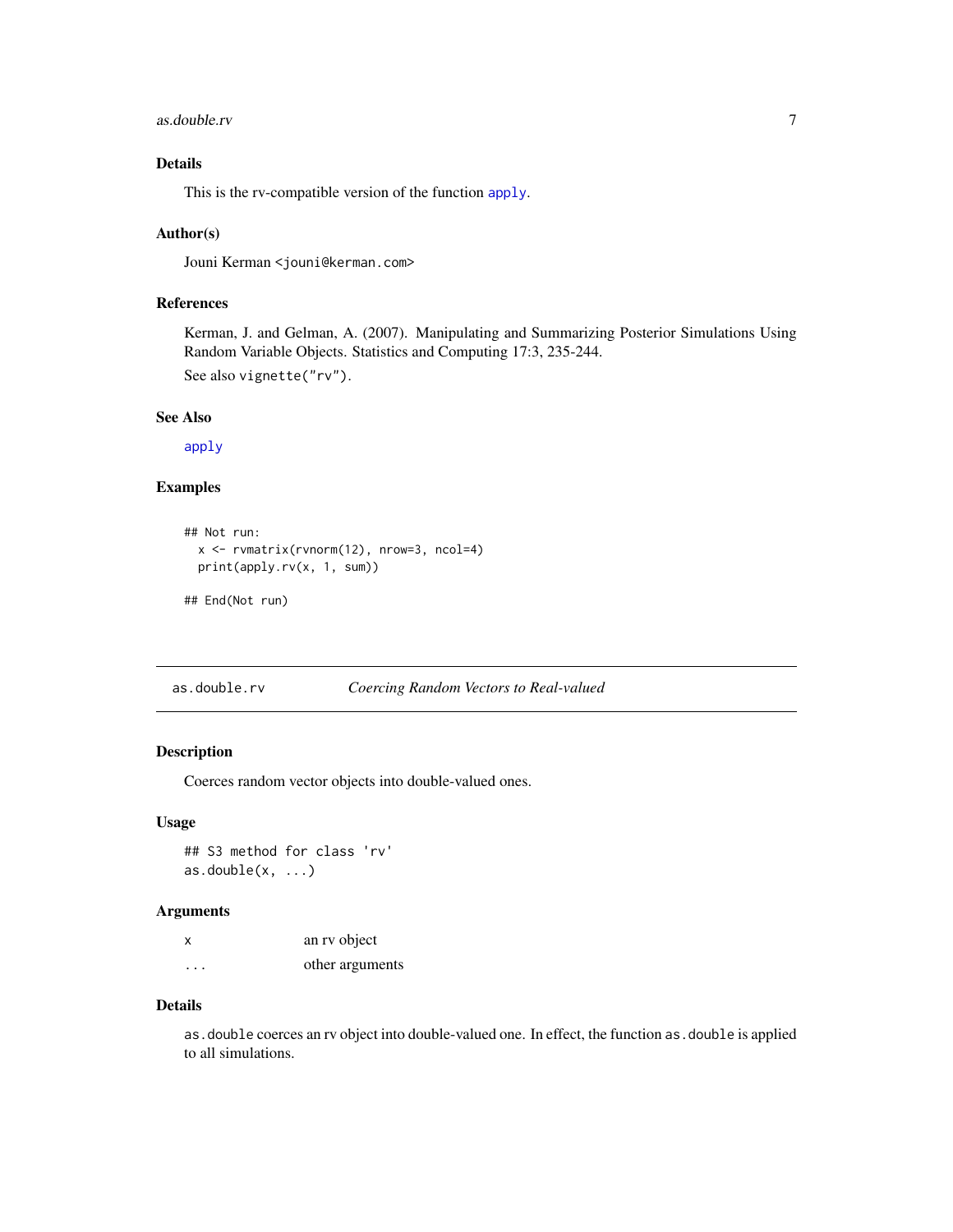#### <span id="page-7-0"></span>Author(s)

Jouni Kerman <jouni@kerman.com>

## References

Kerman, J. and Gelman, A. (2007). Manipulating and Summarizing Posterior Simulations Using Random Variable Objects. Statistics and Computing 17:3, 235-244.

See also vignette("rv").

## Examples

```
x <- as.logical(rvbern(prob=0.5))
print(x)
print(as.double(x))
```
as.integer.rv *Integer Random vectors*

#### Description

Coerces a random variable to an integer-valued (discrete) one

## Usage

## S3 method for class 'rv' as.integer(x, ...)

#### Arguments

| X        | an ry object                |
|----------|-----------------------------|
| $\cdots$ | Further arguments passed on |

## Details

In effect, the function as.integer is applied to all simulations.

## Note

is.integer(x) returns TRUE if and only if *each* component of x is integer-valued (each simulation vector is of type 'integer').

## Author(s)

Jouni Kerman <jouni@kerman.com>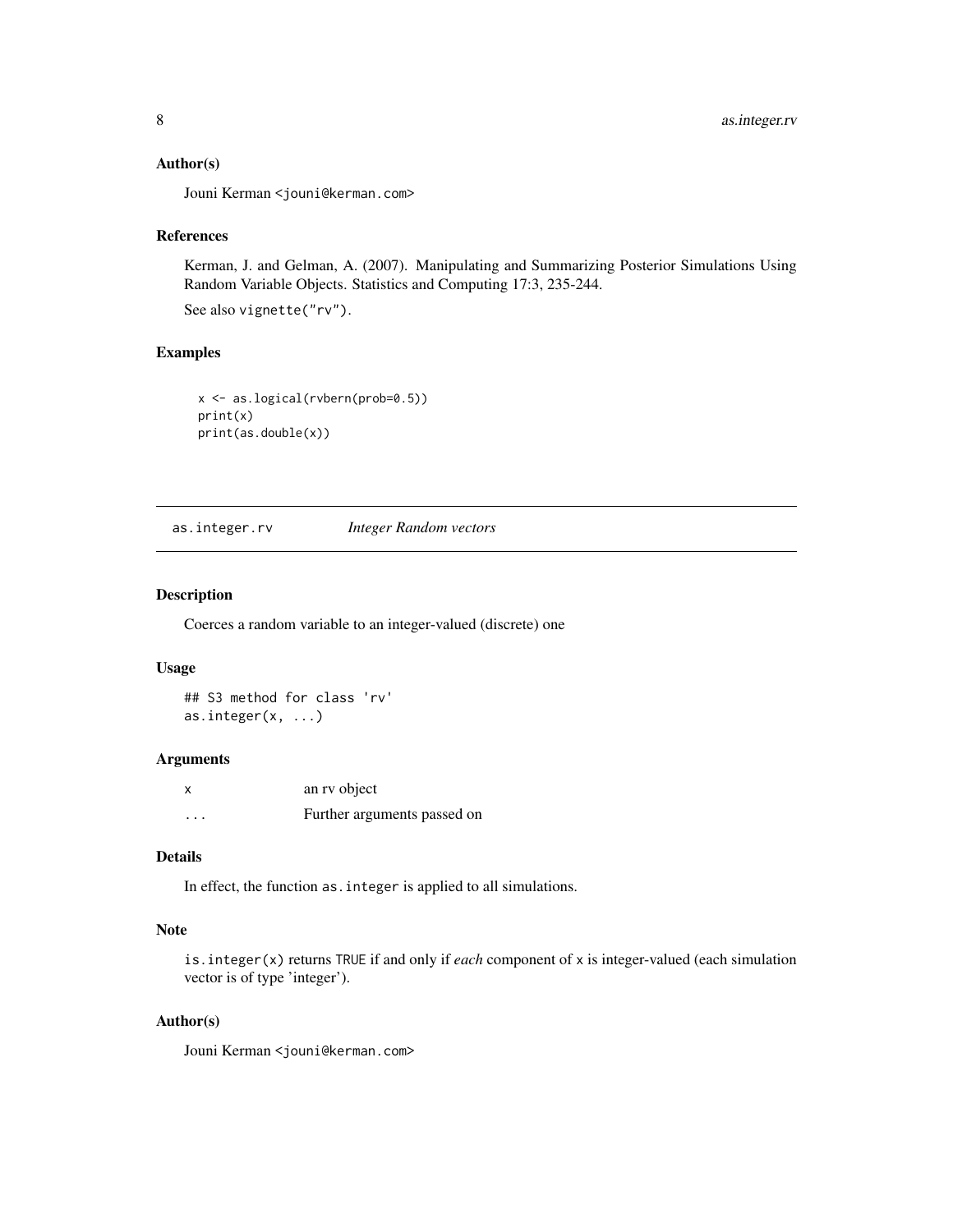#### <span id="page-8-0"></span>as.list.rv 9

## References

Kerman, J. and Gelman, A. (2007). Manipulating and Summarizing Posterior Simulations Using Random Variable Objects. Statistics and Computing 17:3, 235-244.

See also vignette("rv").

#### See Also

[as.logical.rv](#page-9-1).

## Examples

```
x <- rvpois(lambda=3) # some integer-valued random variable
print(x)
is.integer(x) # FALSE, because by default x is 'double'!
x \le - as.integer(x) # coerce to integer
is.integer(x) # TRUE
print(x) # Shows also the 'min' and 'max' columns
```
## Description

as.list.rv coerces a given rv object into a list.

#### Usage

```
## S3 method for class 'rv'
as.list(x, \ldots)
```
#### Arguments

|                   | an ry object                         |
|-------------------|--------------------------------------|
| $\cdot\cdot\cdot$ | arguments passed on to other methods |

## Details

Each component of the argument is extracted into a component of an enclosing list, which is returned.

### Author(s)

Jouni Kerman <jouni@kerman.com>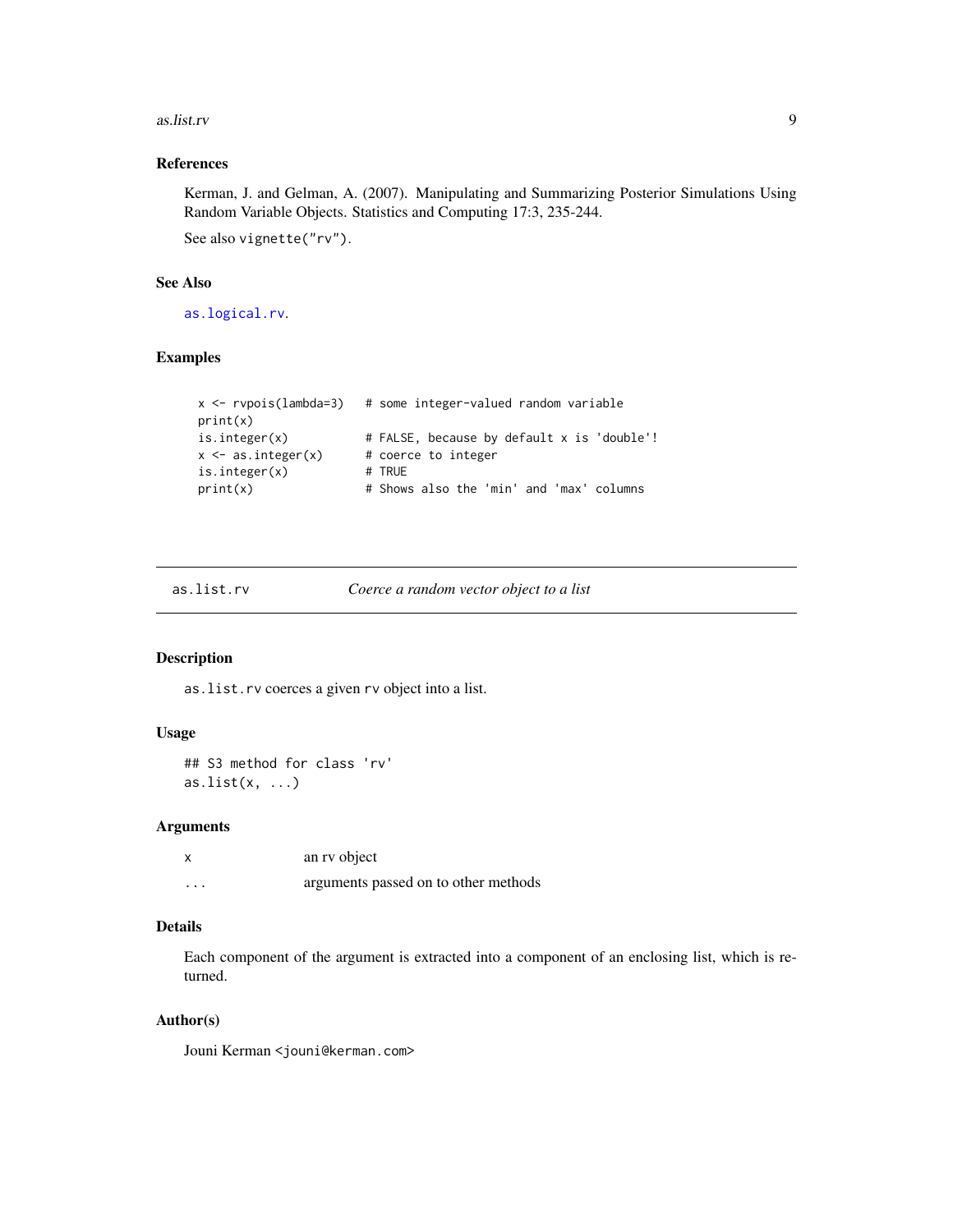#### <span id="page-9-0"></span>References

Kerman, J. and Gelman, A. (2007). Manipulating and Summarizing Posterior Simulations Using Random Variable Objects. Statistics and Computing 17:3, 235-244. See also vignette("rv").

#### Examples

 $x \leftarrow \text{rvnorm}(10)$  $L \leftarrow as.list(x)$ 

<span id="page-9-1"></span>as.logical.rv *Logical Random vectors*

## Description

Coerces a random variable to a logical-valued one (Bernoulli r.v.)

## Usage

```
## S3 method for class 'rv'
as.logical(x, ...)
```
#### Arguments

|          | an ry object                |
|----------|-----------------------------|
| $\cdots$ | Further arguments passed on |

## Details

In effect, the function as.logical is applied to all simulations.

#### Note

is.logical(x) returns TRUE if and only if *each* component of x is logical-valued (i.e. TRUE/FALSE).

## Author(s)

Jouni Kerman <jouni@kerman.com>

#### References

Kerman, J. and Gelman, A. (2007). Manipulating and Summarizing Posterior Simulations Using Random Variable Objects. Statistics and Computing 17:3, 235-244.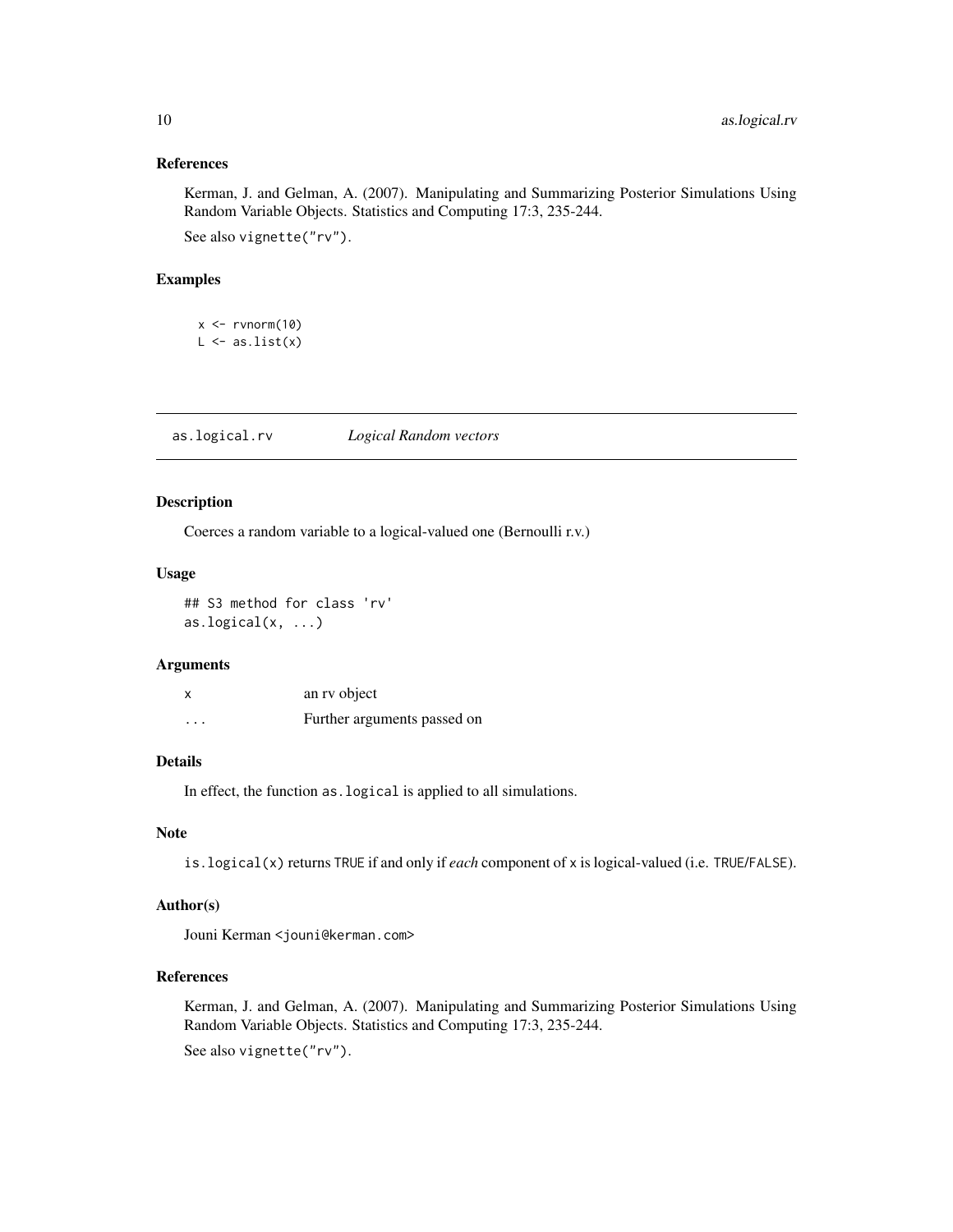#### <span id="page-10-0"></span>as.rv.bugs 11

#### Examples

```
x \le - rvbern(prob=0.5) # some 0/1 valued random variable
print(x)
is.logical(x) # FALSE, because by default x is 'double'
x \le - as.logical(x) # coerce to logical; all zeros become FALSE, ones become TRUE
is.logical(x) # TRUE
print(x) # Shows the expectations and not the quantiles
```
as.rv.bugs *Coerce a bugs object into Random Variable Objects*

#### Description

as.rv.bugs coerces an R2WinBUGS object to a list of rv objects or to a named rv object (vector).

#### Usage

```
## S3 method for class 'bugs'
as.rv(x, list. = TRUE, \ldots)
```
#### **Arguments**

|          | a bugs (R2WinBUGS) object                                                    |
|----------|------------------------------------------------------------------------------|
| list.    | logical; return a list of ry objects instead of a single ry object (vector)? |
| $\cdots$ | (ignored)                                                                    |

#### Details

as.rvsummary.bugs works similarly but coerces the resulting rv objects into rvsummary objects.

## Value

If list.=TRUE, a named *list* of random vectors or a named random vector, otherwise a random vector. (Usually one would prefer a list.)f

#### Author(s)

Jouni Kerman <jouni@kerman.com>

#### References

Kerman, J. and Gelman, A. (2007). Manipulating and Summarizing Posterior Simulations Using Random Variable Objects. Statistics and Computing 17:3, 235-244.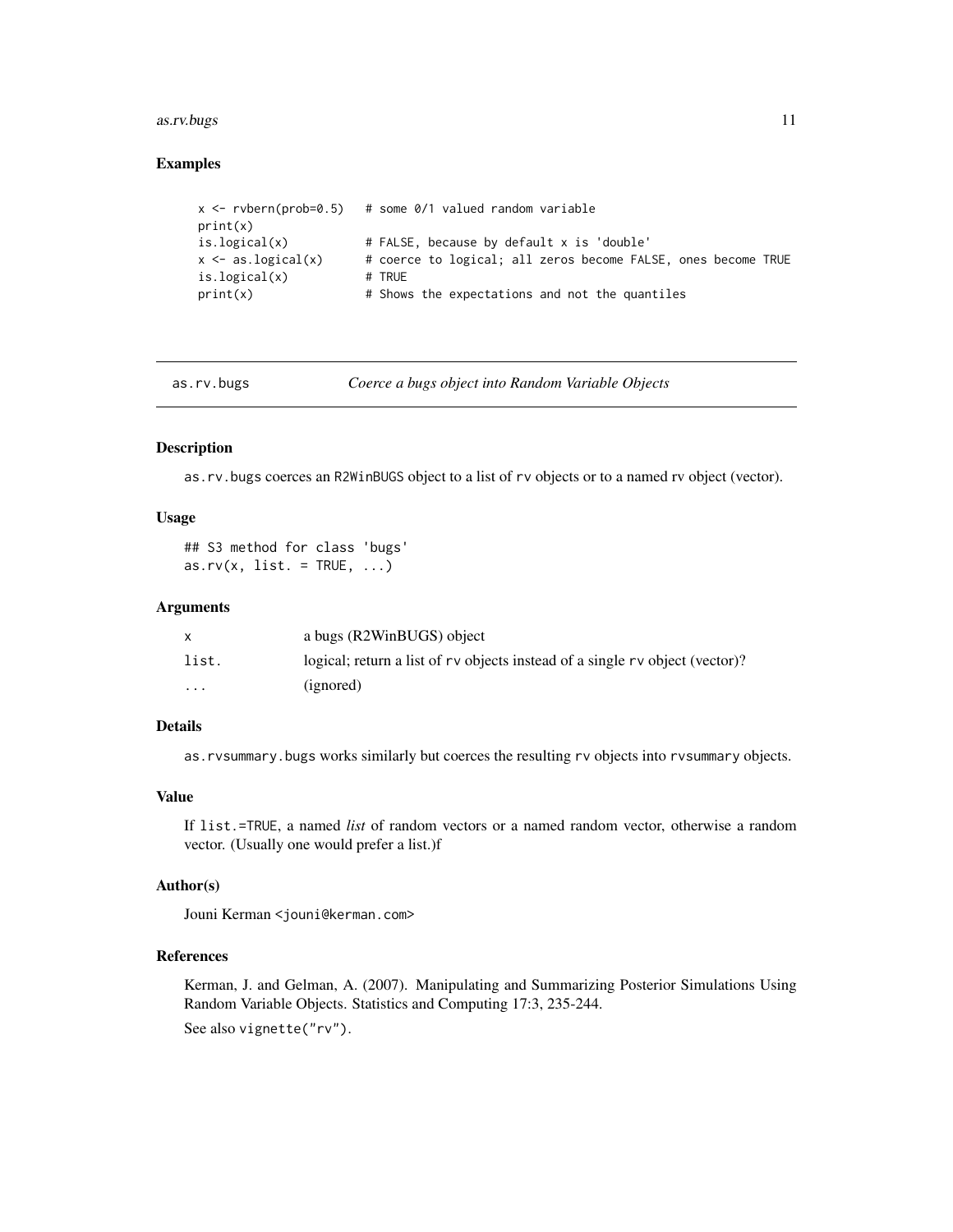<span id="page-11-0"></span>

## Description

Convert simulations generated by Stan to a list of rv objects.

## Usage

## S3 method for class 'stanfit' as.rv(x, list. =  $TRUE$ , ...)

## Arguments

|                         | A 'stanfit' object                                                             |
|-------------------------|--------------------------------------------------------------------------------|
| list.                   | logical; return a list of r v objects instead of a single r v object (vector)? |
| $\cdot$ $\cdot$ $\cdot$ | (ignored)                                                                      |

## Value

A list of rv objects, with the names set for each rv object.

## Author(s)

J Kerman

## References

Stan: <http://mc-stan.org/>

as.vector.rv *Coerce an rv object*

## Description

as.vector.rv coerces a given rv object into a vector; matrices lose their dimension attributes, but rv objects stay as rv objects (since they are considered to be "vectors").

### Usage

```
## S3 method for class 'rv'
as.vector(x, \text{ mode} = "any")
```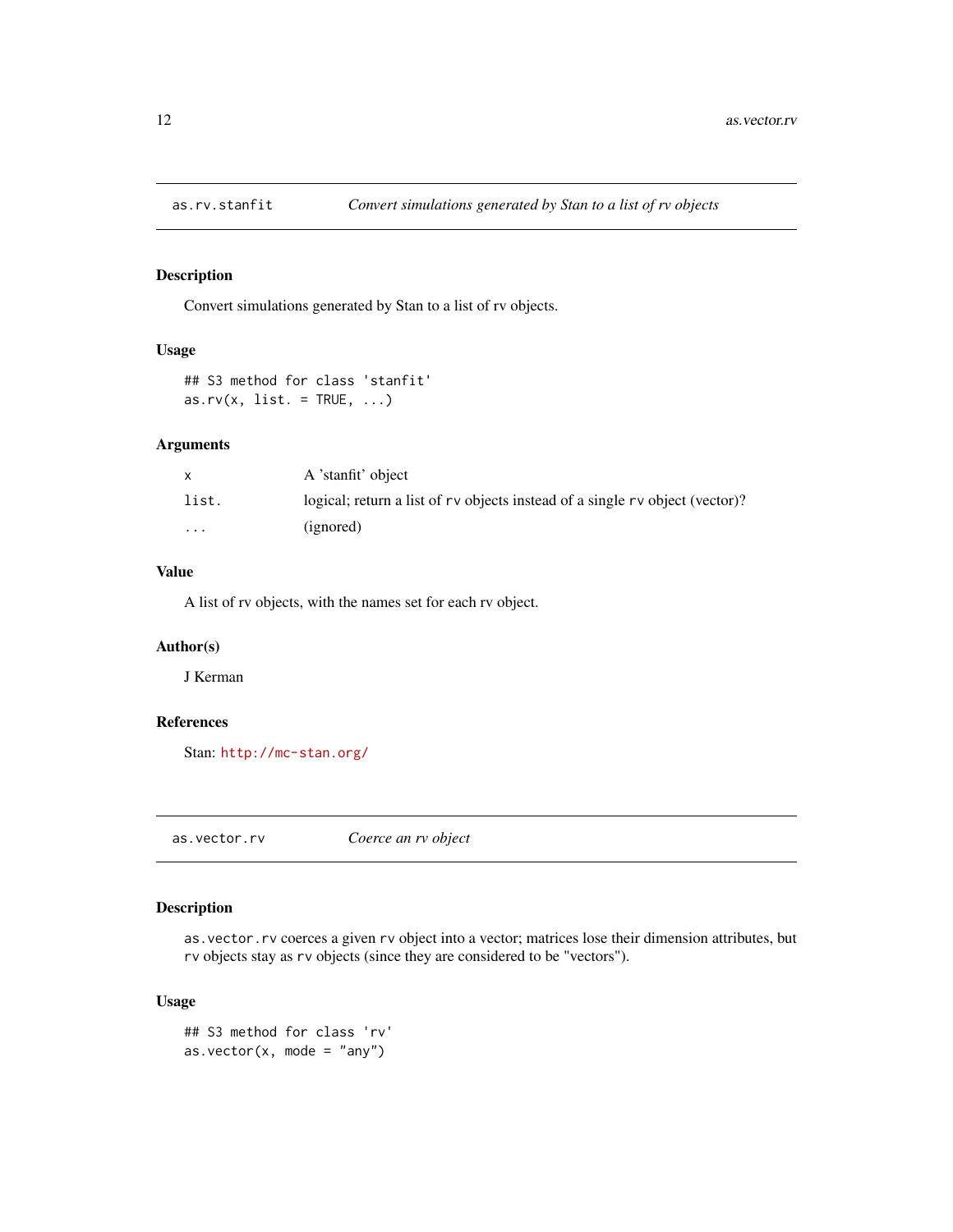#### <span id="page-12-0"></span>cbind.rv 13

#### Arguments

|      | an object            |
|------|----------------------|
| mode | (currently not used) |

## Details

as.vector.rv removes the dimension attribute and returns the rv object. Needed for compatibility with code that uses as.vector.

#### Author(s)

Jouni Kerman <jouni@kerman.com>

## References

Kerman, J. and Gelman, A. (2007). Manipulating and Summarizing Posterior Simulations Using Random Variable Objects. Statistics and Computing 17:3, 235-244. See also vignette("rv").

## Examples

 $x \leftarrow$  rvmatrix(rvnorm(10), 2, 5) as.vector(x)

cbind.rv *Combine random vectors by columns or rows*

#### Description

Combines random vectors by columns (cbind.rv) or rows (rbind.rv).

## Usage

```
## S3 method for class 'rv'
cbind(..., deparse.level = 1)
```
#### Arguments

... vectors or matrices, can be rv objects deparse.level (passed on to cbind)

## Details

See [cbind](#page-0-0) and [rbind](#page-0-0) for details.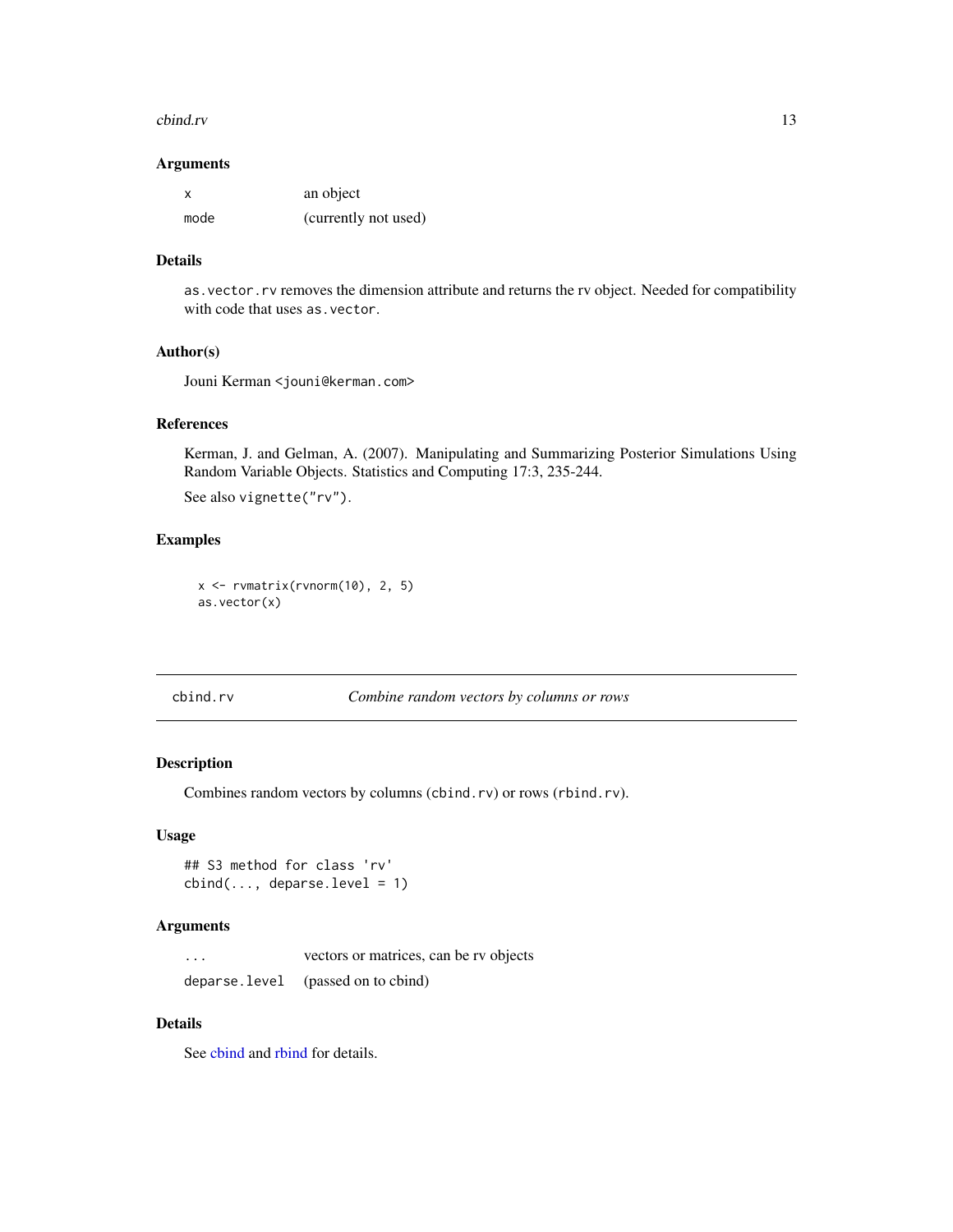## <span id="page-13-0"></span>Author(s)

Jouni Kerman <jouni@kerman.com>

#### References

Kerman, J. and Gelman, A. (2007). Manipulating and Summarizing Posterior Simulations Using Random Variable Objects. Statistics and Computing 17:3, 235-244.

See also vignette("rv").

## Examples

```
x \leq -rvnorm(10)y <- rvnorm(10)
cbind(x, y)
rbind(x, y)
```
#### cc *Combine values in an rv object*

#### Description

Concatentates random vectors.

#### Usage

 $cc(...,$  recursive = FALSE) ## S3 method for class 'rv'  $c(\ldots,$  recursive = FALSE)

## Arguments

| .         | objects to be concatenated. Can be a mixture of constants and rv objects.     |
|-----------|-------------------------------------------------------------------------------|
| recursive | logical. If recursive = TRUE, the function recursively descends through lists |
|           | (and pairlists) combining all their elements into a vector.                   |

#### Details

NOTE: recursive has not yet been tested.

cc is a function that works for both non-rv and other vectors. To make code compatible for both constant vectors and rv objects, one can use cc instead of c.

## Author(s)

Jouni Kerman <jouni@kerman.com>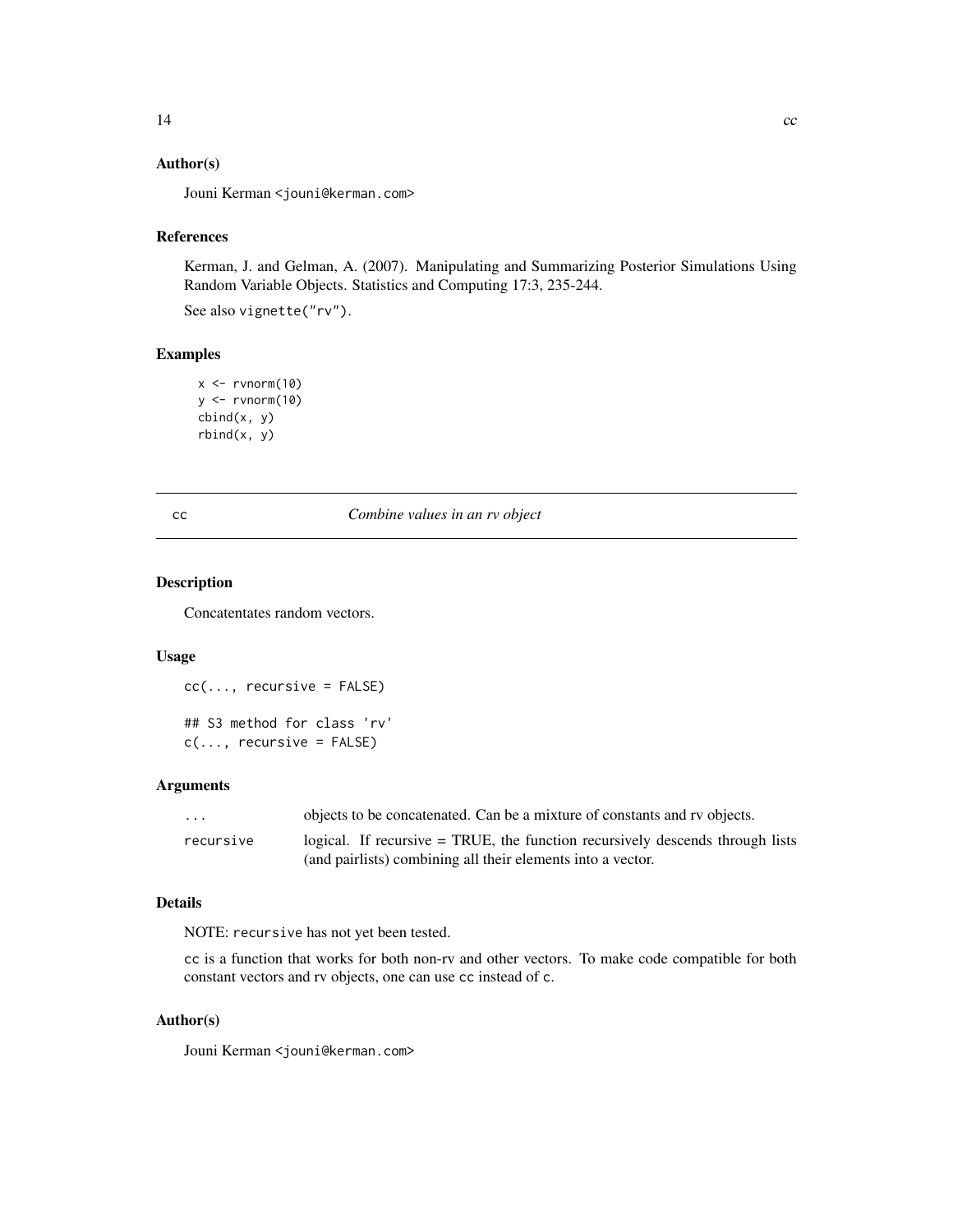#### <span id="page-14-0"></span>detachrv 15

## References

Kerman, J. and Gelman, A. (2007). Manipulating and Summarizing Posterior Simulations Using Random Variable Objects. Statistics and Computing 17:3, 235-244.

See also vignette("rv").

## Examples

```
x \le -rvnorm(2)y <- rvbern(2, prob=0.5)
z \leq c(x, y)print(z)
z1 \leftarrow cc(1, z)z2 \leftarrow c(as.rv(1), z)z3 \leftarrow c(as.rv(1), z)print(z1)
print(z2)
print(z3)
```
detachrv *Detach the rv package*

#### Description

detachrv detaches the rv package and restores the original functions in base, graphics and stats packages.

## Usage

detachrv()

#### Details

Currently equivalent to detach("package:rv").

## Author(s)

Jouni Kerman <jouni@kerman.com>

## References

Kerman, J. and Gelman, A. (2007). Manipulating and Summarizing Posterior Simulations Using Random Variable Objects. Statistics and Computing 17:3, 235-244.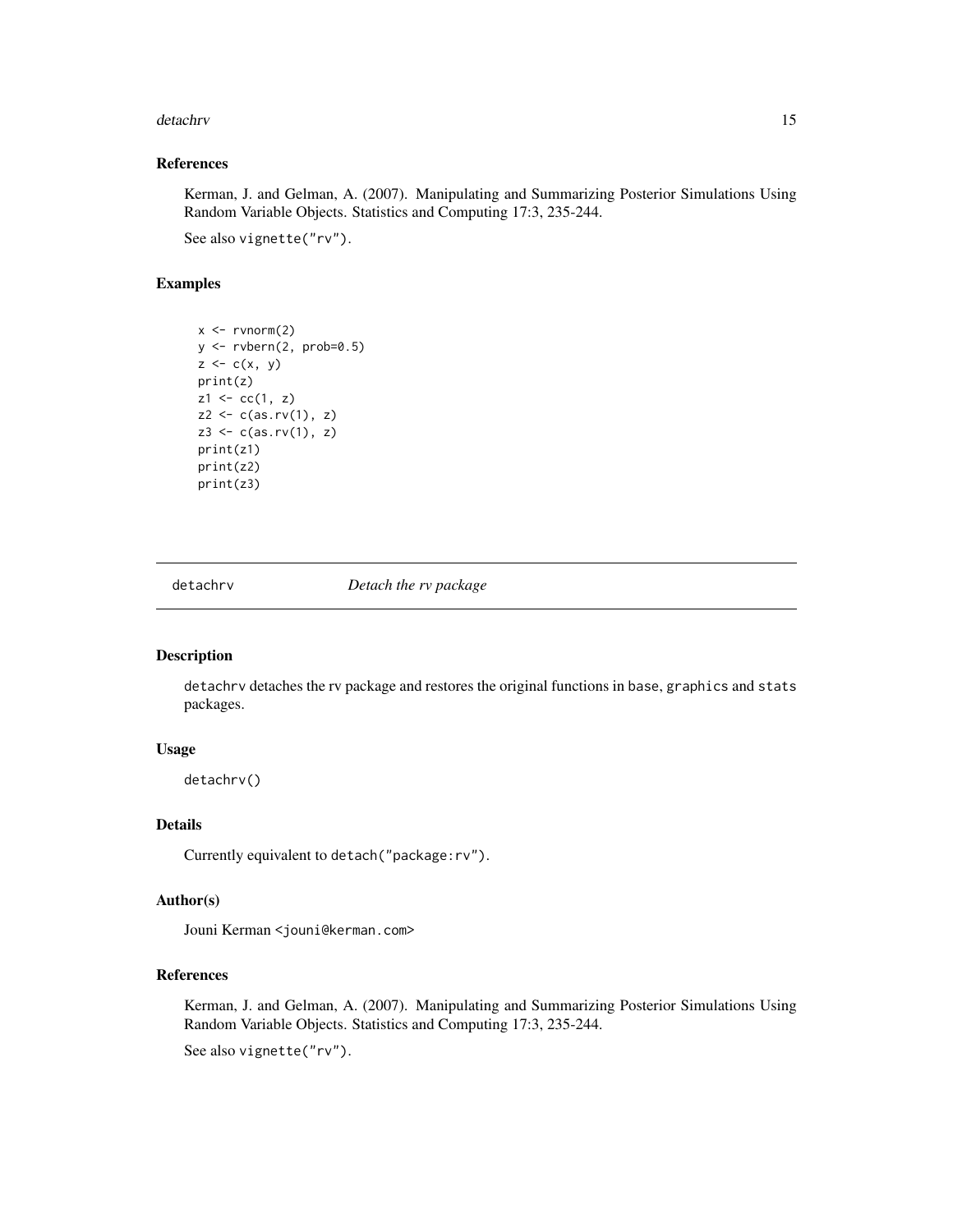#### <span id="page-15-0"></span>16 Extract-rv

#### Examples

```
## Not run:
  library(rv)
  detachrv()
## End(Not run)
```

| Extract-ry |  | Extract or Replace Parts of a Random Vector |
|------------|--|---------------------------------------------|
|            |  |                                             |

#### Description

Bracket slice and assignment methods adapted for random vectors and arrays. The assignment function impute<- is compatible with both non-rv and rv objects (rv, rvsummary, and rvfactor objects). To write universal code that works both atomic and rv objects, use impute $(x, \ldots)$  <- value instead of  $x[\dots]$  <- value.

NOTE. x will NOT be automatically coerced into an rv object.

value may be an rv object or a regular numeric object.

Extracting rv objects works the same way as extracting components of a numerical vector or array. The return value is always an object of class 'rv'. Type ?Extract for details.

Note: the index arguments (i, j, etc.) *must* be constants, but this may change in the future.

random variables, however they will be coerced would expect.

#### Arguments

| x        | object from which to extract element(s) or in which to replace element(s).                                                                                                          |
|----------|-------------------------------------------------------------------------------------------------------------------------------------------------------------------------------------|
| $\cdots$ | indices specifying elements to extract or replace.                                                                                                                                  |
| value    | typically an array-like R object of a similar class as x.                                                                                                                           |
| drop     | For matrices and arrays. If TRUE the result is coerced to the lowest possible<br>dimension (see the examples). This only works for extracting elements, not for<br>the replacement. |

### Value

A random variable (an rv object).

#### References

Kerman, J. and Gelman, A. (2007). Manipulating and Summarizing Posterior Simulations Using Random Variable Objects. Statistics and Computing 17:3, 235-244.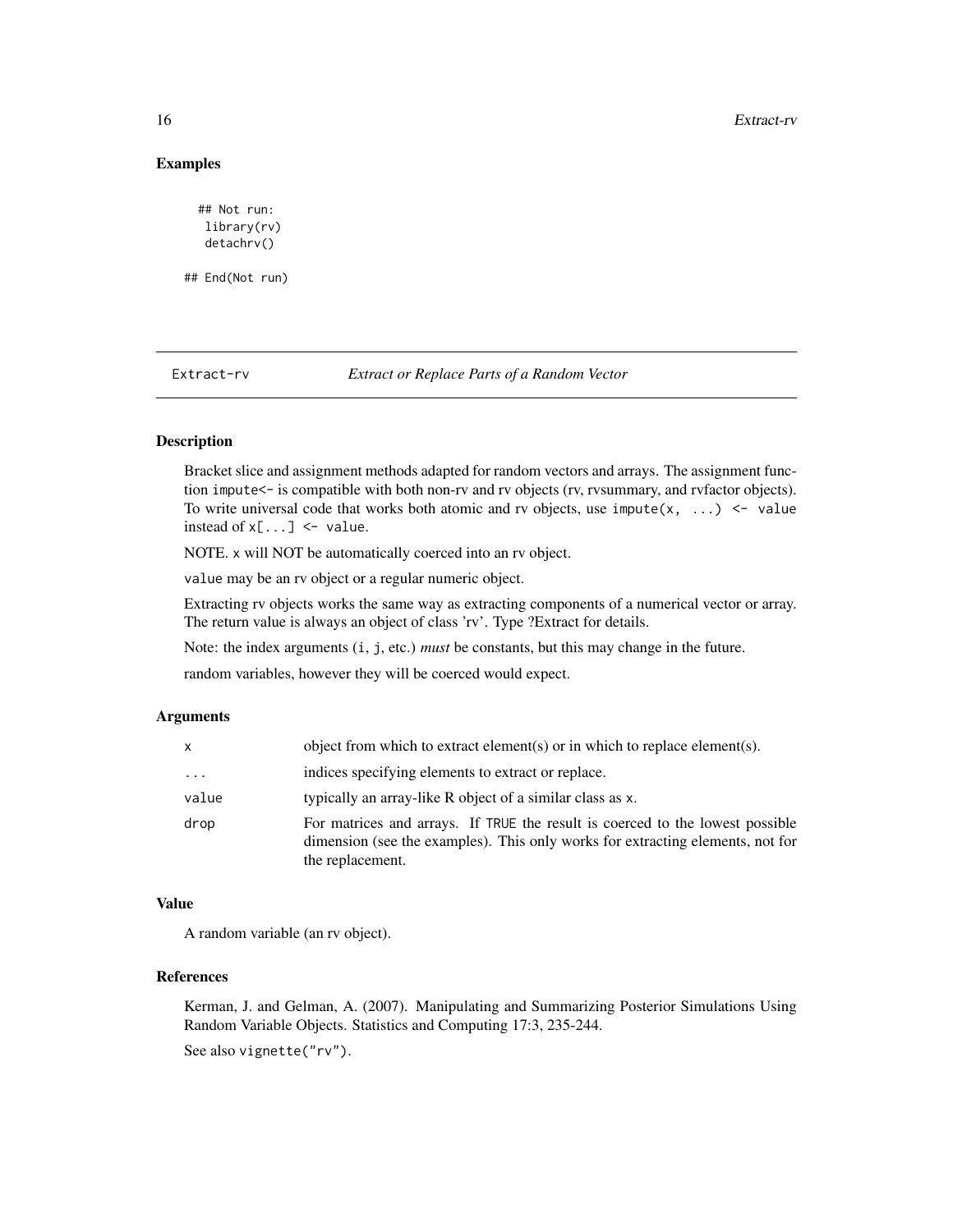#### <span id="page-16-0"></span>Extremes-rv 17

#### Examples

```
x \le -rvnorm(1)y \le - (1:5)
 ## Not run:
     y[2] <- x ## Will not work
## End(Not run)
 impute(y, 2) <- x
```
Extremes-rv *Maxima and Minima of Random Variables*

#### Description

Returns the maxima and minima of the components of a random vector.

rvmin applies the function min to each component of the argument x. Missing values are removed.

rvmax applies the function max to each component of the argument x. Missing values are removed.

rvrange applies the function range to each component of the argument x. Missing values are removed.

min.rv returns the minimum of the random *vector*, returning thus one random variable. Similarly max.rv returns the maximum of a vector.

pmin.rv and pmax.rv returns the componentwise minima or maxima of several random vectors or constants, yielding thus a random vector of the same length.

#### Arguments

| x                       | an rv or rvsummary object                 |
|-------------------------|-------------------------------------------|
| na.rm                   | remove missing values?                    |
| $\cdot$ $\cdot$ $\cdot$ | one or more rv objects or numeric objects |

## Value

A *numeric* vector of the same dimension as x.

## Author(s)

Jouni Kerman <jouni@kerman.com>

#### References

Kerman, J. and Gelman, A. (2007). Manipulating and Summarizing Posterior Simulations Using Random Variable Objects. Statistics and Computing 17:3, 235-244.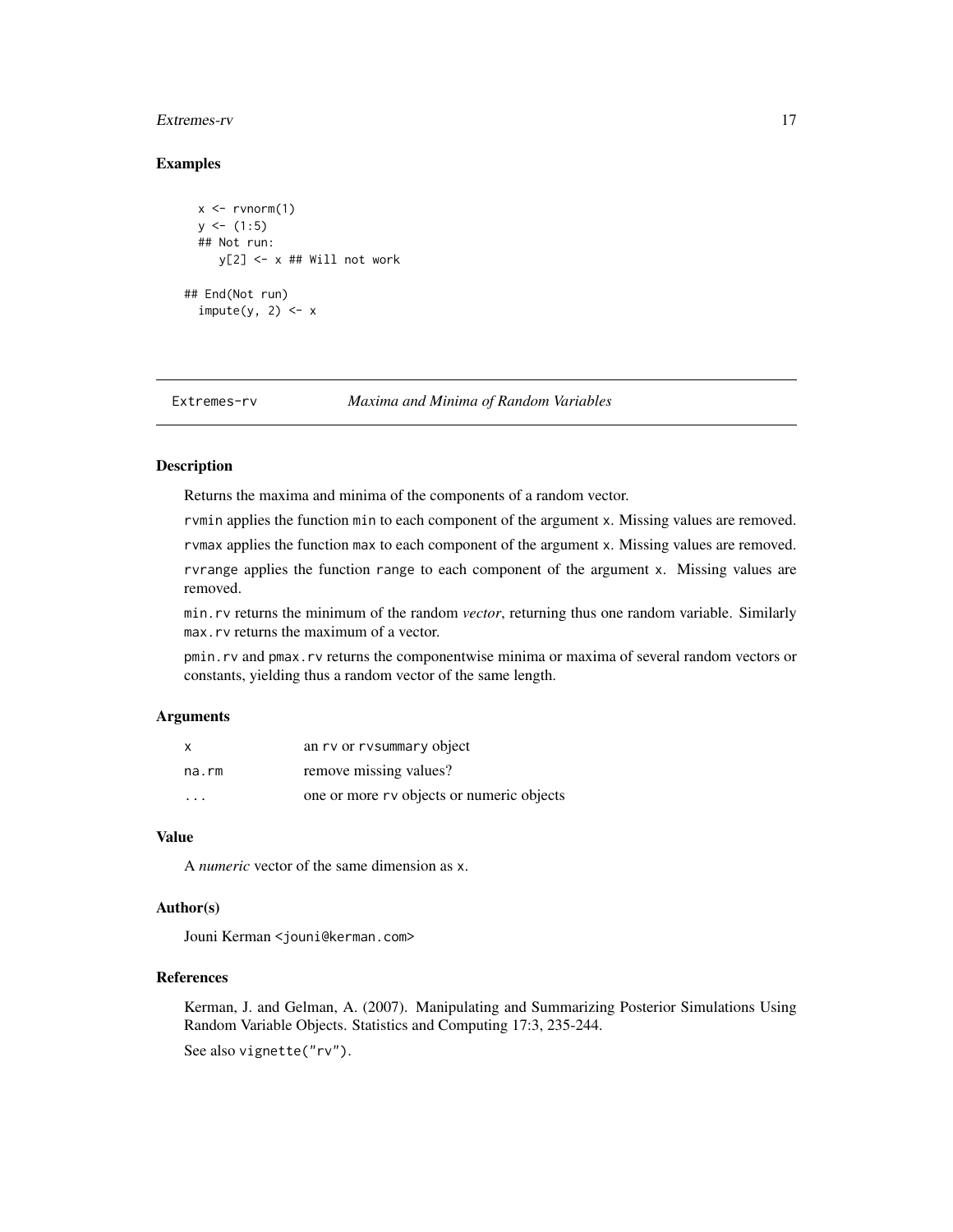## See Also

[rvmedian](#page-78-1), [rvmean](#page-66-1).

## Examples

x <- rvpois(10, lambda=3) rvmin(x) rvmax(x) rvrange(x)

## hist.rv *Histogram of a random vector*

## Description

hist.rv shows a grid of histograms generated from random draws of the random vector argument.

## Usage

```
## S3 method for class 'rv'
hist(x, grid = c(4, 5), xlim = x.random,
 main = paste(xname, "simulation"), freq = FALSE, ...)
```
## Arguments

| $\mathsf{x}$ | an object                                                                       |
|--------------|---------------------------------------------------------------------------------|
| grid         | a vector of two numbers, indicating the size of the grid to plot the histograms |
| xlim         | x limits                                                                        |
| main         | main title                                                                      |
| freg         | logical; if FALSE, plots as probability density, as it should.                  |
| $\cdots$     | Other arguments passed on to hist                                               |

## Author(s)

Jouni Kerman <jouni@kerman.com>

#### References

Kerman, J. and Gelman, A. (2007). Manipulating and Summarizing Posterior Simulations Using Random Variable Objects. Statistics and Computing 17:3, 235-244.

<span id="page-17-0"></span>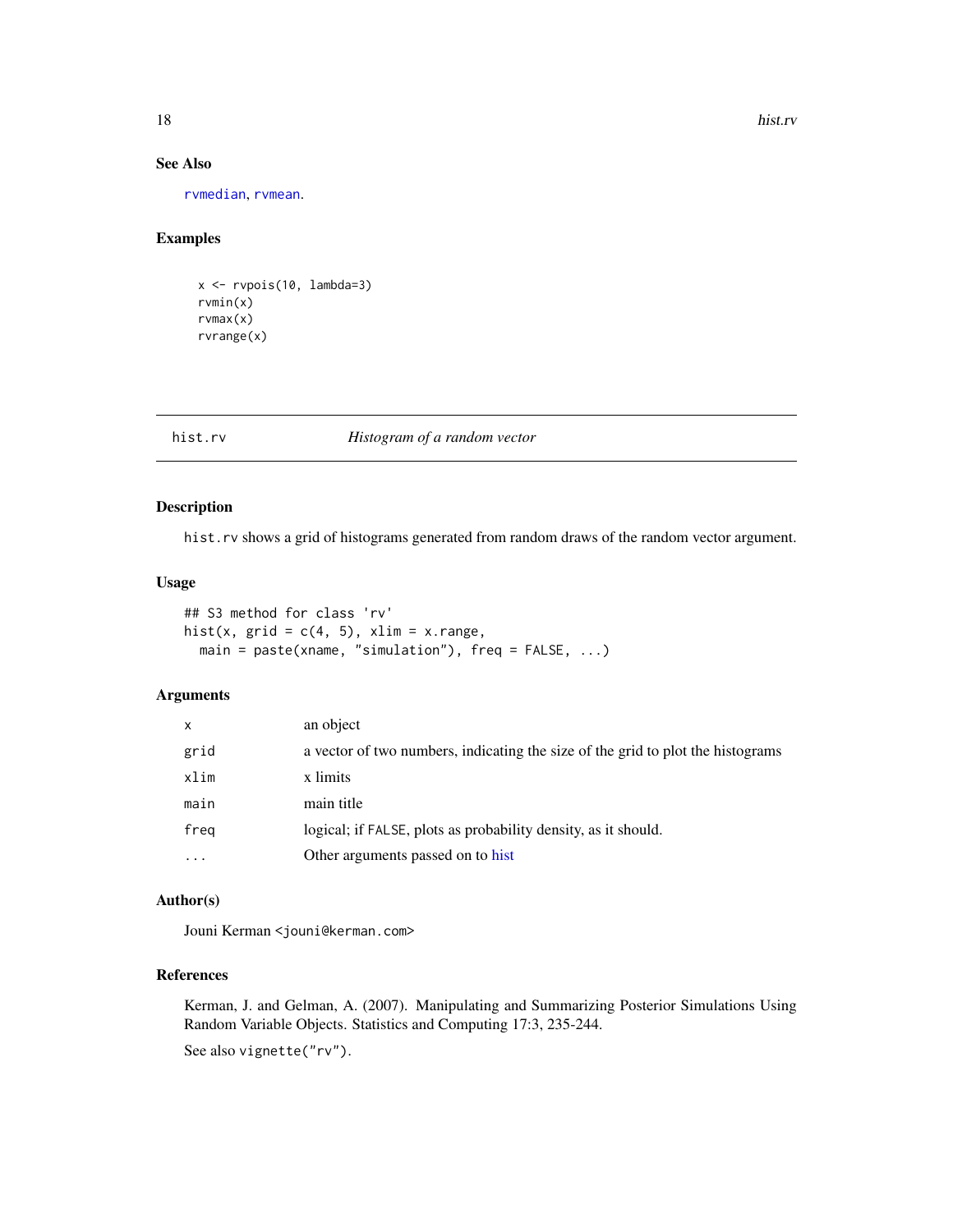#### <span id="page-18-0"></span>is.constant 19

#### Examples

```
## Not run:
x < - rvnorm(30)hist(x)
```
## End(Not run)

is.constant *Constant Vectors*

## Description

Functions to coerce or test for non-random objects.

#### Usage

is.constant(x)

as.constant(x)

## Arguments

x an object, random variable (rv) or not

#### Details

is.constant returns TRUE for each component of the argument object if there is only one simulation (that is, the variable is "constant").

Note: rv objects that merely have variance zero are not therefore necessarily "true" constants.

as.constant coerces rv or rvsummary objects into constant strings; NA is returned for component that is not random.

#### Value

a logical vector (not rv), TRUE if a component is constant w.p. 1

## Author(s)

Jouni Kerman <jouni@kerman.com>

#### References

Kerman, J. and Gelman, A. (2007). Manipulating and Summarizing Posterior Simulations Using Random Variable Objects. Statistics and Computing 17:3, 235-244.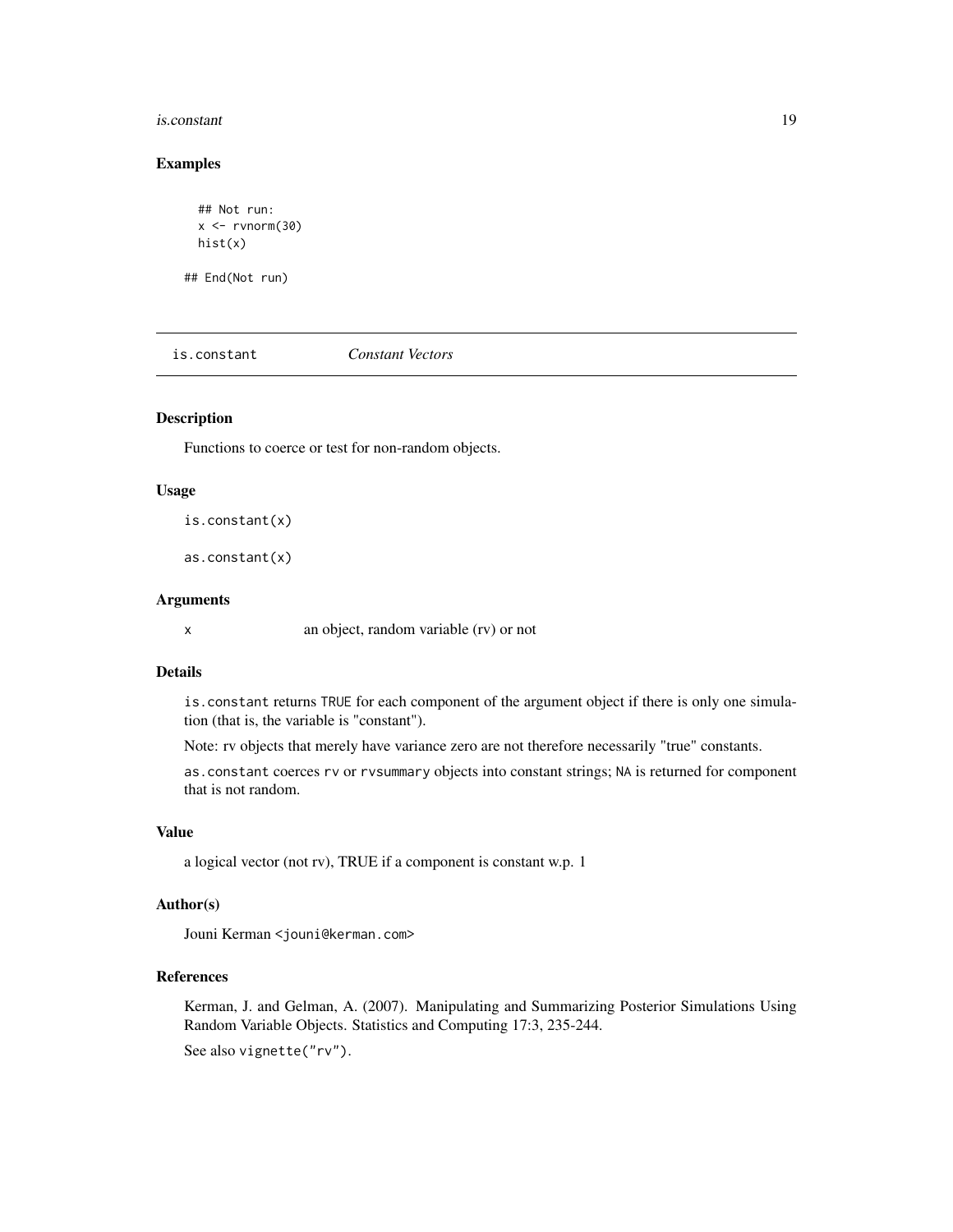### Examples

```
is.constant(1) # TRUE
is.constant(as.rv(1)) # TRUE
setnsims(200)
x \le - rybern(prob=0.001)
all(sims(x)=0) # most probably true
is.constant(x) # always FALSE
x \leq -rvnorm(3)x[1] < -1\text{as.} \text{constant}(x) # 1, NA, NA
all(is.random(x) & is.na(as.constant(x))) # always TRUE
```

| is.fuzzy<br>Fuzziness |
|-----------------------|
|-----------------------|

#### Description

Tests whether an object is "fuzzy", i.e. a logical random scalar that has probability strictly between zero and one (not strictly true nor strictly false).

#### Usage

is.fuzzy(x)

#### Arguments

x an object, random or constant

#### Author(s)

Jouni Kerman <jouni@kerman.com>

#### References

Kerman, J. and Gelman, A. (2007). Manipulating and Summarizing Posterior Simulations Using Random Variable Objects. Statistics and Computing 17:3, 235-244. See also vignette("rv").

## Examples

```
x \le - as.logical(rvbern(1,0.4)) # a logical random variable
is.fuzzy(x) # TRUE, since x is logical and not constant
is.fuzzy(x < 2) # FALSE, since x is less than 2 with probability one
is.fuzzy(rvnorm(1)) # FALSE, since it's not a probability
is.fuzzy(TRUE) # FALSE, since TRUE is strictly TRUE
is.fuzzy(1) # FALSE, since 1 is not a logical variable
```
<span id="page-19-0"></span>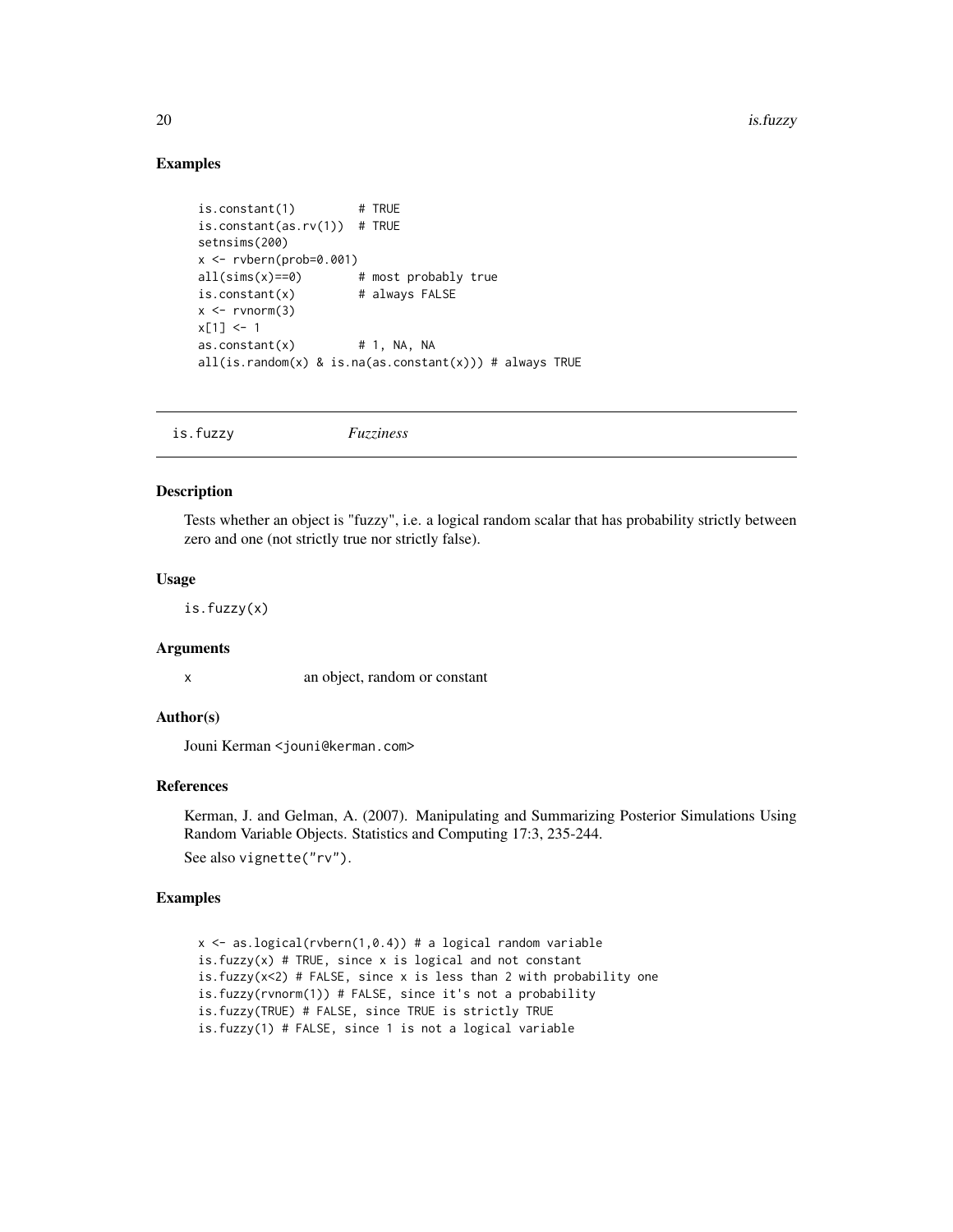<span id="page-20-0"></span>

#### Description

is.na.rv returns the distribution (random variable) of the indicator function of missing data. rv.all.na returns TRUE if all components of the argument vector are completely missing. rv.any.na returns TRUE if any component of the argument vector has missing values.

#### Usage

```
## S3 method for class 'rv'
is.na(x)
```
#### Arguments

x an rv object

#### Details

Internally, is.na.rv applies the function is.na to each simulation of each component of the argument vector.

### Value

is.na.rv returns a "Bernoulli" random vector of the same length and dimension as those of x.

rv.all.na and rv.any.na return TRUE or FALSE (single value).

### Author(s)

Jouni Kerman <jouni@kerman.com>

#### References

Kerman, J. and Gelman, A. (2007). Manipulating and Summarizing Posterior Simulations Using Random Variable Objects. Statistics and Computing 17:3, 235-244.

See also vignette("rv").

#### Examples

```
x <- trunc(rvnorm(1))
y \le - !(x==0 & NA) # TRUE if x!=0x \leftarrow y \star xis.na(x) \# 69%: Pr(-1 < Z < 1)is.logical(is.na(x)) # TRUE
rv.any.na(x) # TRUE
rv.all.na(x) # FALSE
```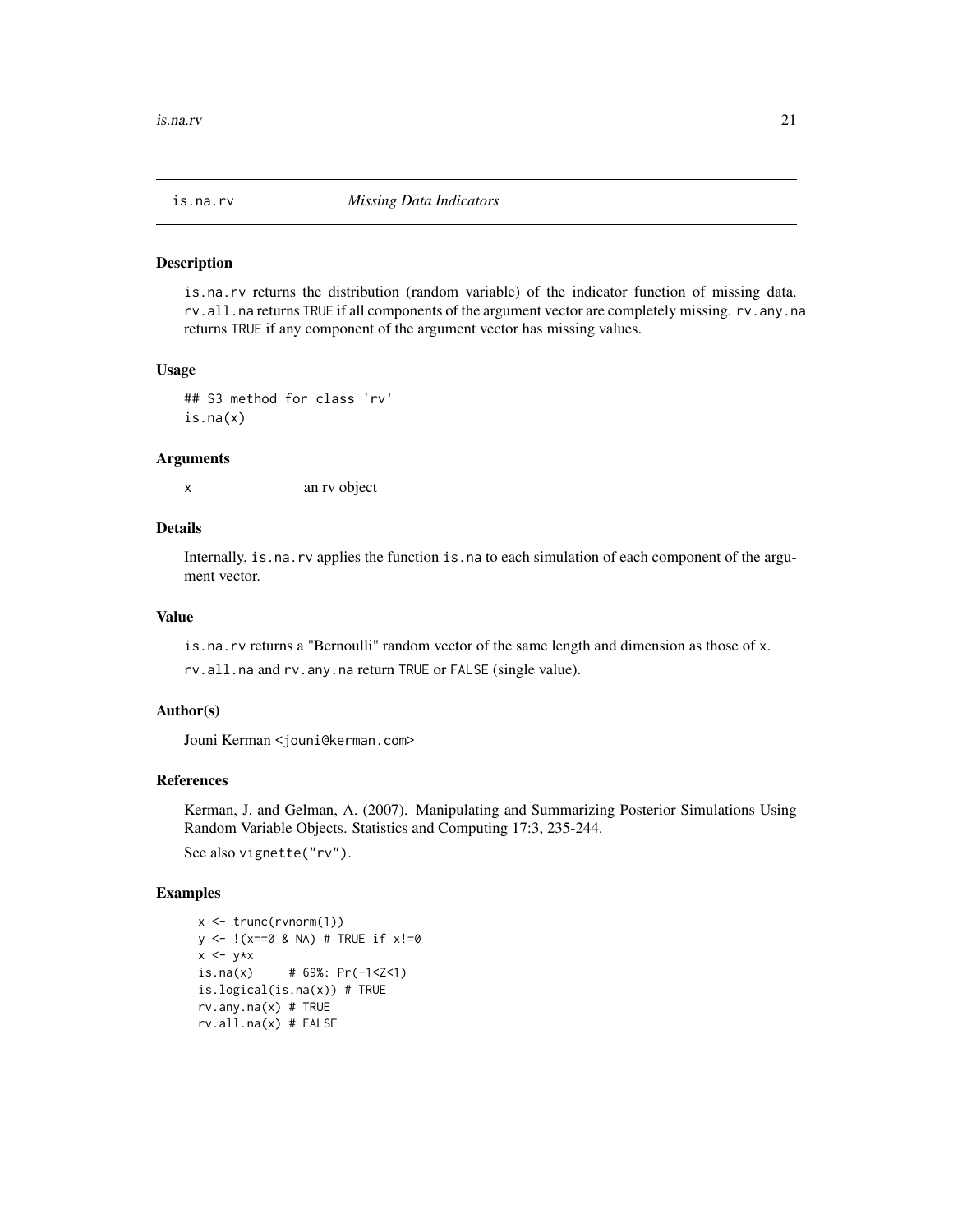<span id="page-21-0"></span>

## Description

Create a plot based on a data frame providing endpoints of intervals, colors, line weights etc.

## Usage

```
ivplot(X, name = "", file.name = "", split = NULL,
 Intervals = NULL, xlim, left.margin = 3, x.ticks = NULL,
 exp.labels = FALSE, xlab = "", title = "", top.axis = FALSE,
 use_color = TRUE, vline = NULL, device = "X11", size = c(297,210)/25.4/2, font.family = "Courier", cex.label = NULL, ...)
```
## Arguments

| X           | A data frame providing data for creating one interval per row. See details below.                     |
|-------------|-------------------------------------------------------------------------------------------------------|
| name        | Name of file to produce                                                                               |
| file.name   | Name of file to produce                                                                               |
| split       | Name of column by which to divide the plot into groups.                                               |
| Intervals   | A list defining what intervals or dots to output per each row.                                        |
| xlim        | Numeric vector of length 2. Limits for the horizontal axis.                                           |
| left.margin | Scalar. Size of left margin. If labels take too much space, increase this (default<br>is $3)$         |
| x.ticks     | Numeric vector.                                                                                       |
| exp.labels  | Logical. Use log scale? Then print numeric values at x-ticks in the original<br>(exponentiated) scale |
| xlab        | Character.                                                                                            |
| title       | Character; title.                                                                                     |
| top.axis    | Logical. Print top axis?                                                                              |
| use_color   | Logical. Use color in plot or black?                                                                  |
| vline       | Scalar. Plot vertical line (will be plotted before intervals are                                      |
| device      | Character. To which device to output?                                                                 |
| size        | Numeric vector of length 2. Size of plot: vertical and horizontal sizes in inches.                    |
| font.family | Character. Font family (sans (Helvetica), serif (Times), mono (Courier), )                            |
| cex.label   | number, a factor to shrink the 'cex' of the labels, between 0 and 1                                   |
| .           | Other arguments passed to plot                                                                        |

## Details

...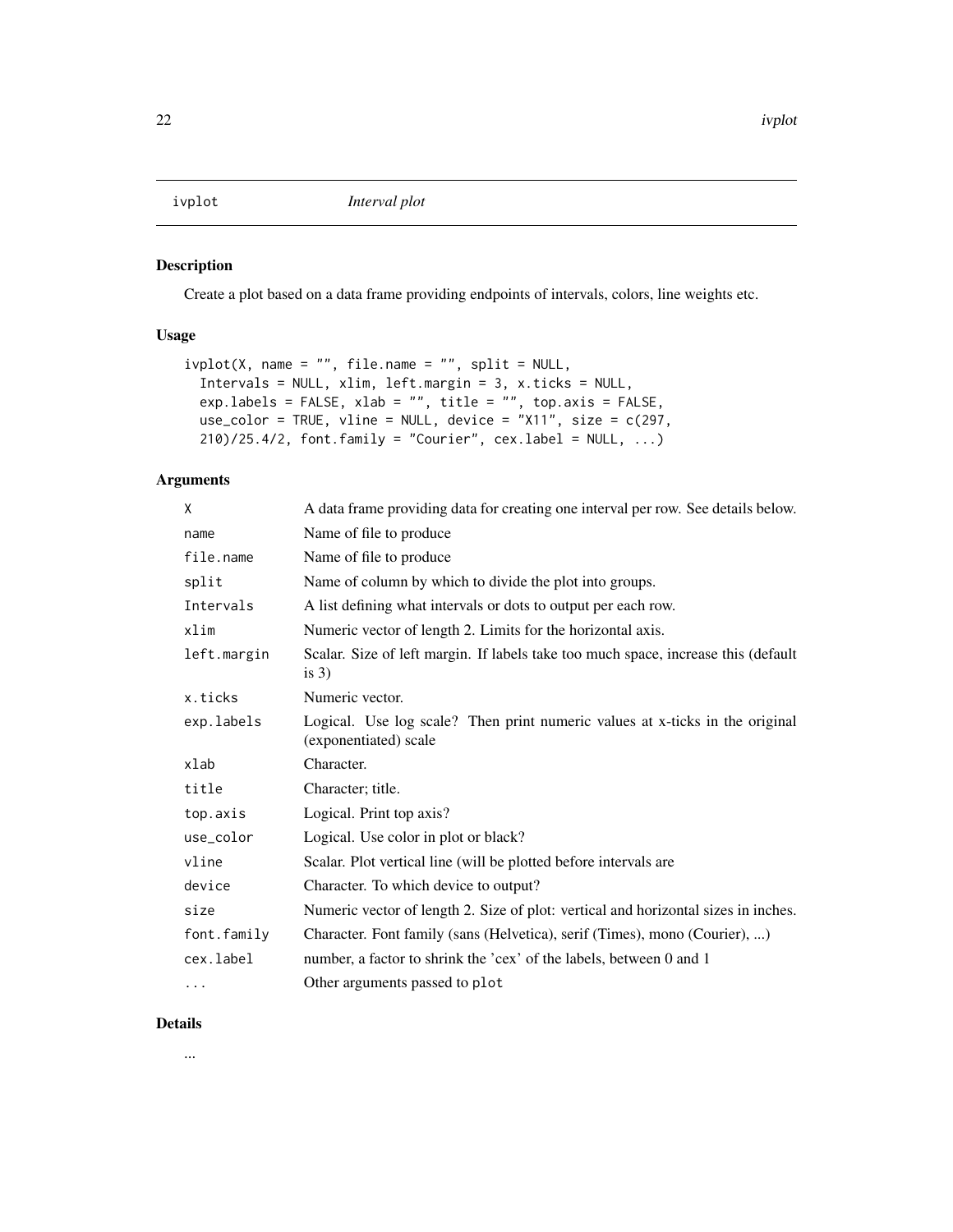#### <span id="page-22-0"></span>lines.rv 23

## Value

The file name that was output; as a side effect a plot (a pdf file if device="pdf".)

## Author(s)

J Kerman

<span id="page-22-1"></span>lines.rv *Add Connected (Random) Line Segments to a Plot*

## Description

Adds a sample of line segments randomly drawn from the joint distribution of  $(x, y)$ .

#### Usage

```
## S3 method for class 'rv'
lines(x, y, type = "1", ...)
```
#### Arguments

| x, y     | coordinate vectors of points to join                                                             |
|----------|--------------------------------------------------------------------------------------------------|
| type     | character indicating the type of plotting, currently 'l' and 'p' are the only possi-<br>bilities |
| $\cdots$ | further arguments passed to points                                                               |

## Details

The size of the sample (number of segments drawn) is determined by rvpar(line.sample).

lines.rv is implemented as part of points.rv.

See [points.rv](#page-32-1) for details of the parameters.

#### Author(s)

Jouni Kerman <jouni@kerman.com>

## References

Kerman, J. and Gelman, A. (2007). Manipulating and Summarizing Posterior Simulations Using Random Variable Objects. Statistics and Computing 17:3, 235-244.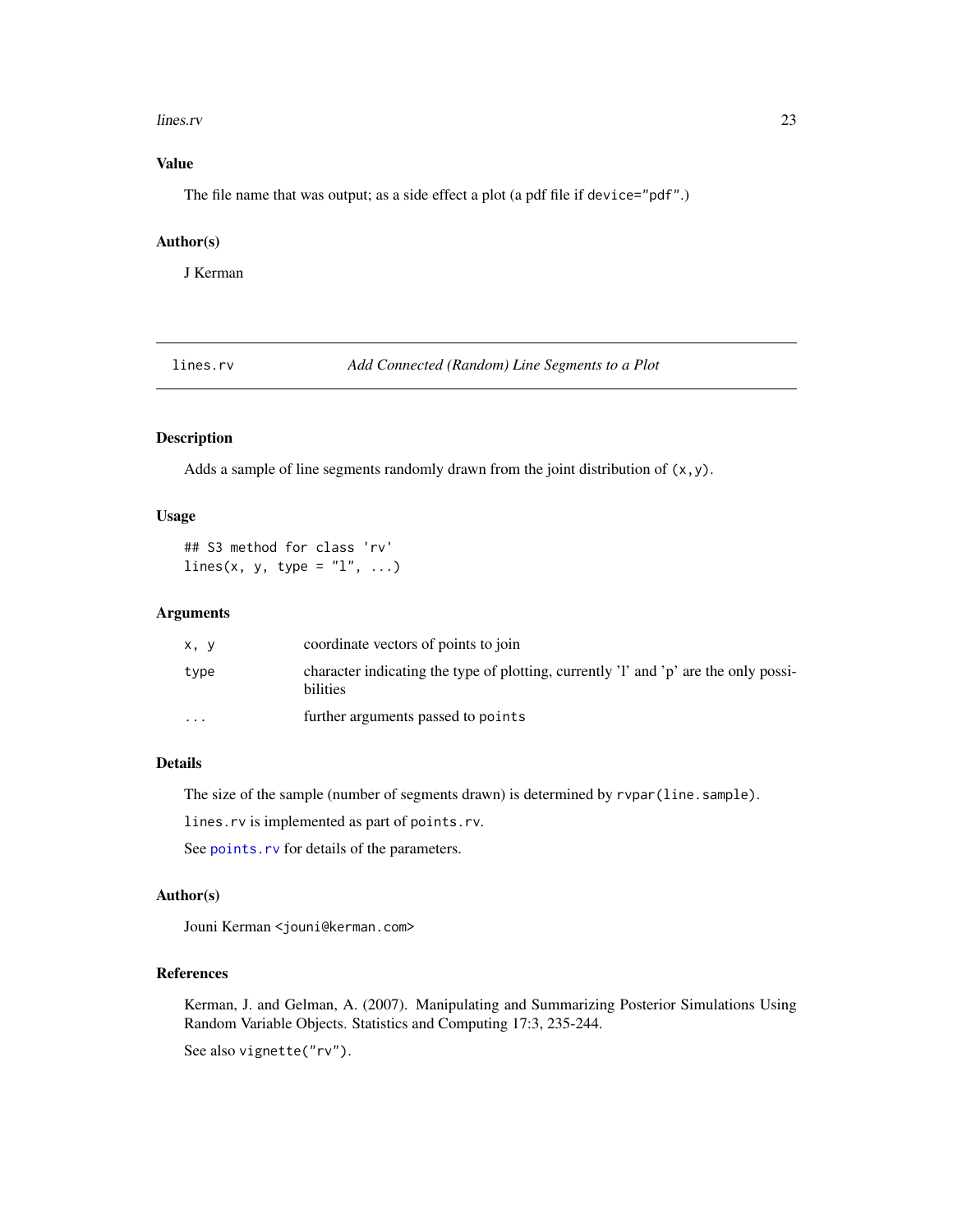## Examples

## Not run:

```
x \le -as.rv(1:10)y <- rvnorm(mean=x)
par(mfrow=c(2,2))
plot(x, y, type="b", main="Intervals and random lines", rvcol="blue", col="gray")
plot(x, y, type="1", main="Only random lines", col="gray")plot(x, E(y), type="b", main="Means, connected by a constant line", col="gray")
plot(x, rvmedian(y), type="b", pch=19, main="Median & middle 95 pc CI band", col="darkgray")
lines(rvquantile(y, 0.025), col="gray")
lines(rvquantile(y, 1-0.025), col="gray")
```
## End(Not run)

Math.rv *Mathematical functions and Operators for rv Objects*

#### Description

Mathematical functions and operators adapted to work with random variable (rv) objects.

#### Usage

## S3 method for class 'rv'  $Math(x, \ldots)$ ## S3 method for class 'rv'

 $Ops(e1, e2 = NULL)$ 

#### Arguments

| X              | object                                            |
|----------------|---------------------------------------------------|
| $\ddotsc$      | further arguments passed to or from other methods |
| e1             | object                                            |
| e <sup>2</sup> | object                                            |

## Details

The operator method preserves the names of the longer vector (or those of the first if the lengths match).

## Author(s)

Jouni Kerman <jouni@kerman.com>

<span id="page-23-0"></span>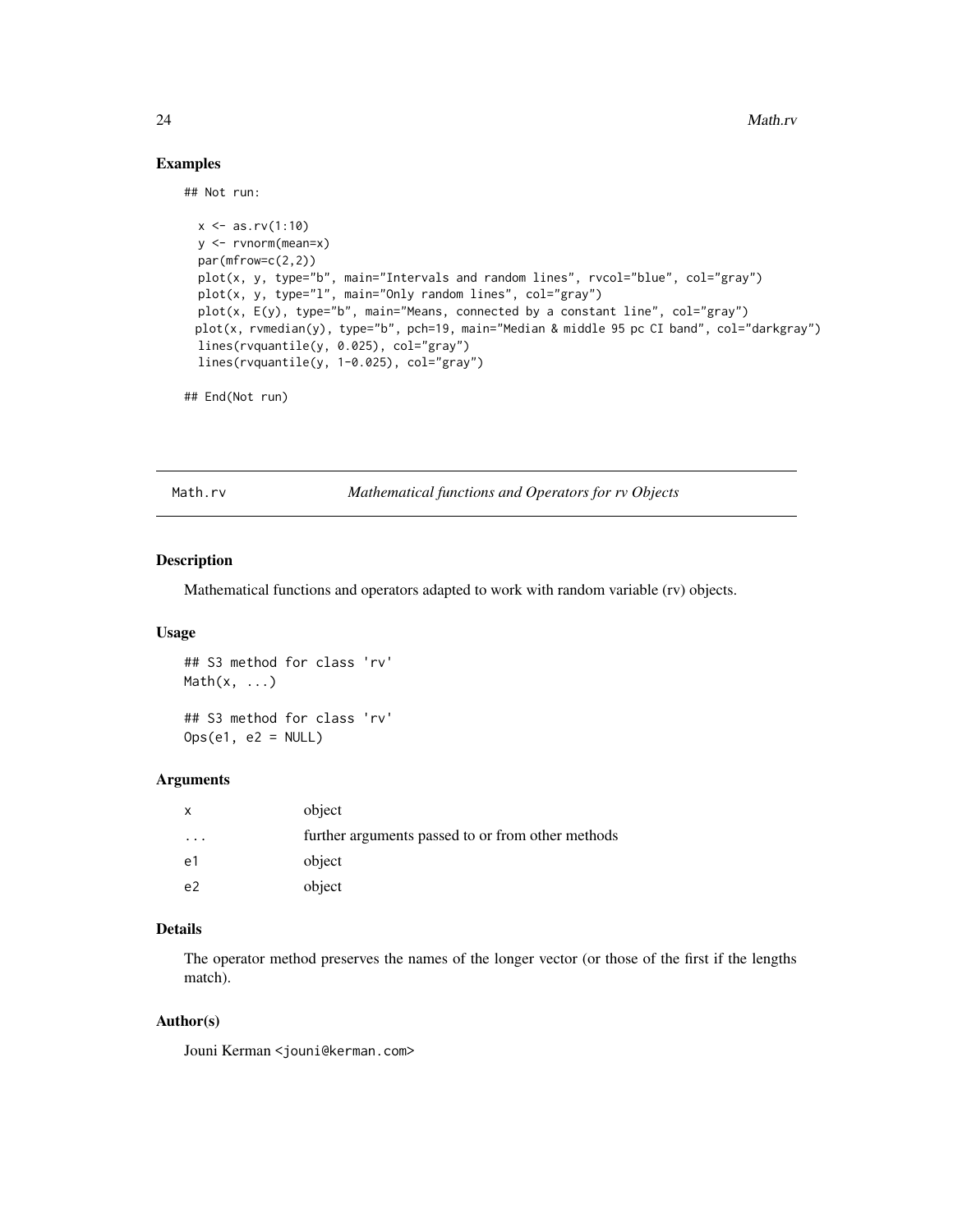#### <span id="page-24-0"></span>matmult 25

#### References

Kerman, J. and Gelman, A. (2007). Manipulating and Summarizing Posterior Simulations Using Random Variable Objects. Statistics and Computing 17:3, 235-244.

See also vignette("rv").

## Examples

```
x \leftarrow rvnorm(10)-\mathsf{x}names(x) <- paste("x[", seq_along(x), "]", sep="")
x + 1:10
1:2 + xcumsum(x)
cumprod(exp(x))
```
matmult *Random Matrix Multiplication*

### Description

Multiplies two random matrices, if they are conformable. If one argument is a vector, it will be coerced to either a row or column matrix to make the two arguments conformable. If both are vectors it will return the inner product.

#### Usage

"%\*%.rv"(x, y)

x %\*\*% y

## Arguments

x, y numeric or complex matrices or vectors.

## Details

Optimized internally for the case of random matrix multiplied by a constant column vector.

## Value

The (distribution of the) matrix product. Use [drop](#page-0-0) to get rid of dimensions which have only one level.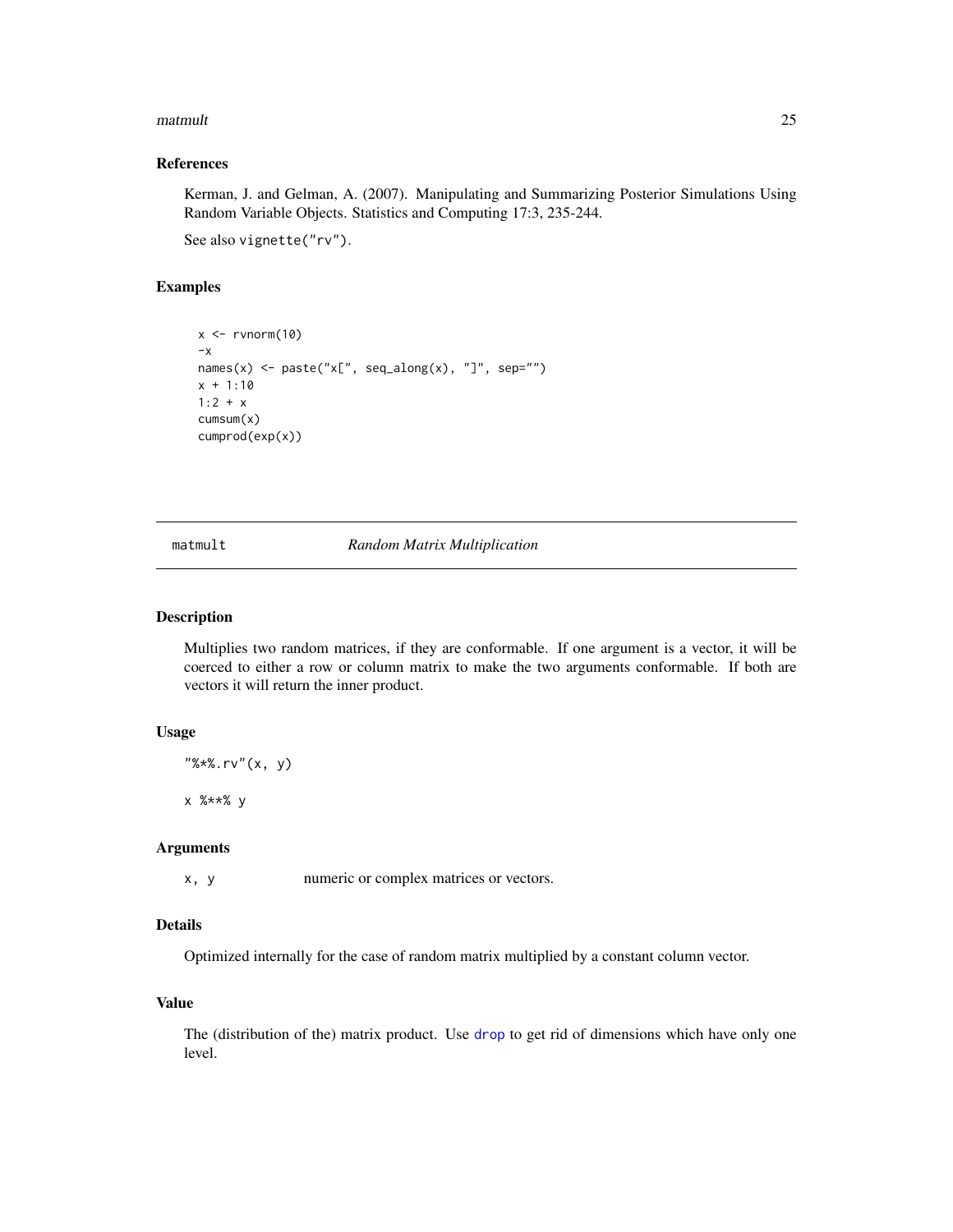#### <span id="page-25-0"></span>References

Kerman, J. and Gelman, A. (2007). Manipulating and Summarizing Posterior Simulations Using Random Variable Objects. Statistics and Computing 17:3, 235-244. See also vignette("rv").

#### See Also

[matrix](#page-0-0), [Ops](#page-0-0), [diag](#page-0-0).

## Examples

```
x \le -1:4(z \le x %* x) # scalar ("inner") product (1 x 1 matrix)drop(z) # as scalar
y \leftarrow diag(x)z \le matrix(1:12, ncol = 3, nrow = 4)
y %*% z
y %*% x
x %*% z
```
mean.rv *Distribution of the Arithmetic Mean of a Random Vector*

## Description

mean.rv computes the distribution of the arithmetic average of its argument rv object.

#### Usage

```
## S3 method for class 'rv'
mean(x, \ldots)
```
#### Arguments

|                         | an object                                         |
|-------------------------|---------------------------------------------------|
| $\cdot$ $\cdot$ $\cdot$ | further arguments passed to or from other methods |

## Details

mean gives the distribution (that is, a random variable object) of the statistic  $\frac{1}{n}\sum_{i=1}^n x_i$  (sum(x)/length(x)). In particular, mean(x) of a random vector x of length one is equal to x as it would be in the case of numerical x.

To find the expectation of a random vector x (that is, the individual means of random components in a vector), use rvmean(x) (same as  $E(x)$  and  $Pr(x)$ ).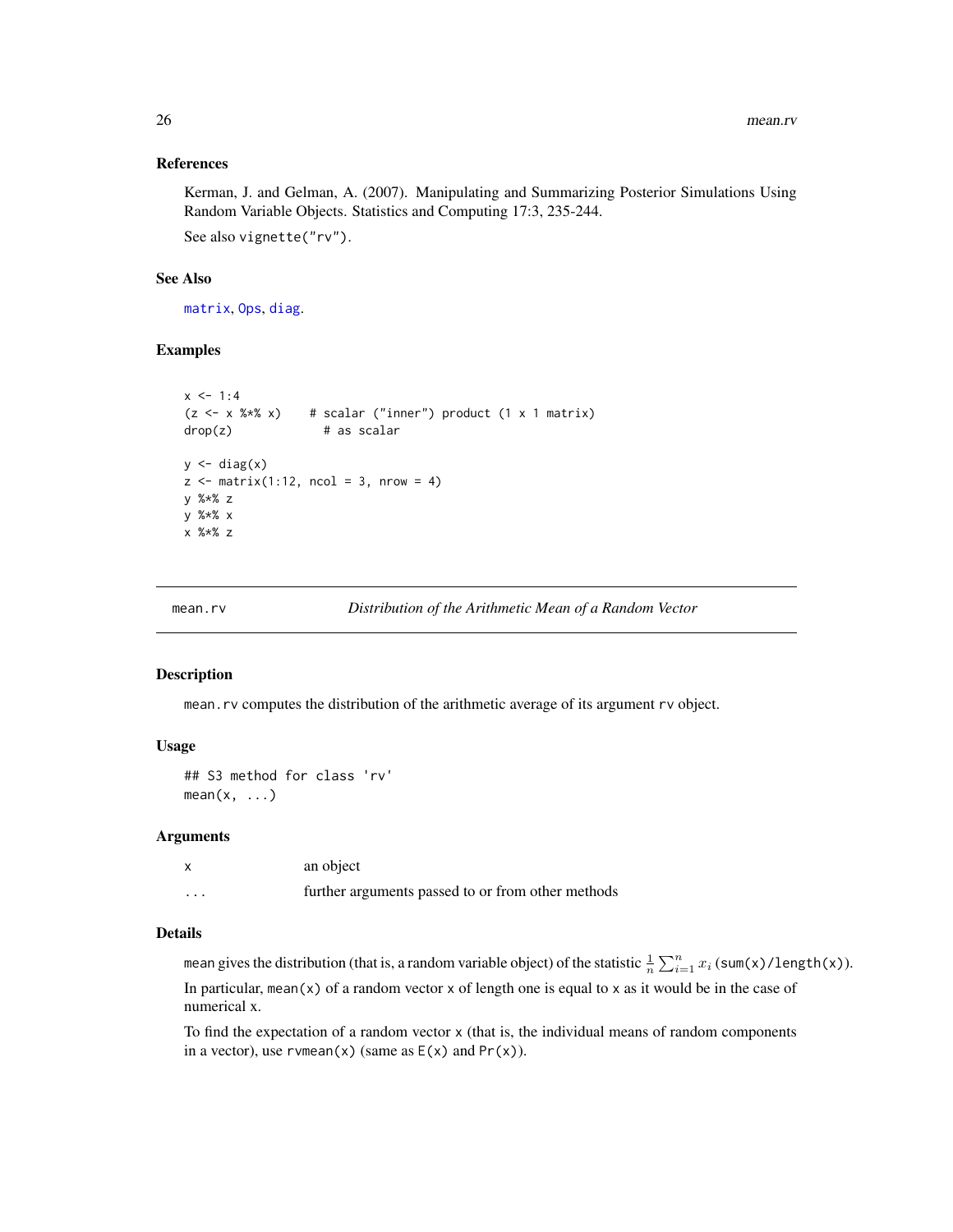#### <span id="page-26-0"></span>median.rv 27

#### Author(s)

Jouni Kerman <jouni@kerman.com>

#### References

Kerman, J. and Gelman, A. (2007). Manipulating and Summarizing Posterior Simulations Using Random Variable Objects. Statistics and Computing 17:3, 235-244.

See also vignette("rv").

#### See Also

[rvmean](#page-66-1)

#### Examples

```
y <- rvnorm(10, mean=0, sd=1)
m1 \leq mean(y)
m2 \le r rvnorm(1, \text{mean=0}, \text{sd=1/sqrt}(10))print(c(m1, m2)) # should have the same distribution
```
median.rv *Distribution of the Sample Median*

#### Description

Compute the distribution sample median of the vector of values given as its argument.

#### Usage

```
## S3 method for class 'rv'
median(x, na.rm = FALSE, ...)
```
## Arguments

| x                       | a randomy vector containing the components whose distribution of the median<br>value is to be computed. |
|-------------------------|---------------------------------------------------------------------------------------------------------|
| na.rm                   | a logical value indicating whether NA values should be stripped before the com-<br>putation proceeds.   |
| $\cdot$ $\cdot$ $\cdot$ | further arguments passed to median                                                                      |

#### References

Kerman, J. and Gelman, A. (2007). Manipulating and Summarizing Posterior Simulations Using Random Variable Objects. Statistics and Computing 17:3, 235-244. See also vignette("rv").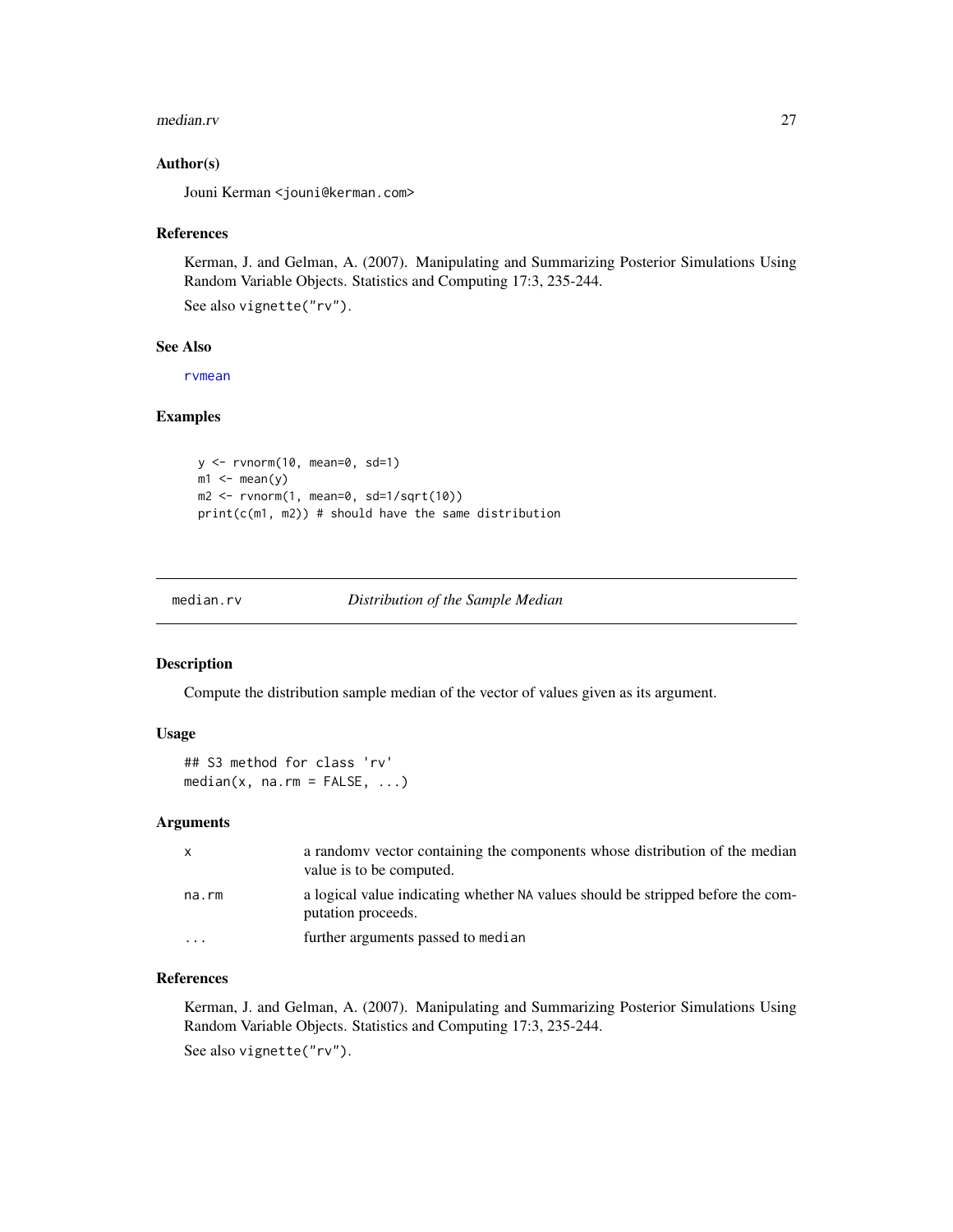## <span id="page-27-0"></span>See Also

[rvmedian](#page-78-1) for the componentwise medians. [quantile](#page-0-0) for general quantiles.

#### Examples

```
x <- rvnorm(10) ## A random vector of length 10.
median(x) ## A random scalar (vector of length 1).
rvmedian(x) ## A numeric vector of length 10.
```
<span id="page-27-1"></span>

mlplot *Horizontal interval plot of components of a random vector*

## Description

mlplot plots the scalar components as of the given random array or vector as horizontal intervals, grouped by row.

#### Usage

 $mlplot(X, ...)$ 

```
## Default S3 method:
mlplot(X, y.center = TRUE, y.shift = 0,
 y.map = NULL, mar = par("mar"), left.margin = 3, vline = NULL,
  top.axis = TRUE, exp.labels = FALSE, x.ticks = NULL, axes = NULL,
 xlim = NULL, ylim = NULL, xlab = deparse(substitute(X)),ylab = NULL, las = NULL, add = FALSE, ...)
```

| X           | a random array or vector                                                             |
|-------------|--------------------------------------------------------------------------------------|
| $\cdots$    | further arguments passed to plot and points                                          |
| y.center    | center the intervals nicely at each y-coordinate?                                    |
| y.shift     | add this amount to each y coordinate of an interval                                  |
| y.map       | optional function to compute the y-coordinates, given X                              |
| mar         | the margins of the plot                                                              |
| left.margin | offset to add to the left margin of the plot (to add space for the labels)           |
| vline       | if numeric, plot vertical lines at these (horizontal) coordinates                    |
| top.axis    | (logical) plot the top axis?                                                         |
| exp.labels  | (logical) if the original scale is logarithmic, label ticks in original (exp) scale? |
| x.ticks     | positions for the ticks of the x-axis                                                |
| axes        | (logical) plot the axes at all?                                                      |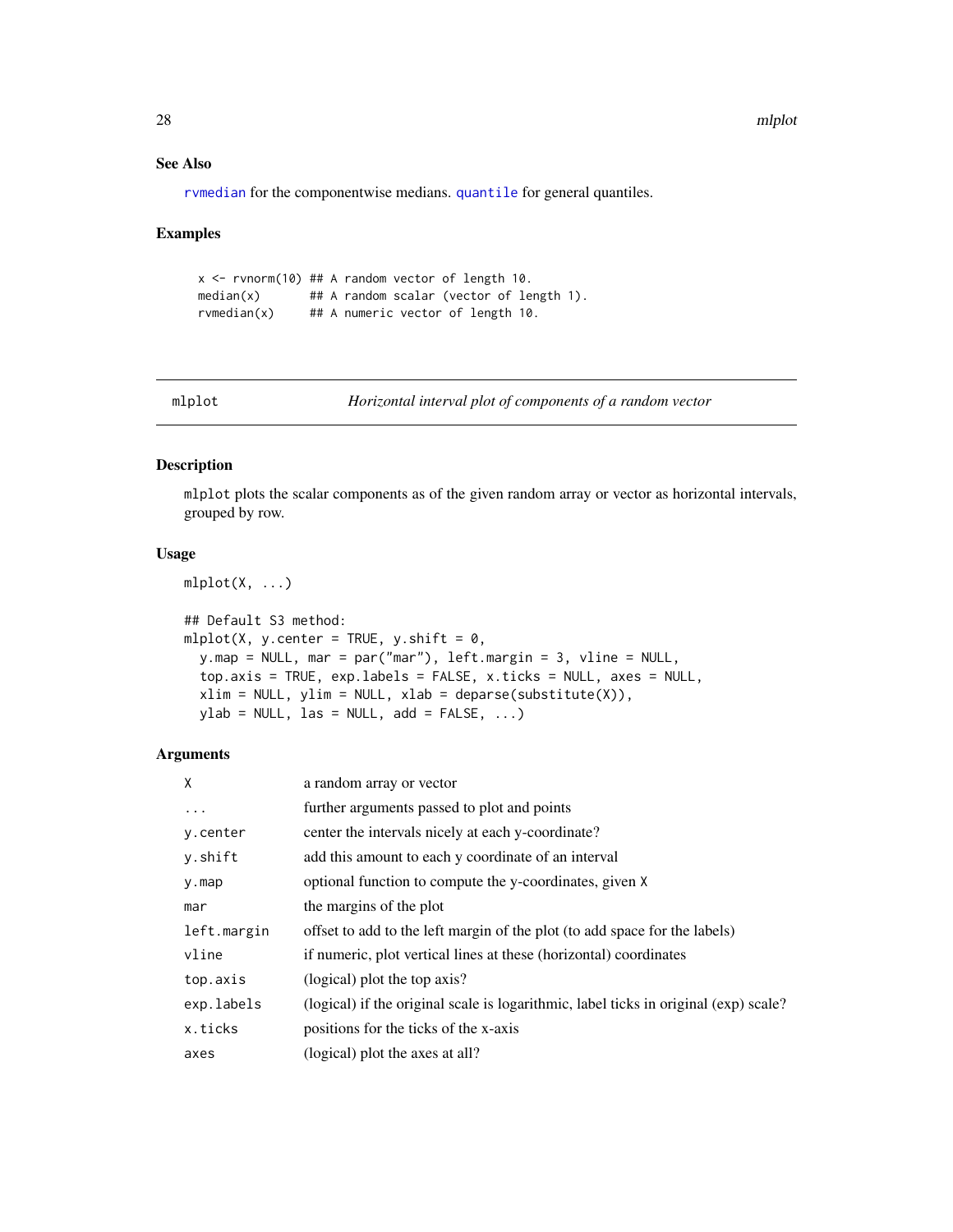#### mlplot 29

| xlim | x limits                                              |
|------|-------------------------------------------------------|
| ylim | y limits                                              |
| xlab | x label                                               |
| ylab | not used (instead of labels, the row names are shown) |
| las  | the style of axis labels, see par                     |
| add  | (logical) add the intervals to an existing plot?      |

#### Details

mlplot plots the scalar components of a vector or an array (2 or 3-dimensional) vertically (up to down) so that a component of a vector or a row of a matrix is plotted at vertical points 1... nrow(x).

An 'mlplot' of a vector implements a "forest plot."

Scalars on the same row are plotted closely together. The positioning of the scalars within a row are controlled by the arguments y.center, y.shift, y.map. These do not need to be set for the default plot; if two arrays or vectors are plotted over on top of each other (using add=TRUE) then you should probably change y.shift which controls the vertical position of the array elements.

See demo(mlplot) for a detailed

To change the color of the random components of the vector, use rvcol. Typically this is of the same length as X, giving the color 'theme' for each component.

If X is a 3-dimensional array, mlplot is called repeatedly for each 2-dimensional array X[,,k] for each k.

X may also be a fixed numeric object.

NAs (or random scalars with 100% NA) are not plotted.

mlplot is still experimental.

#### Author(s)

Jouni Kerman <jouni@kerman.com>

#### References

Kerman, J. and Gelman, A. (2007). Manipulating and Summarizing Posterior Simulations Using Random Variable Objects. Statistics and Computing 17:3, 235-244. See also vignette("rv").

#### Examples

```
## Not run:
 # You can run this complete example by typing demo("mlplot")
 n.rows \leq -4; n.cols \leq -5; n\leq - (n.rows*n.cols)
 # Draw some fixed numbers
 mu.true <- rnorm(1:n.rows, mean=1:n.rows, sd=1)
 sigma.true <- 1
```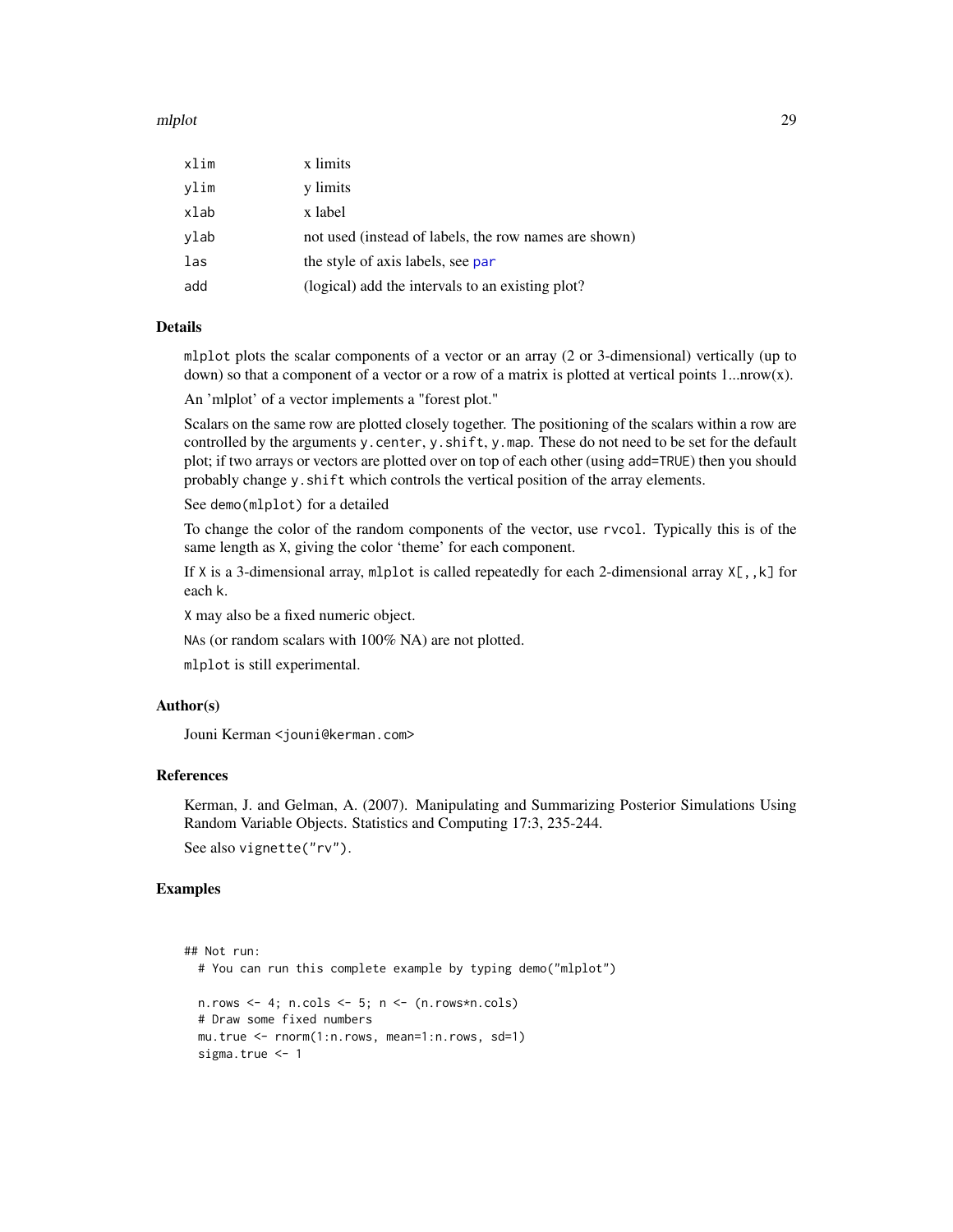```
theta <- rvmatrix(rvnorm(n=n.cols, mean=mu.true, sd=sigma.true), nrow=n.rows)
#
col.labels <- paste("Time", 1:n.cols, sep=":")
row.labels <- paste("Unit", 1:n.rows, sep=":")
dimnames(theta) <- list(row.labels, col.labels)
#
par(mfrow=c(2,2))
mlplot(theta, main="theta")
abline(v=0, lty="dotted")
mlplot(t(theta), main="theta transposed")
abline(v=0, lty="dotted")
row.sd <- apply.rv(theta, 1, sd.rv)
col.sd <- apply.rv(theta, 2, sd.rv)
x.max <- max(rvquantile(c(row.sd, col.sd), 0.99))
mlplot(row.sd, xlim=c(0, x.max), main="theta: within-row sd for each unit")
abline(v=0)
mlplot(col.sd, xlim=c(0, x.max), main="theta: between-row sd for each time point")
abline(v=0)
```

```
## End(Not run)
```
#### numeric\_rv *Numeric Random Vectors*

#### Description

Creates or coerces rv objects of type "numeric".

#### Usage

```
## S3 method for class 'rv'
is.numeric(x)
## S3 method for class 'rv'
as.numeric(x, \ldots)## S3 method for class 'rvfactor'
as.numeric(x, \ldots)
```

| $\boldsymbol{\mathsf{x}}$ | an ry object to be coerced or tested.              |
|---------------------------|----------------------------------------------------|
| $\cdots$                  | further arguments passed to or from other methods. |

<span id="page-29-0"></span>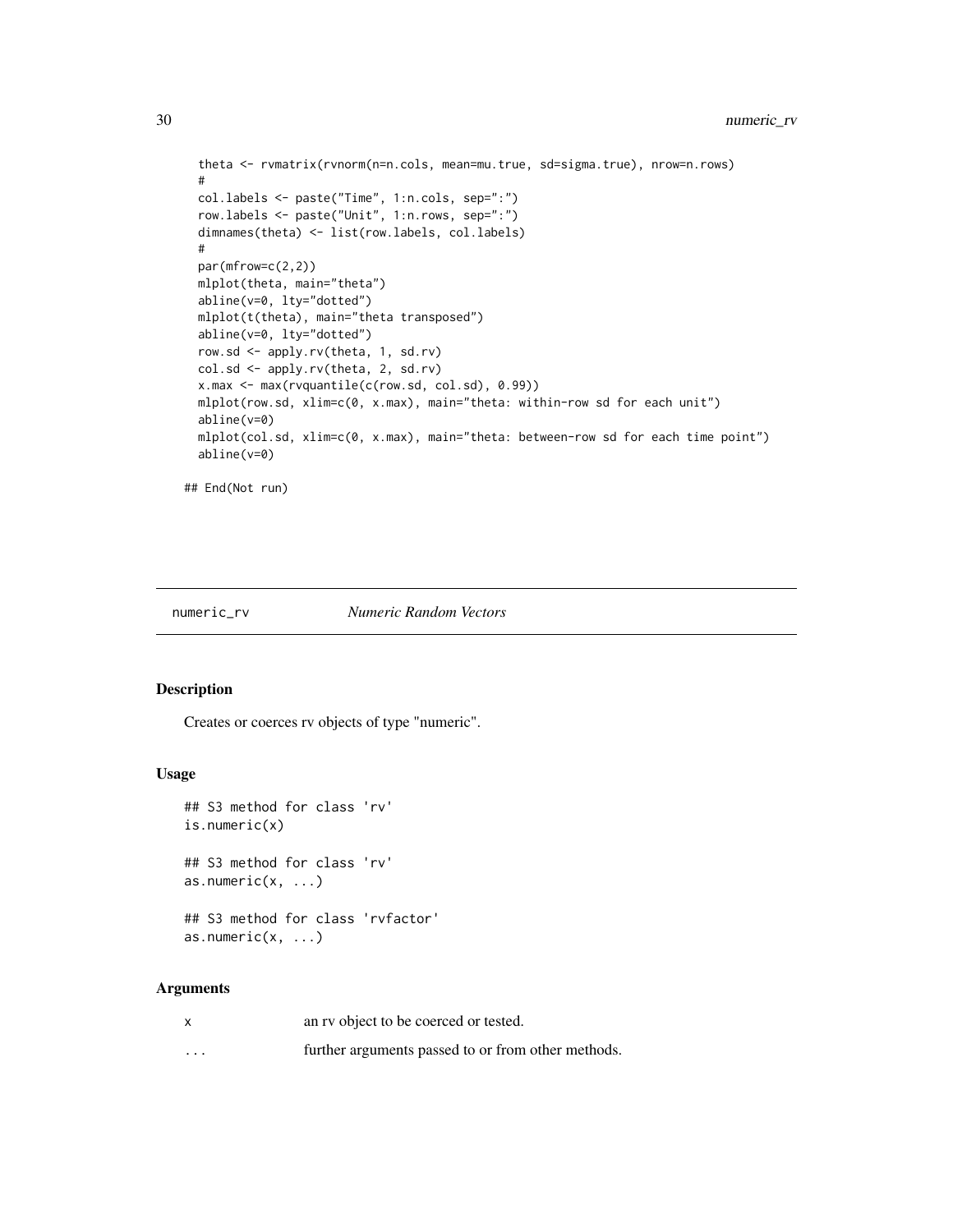#### <span id="page-30-0"></span>outer.rv 31

## Details

is.numeric(x) returns TRUE if and only if *each* component of x is numeric-valued.

as.numeric.rv coerces an rv object into numeric-valued one. In effect, the function as.numeric is applied to all simulations.

Random factors are not numeric (just as non-random factors aren't).

## Author(s)

Jouni Kerman <jouni@kerman.com>

## References

Kerman, J. and Gelman, A. (2007). Manipulating and Summarizing Posterior Simulations Using Random Variable Objects. Statistics and Computing 17:3, 235-244. See also vignette("rv").

## See Also

[numeric](#page-0-0).

## Examples

```
x \le - as.logical(rvbern(1,0.5)) # Bernoulli rv
is.numeric(x) # FALSE
x \le -as.numeric(x) # coerce to numeric; all TRUEs become ones, FALSEs zeros
is.numeric(x) # TRUE
```
outer.rv *Outer Product of Random Arrays*

## Description

outer.rv

#### Usage

outer.rv(X,  $Y = NULL$ , FUN = "\*", ...)

|                         | First argument for function FUN                                           |
|-------------------------|---------------------------------------------------------------------------|
|                         | Second argument for function FUN; if missing, X is used instead           |
| FUN                     | a function to use on the outer products; a character string or a function |
| $\cdot$ $\cdot$ $\cdot$ | optional arguments to be passed to FUN                                    |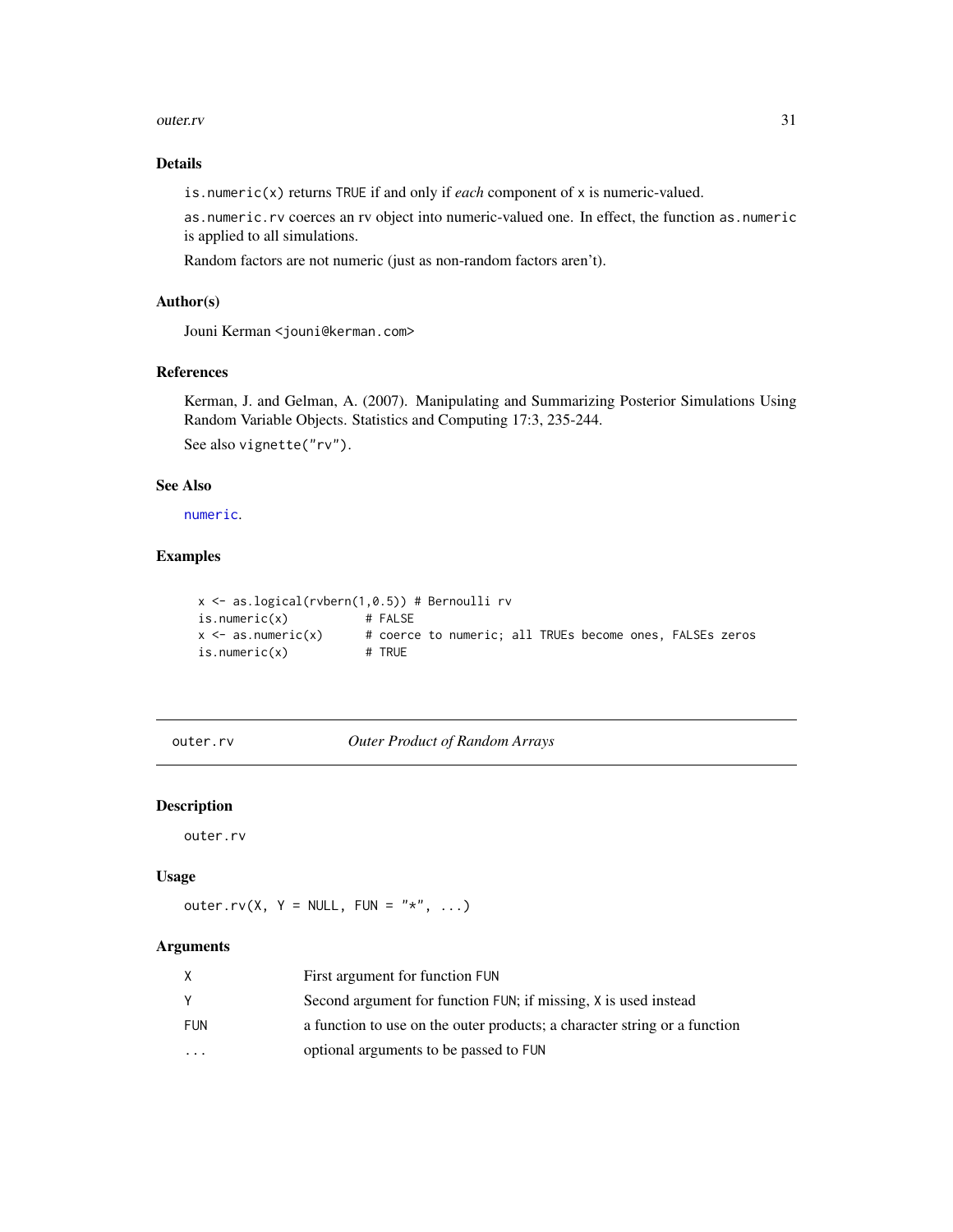## Details

Implements the outer product for random arrays.

Note. outer is not a generic function; thus outer $(x)$  will not work if x is an rv object. You must write outer.rv(x) explicitly.

See the function outer for further details.

## Value

A random array.

### Author(s)

Jouni Kerman <jouni@kerman.com>

#### References

Kerman, J. and Gelman, A. (2007). Manipulating and Summarizing Posterior Simulations Using Random Variable Objects. Statistics and Computing 17:3, 235-244. See also vignette("rv").

## Examples

#

plot.rv *Plotting Scatterplots of Random Variable Objects*

## Description

Draw a "random scatter plot" or random points as horizontal or vertical intervals.

## Usage

## S3 method for class 'rv'  $plot(x, y = NULL, ...)$ 

| $\times$ | an ry object                      |
|----------|-----------------------------------|
| <b>V</b> | random or fixed vector            |
| .        | other arguments passed on to plot |

<span id="page-31-0"></span>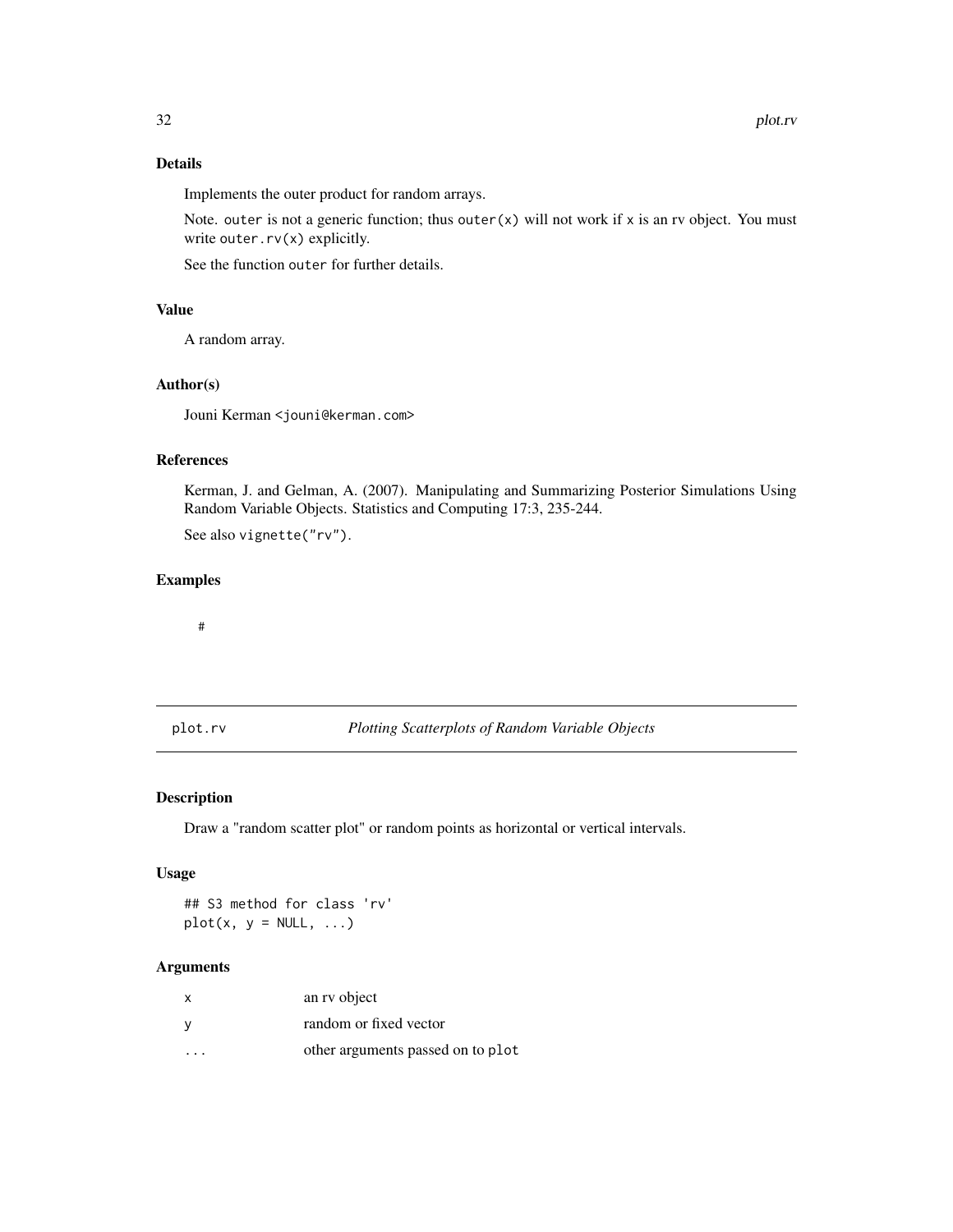#### <span id="page-32-0"></span>points.rv 33

#### Details

If a component x is fixed and the corresponding component of y is random, the resulting 'point' is a vertical uncertainty ('credible') interval. *NOTE.* You must call plot.rv explicitly to obtain this behavior.

If a component y is fixed and the corresponding component of  $x$  is random, the resulting 'point' is a horizontal uncertainty ('credible') interval.

If a component of  $x$  and the corresponding component of  $y$  is random, the resulting 'point' is a scatterplot of simulations from the joint distribution of  $code(x,y)$ .

Compatible with objects of class 'rvsummary'.

#### Author(s)

Jouni Kerman <jouni@kerman.com>

#### References

Kerman, J. and Gelman, A. (2007). Manipulating and Summarizing Posterior Simulations Using Random Variable Objects. Statistics and Computing 17:3, 235-244.

See also vignette("rv").

## See Also

[mlplot](#page-27-1)

#### Examples

```
x \le -as.rv(1:30)y <- rvnorm(mean=x, sd=1)
## Not run: plot(x, y)
## Not run: plot(y, x)
## Not run: plot(y)
y <- as.rvsummary(x)
## Not run: plot(x, y)
## Not run: plot(y, x)
## Not run: plot(y)
```
<span id="page-32-1"></span>points.rv *Add Points and Intervals to a Plot*

## Description

Draw a sequence of points or uncertainty intervals at specified (fixed) x-coordinates.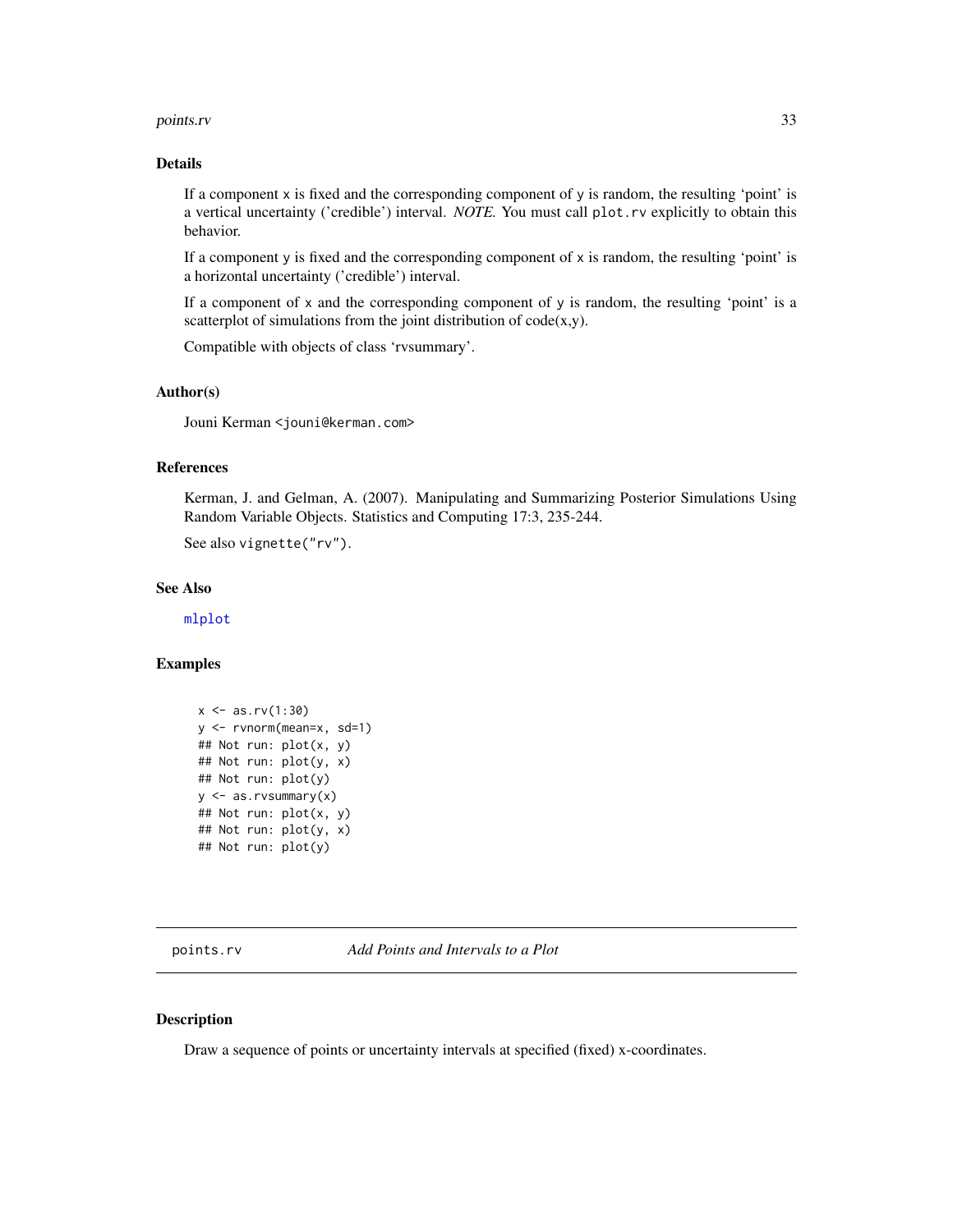#### Usage

```
## S3 method for class 'rv'
points(x, y = NULL, type = "p", xlim = NULL,
  ylim = NULL, rvlwd = rvpar("rvlwd"), rvcol = rvpar("rvcol"),
  rvpoint = rvpar("rvpoint"), rvlex = rvpar("rvlex"), ...)
```
## Arguments

| $\mathsf{x}$ | x-coordinates                                                        |
|--------------|----------------------------------------------------------------------|
| y            | y-coordinates                                                        |
| type         | character indicating the type of plotting                            |
| xlim         | x-limits (optional)                                                  |
| ylim         | y-limits (optional)                                                  |
| rvlwd        | line width of the thin interval                                      |
| rvcol        | colors for the intervals                                             |
| rvpoint      | character vector of length 3, indicating intervals (points) to print |
| rvlex        | factor to multiply rvlwd with, to get the thicker interval           |
| $\cdots$     | further arguments passed to points                                   |

#### Details

Each point with a fixed coordinate and a random coordinate is plotted as an interval. If lines are plotted (type="l" or type="b"), the result is a random draw of lines connecting the coordinates. See [lines.rv](#page-22-1) for details on how to set the sample size of the random draw.

Each interval consists of a maximum of three components. (1) a dot (2) thick interval (3) thin interval. Typically the dot marks the mean or the median; the thin and the thick intervals show a shorter and a longer middle uncertainty interval. The appearance of these intervals can be controlled using the parameters rvlwd, rvpoint, rvcol, and rvlex.

rvlwd sets the line width of the thin interval; rvlex sets the factor to multiply rvlwd to get the line width of the thicker interval.

points attempts to color the intervals and the dot using the color given as rvcol. The basic name of the color should be given, e.g. "red" or "blue". The thin line is colored using the basic color, the thick line is colored using a darker hue (numbered '2', e.g. "red2") and the dot is colored using the darkest hue (numbered '3', e.g. "red3"). That is, for example. if rvcol='red', the color scheme generated for the dot, the thick line, and the thin line, respectively, are c('red3', 'red2', 'red').

Special color themes: the default rvcol color scheme is called "default" and yields the color scheme c("grey20", "grey40", "grey60"). Other special color themes: "grey", "lightgrey", "darkgrey". (The spellings 'gray' and 'grey' are interchangeable).

The parameter rvpoint is a character vector of length 3, with the first component indicating what to plot as a dot (possible values: "mean", "median"), the second component indicating what to plot as a "thick interval" (possible values: " $n\%$ " such as "50%" or "80%"), and the second component indicating what to plot as a "thin interval". Default: c("mean", "50%", "95%"). If you wish only to plot the mean and the 95% interval, use rvpoint=c("mean", NA, "95%") or rvpoint=c("mean", "95%", NA).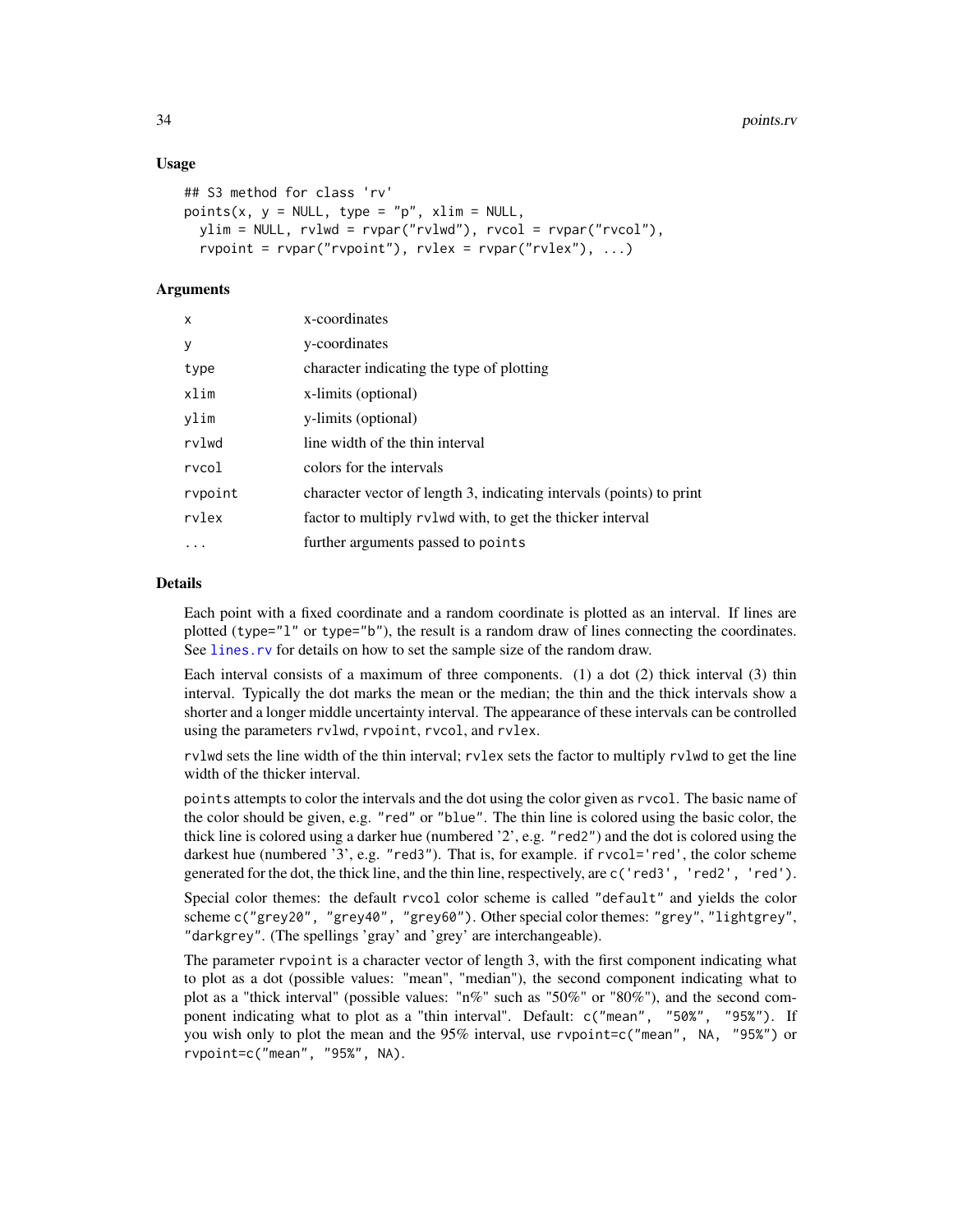#### <span id="page-34-0"></span>posterior and 35 posterior 35 posterior and 200 posterior 35 posterior 35 posterior 35 posterior 35 posterior

The color col is used for plotting fully fixed dots (both x and y coordinates fixed) and lines (fixed and *random lines* – see [lines.rv](#page-22-1)).

NOTE. This parameterization is yet experimental, and may change.

It is possible to have both x and y random, but this code is not yet fully functional.

#### Author(s)

Jouni Kerman <jouni@kerman.com>

#### References

Kerman, J. and Gelman, A. (2007). Manipulating and Summarizing Posterior Simulations Using Random Variable Objects. Statistics and Computing 17:3, 235-244. See also vignette("rv").

## Examples

```
x \leftarrow as.rv(1:10)y <- rvnorm(mean=x)
 par(mfrow=c(2,2))
 plot(x, y, main="Fixed x-coordinate")
 plot(y, x, main="Fixed y-coordinate")
 plot(x, y, lwd=4, rvcol="red", main="Color and line width changed")plot(x, y, type="b", main="Intervals and random lines", rvcol="blue", col="gray")
 ## Not run:
   # Don't use the rv-only parameters when plotting fixed vectors.
   plot(x, E(y), rvcol="blue", col="gray")
   plot(x, E(y), rvcol="blue", col="gray")
## End(Not run)
```
<span id="page-34-1"></span>posterior *Generate Posterior Simulations*

#### Description

Generate posterior simulations for a given fitted linear or general linear model, assuming the standard "noninformative" priors on the unknowns.

#### Usage

posterior(obj, ...)

| obi                  | an object         |
|----------------------|-------------------|
| $\ddot{\phantom{0}}$ | further arguments |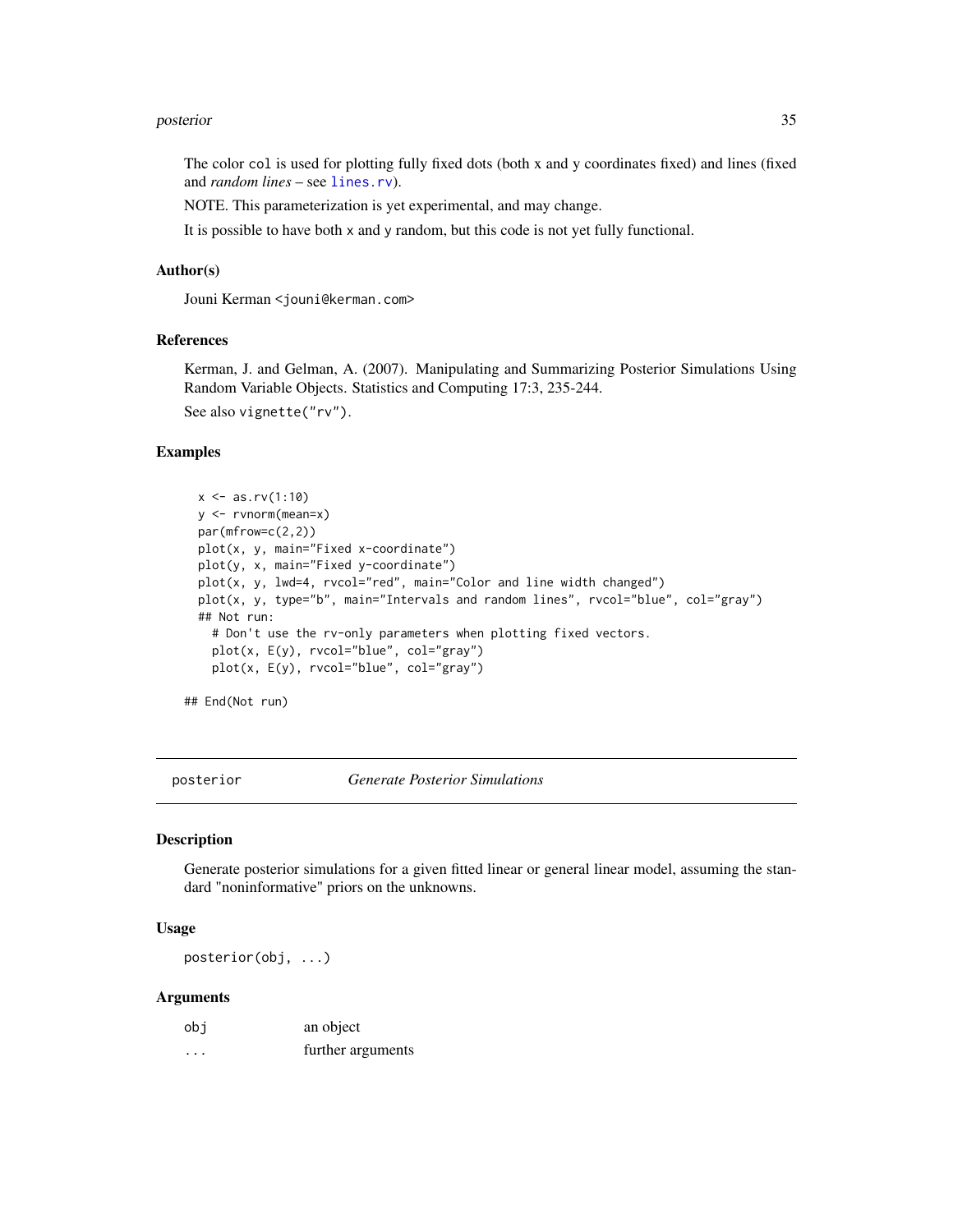## <span id="page-35-0"></span>Value

A (named) list of random vectors. For example, the lm method returns a list with components sigma (the residual s.d.) and beta, the regression coefficients.

## Author(s)

Jouni Kerman <jouni@kerman.com>

#### References

Kerman, J. and Gelman, A. (2007). Manipulating and Summarizing Posterior Simulations Using Random Variable Objects. Statistics and Computing 17:3, 235-244. See also vignette("rv").

#### Examples

```
## Not run:
x \le -1:20y \le - rnorm(length(x), mean=x, sd=10)
print(summary(fit <- lm(y \sim x)))
bayes.estimates <- posterior(fit)
```

```
## End(Not run)
```
postsim *Generate Posterior Simulations for lm or glm Objects (defunct)*

## Description

*DEFUNCT.* Use [posterior](#page-34-1) instead.

## Usage

postsim(fit)

#### Arguments

fit an lm or glm object

## Details

Generate posterior simulations for a given fitted linear or general linear model, assuming the standard "noninformative" priors on the unknowns.

#### Value

A (named) random vector for each fitted coefficient.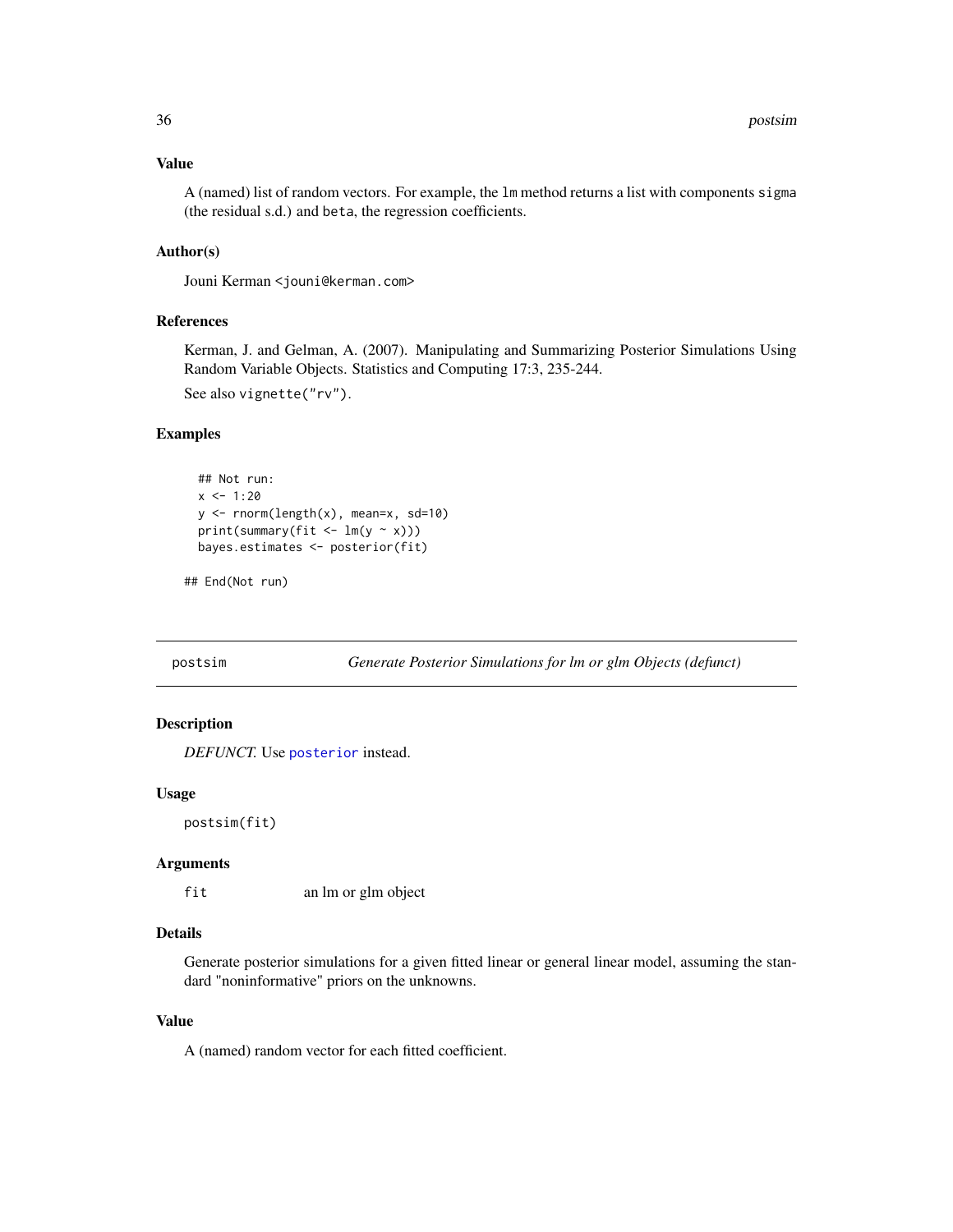#### print.rv 37

### Author(s)

Jouni Kerman <jouni@kerman.com>

#### References

Kerman, J. and Gelman, A. (2007). Manipulating and Summarizing Posterior Simulations Using Random Variable Objects. Statistics and Computing 17:3, 235-244.

See also vignette("rv").

print.rv *Print Distribution Summary of a Random Variable*

#### Description

Prints a summary of the random variable object.

### Usage

## S3 method for class 'rv' print(x, digits =  $rven("print.digits"), ...$ )

#### Arguments

| X                       | an ry object                                      |
|-------------------------|---------------------------------------------------|
| digits                  | minimal number of significant digits              |
| $\cdot$ $\cdot$ $\cdot$ | further arguments passed to or from other methods |

#### Details

Invokes first the summary method of the object, then prints the result.

### Author(s)

Jouni Kerman <jouni@kerman.com>

### References

Kerman, J. and Gelman, A. (2007). Manipulating and Summarizing Posterior Simulations Using Random Variable Objects. Statistics and Computing 17:3, 235-244.

See also vignette("rv").

### See Also

[rvfactor](#page-37-0)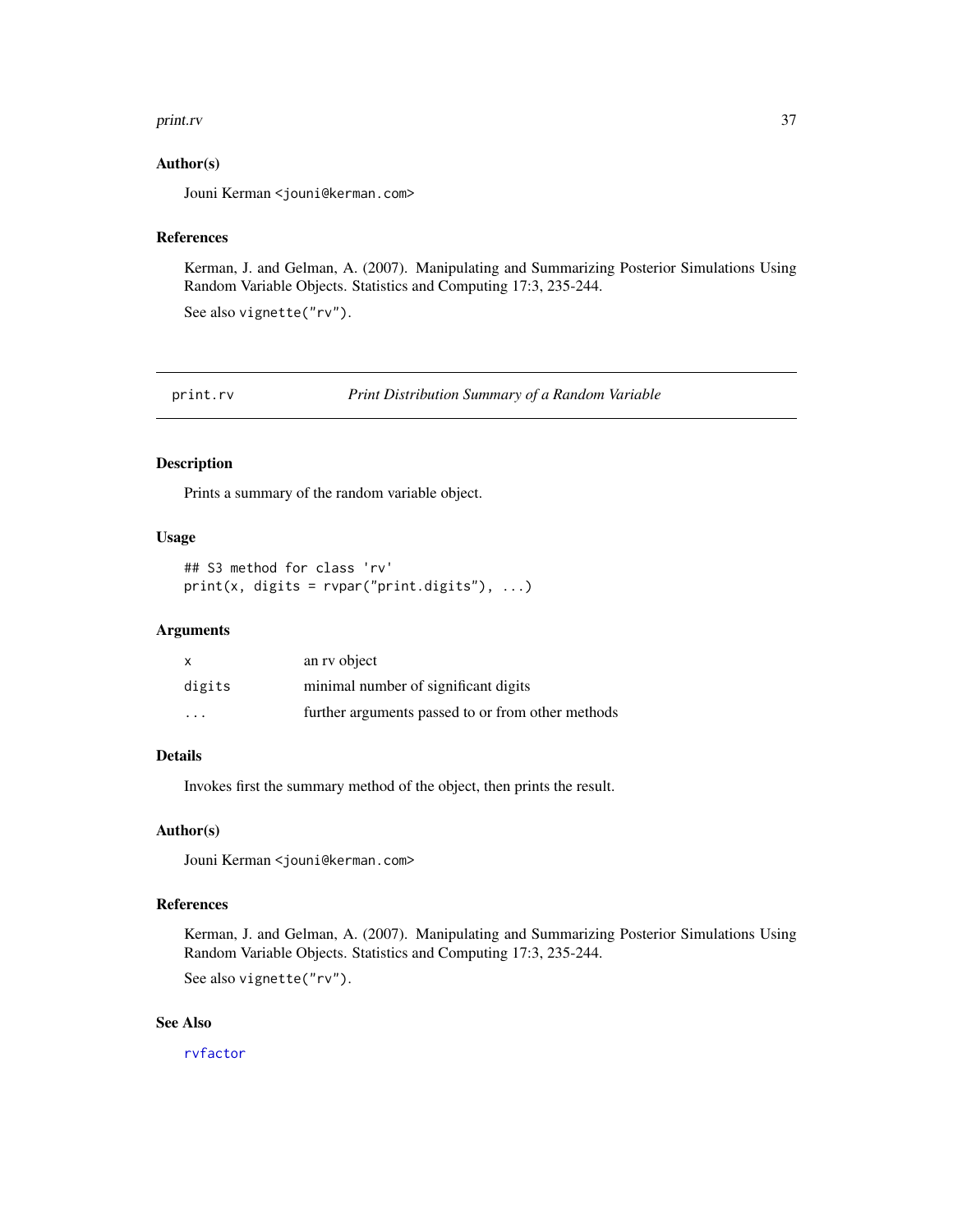# Examples

```
print(rvnorm(mean = rvnorm(1)))
```
print.rvfactor *Categorical Random Variables (Random Factors)*

#### <span id="page-37-0"></span>Description

Creates or tests for objects of type "rvfactor".

## Usage

```
## S3 method for class 'rvfactor'
print(x, all.levels = FALSE, ...)rvfactor(x, ...)
## Default S3 method:
```
 $rvfactor(x, levels = NULL, ...)$ 

# Arguments

|            | object to be coerced or tested.                                     |
|------------|---------------------------------------------------------------------|
| all.levels | logical; whether to print all levels or not (see below for details) |
| $\ddotsc$  | other arguments                                                     |
| levels     | factor levels (labels for the levels)                               |

## Details

Internally random factors are integer-valued just like regular factors in R.

The number of levels to print when all.levels==FALSE can be set by rvpar(max.levels=...). By default this is set to 10.

#### Value

rvfactor: an rvfactor object.

is.rvfactor: TRUE or FALSE.

as.rv.rvfactor: an rv object.

as.rvfactor.rv: an rvfactor object.

#### Author(s)

Jouni Kerman <jouni@kerman.com>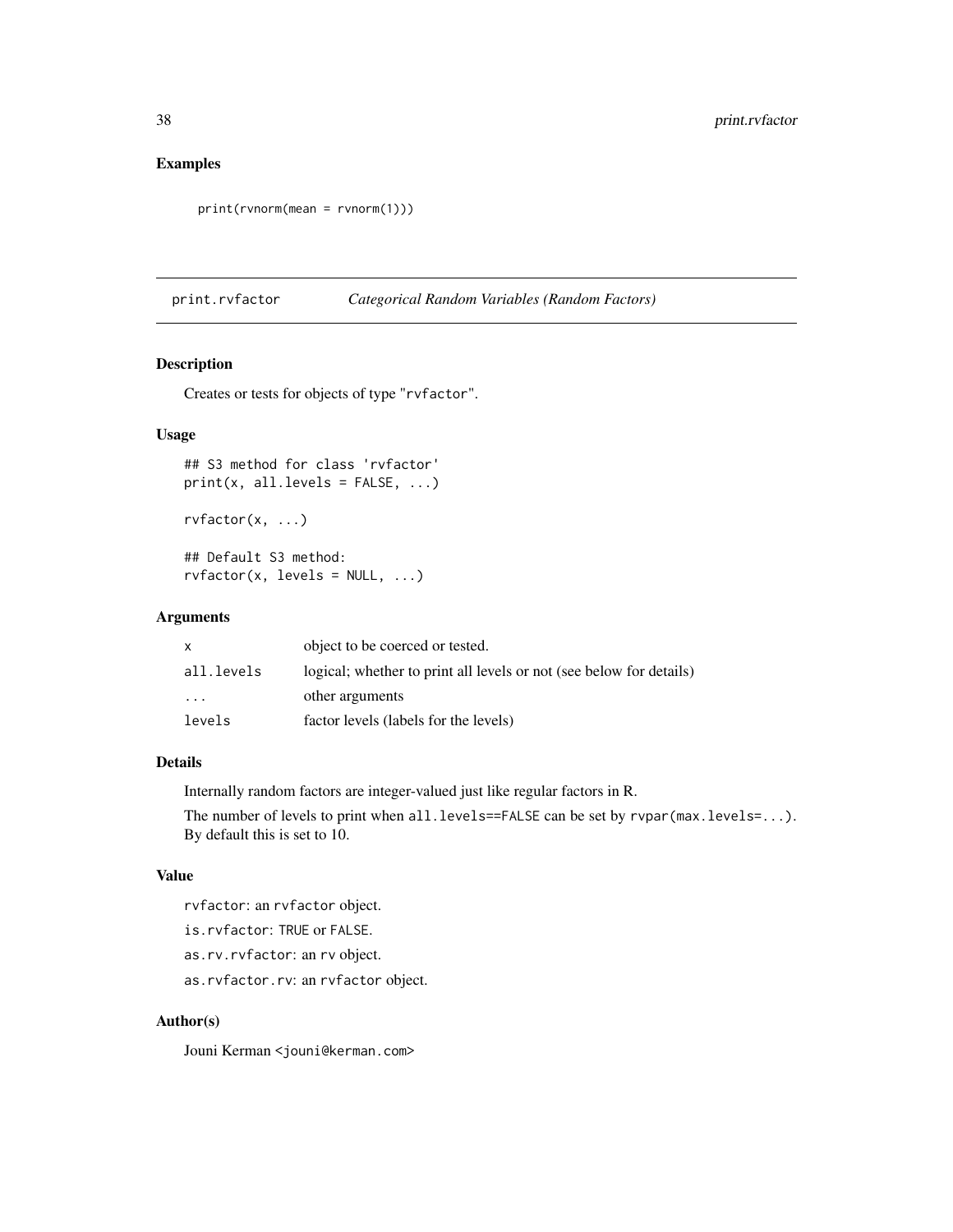## quantile.rv 39

## References

Kerman, J. and Gelman, A. (2007). Manipulating and Summarizing Posterior Simulations Using Random Variable Objects. Statistics and Computing 17:3, 235-244.

See also vignette("rv").

# Examples

```
# Probabilities of each integer of trunc(Z) where Z \sim N(\emptyset, 1) ?
x \leq -rvnorm(1)rvfactor(trunc(x))
rvfactor(x>0)
rvfactor(rvpois(1, lambda=0.5))
```
#### <span id="page-38-0"></span>quantile.rv *Distribution of a Quantile of a Random Vector*

#### Description

quantile.rv returns the distribution of the quantile of a random vector (as a random variable).

#### Usage

```
## S3 method for class 'rv'
quantile(x, ...)
```
#### Arguments

| X        | an object                                         |
|----------|---------------------------------------------------|
| $\cdots$ | further arguments passed to or from other methods |

### Value

A random vector (rv object) with components giving the distribution of the desired quantiles.

### Note

quantile.rv does not return the simulated quantiles of the quantiles of the argument x. This is done by [rvquantile](#page-78-0).

#### Author(s)

Jouni Kerman <jouni@kerman.com>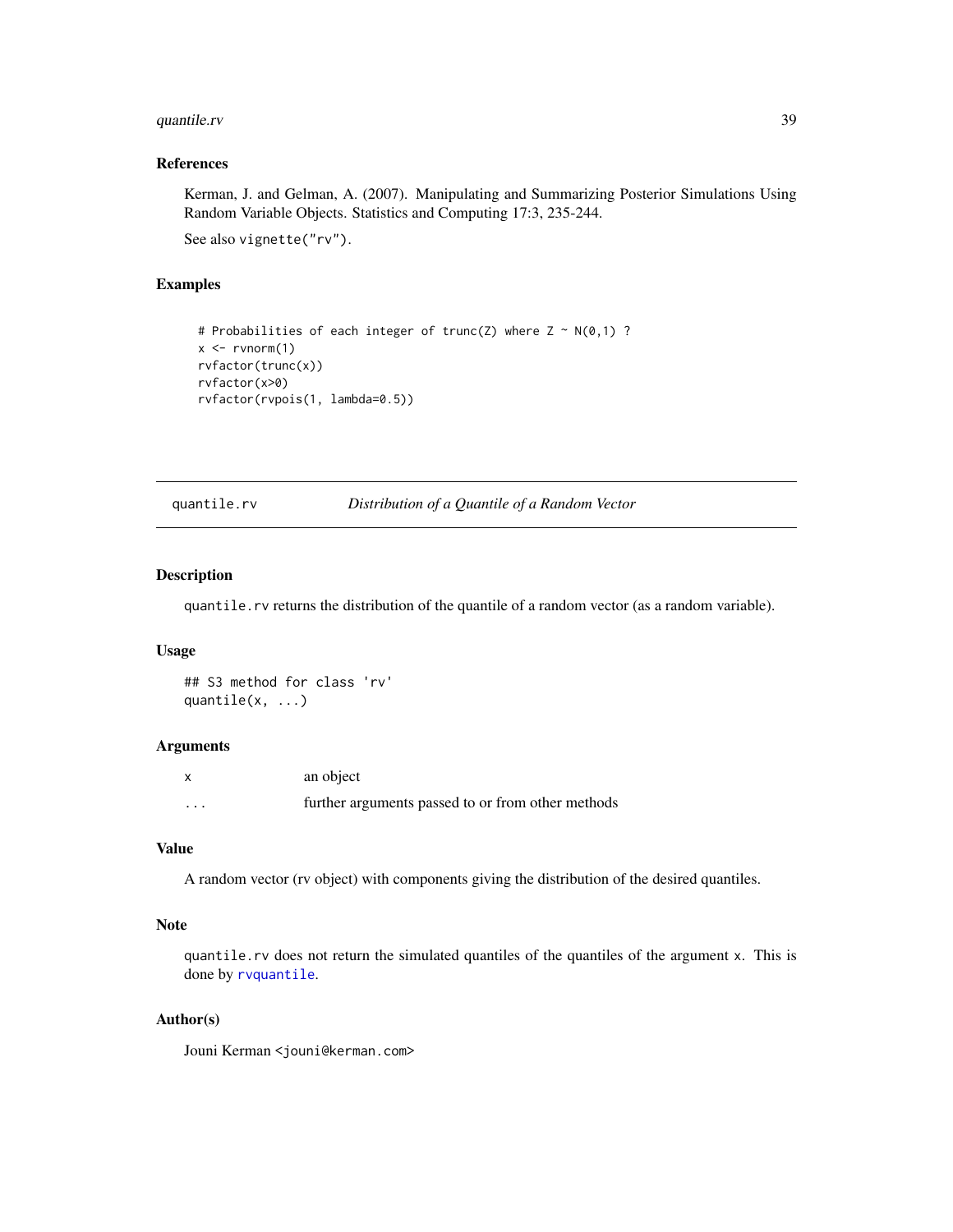#### References

Kerman, J. and Gelman, A. (2007). Manipulating and Summarizing Posterior Simulations Using Random Variable Objects. Statistics and Computing 17:3, 235-244.

See also vignette("rv").

## Examples

 $x < -r$ vnorm $(30)$ quantile(x)

range.rv *Distribution of the Range of a Random Vector*

## Description

range.rv returns a 2-component random vector containing the distributions of the minimum and the maximum values of all the given arguments.

### Usage

## S3 method for class 'rv'  $range(..., na.rm = FALSE, finite = FALSE)$ 

## Arguments

| $\ddotsc$ | further arguments passed to or from other methods                |
|-----------|------------------------------------------------------------------|
| na.rm     | logical, indicating if NAs should be omitted                     |
| finite    | logical, indicating if all non-finite elements should be omitted |

## Details

This is the rv-compatible version of the function [range](#page-0-0).

# Author(s)

Jouni Kerman <jouni@kerman.com>

#### References

Kerman, J. and Gelman, A. (2007). Manipulating and Summarizing Posterior Simulations Using Random Variable Objects. Statistics and Computing 17:3, 235-244.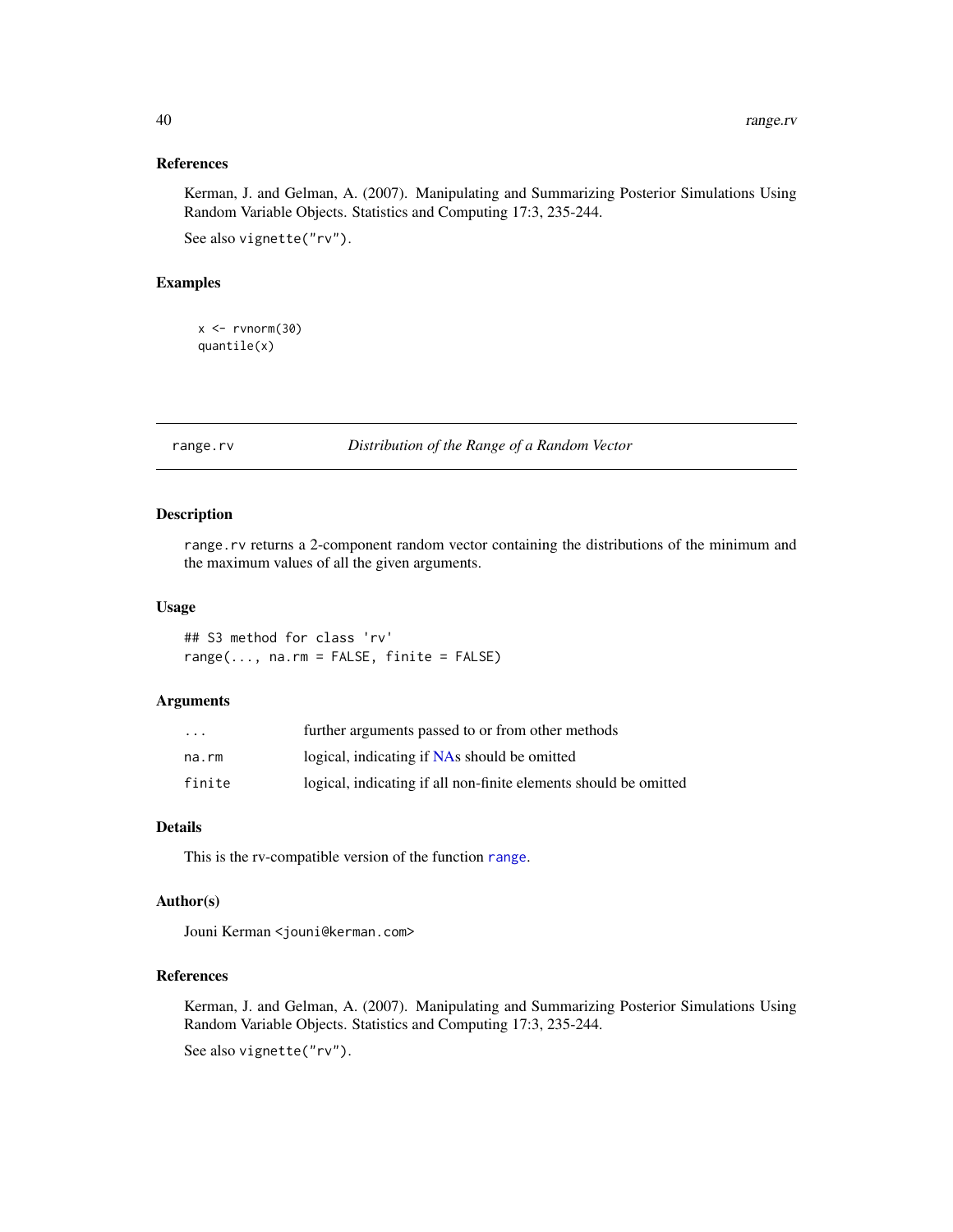#### rep.rv and the set of the set of the set of the set of the set of the set of the set of the set of the set of the set of the set of the set of the set of the set of the set of the set of the set of the set of the set of th

## See Also

[quantile.rv](#page-38-0)

# Examples

 $x \leftarrow$  rvnorm(mean=1:10, sd=1) print(range(x)) print(quantile(x, c(0,1)))

#### rep.rv *Replicate Elements of Random Vectors*

## Description

Transpose a random array by permuting its dimensions and optionally resizing it.

#### Usage

## S3 method for class 'rv' rep(x, times, ...)

### Arguments

| X                       | a random vector to be replicated |
|-------------------------|----------------------------------|
| times                   | number of replications           |
| $\cdot$ $\cdot$ $\cdot$ | further arguments passed to rep  |

## Details

This is the rv-compatible version of the function [rep](#page-0-0).

Since rep is not a generic function, the whole name rep.rv must be specified when calling the function when x is an 'rv' object.

## Author(s)

Jouni Kerman <jouni@kerman.com>

### References

Kerman, J. and Gelman, A. (2007). Manipulating and Summarizing Posterior Simulations Using Random Variable Objects. Statistics and Computing 17:3, 235-244.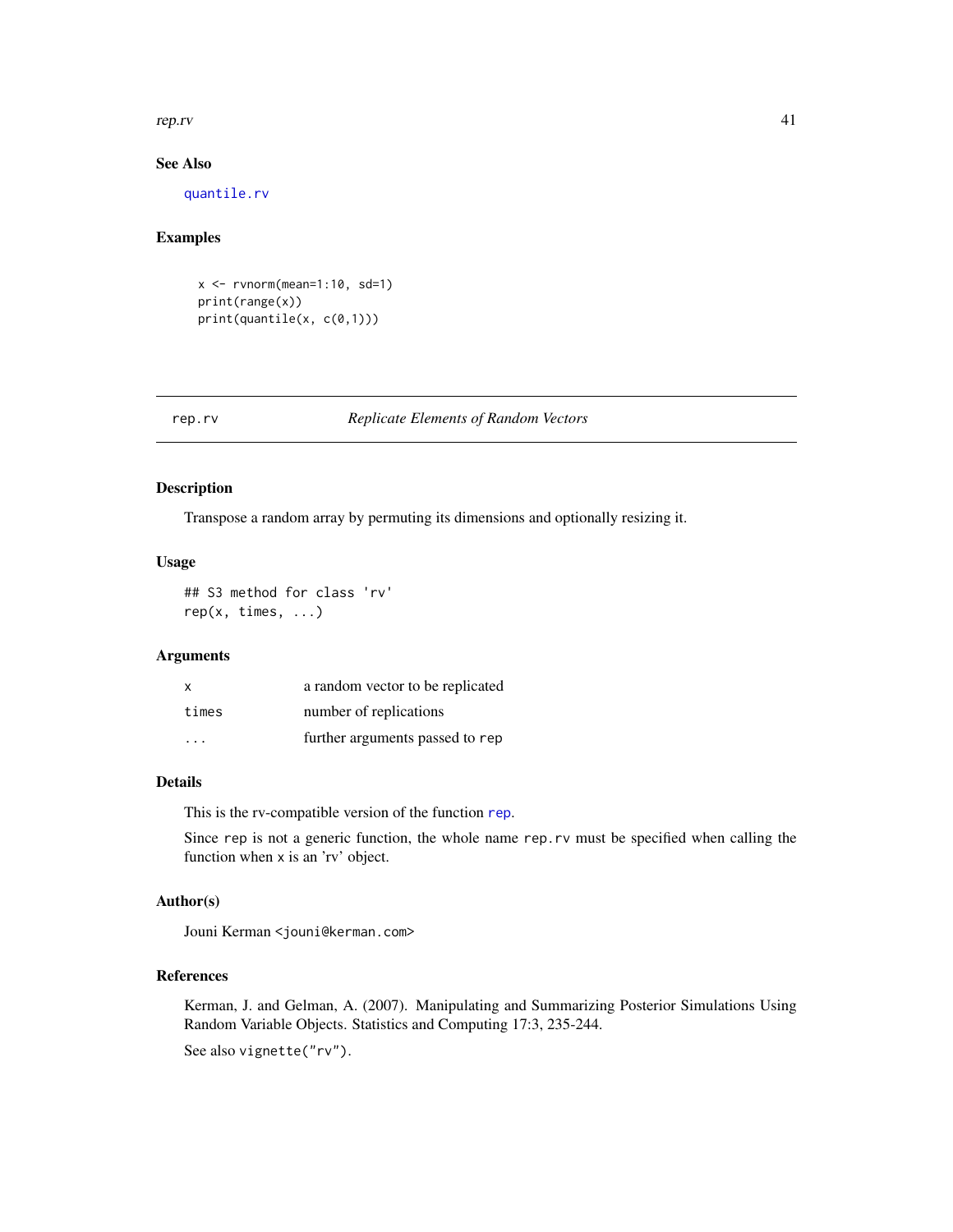#### $42$

#### See Also

[rep](#page-0-0)

## Examples

print(rep(rvnorm(1), times=4))

#### rv *Random Vectors*

## Description

Creates or tests for objects of type "rv".

### Usage

 $rv(length = 0)$ 

is.rv(x)

### Arguments

| length                  | desired length.                                    |
|-------------------------|----------------------------------------------------|
| x                       | object to be coerced or tested.                    |
| $\cdot$ $\cdot$ $\cdot$ | further arguments passed to or from other methods. |

## Details

rv creates a random vector of the specified length. The elements of the vector are all equal to NA.

is.rv returns TRUE if its argument is a rv object, FALSE otherwise.

as.rv attempts to coerce its argument to the random vector (rv) type.

is. random returns TRUE or FALSE for each component of the argument vector, depending on whether the component is a random variable object.

- is.rvobj tests whether its argument object is either of class rv or of class rvsummary.
- as.rvobj coerces its argument object to rv unless the object is an rv object (is.rvobj(x) is TRUE).

## Value

An rv object of desired length, with the single simulation value NA.

#### Note

rv objects are internally lists with the class attribute set to "rv". The number of simulations in rv objects is set by [setnsims](#page-73-0). This is by default set to 2500.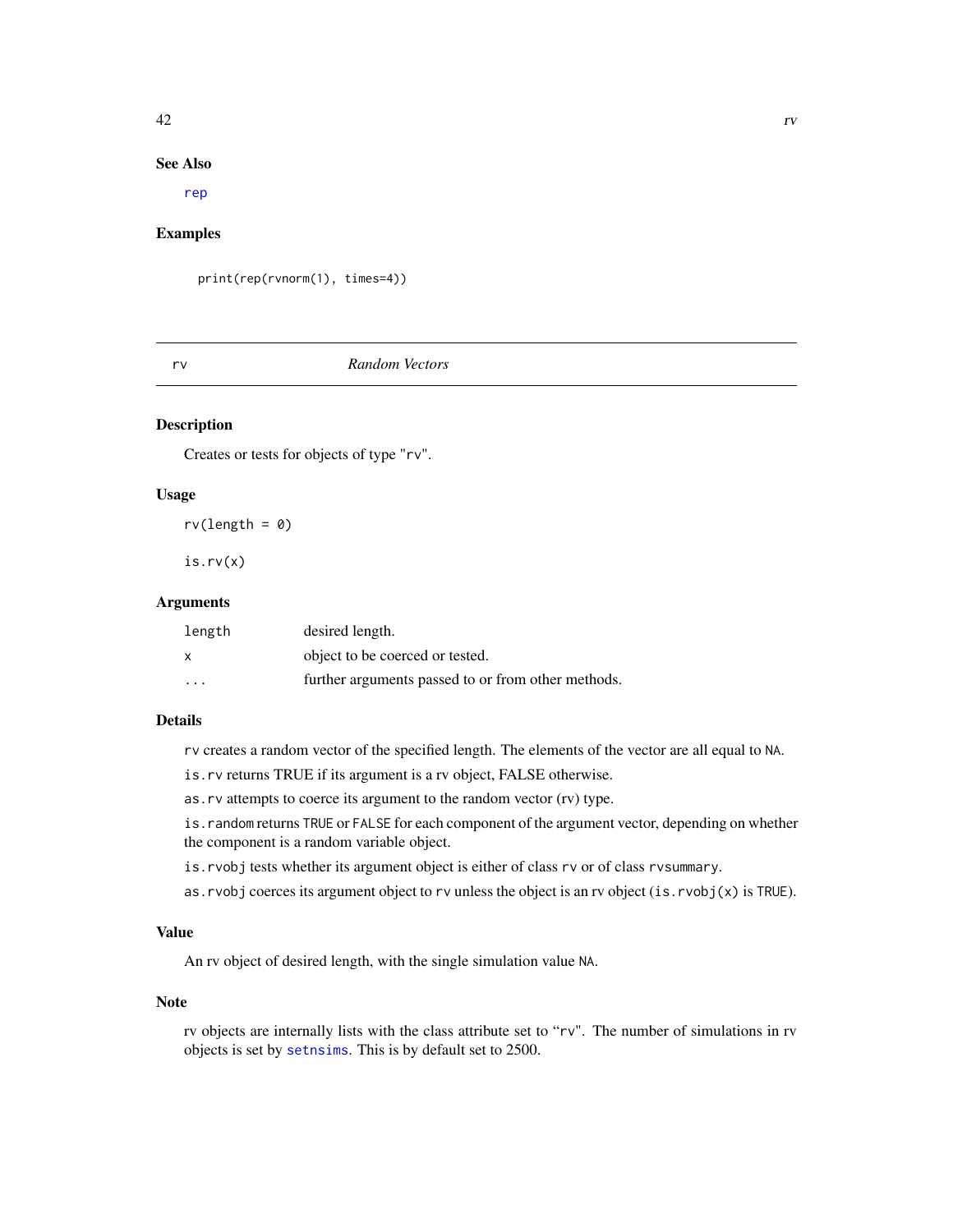#### rvattr 43

## Author(s)

Jouni Kerman <jouni@kerman.com>

## References

Kerman, J. and Gelman, A. (2007). Manipulating and Summarizing Posterior Simulations Using Random Variable Objects. Statistics and Computing 17:3, 235-244.

See also vignette("rv").

### See Also

For a short version of the paper, view the vignette by vignette("rv").

#### Examples

 $x \leftarrow rv(1)$ 

rvattr *Attributes of Random Variables*

#### Description

rvattr

## Usage

 $rvattr(x, attrib = NULL)$ 

rvattr(x, attrib = NULL, by.name =  $FALSE$ ) <- value

#### Arguments

| $\mathsf{x}$ | an object                                                  |
|--------------|------------------------------------------------------------|
| attrib       | name of the attribute                                      |
| by.name      | logical; attempt matching of attributes by name?           |
| value        | vector of values to set; can be a list or an atomic vector |

#### Details

If by.name=TRUE, the values within the list value are matched by their name (e.g. 'theta[1]') if possible. Matching by NA or the empty string in a name is not possible.

Otherwise, the list is matched by position; in this case, the length of value must be equal to that of x.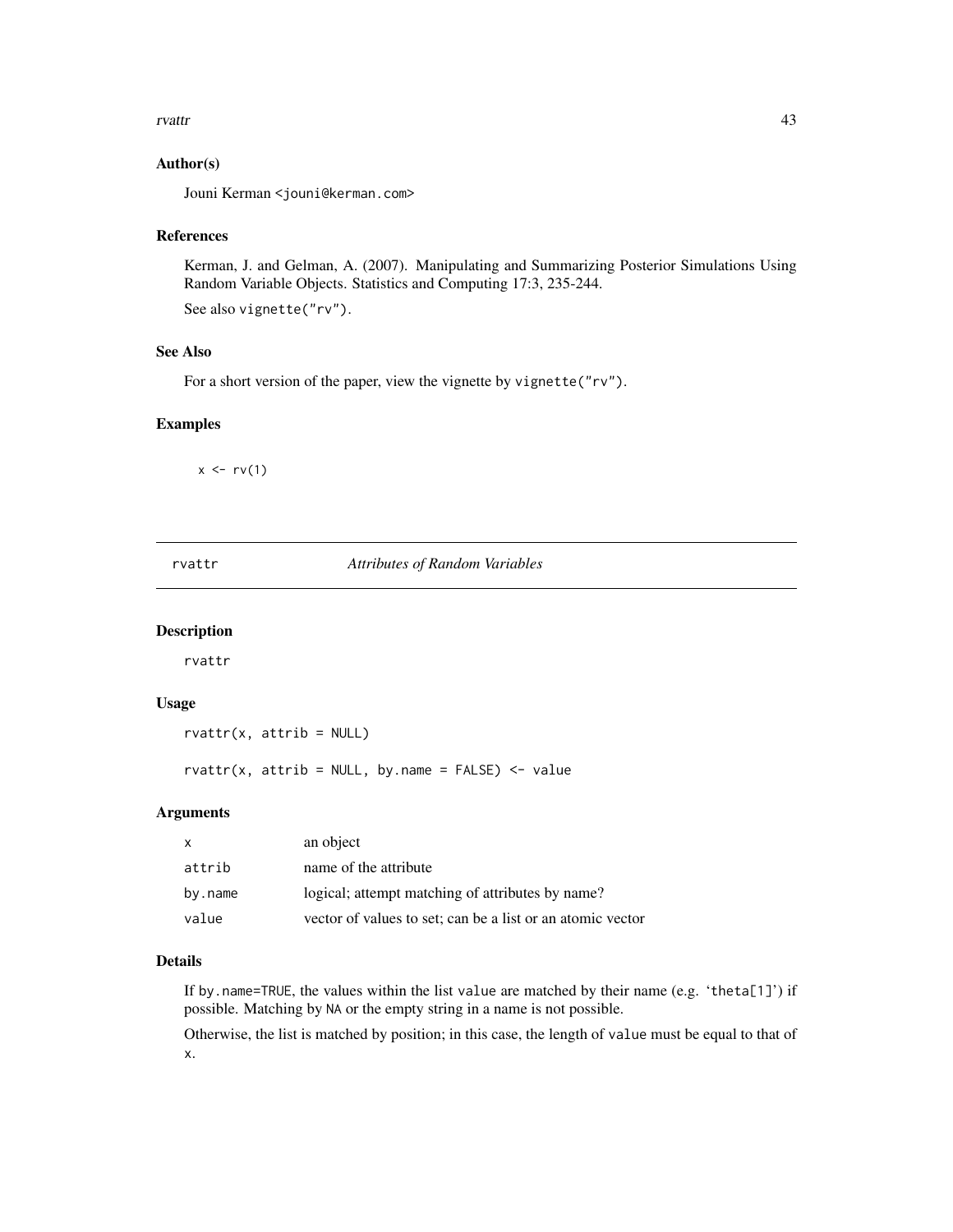#### Author(s)

Jouni Kerman <jouni@kerman.com>

#### References

Kerman, J. and Gelman, A. (2007). Manipulating and Summarizing Posterior Simulations Using Random Variable Objects. Statistics and Computing 17:3, 235-244.

See also vignette("rv").

#### Examples

##

rvbern *Generate a Random Vector from a Bernoulli Sampling Model*

## Description

rvbern generates a random vector where each simulation comes from a Bernoulli sampling distribution.

#### Usage

 $r$ vbern(n = 1, prob, logical = FALSE)

### Arguments

| n       | number of random scalars to draw                        |
|---------|---------------------------------------------------------|
| prob    | probability of "success"; may be a random vector itself |
| logical | logical; return a logical random variable instead       |

## Details

rvbern is a special case of rvbinom with the argument size=1.

If logical is TRUE, the function returns a logical random variable which has TRUE for 1, FALSE for 0. (The printed summary of this object is slightly different from a regular continuous numeric random variable.)

## Value

A random vector (an rv object) of length n.

#### Note

The resulting vector will not be independent and identically distributed Bernoulli unless prob is a fixed number.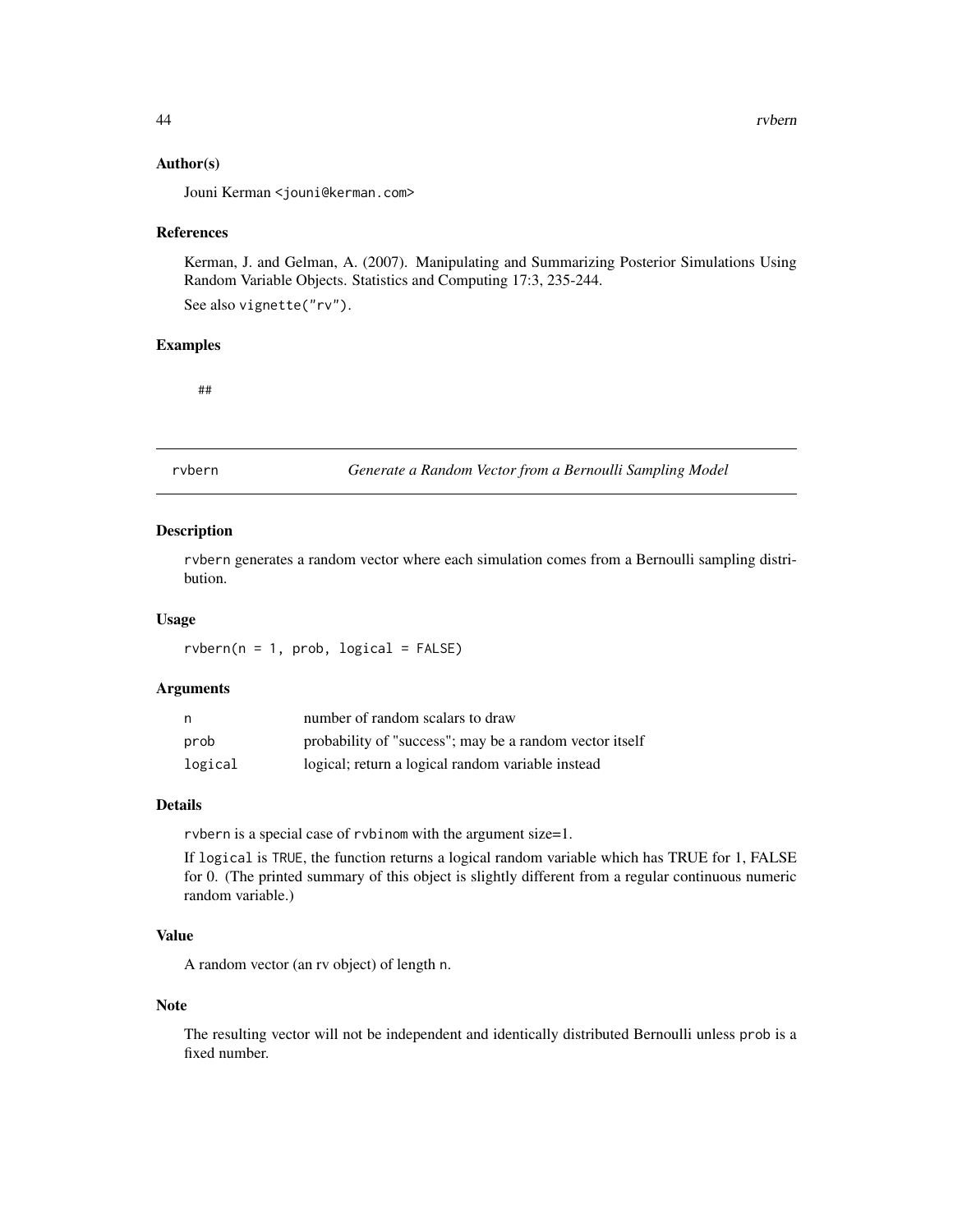#### rvbeta 45

### Author(s)

Jouni Kerman <jouni@kerman.com>

#### References

Kerman, J. and Gelman, A. (2007). Manipulating and Summarizing Posterior Simulations Using Random Variable Objects. Statistics and Computing 17:3, 235-244.

See also vignette("rv").

#### Examples

```
rvbern(2, prob=0.5)
rvbinom(2, size=1, prob=0.5) # Equivalent
print(rvbern(1, 0.5, logical=TRUE)) # won't show the quantiles
print(as.logical(rvbern(1, 0.5))) # equivalent
```
rvbeta *Generate Random Vectors from a Beta Sampling Model*

#### Description

rvbeta generates a random vector from the beta sampling model;

#### Usage

 $rubeta(n = 1, shape1, shape2)$ 

#### Arguments

| n      | integer, number of random variables to generate |
|--------|-------------------------------------------------|
| shape1 | positive number or rv, 1st shape parameter      |
| shape2 | positive number or rv, 2nd shape parameter      |

#### Details

rvnbeta(n, a, b) ("neutral" Beta distribution) is equivalent to rvbeta(n, 1/3+a, 1/3+b).

#### Author(s)

Jouni Kerman <jouni@kerman.com>

## References

Kerman, J. and Gelman, A. (2007). Manipulating and Summarizing Posterior Simulations Using Random Variable Objects. Statistics and Computing 17:3, 235-244. See also vignette("rv").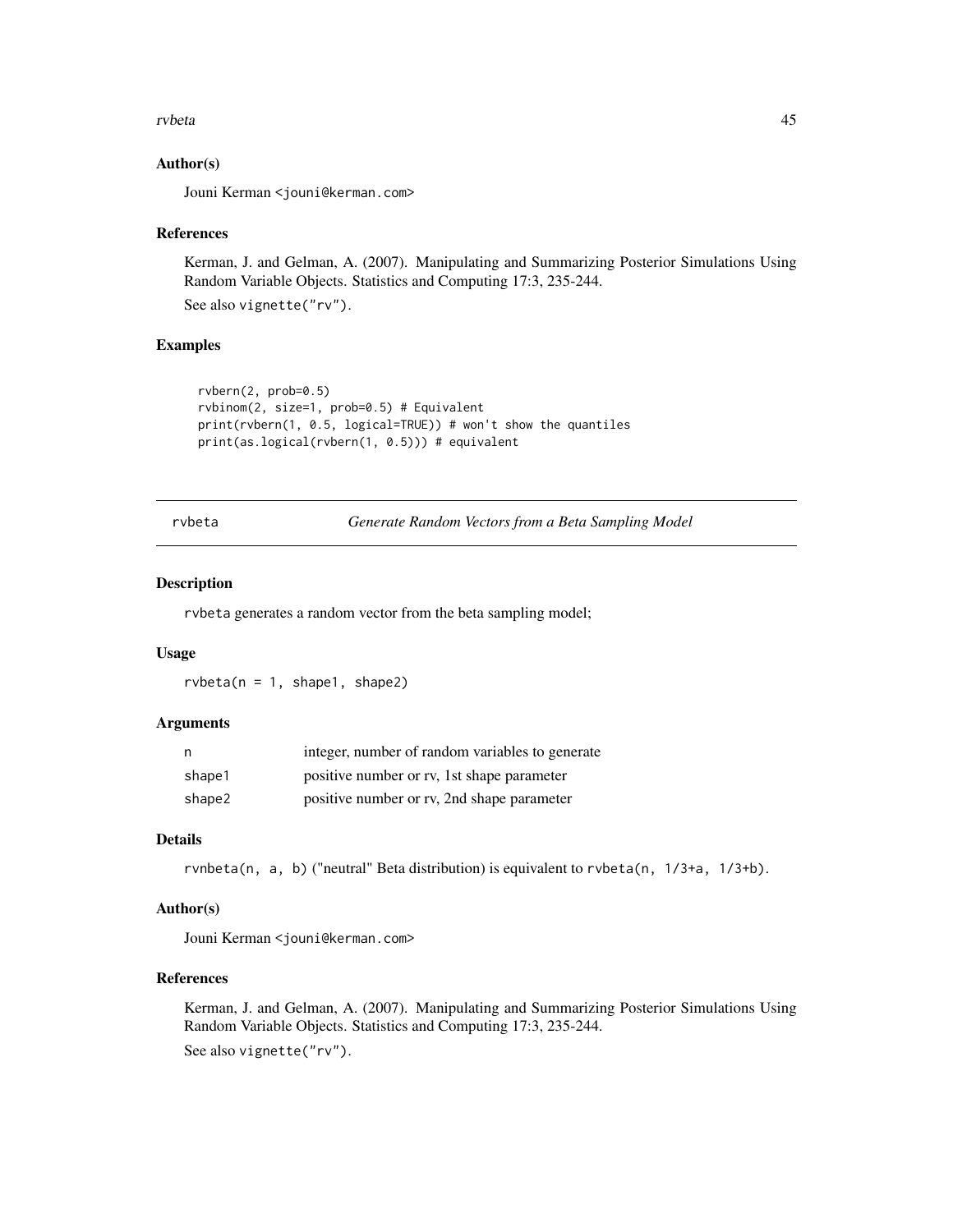# Examples

```
n <- 12 # sample size
y \leftarrow (0:(n-1)) # observations
a \leftarrow b \leftarrow 1/3 # the neutral beta prior
rvbeta(1, shape1=a+y, shape2=b+n-y)
rvnbeta(1, shape1=y, shape2=n-y)
```
rvbinom *Generate Random Variables from a Binomial Sampling Model*

### Description

Generates a random vector from a binomial sampling model.

## Usage

 $r$ vbinom $(n = 1, size, prob)$ 

# Arguments

|      | integer, number of random variables to generate                              |
|------|------------------------------------------------------------------------------|
| size | integer or integer-valued rv: the number of trials (size of each sample)     |
| prob | prior probability of success of each trial (may be constant or an rv object) |

### Details

rvbinom generates a random vector with given length, the distribution for size and the distribution for the probability of success.

#### Value

An rv object.

# Author(s)

Jouni Kerman <jouni@kerman.com>

## References

Kerman, J. and Gelman, A. (2007). Manipulating and Summarizing Posterior Simulations Using Random Variable Objects. Statistics and Computing 17:3, 235-244.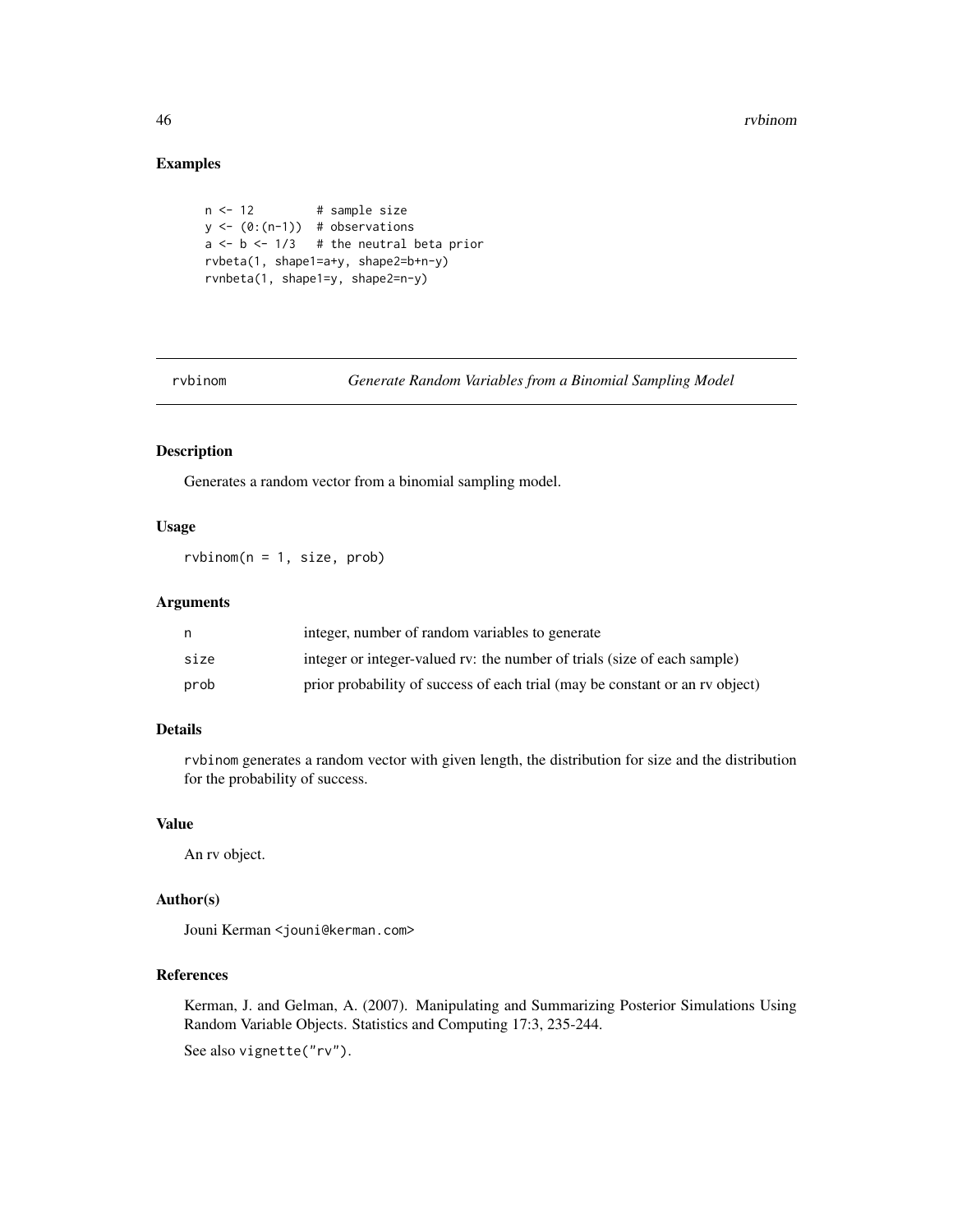#### rvboot 47

#### Examples

## Not run:

```
s <- 1 + rvpois(1, lambda=3) # A prior distribution on the 'size' parameter.
 rvbinom(1, size=s, prob=0.5) # The 'size' is random.
 p <- rvbinom(1, 10, prob=0.5)/10 # Prior probability of success.
 rvbinom(1, size=10, prob=p) # Now the probability is random.
 rvbinom(1, size=s, prob=p) # Both the size and the probability are random.
## End(Not run)
```
rvboot *Generate a Random Vector from an Empirical Distribution*

#### Description

rvboot generates a random vector of the same length as data from the empirical distribution of the data.

#### Usage

rvboot(data)

# Arguments

data A vector of constants

## Details

rvboot

### Author(s)

Jouni Kerman <jouni@kerman.com>

## References

Kerman, J. and Gelman, A. (2007). Manipulating and Summarizing Posterior Simulations Using Random Variable Objects. Statistics and Computing 17:3, 235-244.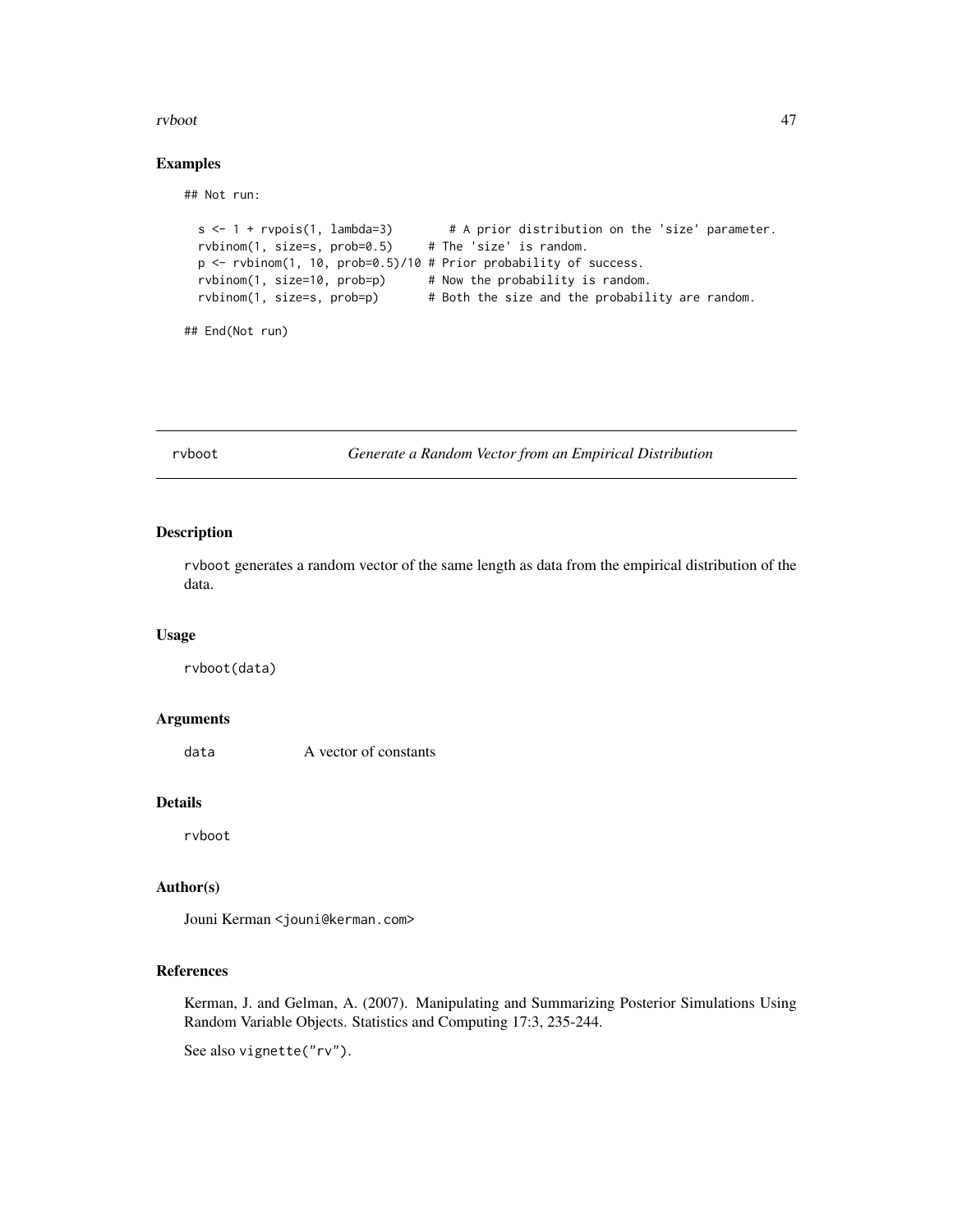#### Examples

```
y <- rnorm(30) # Some data: 30 draws from standard normal.
x <- rvboot(y) # A random vector of length 30 (each component has the same distribution)
print(mean(x)) # Bootstrap estimate of the mean.
print(sd.rv(x)) # Bootstrap estimate of the sd.
# rvinci(mean(x), 0) # Hypothesis test: mean of x is zero (at 5% level) FALSE => reject.
```
rvcat *Generate Categorical Random Variables*

#### Description

Generates a random factor (i.e. a categorical random variable), given the probabilities of each category and their corresponding labels.

### Usage

 $rvcat(n = 1, prob, levels = NULL)$ 

#### Arguments

|        | integer, number of random variables to generate                                      |
|--------|--------------------------------------------------------------------------------------|
| prob   | vector of probabilities of successes of each trial (may be constant or an rv object) |
| levels | (character) labels for the categories                                                |

### Details

The length of prob determines the number of bins.

The vector prob will be normalized to have sum 1.

## Value

A *random factor* of length length(prob).

## Author(s)

Jouni Kerman <jouni@kerman.com>

#### References

Kerman, J. and Gelman, A. (2007). Manipulating and Summarizing Posterior Simulations Using Random Variable Objects. Statistics and Computing 17:3, 235-244.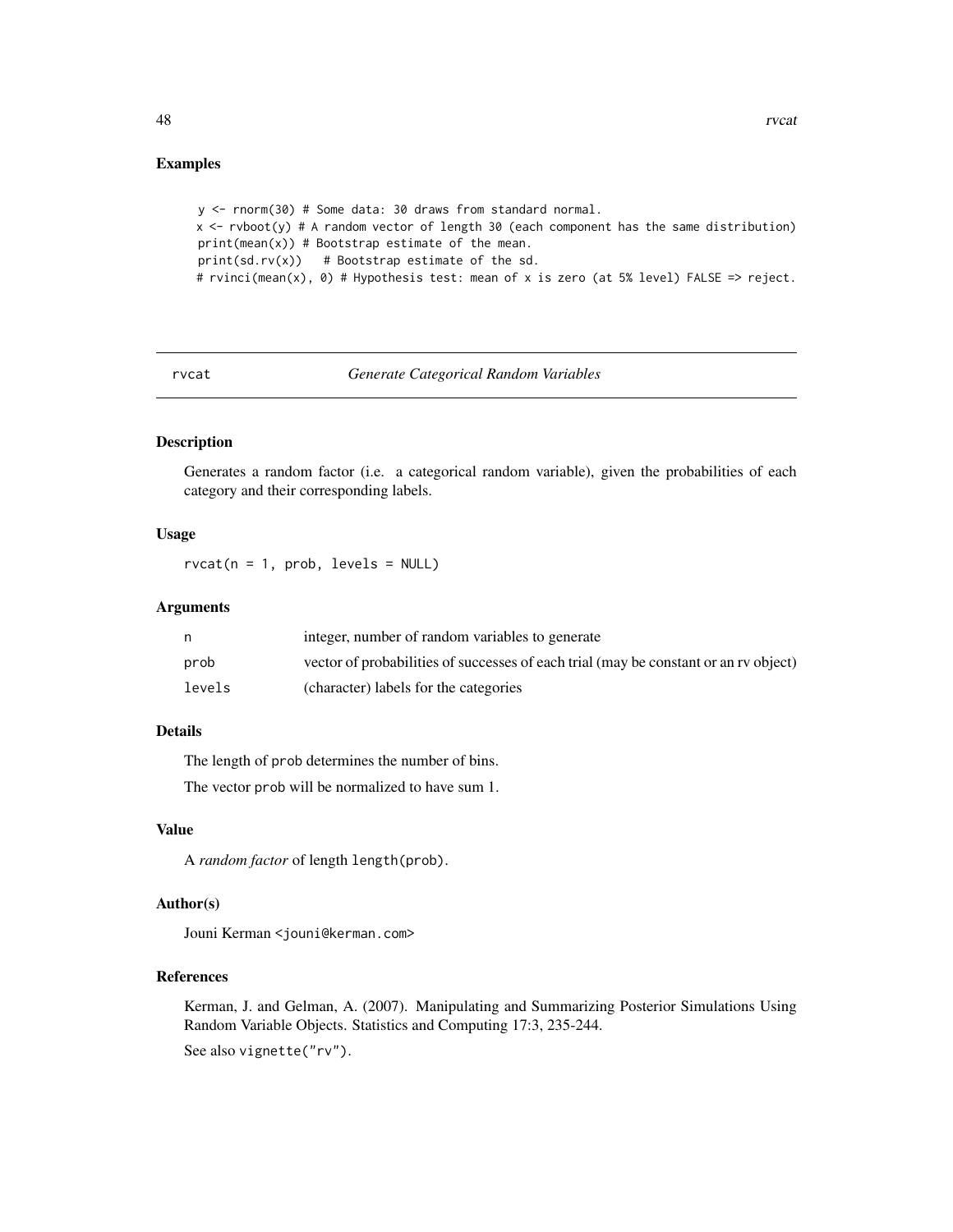#### rvcauchy and the state of the state of the state of the state of the state of the state of the state of the state of the state of the state of the state of the state of the state of the state of the state of the state of t

### See Also

[rvfactor](#page-37-0)

#### Examples

```
rvcat(1, prob=c(0.5, 0.3, 0.2)) # default levels: 1, 2, 3
rvcat(1, prob=c(5, 3, 2)) # same as above
p \leftarrow rvdirichlet(1, alpha=c(0.7, 0.3)) # prior probabilities
rvcat(1, prob=p, levels=c("Group 1", "Group 2"))
```
rvcauchy *Generate Random Variables from a Cauchy Sampling Model*

#### Description

Random vector generation for the Cauchy distribution.

## Usage

rvcauchy( $n = 1$ , location = 0, scale = 1)

### Arguments

| n        | integer: number of variables to generate |
|----------|------------------------------------------|
| location | location parameter (may be random)       |
| scale    | scale parameter (may be random)          |

### Details

For details on the Cauchy distribution, see [Cauchy.](#page-0-0) See also [rvt](#page-84-0); Cauchy is a special case of the t-distribution with 1 degree of freedom, and therefore rvcauchy(n, location, scale) is equivalent to rvt(n, mu, scale, df=1).

## Value

A random vector (rv object) of length n.

### Author(s)

Jouni Kerman <jouni@kerman.com>

## References

Kerman, J. and Gelman, A. (2007). Manipulating and Summarizing Posterior Simulations Using Random Variable Objects. Statistics and Computing 17:3, 235-244. See also vignette("rv").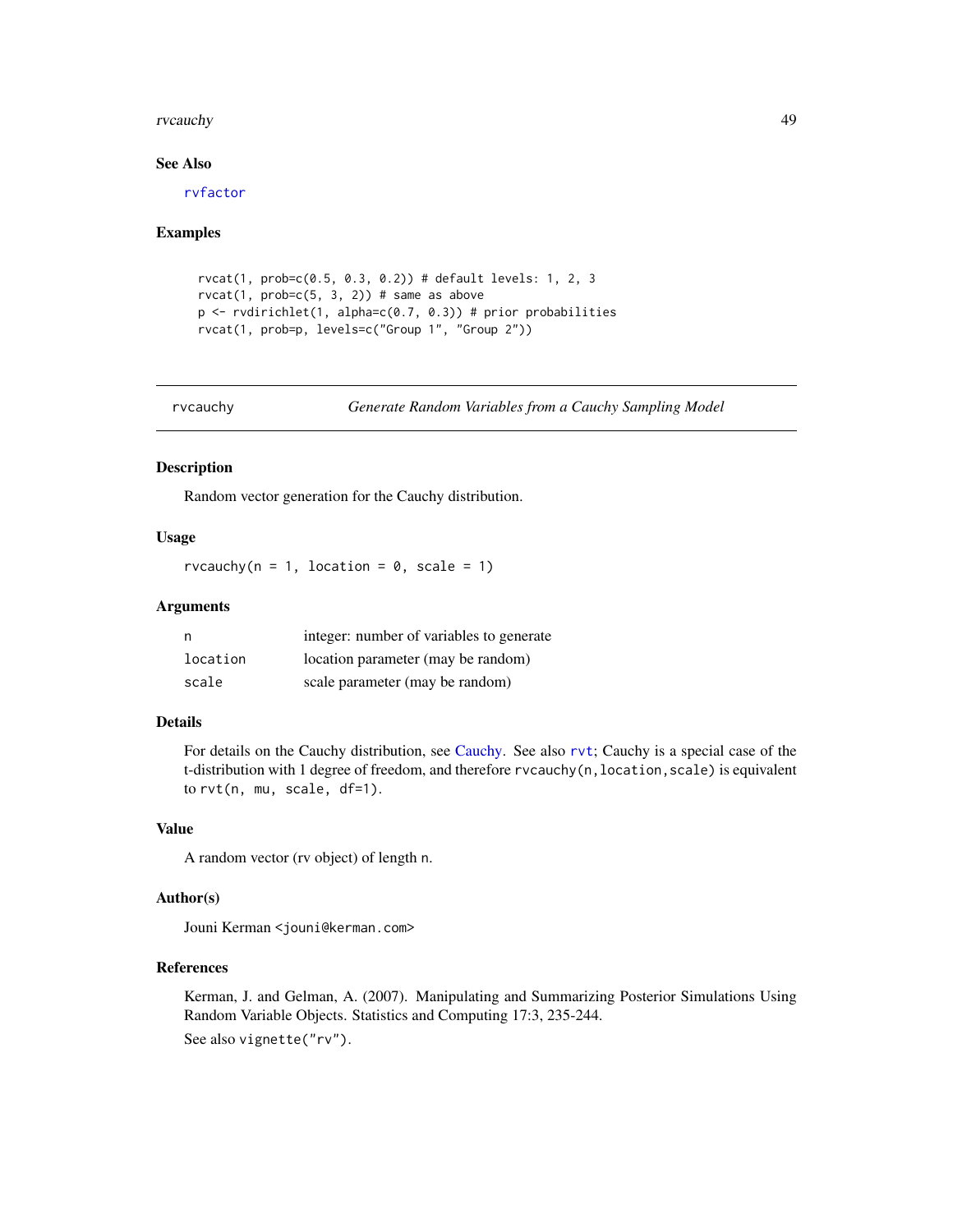Generates a random vector from a chi-square sampling model.

#### Usage

 $rvchisq(n = 1, df, ncp = 0)$ 

### Arguments

| n   | number of variables to generate            |
|-----|--------------------------------------------|
| df  | integer, degrees of freedom, may be random |
| ncp | non-centrality parameter, may be random    |

#### Details

If any of the arguments are random, the resulting simulations may have non-Poisson marginal distributions.

### Value

A random vector (rv object) of length n.

# Author(s)

Jouni Kerman <jouni@kerman.com>

### References

Kerman, J. and Gelman, A. (2007). Manipulating and Summarizing Posterior Simulations Using Random Variable Objects. Statistics and Computing 17:3, 235-244.

See also vignette("rv").

## Examples

 $rvchisq(1, df = 3)$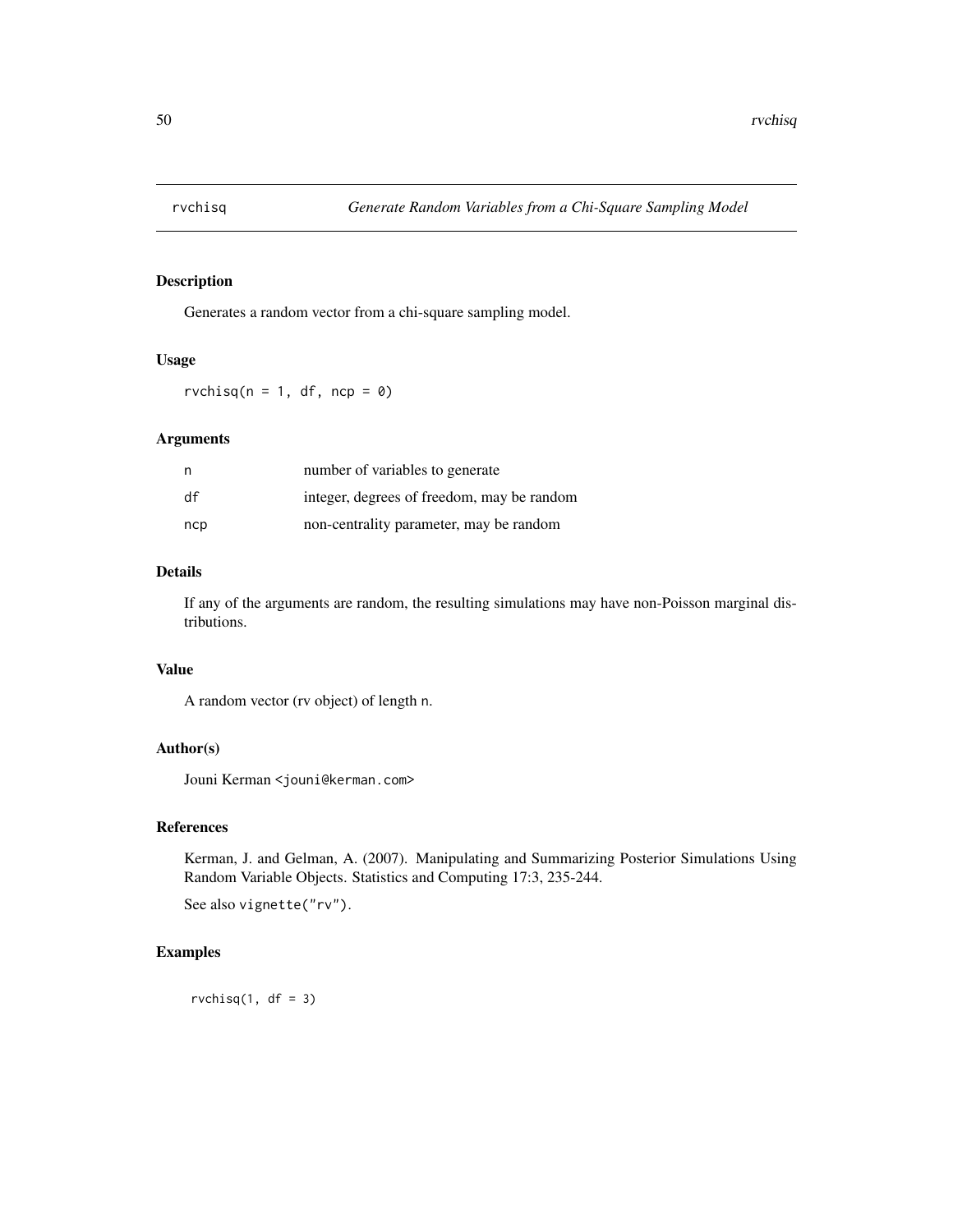Computes credible (uncertainty) intervals for a given vector, given quantiles or the size of the middle interval

# Usage

```
rvci(obj, interval = 0.95, one. sided = FALSE, left = TRUE)
```
## Arguments

| obi       | random scalar or vector                                           |
|-----------|-------------------------------------------------------------------|
| interval  | size of the middle interval or the quantile range of the interval |
| one.sided | logical, FALSE if two-sided interval is desired                   |
| left      | logical, indicating if the left one-sided interval is desired     |

## Details

If interval is of length two or more, the return value will be the quantiles given by range(interval).

## Value

For two-sided intervals, an array of numbers of dimension  $c(2, length(x))$ , for one-sided intervals, a vector of the same length as x.

## Author(s)

Jouni Kerman <jouni@kerman.com>

## References

Kerman, J. and Gelman, A. (2007). Manipulating and Summarizing Posterior Simulations Using Random Variable Objects. Statistics and Computing 17:3, 235-244.

See also vignette("rv").

#### Examples

 $rvci(rvnorm(1), interval=0.683)$  # Should be about  $c(-1,1)$ .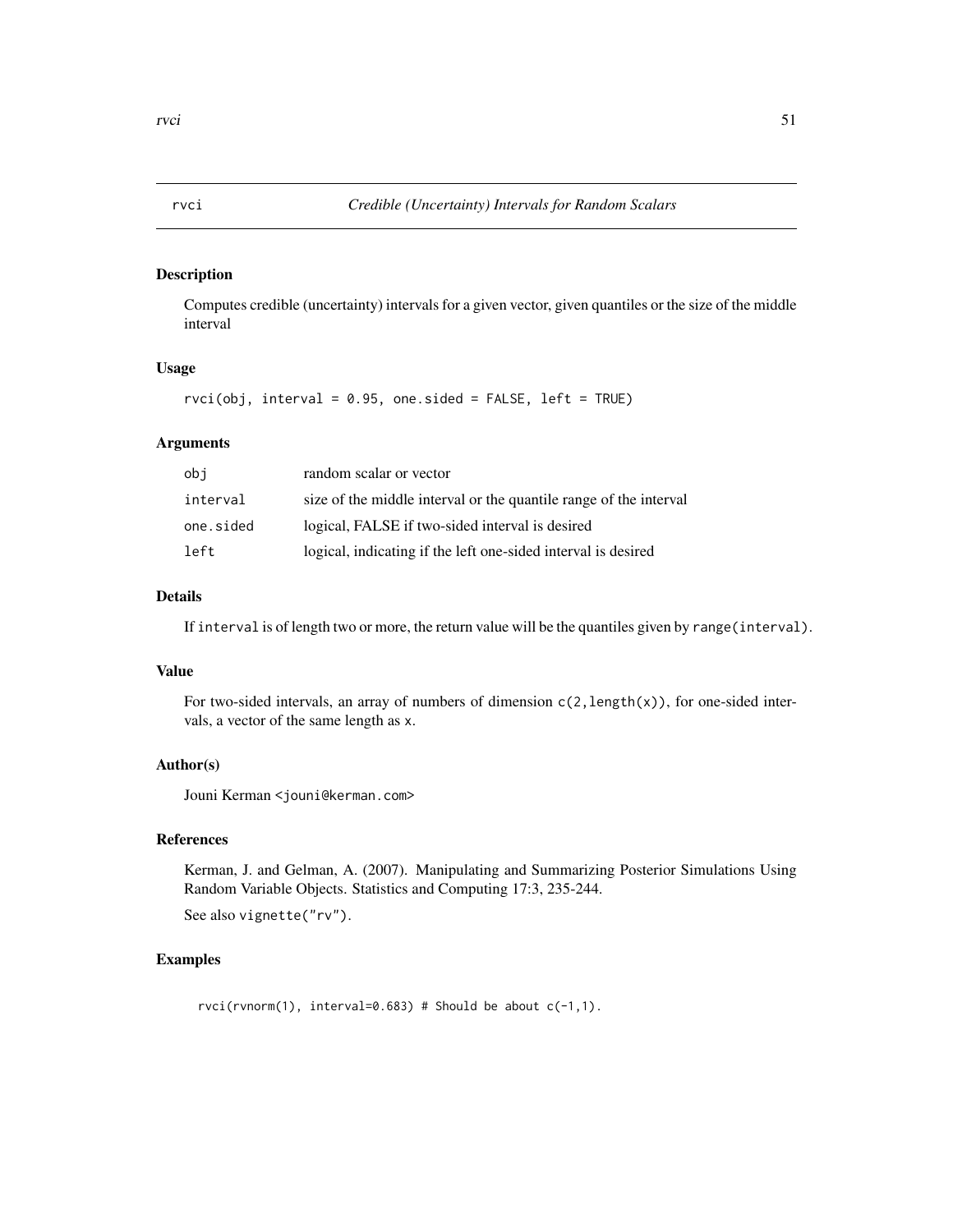Coerces a given vector of constants into a random vector with 1 simulation in each component.

#### Usage

rvconst( $n = 1$ ,  $x = 0$ )

### Arguments

| n | integer: number of variables to generate |
|---|------------------------------------------|
| x | a vector of constants                    |

### Details

Coerces a given vector of constants into a random vector with 1 simulation in each component.

### Value

A random vector (rv object) of length n.

## Author(s)

Jouni Kerman <jouni@kerman.com>

#### References

Kerman, J. and Gelman, A. (2007). Manipulating and Summarizing Posterior Simulations Using Random Variable Objects. Statistics and Computing 17:3, 235-244.

See also vignette("rv").

## Examples

```
x \leftarrow \text{rvconst}(x=1:3)c(x, 4)
```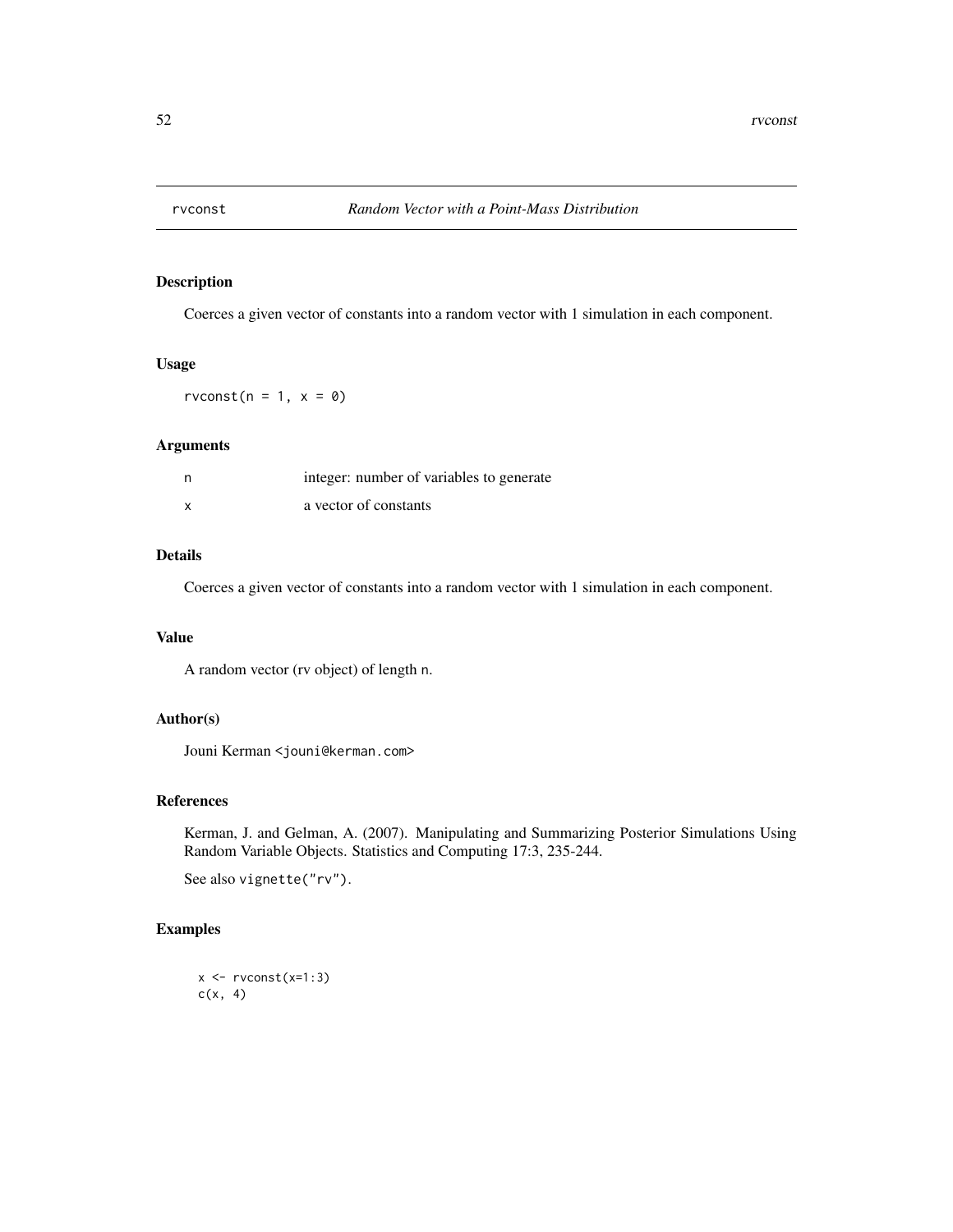rvcov

# Usage

 $rvcov(x, y = NULL, ...)$ 

# Arguments

|                         | a random vector                                   |
|-------------------------|---------------------------------------------------|
|                         | (optional) a random vector                        |
| $\cdot$ $\cdot$ $\cdot$ | further arguments passed to or from other methods |

# Details

rvcov

# Value

A covariance matrix.

## Author(s)

Jouni Kerman <jouni@kerman.com>

## References

Kerman, J. and Gelman, A. (2007). Manipulating and Summarizing Posterior Simulations Using Random Variable Objects. Statistics and Computing 17:3, 235-244.

See also vignette("rv").

# Examples

```
x <- rvnorm(mean=1:3)
y <- rvnorm(mean=2:4)
rvcov(x,y)
rvcov(x,x)
```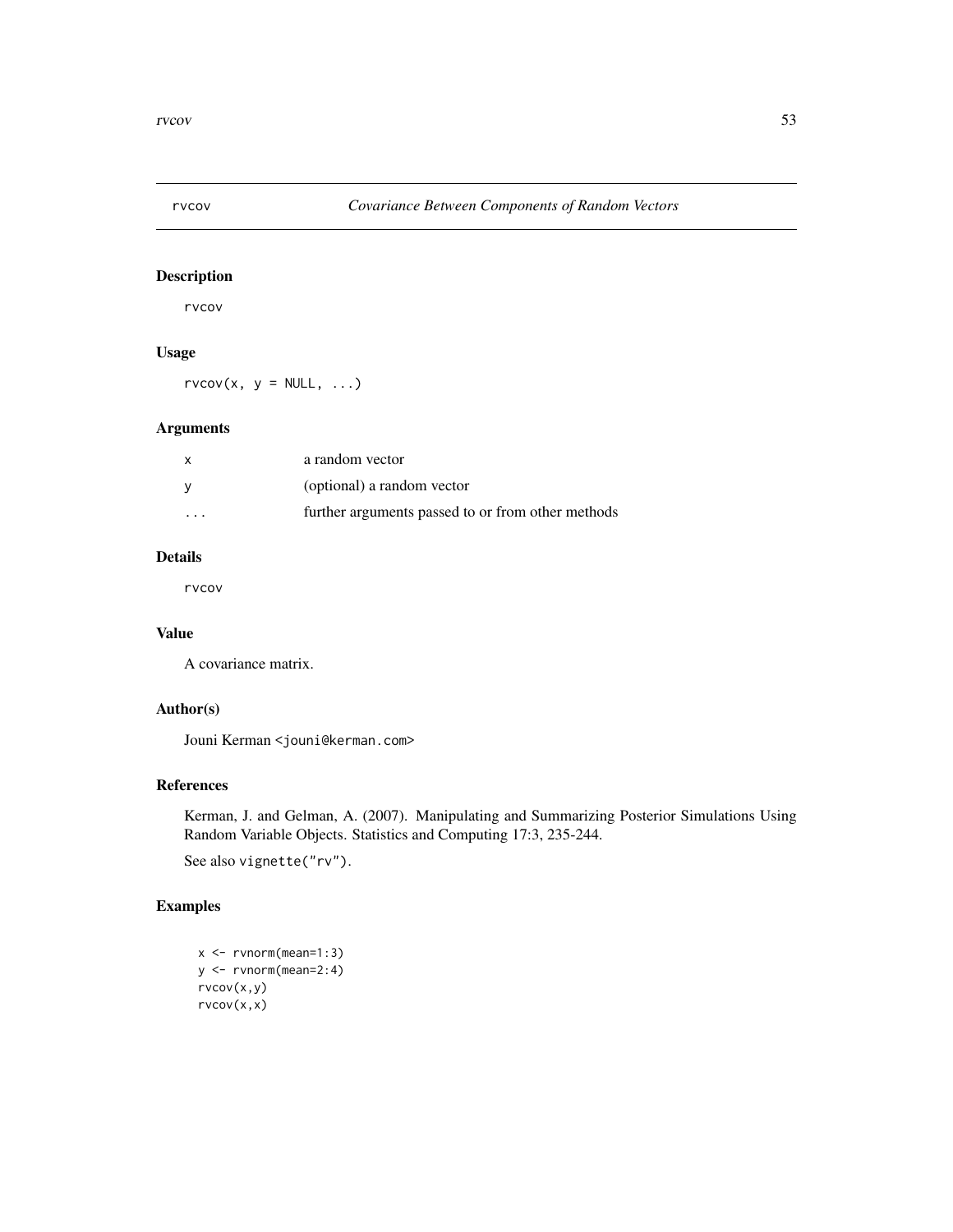Convert implements the 'cut' function using random variables.

### Usage

 $rvcut(x, \ldots)$ 

#### Arguments

|          | a plain or a random vector which is to be converted to a factor by cutting. |
|----------|-----------------------------------------------------------------------------|
| $\cdots$ | arguments passed to the function cut.                                       |

## Value

A random factor.

## Author(s)

Jouni Kerman <jouni@kerman.com>

## References

Kerman, J. and Gelman, A. (2007). Manipulating and Summarizing Posterior Simulations Using Random Variable Objects. Statistics and Computing 17:3, 235-244.

See also vignette("rv").

## See Also

[rvfactor](#page-37-0), [cut](#page-0-0).

## Examples

rvcut(rvnorm(1), breaks=c(-Inf,-2,-1,0,1,2,Inf))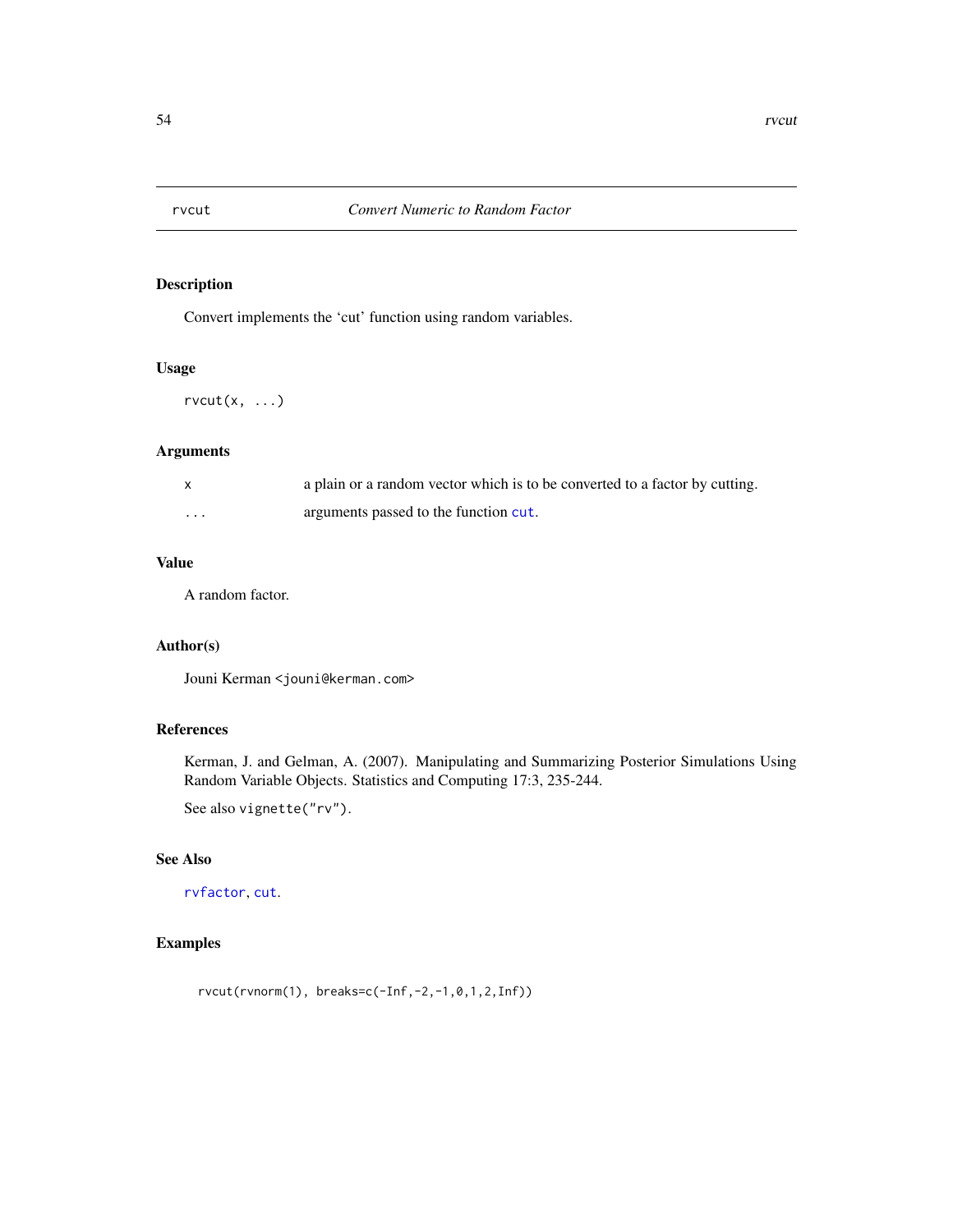rvdens generates a random vector where each simulation comes from a Bernoulli sampling distribution.

## Usage

 $rvdens(n = 1, \text{FUN}, \text{range}, \text{unitprecision} = 10, \ldots)$ 

#### Arguments

|               | number of random scalars to draw |
|---------------|----------------------------------|
| <b>FUN</b>    | density function                 |
| range         | range to discretize over         |
| unitprecision | how many points per unit length  |
|               | other arguments passed on to FUN |

# Value

A random vector (an rv object) of length n.

#### Note

The resulting vector will not be independent and identically distributed Bernoulli unless prob is a fixed number.

#### Author(s)

Jouni Kerman <jouni@kerman.com>

### References

Kerman, J. and Gelman, A. (2007). Manipulating and Summarizing Posterior Simulations Using Random Variable Objects. Statistics and Computing 17:3, 235-244.

See also vignette("rv").

## Examples

```
x <- rvdens(FUN=stats:::dnorm, range=c(-5, 5), unitprecision=10)
y <- rvnorm(1) ## Should be close to x
```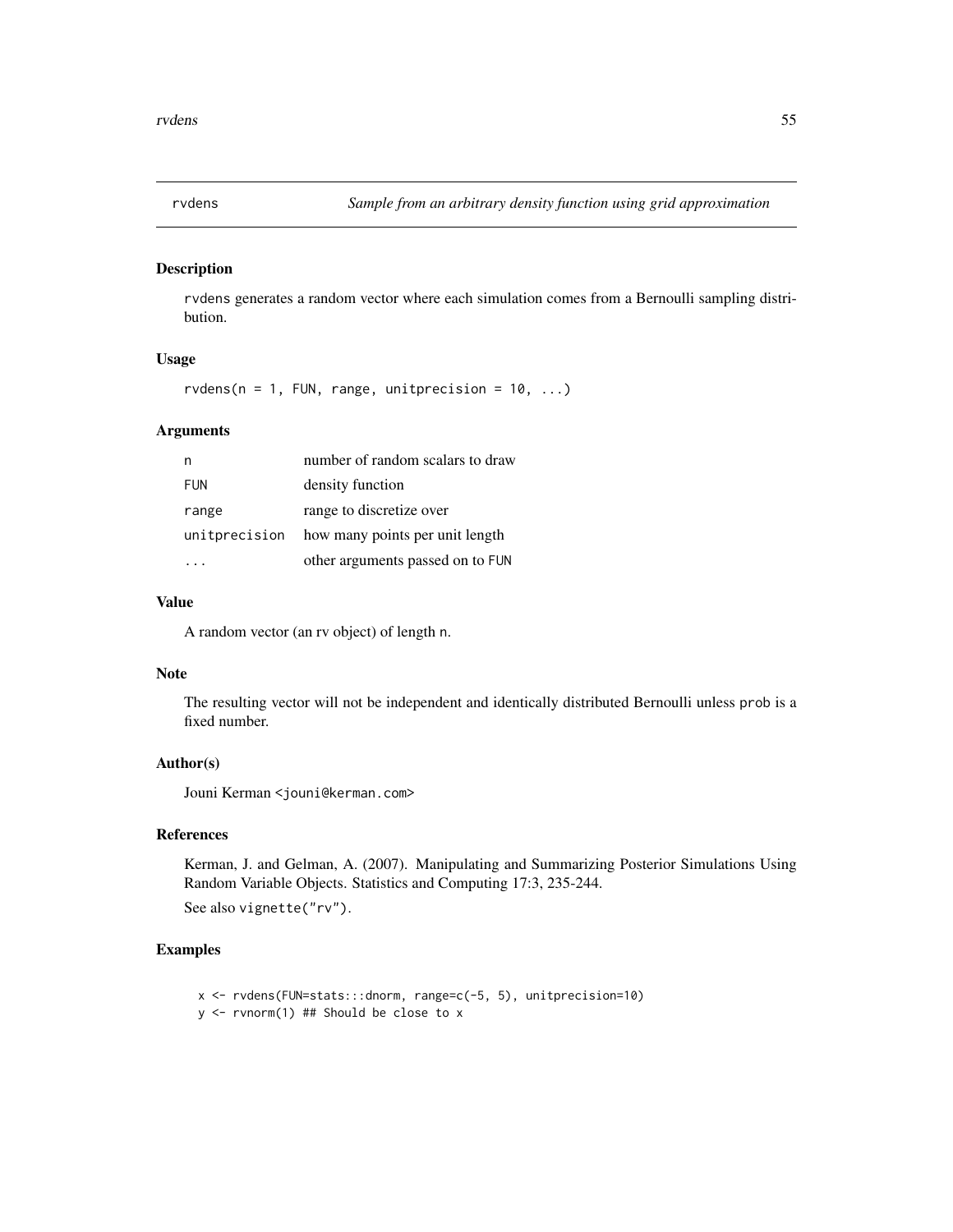Generates random variables from a Dirichlet sampling model.

## Usage

rvdirichlet(n = 1, alpha)

#### Arguments

| n     | integer: number of vectors to generate |
|-------|----------------------------------------|
| alpha | the parameter vector; may be random    |

## Details

The Dirichlet distribution is a generalization of the Beta distribution. (If alpha is of length two, rvdirichlet draws from the Beta model.)

### Value

A random vector (rv object) of length n.

# Author(s)

Jouni Kerman <jouni@kerman.com>

## References

Kerman, J. and Gelman, A. (2007). Manipulating and Summarizing Posterior Simulations Using Random Variable Objects. Statistics and Computing 17:3, 235-244.

See also vignette("rv").

### Examples

```
## Not run:
```

```
a \leftarrow rvdirichlet(1, alpha=c(6, 3, 1)) #
sum(a) # one with probability 1
```
## End(Not run)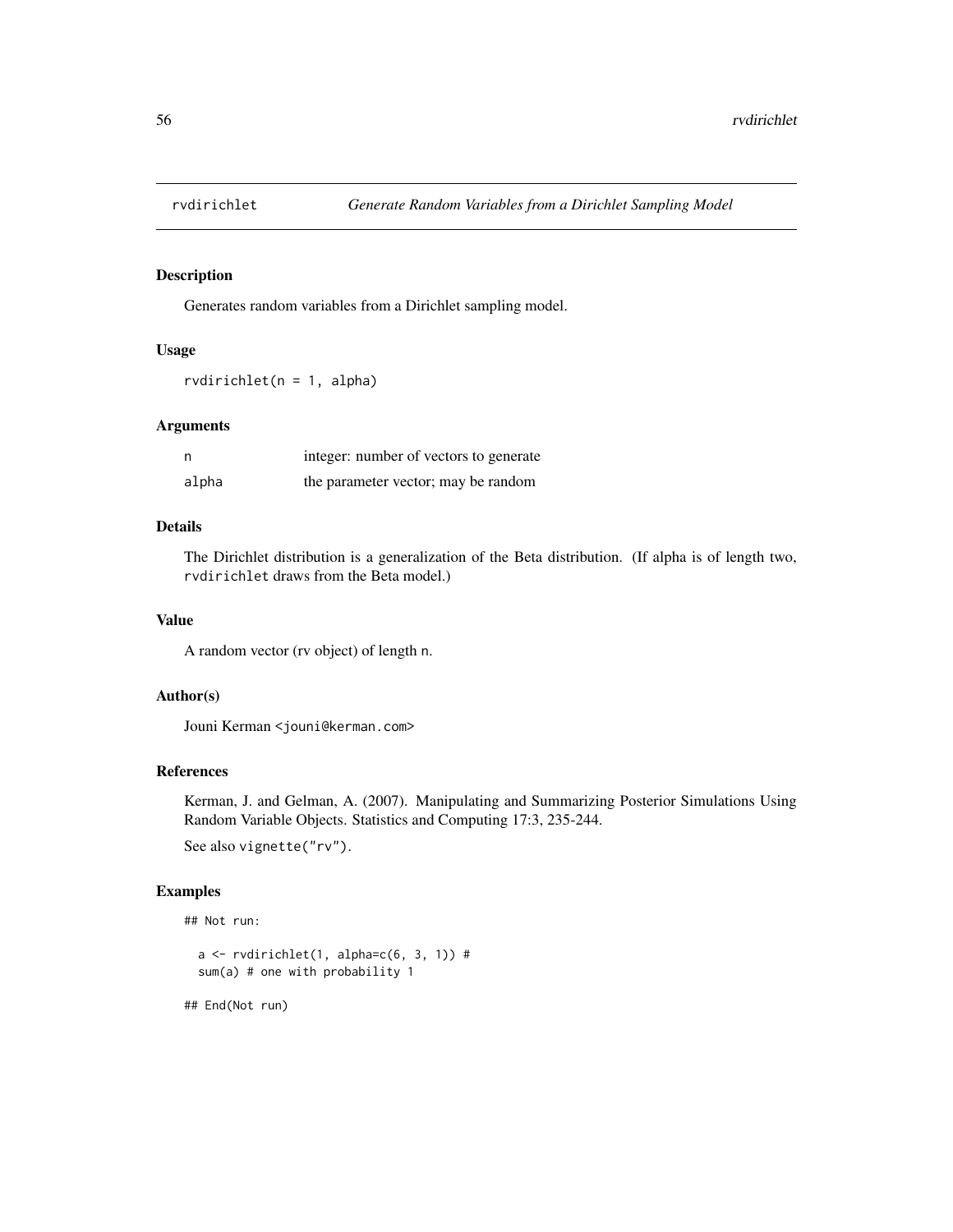Generates random variables from a discrete distribution (from a finite population with replacement).

#### Usage

rvdiscrete( $n = 1$ , x, prob = NULL)

#### Arguments

| n    | integer: number of scalars to generate       |
|------|----------------------------------------------|
| X    | values of the distribution                   |
| prob | probabilities (optional, default: all equal) |

### Details

Computes a random vector of length n, consisting of identicallly distributed discrete random scalars with the discrete distribution with values x and corresponding probabilities prob. If prob is not given, all values are considered equally distributed.

#### Author(s)

Jouni Kerman <jouni@kerman.com>

## References

Kerman, J. and Gelman, A. (2007). Manipulating and Summarizing Posterior Simulations Using Random Variable Objects. Statistics and Computing 17:3, 235-244.

See also vignette("rv").

### Examples

## Not run:

```
# 8 people draw a number each from 1..10 with replacement.
# What is the probability that the highest number of the eight is "10"?
u \leftarrow \text{rvdiscrete}(n=8, x=1:10) \# 8 iid variables from the discrete uniform 1:10.
Pr(max(u)==10)
# What is the probability that the person with the 3rd smallest number
# has at least "3"?
s <- sort(u) # order distribution
Pr(s[3]>=3)
```
## End(Not run)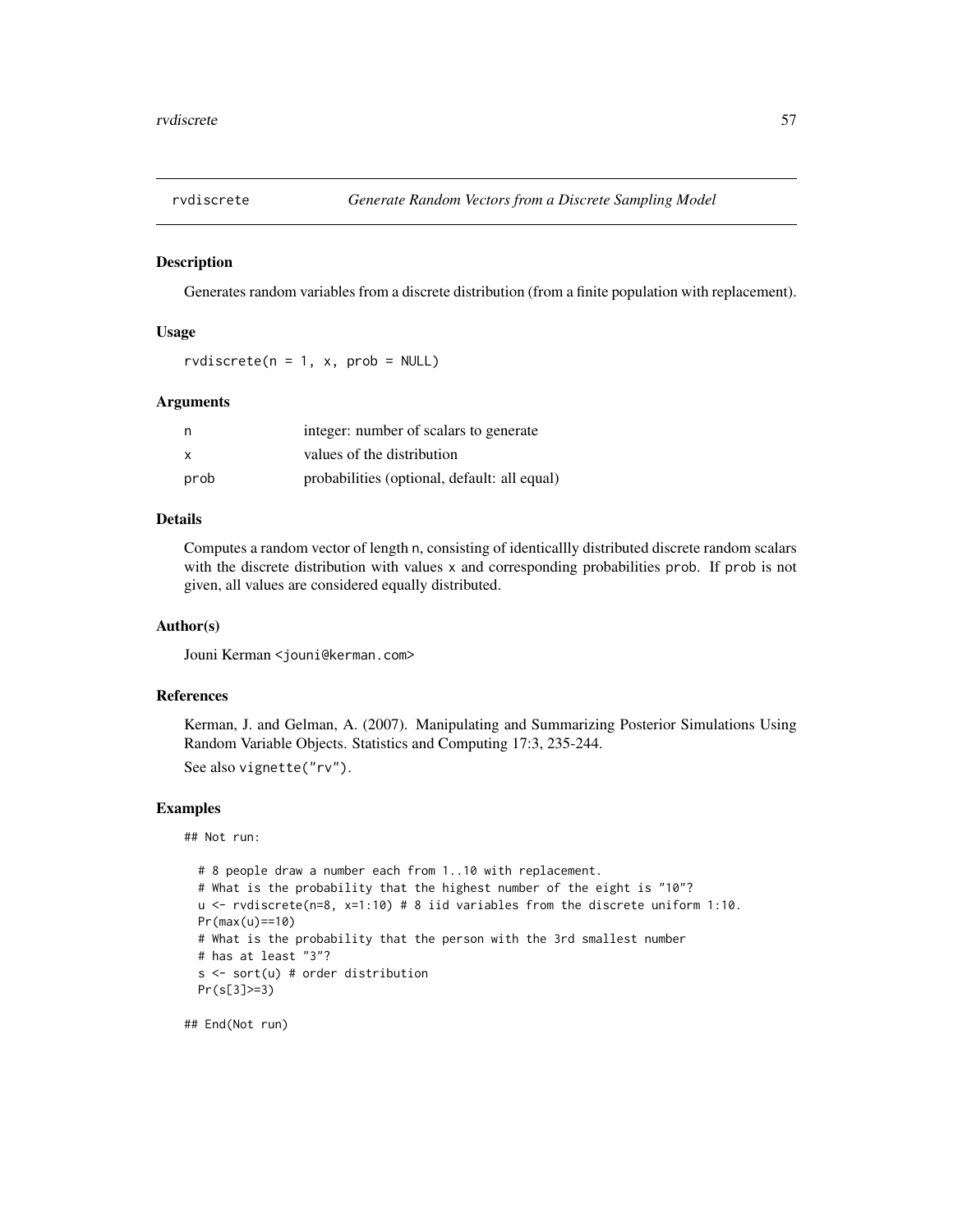rvempirical generates a random vector of the same length as data from the empirical distribution of the data.

## Usage

rvempirical(n, data)

## Arguments

| n    | Number of i.i.d. rv components to generate |
|------|--------------------------------------------|
| data | Data (constants)                           |

### Details

rvempirical

## Author(s)

Jouni Kerman <jouni@kerman.com>

#### References

Kerman, J. and Gelman, A. (2007). Manipulating and Summarizing Posterior Simulations Using Random Variable Objects. Statistics and Computing 17:3, 235-244.

See also vignette("rv").

# Examples

```
y <- c(1.0, 1.2, 3, 1.1, 0.8, 0.9) ## Some data
x <- rvempirical(4, data=y)
```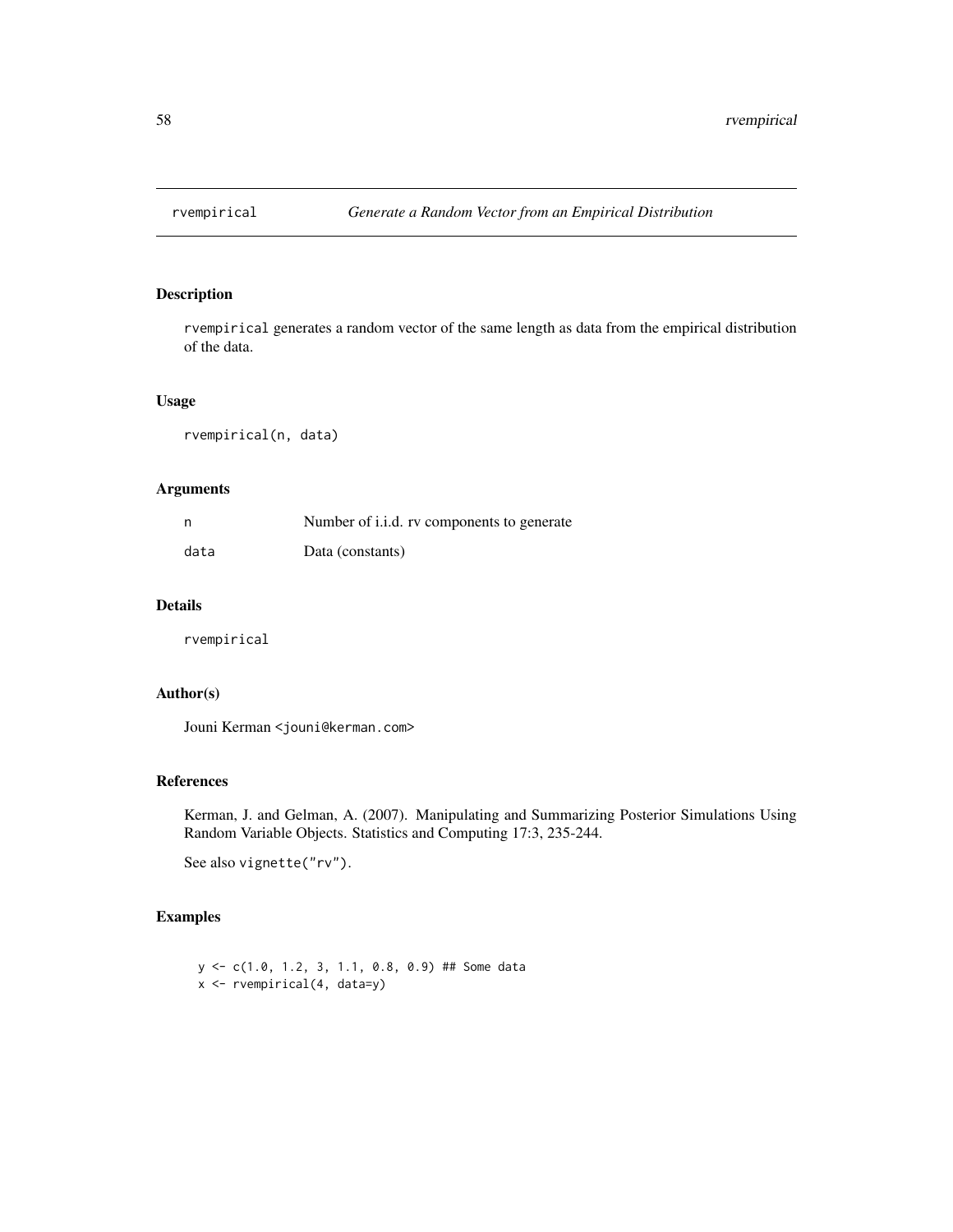rvexp

# Usage

 $rvexp(n = 1, rate = 1)$ 

### Arguments

| n    | integer: number of variables to generate                       |
|------|----------------------------------------------------------------|
| rate | prior distribution for the rate parameter (constant or random) |

## Details

rvexp

## Author(s)

Jouni Kerman <jouni@kerman.com>

# References

Kerman, J. and Gelman, A. (2007). Manipulating and Summarizing Posterior Simulations Using Random Variable Objects. Statistics and Computing 17:3, 235-244.

See also vignette("rv").

## Examples

y <- rvexp(1, rate=rvexp(1)) # What marginal distribution does y have now?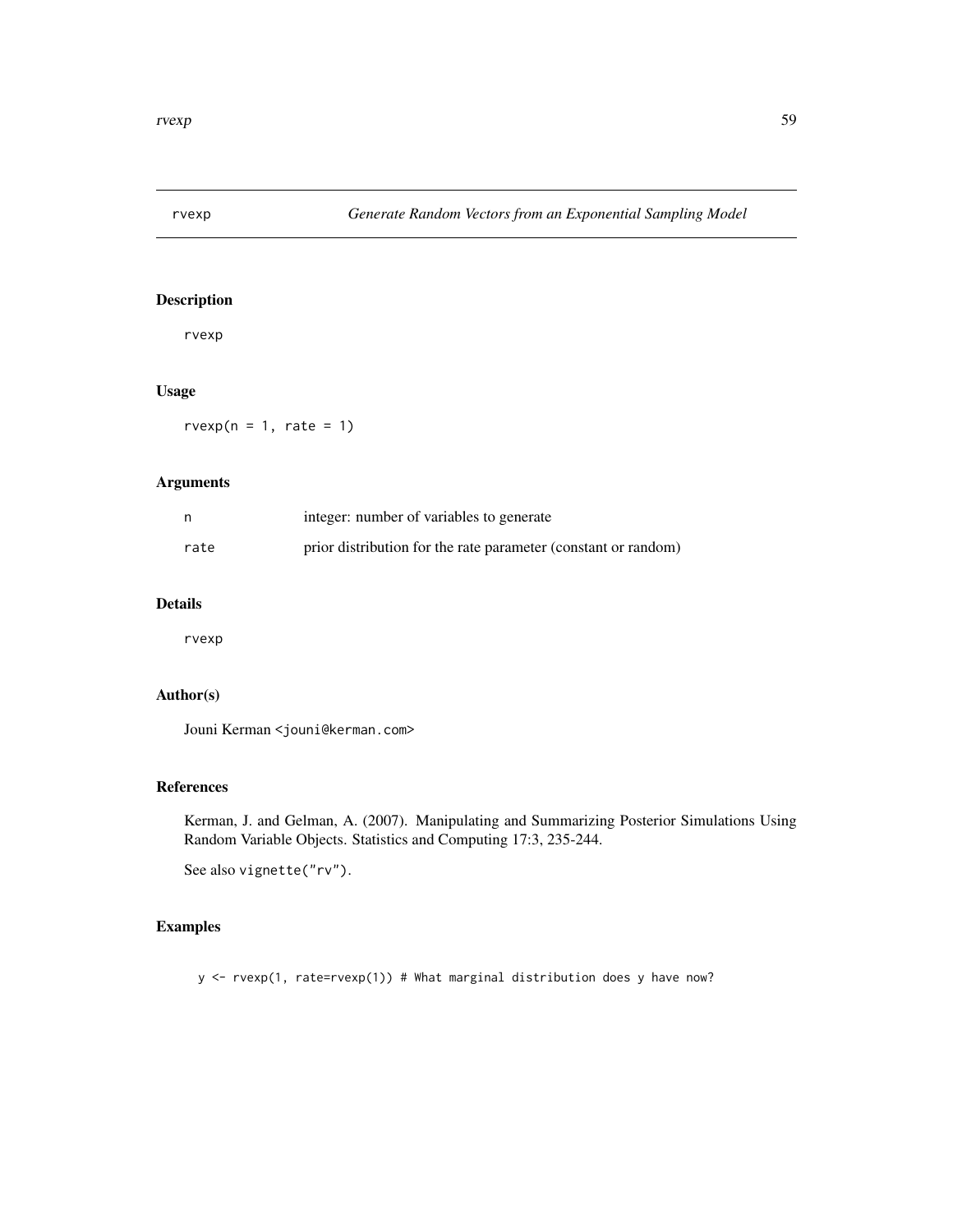Generates random variables from a Gamma sampling model.

# Usage

 $rvgamma(n = 1, shape, rate = 1, scale = 1/rate)$ 

## Arguments

| n     | integer: number of variables to generate                     |
|-------|--------------------------------------------------------------|
| shape | shape parameter, may be a rv                                 |
| rate  | rate parameter, may be a rv                                  |
| scale | inverse of rate, may be specified optionally instead of rate |

#### Details

rvngamma(n, shape, rate) is equivalent to rvgamma(n, 1/3 + shape, rate).

#### Value

A random vector (rv object).

#### Author(s)

Jouni Kerman <jouni@kerman.com>

### References

Kerman, J. and Gelman, A. (2007). Manipulating and Summarizing Posterior Simulations Using Random Variable Objects. Statistics and Computing 17:3, 235-244.

See also vignette("rv").

### Examples

round(rvmedian(rvngamma(n=1, shape=1:10, rate=1)), 1) ## close to 1:10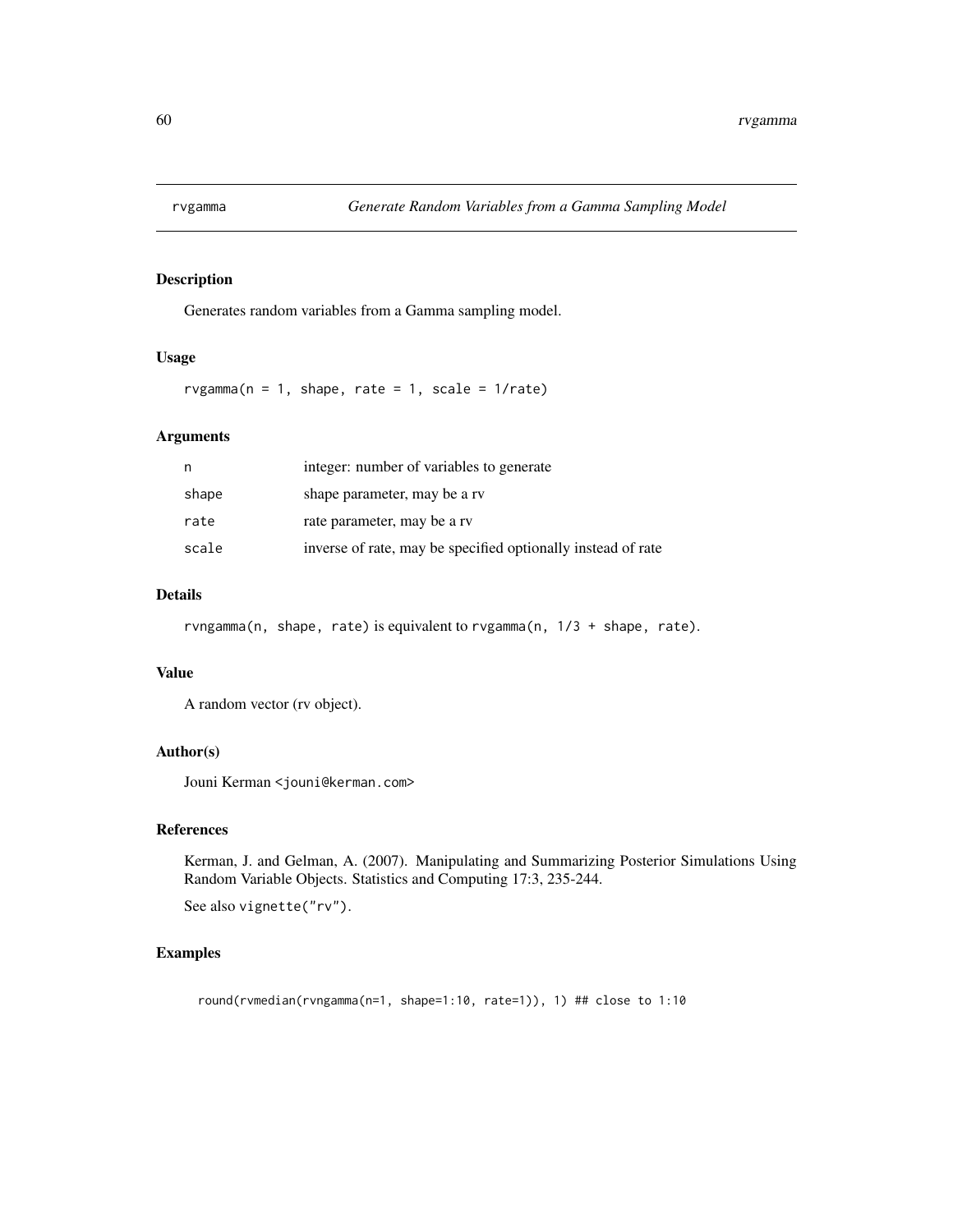rvhist shows a grid of histograms of simulations of the components of a random vector.

### Usage

 $rwhist(x, \ldots)$ 

### Arguments

| $\boldsymbol{\mathsf{x}}$ | an ry object                                  |
|---------------------------|-----------------------------------------------|
| $\cdots$                  | further arguments passed to the function hist |

## Details

Outputs a histogram using the hist function with the option freq=FALSE. This can be overridden by specifying the argument freq or prob. See the function hist for details.

#### Author(s)

Jouni Kerman <jouni@kerman.com>

# References

Kerman, J. and Gelman, A. (2007). Manipulating and Summarizing Posterior Simulations Using Random Variable Objects. Statistics and Computing 17:3, 235-244.

See also vignette("rv").

rvifelse *Conditional Random Element Selection*

### Description

rvifelse is the rv-compatible version of the function ifelse.

## Usage

rvifelse(test, yes, no)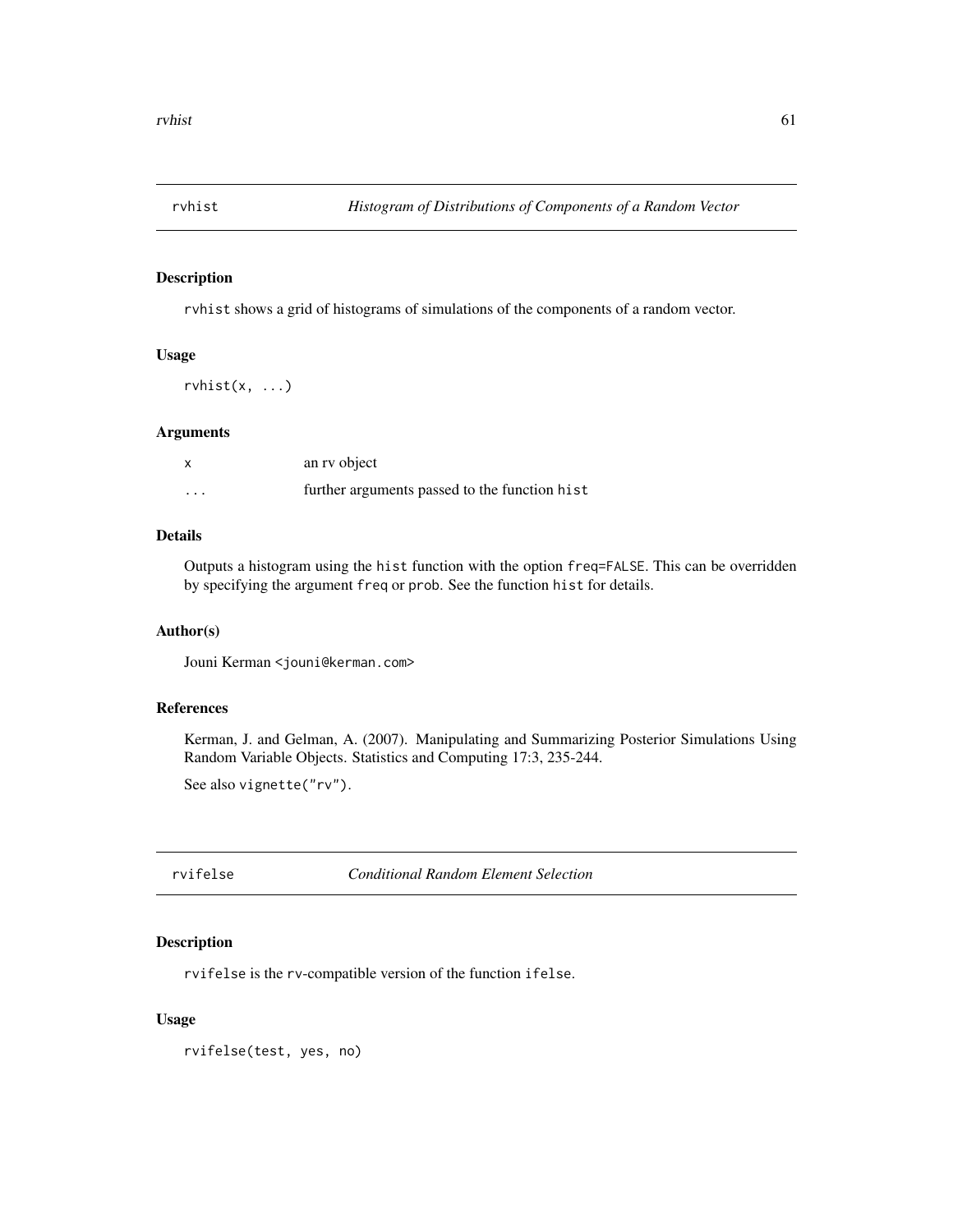62 rvinvchisq

## Arguments

| test | an object which can be coerced to logical mode.                             |
|------|-----------------------------------------------------------------------------|
| ves  | return values for true elements of test                                     |
| no   | return joint simulations and not simulations from each component separately |

## Details

rvifelse returns a *random* value with the same shape as test which is filled with random or constant elements selected from either yes or no, depending on whether the random draw in an element of test is TRUE or FALSE.

## Value

A *numeric* array of dimensions size times length(x).

## Author(s)

Jouni Kerman <jouni@kerman.com>

### References

Kerman, J. and Gelman, A. (2007). Manipulating and Summarizing Posterior Simulations Using Random Variable Objects. Statistics and Computing 17:3, 235-244.

See also vignette("rv").

## See Also

[ifelse](#page-0-0).

| rvinvchisg |       |  |  | Generate Random Variables from a Inverse-Chi-Square Sampling |  |
|------------|-------|--|--|--------------------------------------------------------------|--|
|            | Model |  |  |                                                              |  |

## Description

rvinvchisq

# Usage

rvinvchisq( $n = 1$ , df, scale = 1)

### Arguments

| n     | integer: number of variables to generate |
|-------|------------------------------------------|
| df    | degrees of freedom (may be random)       |
| scale | scale parameter (may be random)          |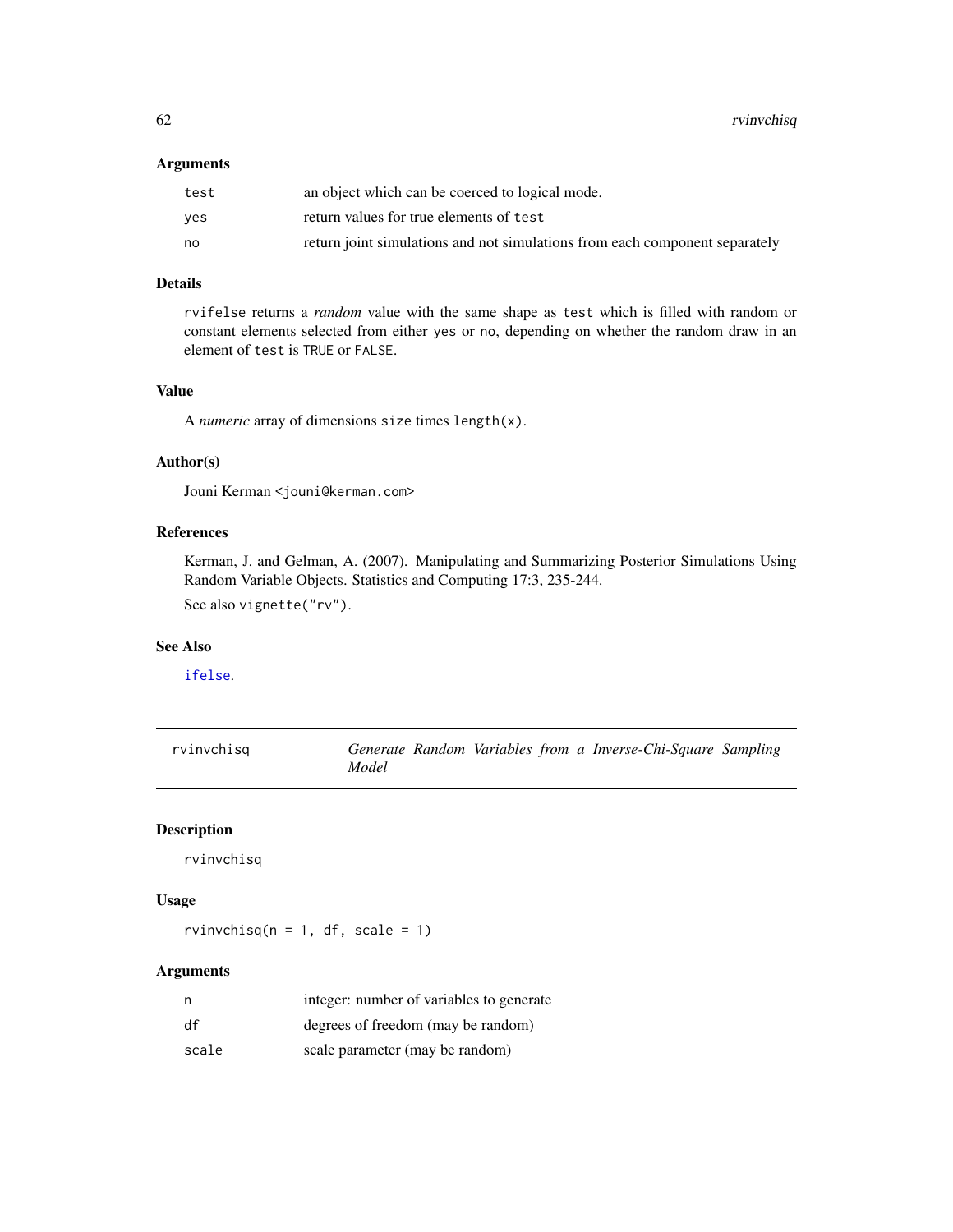#### rvmapply 63

# Details

rvinvchisq

# Value

A random vector (rv object).

# Author(s)

Jouni Kerman <jouni@kerman.com>

## References

Kerman, J. and Gelman, A. (2007). Manipulating and Summarizing Posterior Simulations Using Random Variable Objects. Statistics and Computing 17:3, 235-244.

See also vignette("rv").

## Examples

```
rvinvchisq(df=3, scale=2)
```
rvmapply *Apply a function to multiple random vector arguments*

## Description

rvmapply is the rv-compatible version of [mapply](#page-0-0). It repeats the function FUN for each joint draw of the random (or constant) arguments, while allowing vectorizing.

## Usage

```
rvmapply(FUN, ..., MoreArgs = NULL, SIMPLIFY = FALSE,
 USE.NAMES = TRUE, SAMPLESIZE = NULL)
```
#### Arguments

| <b>FUN</b> | the function to apply to the simulations of X.                                                        |
|------------|-------------------------------------------------------------------------------------------------------|
| $\cdots$   | further arguments to FUN, possibly random vectors or array.                                           |
| MoreArgs   | Other args passed to FUN 'as is' (must not be rv objects unless the function<br>already accepts them) |
| SIMPLIFY   | logical; see mapply for details                                                                       |
| USE.NAMES  | logical; see mapply for details                                                                       |
| SAMPLESIZE | if specified, takes a (joint) sample of the simulations and processes only them.                      |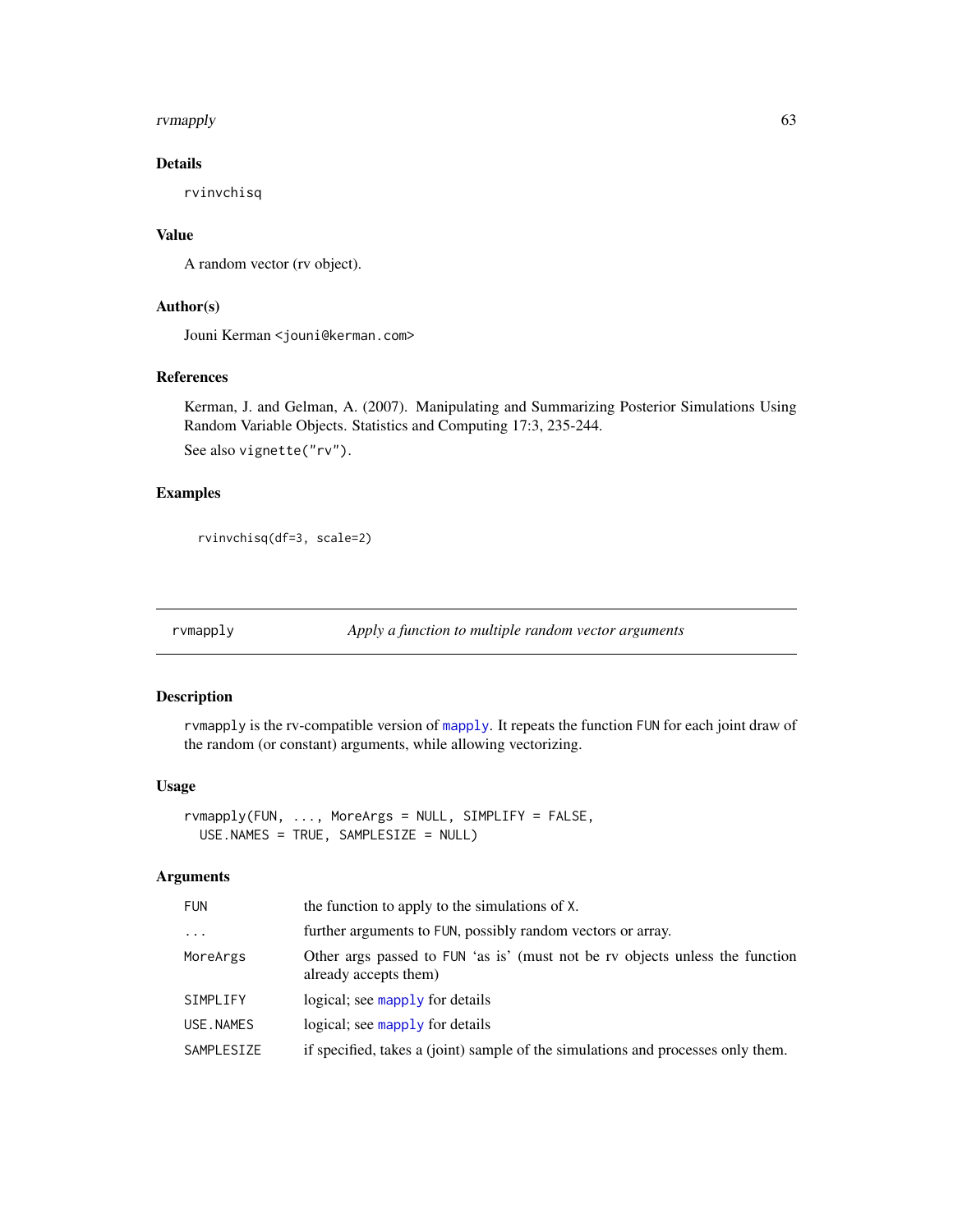### Details

rvmapply applies a given function to each simulation (vector or array) of the given random vectors, returning a the results as a random vector or array.

The dimensions of each joint draw are preserved. For an example, see [solve](#page-0-0), that returns the distribution of the inverse of a random matrix.

Usually used in functions that implement an 'rv'-compatible routine.

For an example of a function that uses SAMPLESIZE, [abline](#page-0-0).

#### Value

Depends on FUN; a random vector or array if FUN is numeric.

#### Note

If the function (FUN) has an argument "FUN", it must be specified within the list supplied to MoreArgs.

#### Author(s)

Jouni Kerman <jouni@kerman.com>

### References

Kerman, J. and Gelman, A. (2007). Manipulating and Summarizing Posterior Simulations Using Random Variable Objects. Statistics and Computing 17:3, 235-244.

See also vignette("rv").

#### See Also

[mapply](#page-0-0), [simapply](#page-86-0)

rvmatch *Generate a Random Vector from a Bernoulli Sampling Model*

#### Description

rvmatch returns a (random) vector of the positions of (first) matches of its first argument in its second.

## Usage

```
rvmatch(x, table, nomatch = NA_integer_, incomparables = NULL)
```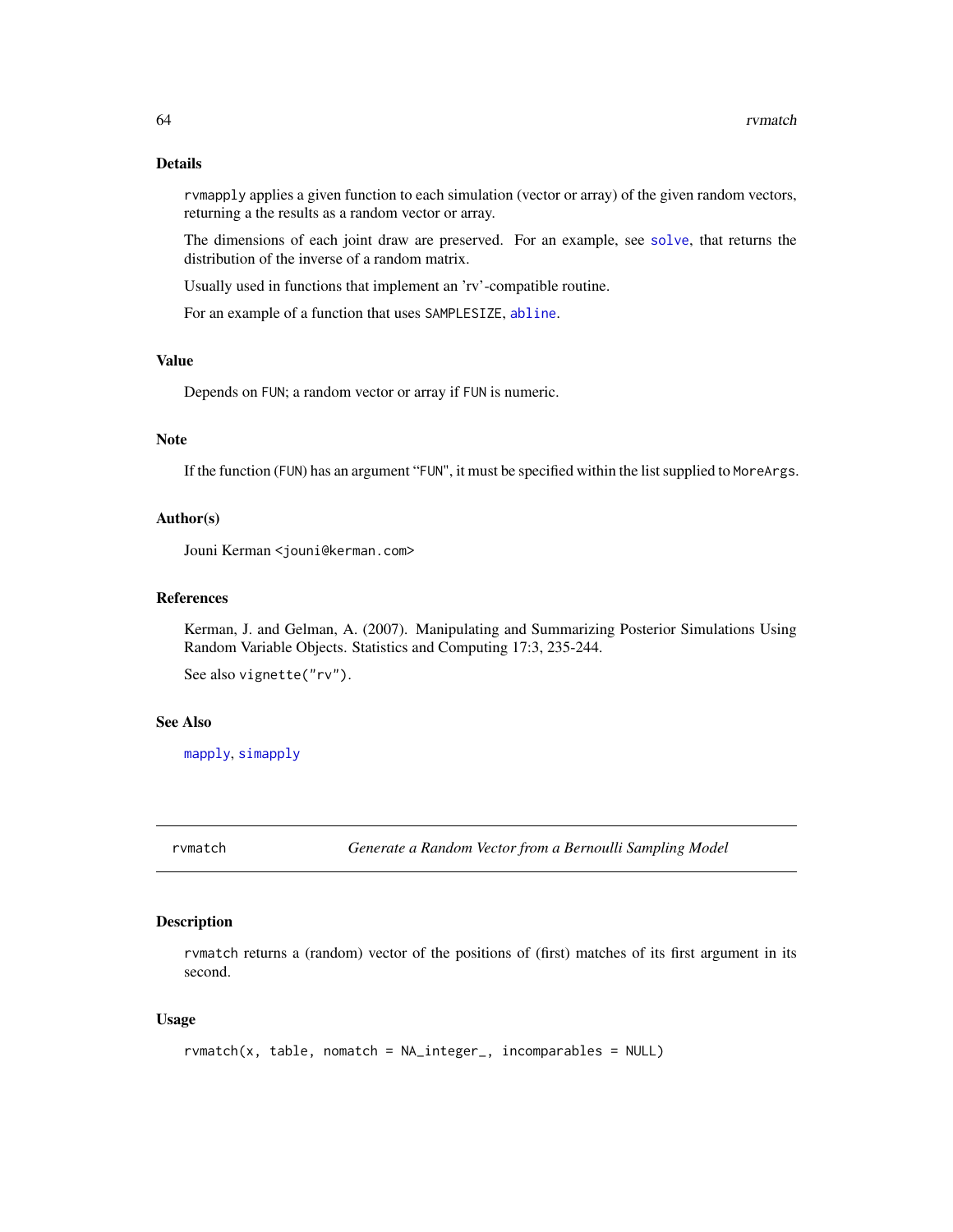#### rvmatch 65

#### Arguments

| x             | random vector, regular atomic vector, or NULL: the values to be matched.                                                                                                           |
|---------------|------------------------------------------------------------------------------------------------------------------------------------------------------------------------------------|
| table         | random vector, regular atomic vector, or NULL: the values to be matched against.                                                                                                   |
| nomatch       | the value to be returned in the case when no match is found. Note that the value<br>is coerced to integer.                                                                         |
| incomparables | a vector of values that cannot be matched. Any value in x matching a value<br>in this vector is assigned the nomatch value. For historical reasons, FALSE is<br>equivalent to NULL |

### Details

%\*in\*% is a binary operator (analogous in its operation to %in%) which returns a logical (random) vector indicating if there is a match or not for its left operand.

...

## Value

A random vector (an rv object) of the same length as x.

rvmatch returns an integer-valued vector.

%\*in\*% returns a logical-valued vector.

Both functions are compatible with regular atomic vectors.

### Author(s)

Jouni Kerman <jouni@kerman.com>

## References

Kerman, J. and Gelman, A. (2007). Manipulating and Summarizing Posterior Simulations Using Random Variable Objects. Statistics and Computing 17:3, 235-244.

See also vignette("rv").

# Examples

```
x \leftarrow rvempirical(5, 1:10)
z <- rvmatch(x, table=1:3, nomatch=0L)
```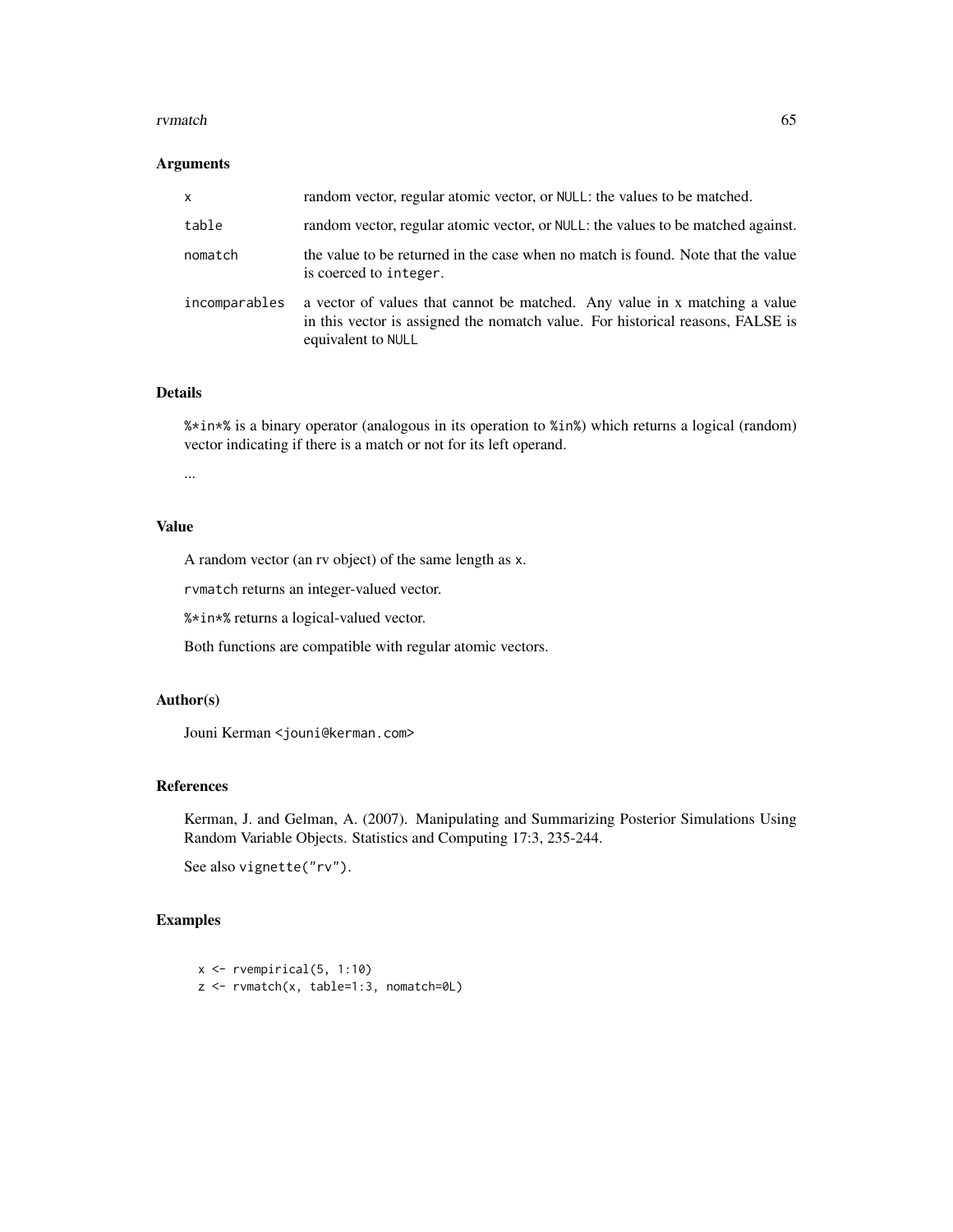Arrange a given random vector into a matrix or array form.

#### Usage

```
rvmatrix(data = NA, nrow = 1, ncol = 1, byrow = FALSE,
 dimnames = NULL)
```
rvarray(data = NA, dim = length(data), dimnames = NULL)

### Arguments

| data      | an optional data vector.                                                                                                               |
|-----------|----------------------------------------------------------------------------------------------------------------------------------------|
| nrow      | the desired number of rows.                                                                                                            |
| ncol      | the desired number of columns.                                                                                                         |
| byrow     | logical. If FALSE (the default) the matrix is filled by columns, otherwise the<br>matrix is filled by rows.                            |
| dimnames  | A dimnames attribute for the matrix: a list of length 2 giving the row and column<br>names respectively.                               |
| dim       | the dim attribute for the array to be created, that is a vector of length one or more<br>giving the maximal indices in each dimension. |
| $\ddotsc$ | arguments passed to other methods                                                                                                      |
|           |                                                                                                                                        |

#### Details

These are 'rv' compatible versions of the functions [matrix](#page-0-0) and [array](#page-0-0).

The function rvmatrix generates the random variable matrix via an rvarray call.

The rvarray function calls first array to set the dimensions of the argument data and then coerces the resulting array object to an 'rv' object.

#### Author(s)

Jouni Kerman <jouni@kerman.com>

#### References

Kerman, J. and Gelman, A. (2007). Manipulating and Summarizing Posterior Simulations Using Random Variable Objects. Statistics and Computing 17:3, 235-244.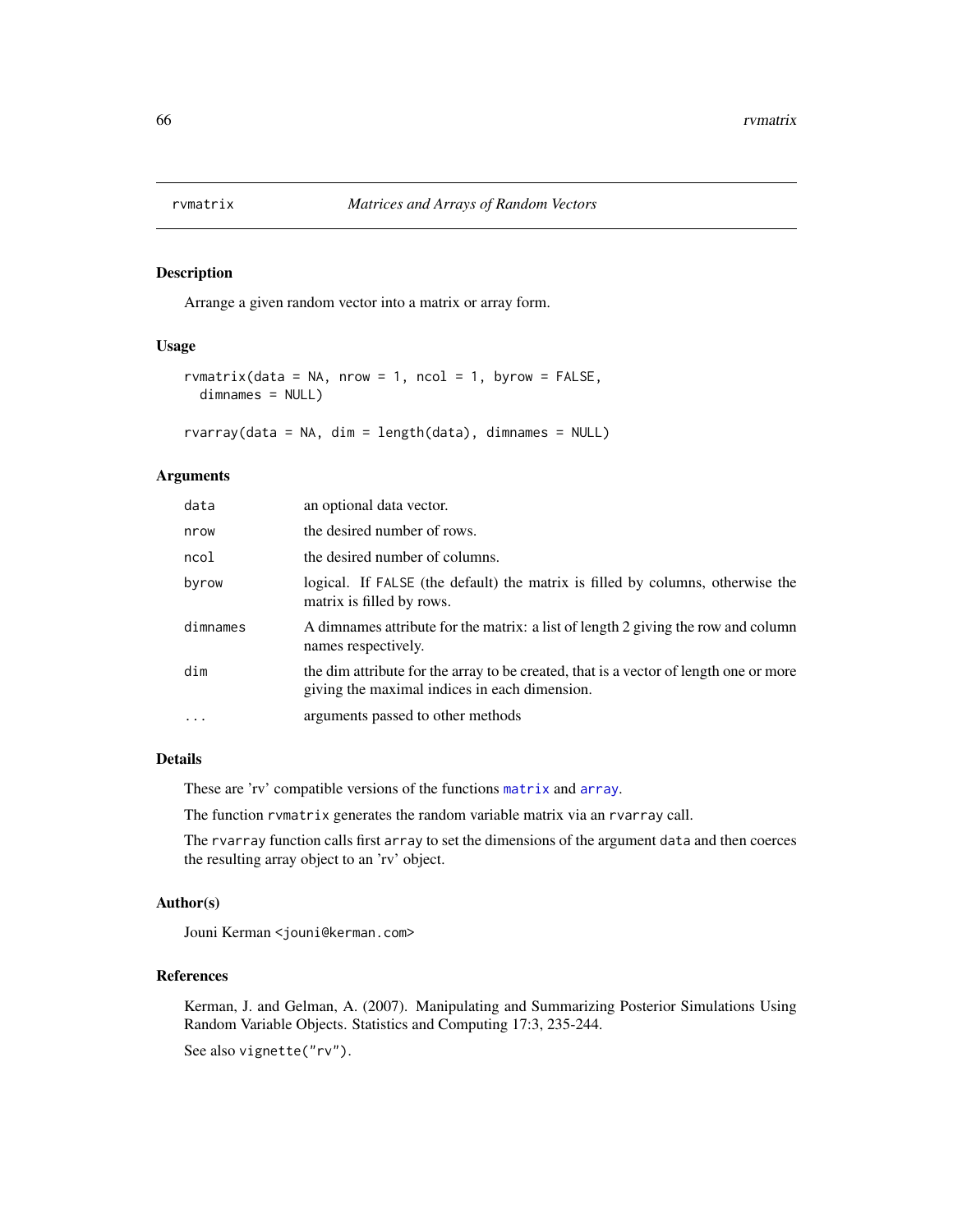#### rvmax 67

## See Also

To plot random matrices, see [mlplot](#page-27-0).

# Examples

```
n.rows \leftarrow 3; n.cols \leftarrow 4; n \leftarrow (n.rows * n.cols)mu.true <- rnorm(1:n.rows, mean=1:n.rows, sd=1)
theta <- rvmatrix(rvnorm(n=n.cols, mean=mu.true, sd=0.5), nrow=n.rows)
col.labels <- paste("Time", 1:n.cols, sep=":")
row.labels <- paste("Unit", 1:n.rows, sep=":")
dimnames(theta) <- list(row.labels, col.labels)
print(theta)
print(E(theta))
```
<span id="page-66-0"></span>rvmax *Get the max values of an rv object*

## Description

Get the max values of an rv object

#### Usage

rvmax(x)

#### Arguments

x an rv or rvsummary object

rvmean *Expectation of a Random Variable*

## Description

rvmean

## Usage

rvmean(x)

### Arguments

x an rv object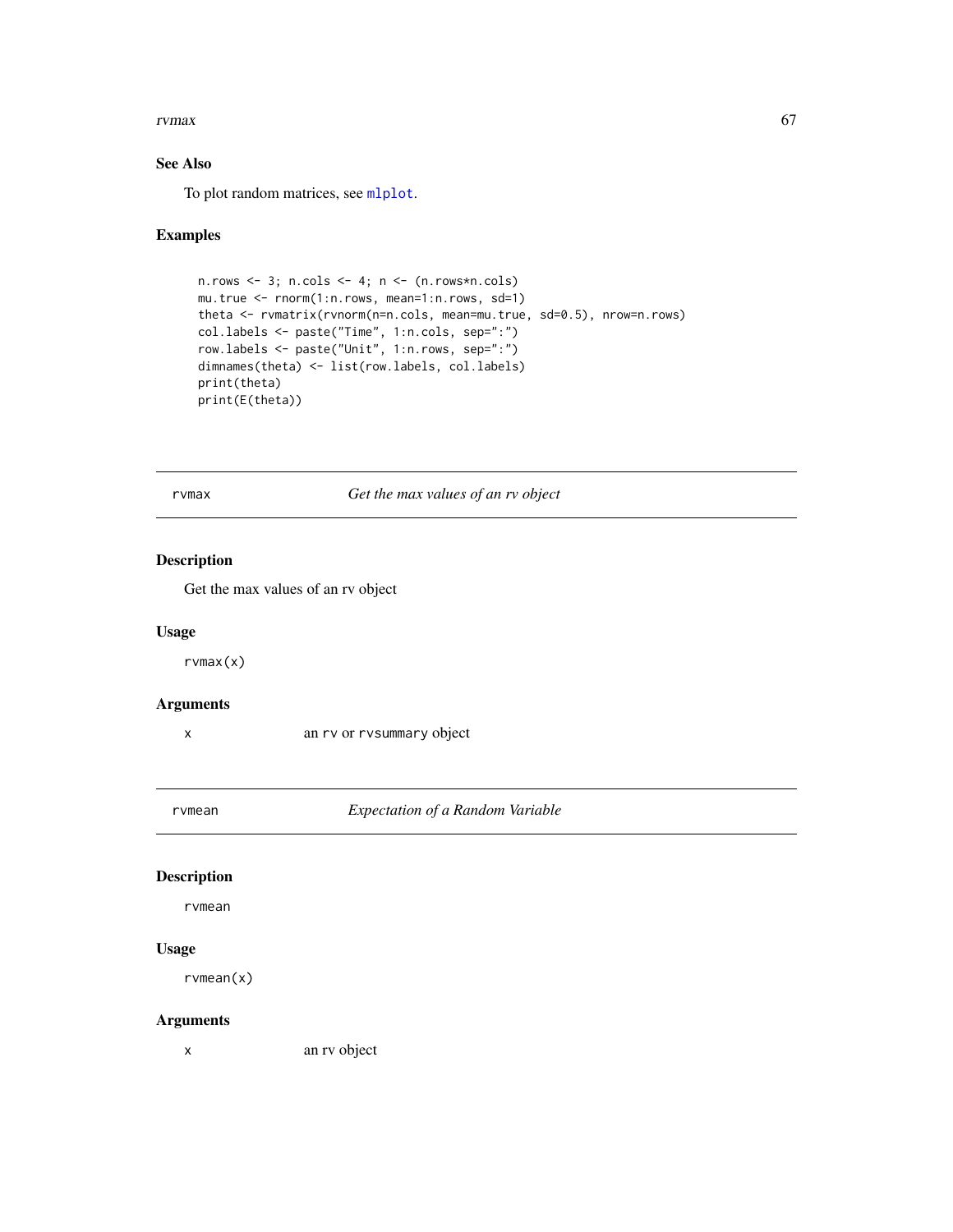#### Details

rvmean computes the means of the simulations of all individual components of a random vector (rv) object.

E is an alias for rvmean, standing for "Expectation."

Pr is another alias for rvmean, standing for "Probability of"; suggested to be used when the argument is a logical statement involving random variables (that is, a description of an event such as  $x>0$  or  $x>y$ ). Then Pr( $x>0$ ) gives the probability of the event " $x>0$ ". The statement  $x>0$  returns a Bernoulli (indicator) random variable object (having 1/0 or TRUE/FALSE values) and the expectation of such variable is just the probability of the event where the indicator is one.

#### Value

A *numerical* vector with the same dimension as x.

### Author(s)

Jouni Kerman <jouni@kerman.com>

#### References

Kerman, J. and Gelman, A. (2007). Manipulating and Summarizing Posterior Simulations Using Random Variable Objects. Statistics and Computing 17:3, 235-244.

See also vignette("rv").

### See Also

[mean.rv](#page-25-0): distribution of the arithmetic mean of a vector; [rvmin](#page-68-0), [rvmax](#page-66-0), [rvmedian](#page-78-1), link{rvvar}, [rvsd](#page-85-0).

#### Examples

```
x \le - rvnorm(mean=(1:10)/5, sd=1)
rvmean(x) # means of the 10 components
E(x) # same as rvmean(x)
Pr(x>1) # probabilities that each component is >1.
```
rvmeanunif *The distribution of the mean of uniform random variables*

#### Description

The distribution of the mean of uniform random variables with each of them in the interval  $(-1, 1)$ , then scaled and shifted.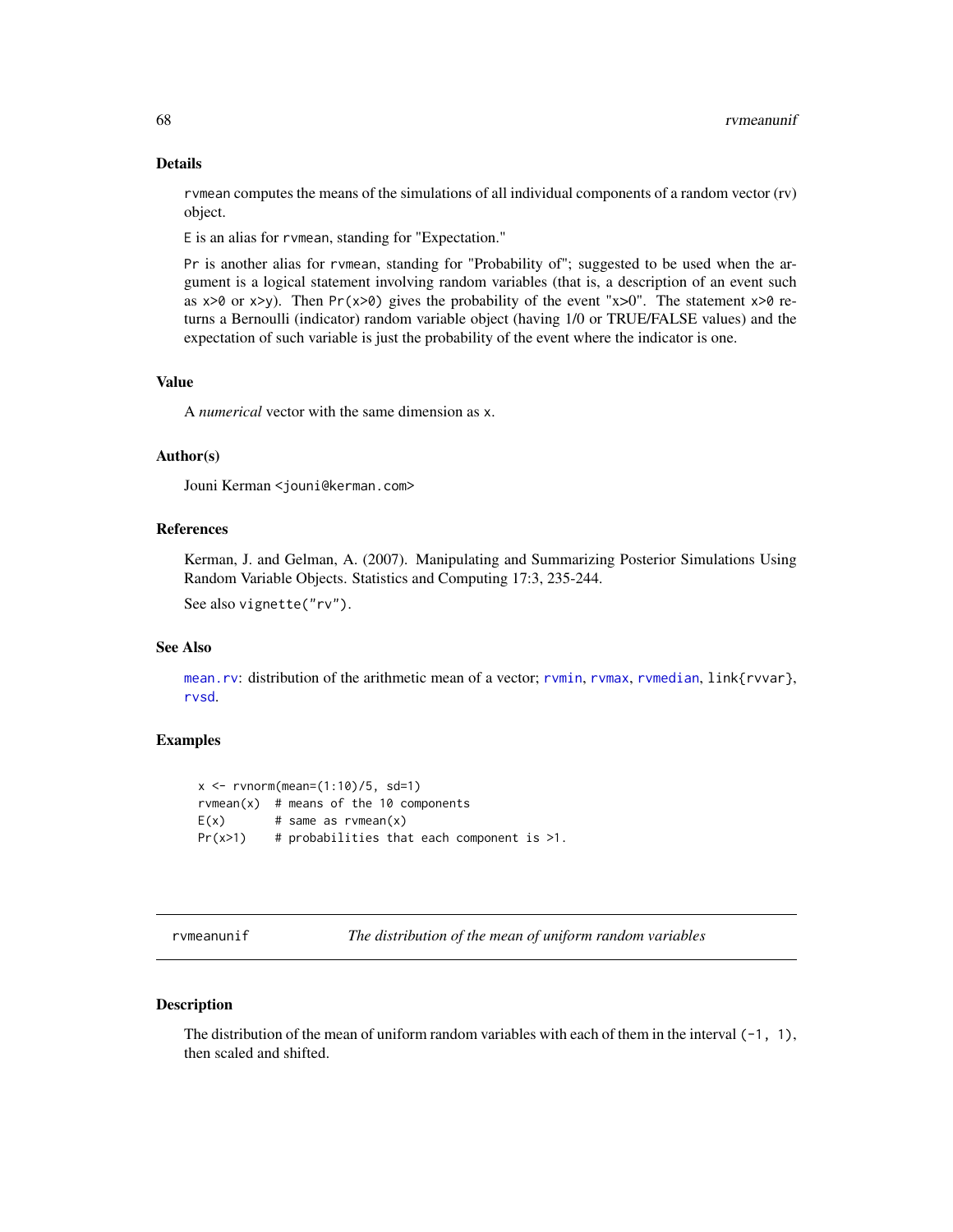#### rvmin 69

## Usage

rvmeanunif( $n = 1$ , mode = 0, scale = 1, df)

#### Arguments

| n     | Length of the vector to output                                    |
|-------|-------------------------------------------------------------------|
| mode  | Mode (center) of the distribution                                 |
| scale | Scale (half-width) of the distribution around the mode            |
| df    | "degrees of freedom": number of independent components to average |

# Details

Assuming that all inputs are constants, each generated variable has a mode (center) at mode, constrained between (-scale, scale).

The shape becomes more and more bell-shaped (Normal) as the number of the independent variables in the sum (mean) increases.

The case of df=2 (mean of two variables) is the special case of the symmetric triangular distribution in the range

# Value

A random vector of length n.

## Author(s)

J Kerman

### Examples

 $x \leftarrow$  rvtriang(1) y <- rvmeanunif(df=2) ## same distribution as that of x

<span id="page-68-0"></span>rvmin *Get the min values of an rv object*

# Description

Get the min values of an rv object

### Usage

rvmin(x)

#### Arguments

x an rv or rvsummary object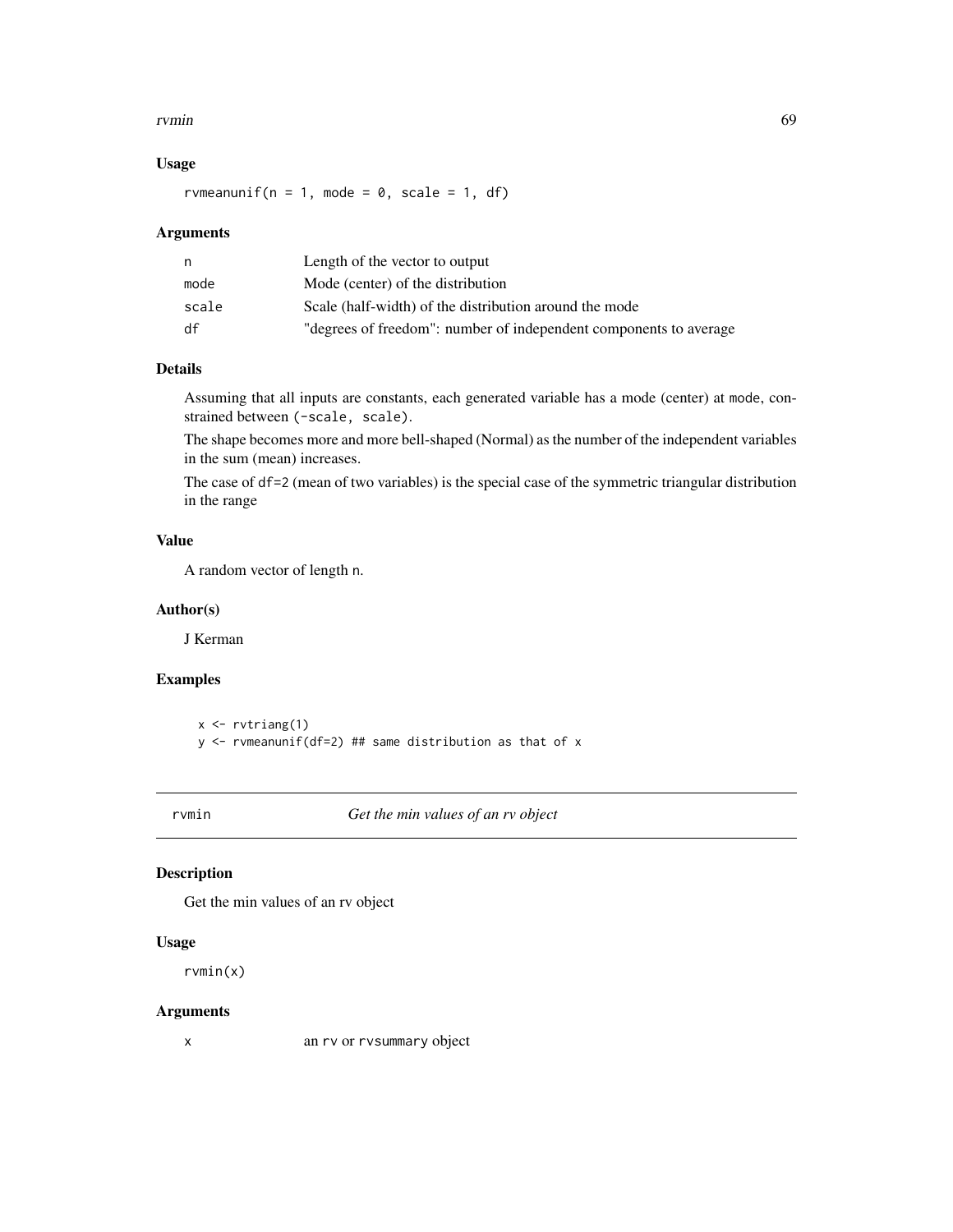Generates a random vector from a multinomial sampling model.

# Usage

rvmultinom( $n = 1$ , size = 1, prob)

#### Arguments

| n    | integer, number of random variables to generate                                                                   |
|------|-------------------------------------------------------------------------------------------------------------------|
| size | integer or integer-valued rv: the number of trials (size of each sample)                                          |
| prob | vector (of length at least 3) prior probabilities of successes of each trial (may be<br>constant or an ry object) |

# Details

The length of prob determines the number of bins.

The vector prob will be normalized to have sum 1.

If length(prob) is two, rvbinom is called instead.

NOTE. Case of random n or size or prob — not yet optimized for speed.

# Value

A random array of dimensions length(prob) times n.

#### Author(s)

Jouni Kerman <jouni@kerman.com>

## References

Kerman, J. and Gelman, A. (2007). Manipulating and Summarizing Posterior Simulations Using Random Variable Objects. Statistics and Computing 17:3, 235-244.

See also vignette("rv").

### Examples

y <- rvmultinom(n=3, size=1, prob=c(0.20, 0.30, 0.50))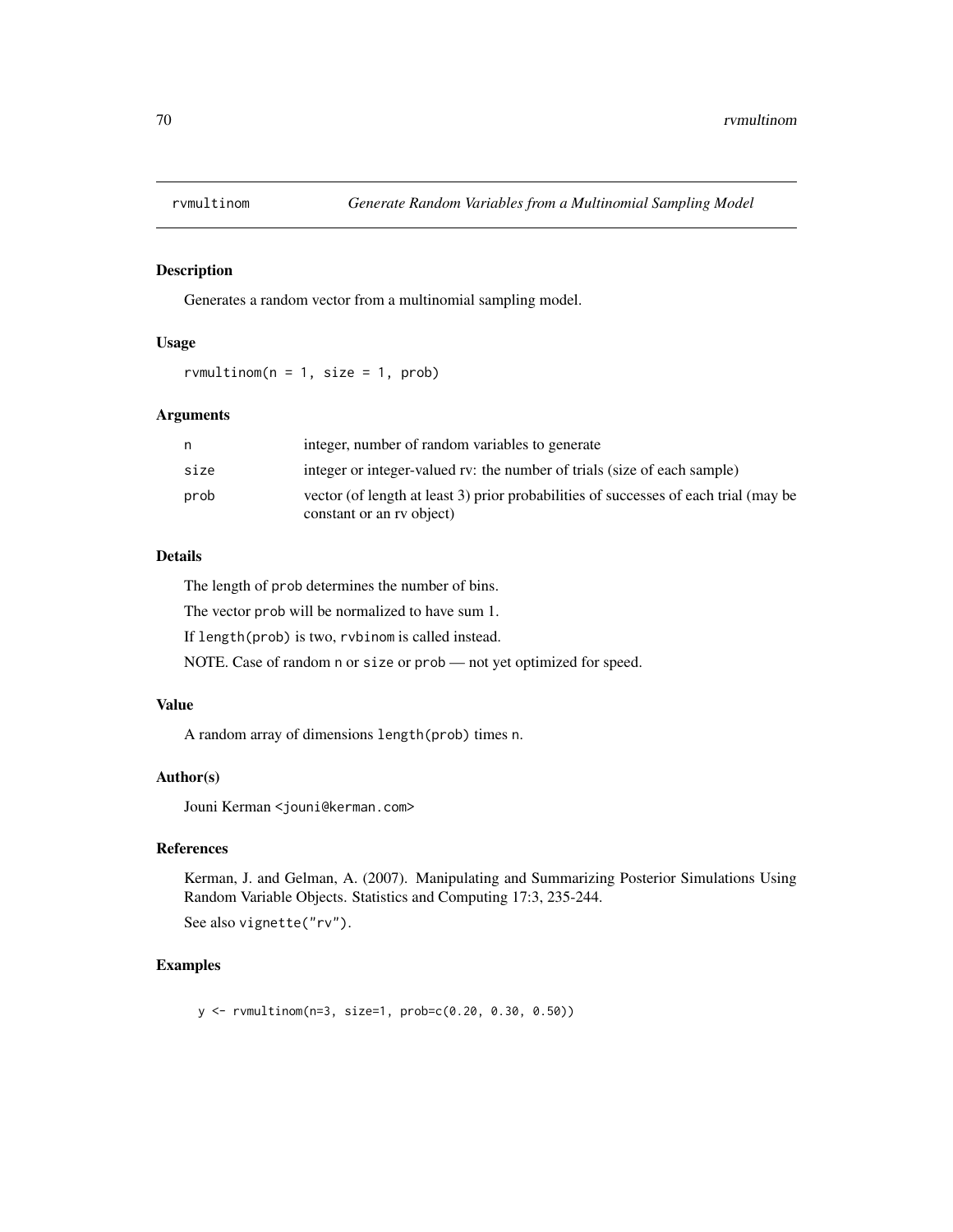Retrieves the number of mcmc chains in each components of the argument.

## Usage

rvnchains(x)

#### Arguments

x an rv object (supposed to be generated by a MCMC process)

## Details

Assumes that the rv object was generated by a MCMC process. Umacs and R2WinBUGS are compatible.

# Author(s)

Jouni Kerman <jouni@kerman.com>

## References

Kerman, J. and Gelman, A. (2007). Manipulating and Summarizing Posterior Simulations Using Random Variable Objects. Statistics and Computing 17:3, 235-244.

See also vignette("rv").

# See Also

[as.rv.bugs](#page-10-0)

### Examples

#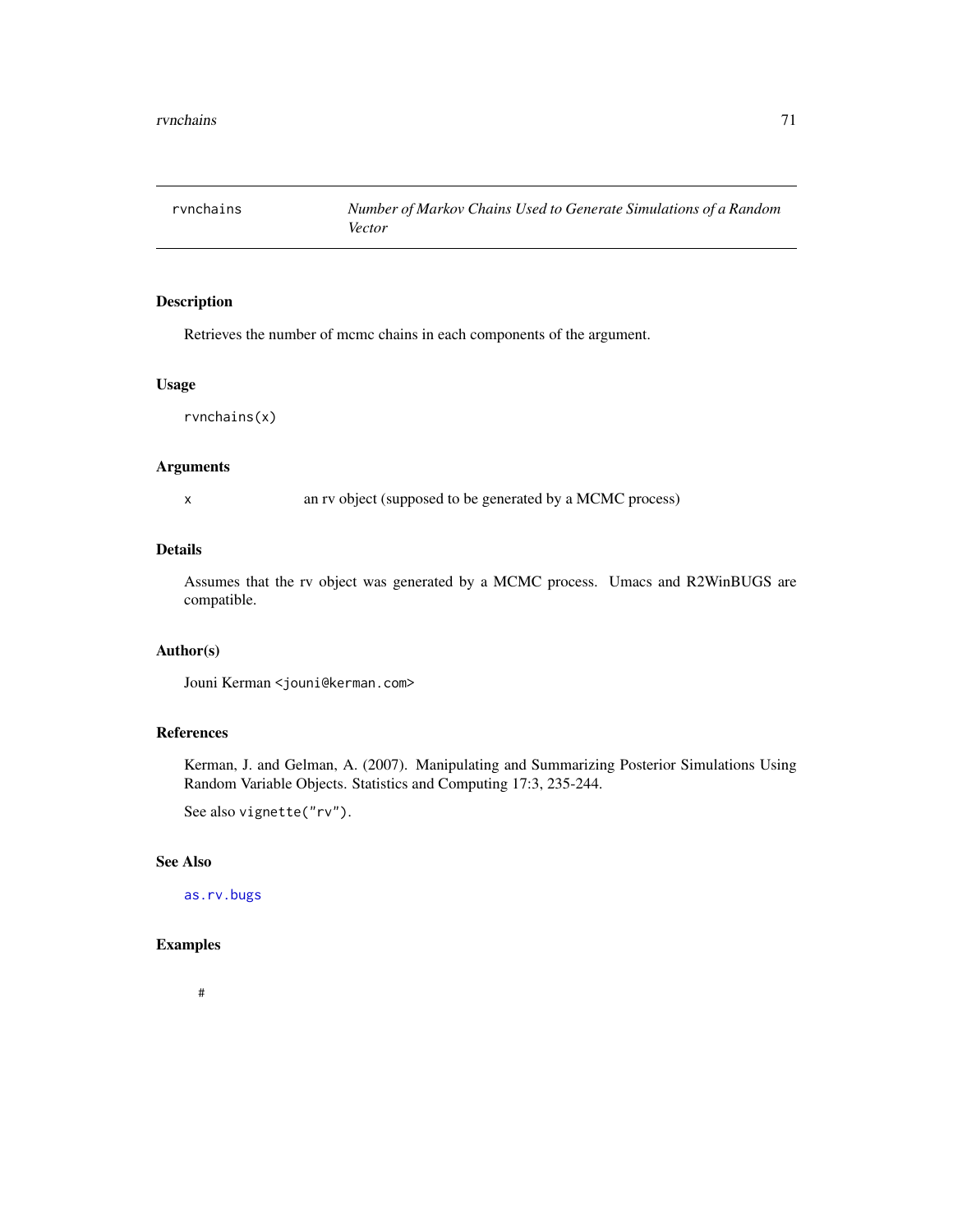Retrieves the number of effective draws in each component of the argument.

#### Usage

rvneff(x)

# Arguments

x an rv object

# Details

The number of effective draws is supposed to be saved by the simulation generating program (e.g. WinBUGS via R2WinBUGS).

## Value

A numeric object of the same length as the argument x.

# Author(s)

Jouni Kerman <jouni@kerman.com>

## References

Kerman, J. and Gelman, A. (2007). Manipulating and Summarizing Posterior Simulations Using Random Variable Objects. Statistics and Computing 17:3, 235-244.

See also vignette("rv").

# Examples

#### #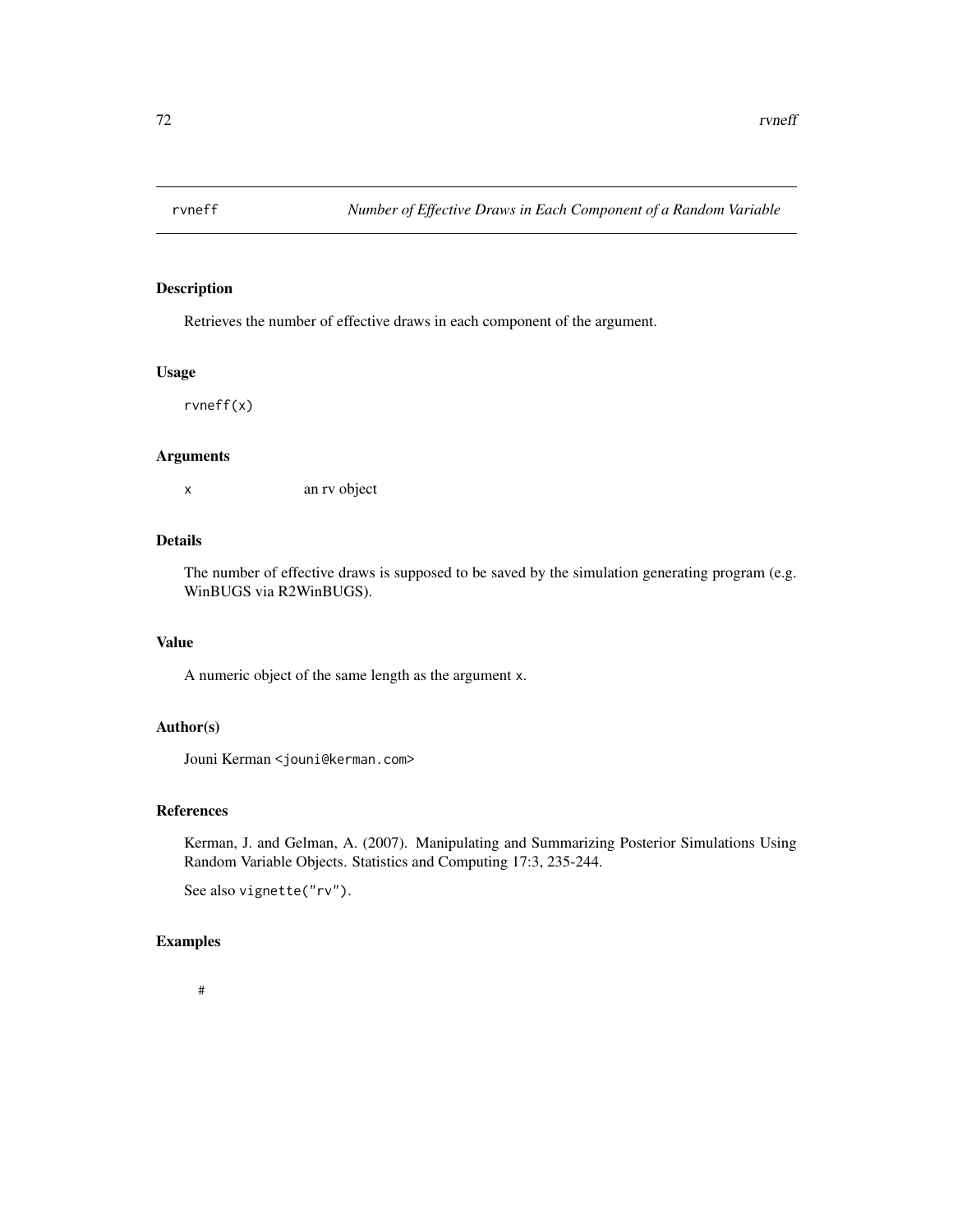<span id="page-72-0"></span>

Generates a random vector from a Gaussian sampling model.

# Usage

rvnorm( $n = 1$ , mean = 0, sd = 1, var = NULL, precision)

# Arguments

| n         | integer: number of variables to generate.                              |
|-----------|------------------------------------------------------------------------|
| mean      | mean, may be a rv                                                      |
| sd        | standard deviation; scalar or vector (constant or rv, not matrix)      |
| var       | variance, can be given instead of sd. Scalar, vector, or matrix.       |
| precision | inverse variance or variance matrix, may be given instead of sd or var |

# Value

An rv object of length n times the length of the mean vector.

If mean is a vector, a vector is returned: n refers to how many vectors or scalars are replicated.

#### Note

If any of the arguments are random, the resulting simulations may have non-normal marginal distributions; for example, if an inverse-chi-squared scalar rv var and zero mean is given, the resulting rv will have a t-distribution.

#### Author(s)

Jouni Kerman <jouni@kerman.com>

#### References

Kerman, J. and Gelman, A. (2007). Manipulating and Summarizing Posterior Simulations Using Random Variable Objects. Statistics and Computing 17:3, 235-244. See also vignette("rv").

```
x <- rvnorm(mean=1:10, sd=1:10) # A vector of length 10.
Sigma <- diag(1:10)
y <- rvnorm(mean=1:10, var=Sigma)
```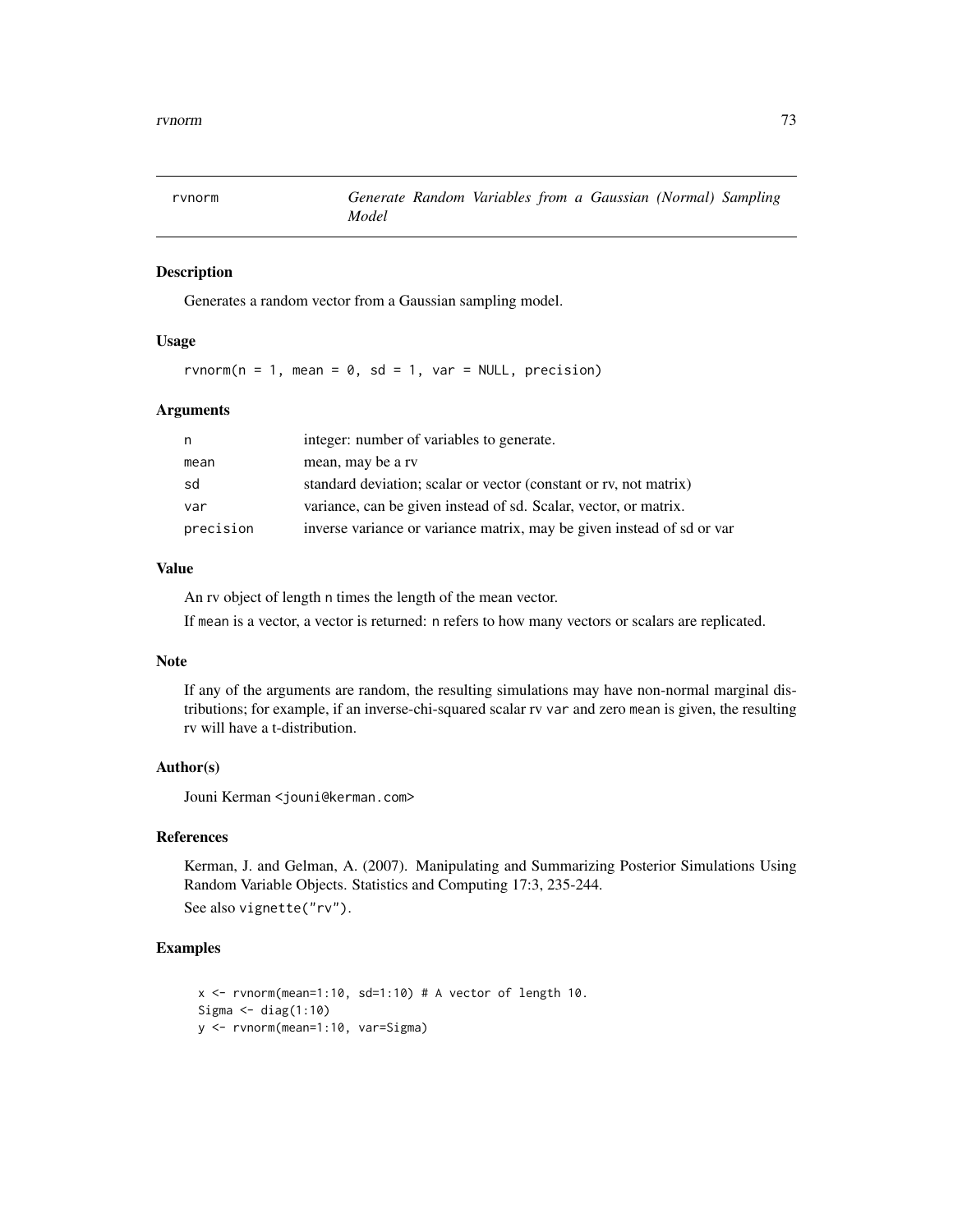<span id="page-73-0"></span>rvnsims returns the number of simulations stored in each component of its argument; setnsims sets the default number of simulations; getnsims retrieves the default number of simulations.

# Usage

rvnsims(x)

#### Arguments

x an rv object.

#### Details

If the argument is a non-rv numeric vector, rvnsims returns 1 (corresponding to a 'constant') for each component.

The minimum number of default simulations is 2.

#### Value

rvnsims: a vector of integers.

setnsims: *previously set* default number of simulations.

getnsims: (integer) currently set default number of simulations.

# Author(s)

Jouni Kerman <jouni@kerman.com>

#### References

Kerman, J. and Gelman, A. (2007). Manipulating and Summarizing Posterior Simulations Using Random Variable Objects. Statistics and Computing 17:3, 235-244.

See also vignette("rv").

```
#
rvnsims(1.23) # 1
x \le - rvnorm(1) # an rv
rvnsims(x) # equal to setnsims()
rvnsims(x)==nrow(sims(x)) # TRUE
rvnsims(x)==getnsims() # TRUE
```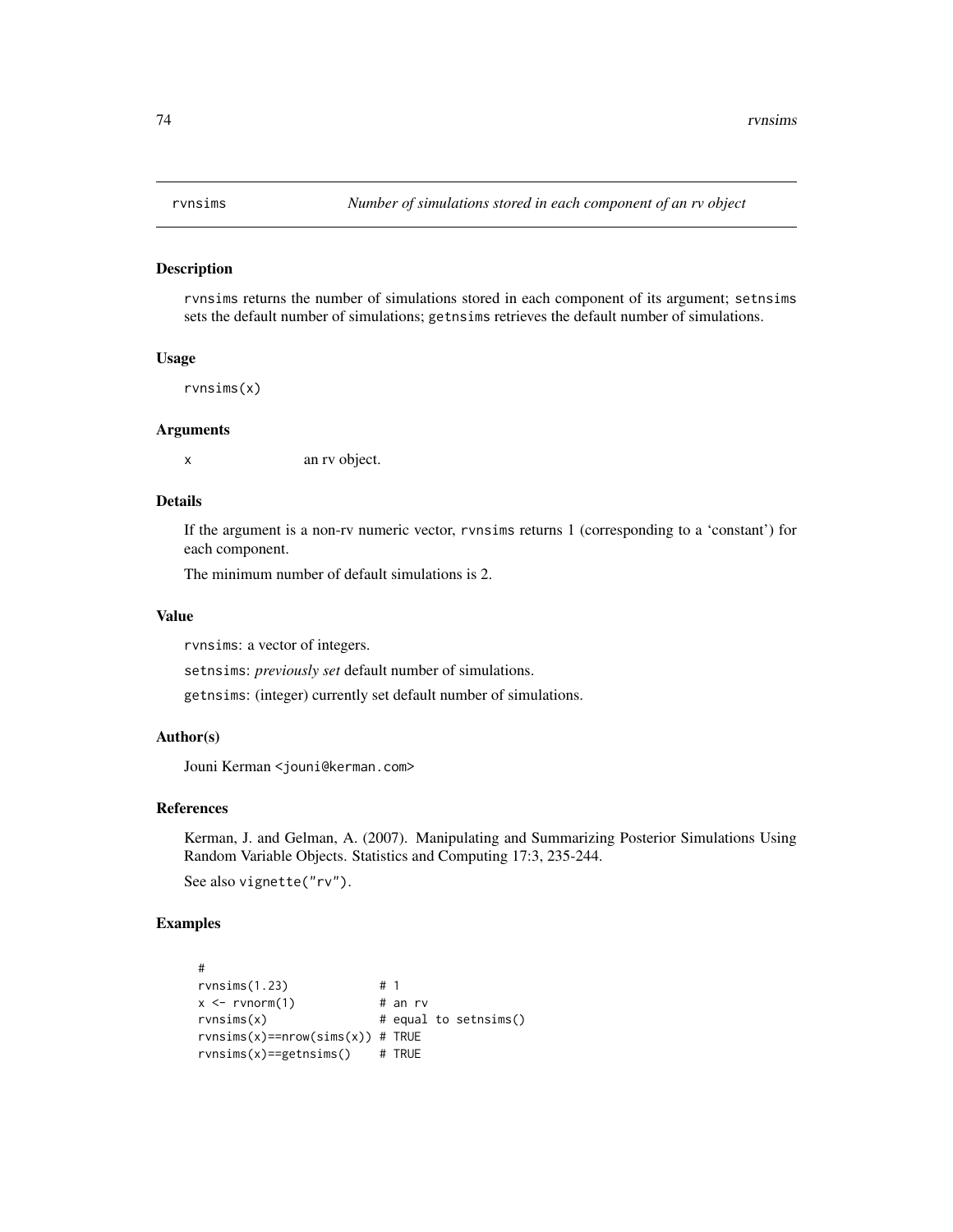<span id="page-74-0"></span>rvpar 75

```
setnsims(1000) # set n.sims to 1000
n.sims <- setnsims(10000) # s is now 1000
print(getnsims()) # prints 10000
setnsims(n.sims) # restore the number of simulations back to 1000
```
# rvpar *Set or Query Parameters of the 'rv' Package*

#### Description

Sets or retrieves parameters of the rv package.

#### Usage

rvpar(...)

#### Arguments

| . | arguments in tag $=$ value form, or a list or character vector of tagged values. The |
|---|--------------------------------------------------------------------------------------|
|   | available tags are described below.                                                  |

#### Details

rvcol color of a random point (interval), such as 'red' or 'blue'

rvlex middle interval expansion factor

rvlwd line weight of a random interval

print.digits number of digits to show in the summaries

rvpoint what to output when plotting a random point; default list("95%", "50%", "mean")

point.sample number of points to plot when plotting a rv-rv scatterplot. Default 400.

line.sample number of lines to draw when plotting a random sample of lines (see abline). Default 20.

summary.dimnames logical; output dimnames in the summary of an rv object? Default TRUE.

- summary.quantiles.numeric vector of quantiles to compute for the summary of a numeric rv object.
- summary.quantiles.integer vector of quantiles to compute for the summary of an integer-valued rv object. By default contains 0 and 1 (for the min and max values).

#### Value

In the case of a single tag query, the requested value.

In the case of multiple tag query, a list of requested values.

#### Author(s)

Jouni Kerman <jouni@kerman.com>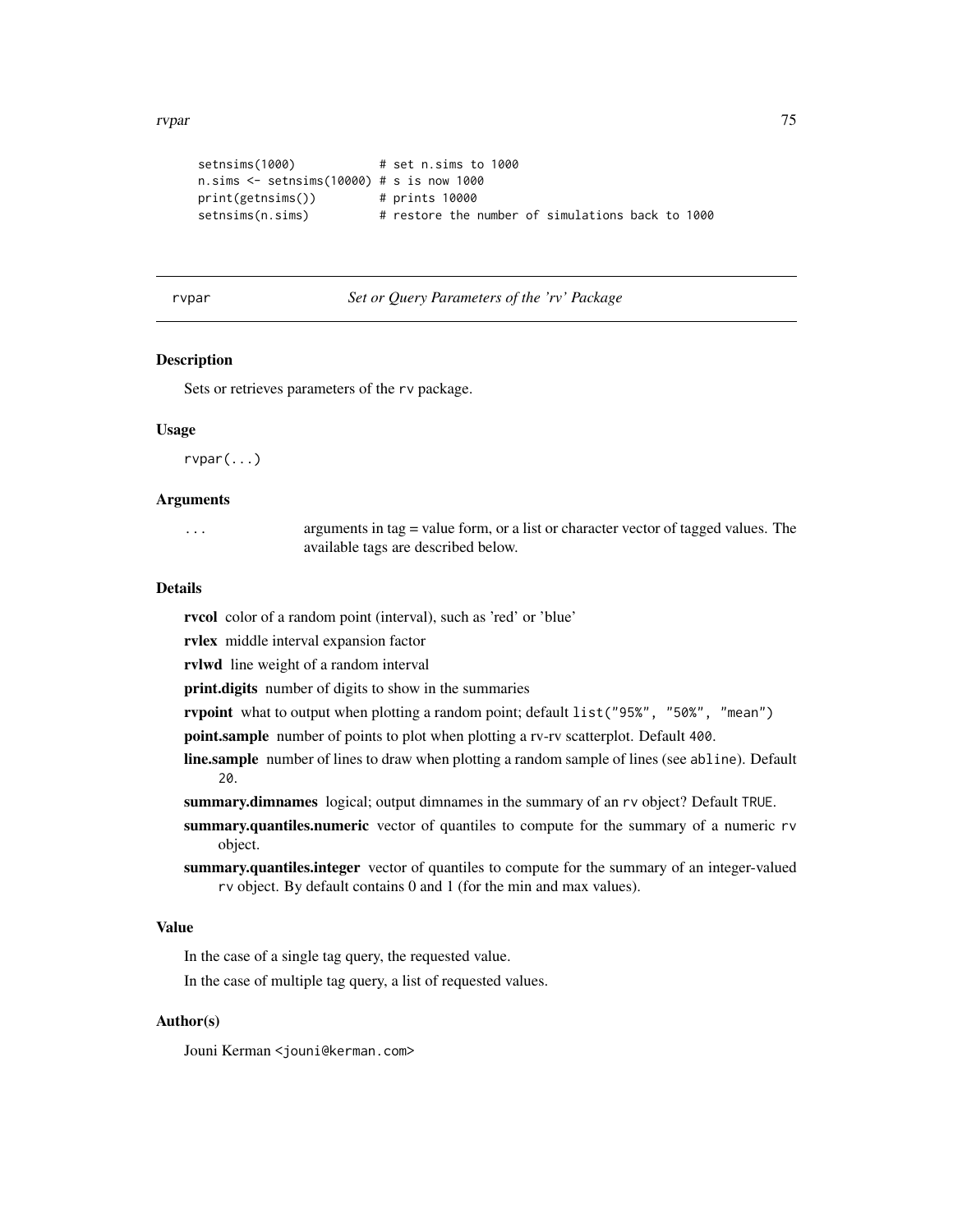# <span id="page-75-0"></span>References

Kerman, J. and Gelman, A. (2007). Manipulating and Summarizing Posterior Simulations Using Random Variable Objects. Statistics and Computing 17:3, 235-244.

See also vignette("rv").

# Examples

rvpar()\$rvcol rvpar("rvcol")

rvpermut *Random Vectors with a Permutation Distribution*

#### Description

Generates a random vector with each component having a permutation distribution based on the given (fixed) data vector.

# Usage

rvpermut(data, prob = NULL)

#### Arguments

| data | a fixed numeric vector                            |
|------|---------------------------------------------------|
| prob | optional probabilities for the components in data |

# Author(s)

Jouni Kerman <jouni@kerman.com>

# References

Kerman, J. and Gelman, A. (2007). Manipulating and Summarizing Posterior Simulations Using Random Variable Objects. Statistics and Computing 17:3, 235-244.

See also vignette("rv").

#### Examples

 $x \leftarrow \text{rypermut}(1:10)$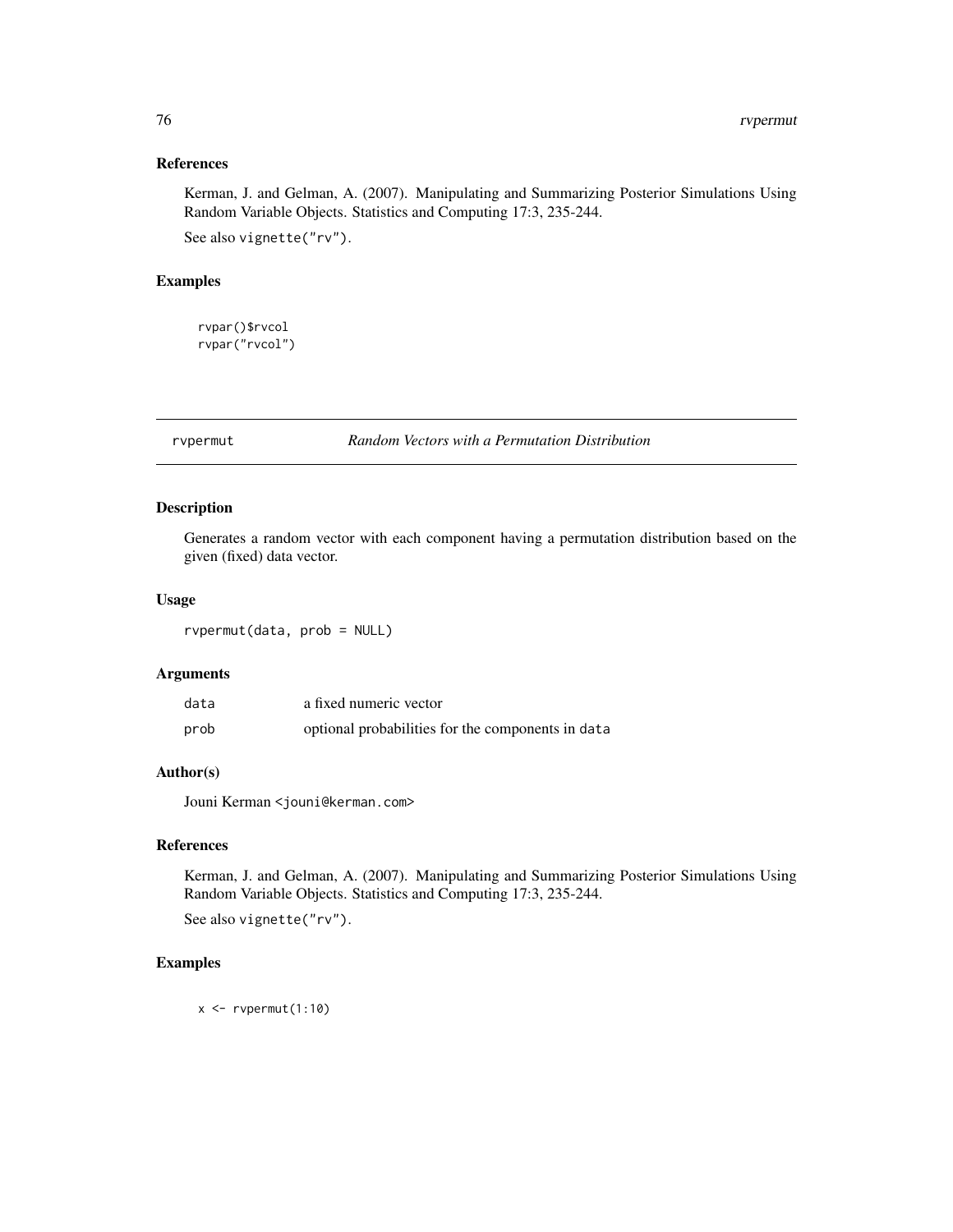<span id="page-76-0"></span>

Generates random variables from a Poisson sampling model.

# Usage

 $r\nu \text{pois}(n = 1, \text{lambda})$ 

#### Arguments

|        | integer: number of variables to generate                |
|--------|---------------------------------------------------------|
| lambda | a vector of (positive) mean parameters; (may be random) |

#### Note

If any of the arguments are random, the resulting simulations may have non-Poisson marginal distributions.

# Author(s)

Jouni Kerman <jouni@kerman.com>

# References

Kerman, J. and Gelman, A. (2007). Manipulating and Summarizing Posterior Simulations Using Random Variable Objects. Statistics and Computing 17:3, 235-244.

See also vignette("rv").

```
x <- rvpois(lambda=10) # A Poisson rv with mean 10
1bd \leftarrow \text{rvchisq}(1,1) # Some positive rv
y <- rvpois(lambda=lbd) # Not a Poisson rv, although each simulation is a draw from Poisson.
```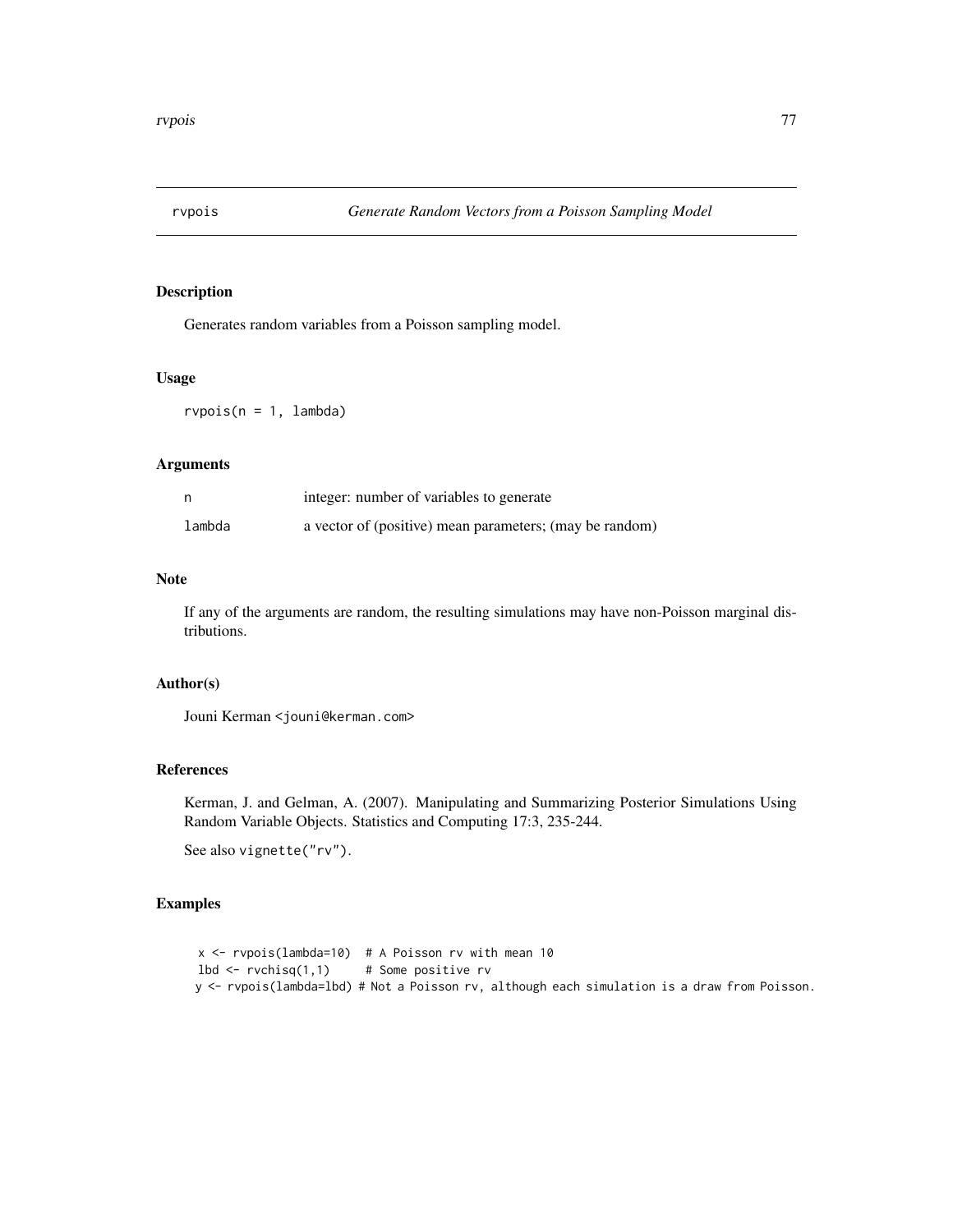<span id="page-77-0"></span>

Performs predictions (in the form of rv objects) from models based on given covariates.

#### Usage

```
rvpredict(object, ...)
## S3 method for class 'lm'
rvpredict(object, newdata, ...)
```
# Arguments

| object   | An object representing a statistical model fit.                                                                                                                                                                                                                                                                                                                                                       |
|----------|-------------------------------------------------------------------------------------------------------------------------------------------------------------------------------------------------------------------------------------------------------------------------------------------------------------------------------------------------------------------------------------------------------|
| $\cdots$ | Arguments passed to and from other methods.                                                                                                                                                                                                                                                                                                                                                           |
| newdata  | A data frame with new covariates to be used in the predictions. The column<br>names of the data frame must match those in the model matrix (although order<br>may be arbitrary). If omitted, the model matrix is used instead; the resulting<br>predictions are then the <i>replications</i> of the data. <i>Note:</i> this can be an rv object<br>to incorporate extra uncertainty into predictions. |

# Details

The lm method generates predictions of the outcome variable. The posterior coefficient estimates (the "intercept" and the "betas") are estimated in a Bayesian framework by posterior(object); the coefficients are multiplied by newdata (if omitted, the model covariate matrix is used instead) to obtain the predicted model mean; lastly, the outcomes are predicted from the Normal sampling model, taking into account the sampling variability along with the uncertainty in the estimation of the standard deviation ('sigma').

The covariate matrix newdata can be an rv, representing additional uncertainty in the covariates.

#### Value

For the lm method, a vector as long as there are rows in the data frame newdata.

# Author(s)

J Kerman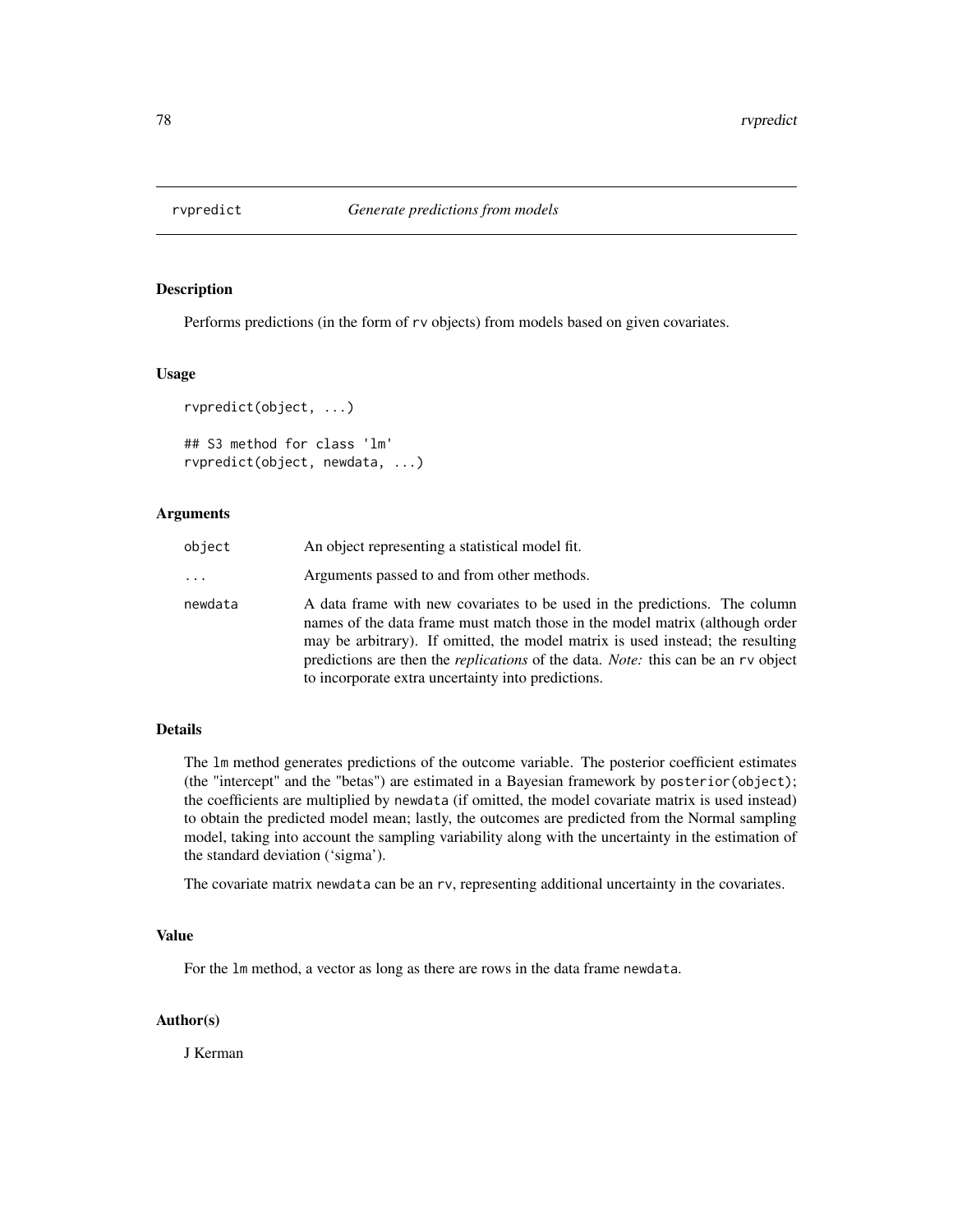#### <span id="page-78-1"></span>rvquantile **79**

# Examples

```
## Create some fake data
n < -10## Some covariates
set.seed(1)
X \le data.frame(x1=rnorm(n, mean=0), x2=rpois(n, 10) - 10)
y.mean <- (1.0 + 2.0 * X$x1 + 3.0 * X$x2)
y \le - rnorm(n, y.mean, sd=1.5) ## n random numbers
D \leftarrow \text{cbind}(data.\text{frame}(y=y), X)## Regression model fit
obj <- lm(y ~ x1 + x2, data=D)
## Bayesian estimates
posterior(obj)
## Replications
y.rep <- rvpredict(obj)
## Predictions at the mean of the covariates
X.pred <- data.frame(x1=mean(X$x1), x2=mean(X$x2))
y.pred <- rvpredict(obj, newdata=X.pred)
## Plot predictions
plot(y.rep, D$x1)
points(D$y, D$x1, col="red")
## 'Perturb' (add uncertainty to) covariate x1
X.pred2 <- X
X.pred2$x1 <- rnorm(n=n, mean=X.pred2$x1, sd=sd(X.pred2$x1))
y.pred2 <- rvpredict(obj, newdata=X.pred2)
```

| rvquantile | Componentwise Quantiles of Random Variables |  |  |
|------------|---------------------------------------------|--|--|
|            |                                             |  |  |

#### <span id="page-78-0"></span>Description

rvquantile(x, ...)

Computes componentwise quantiles of random vectors or arrays.

#### Usage

```
## S3 method for class 'rv'
rvquantile(x, probs = c(0.025, 0.1, 0.25, 0.5, 0.75, 0.9,
  0.975), ignoreInf = FALSE, \ldots)
```
#### Arguments

| X                       | an object                                               |
|-------------------------|---------------------------------------------------------|
| $\cdot$ $\cdot$ $\cdot$ | further arguments passed to quantile                    |
| probs                   | numeric vector of probabilities with values in $[0, 1]$ |
| ignoreInf               | ignore infinite values                                  |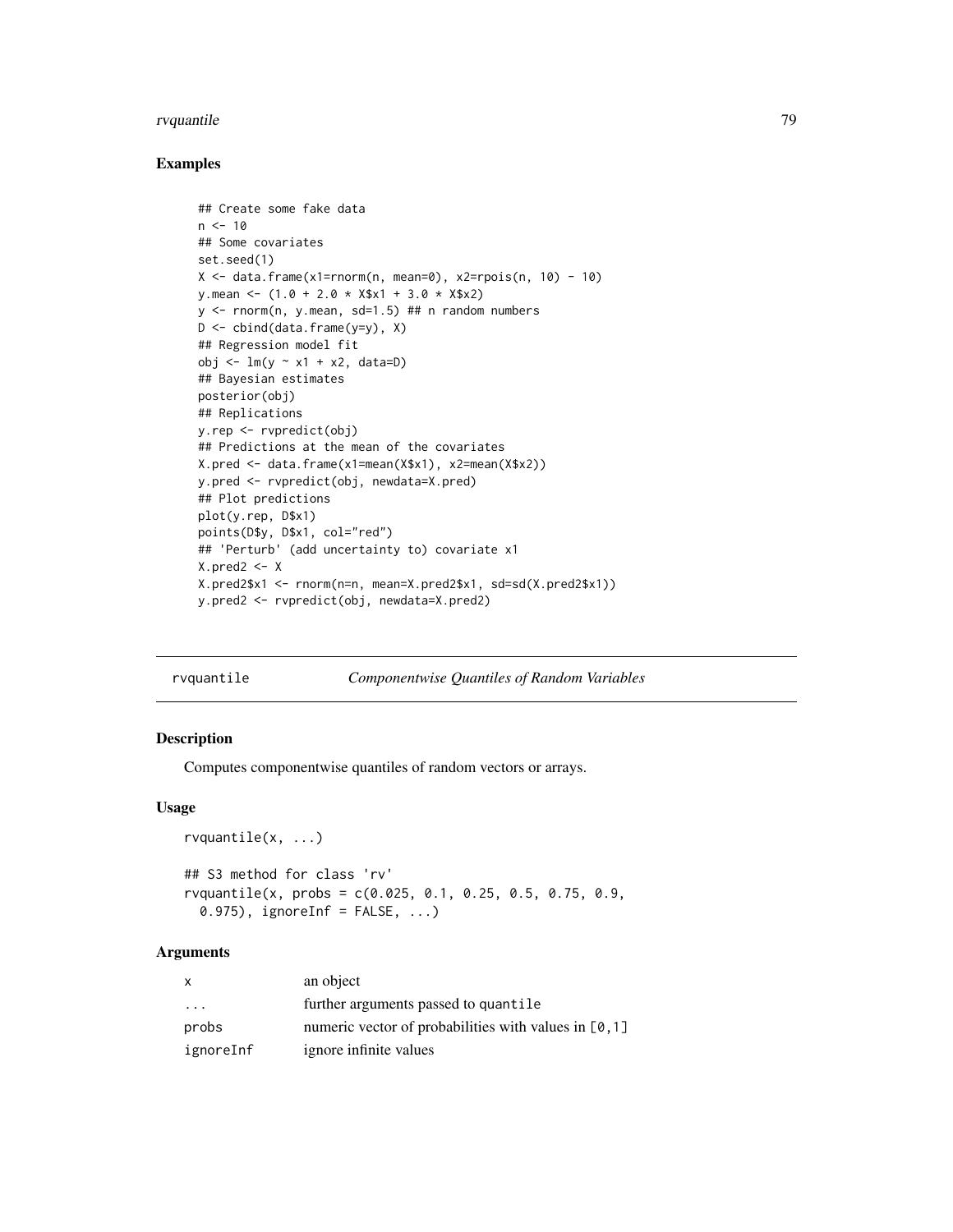#### <span id="page-79-0"></span>80 rvrange i 1999 i 1999 i 1999 i 1999 i 1999 i 1999 i 1999 i 1999 i 1999 i 1999 i 1999 i 1999 i 1999 i 1999 i

# Details

rvquantile applies the quantile function to each column of sims(x). rvmedian applies median to the each column of sims(x).

# Value

A *numeric* vector of quantiles.

# Author(s)

Jouni Kerman <jouni@kerman.com>

# References

Kerman, J. and Gelman, A. (2007). Manipulating and Summarizing Posterior Simulations Using Random Variable Objects. Statistics and Computing 17:3, 235-244.

See also vignette("rv").

# Examples

```
x \leftarrow \text{rvnorm}(3)rvquantile(x)
rvquantile(x, probs=c(0, 0.01, 0.99, 1))
rvmedian(x)
```
rvrange *Get the value range of an rv object*

# Description

Get the value range of an rv object

#### Usage

rvrange(x)

# Arguments

x an rv or rvsummary object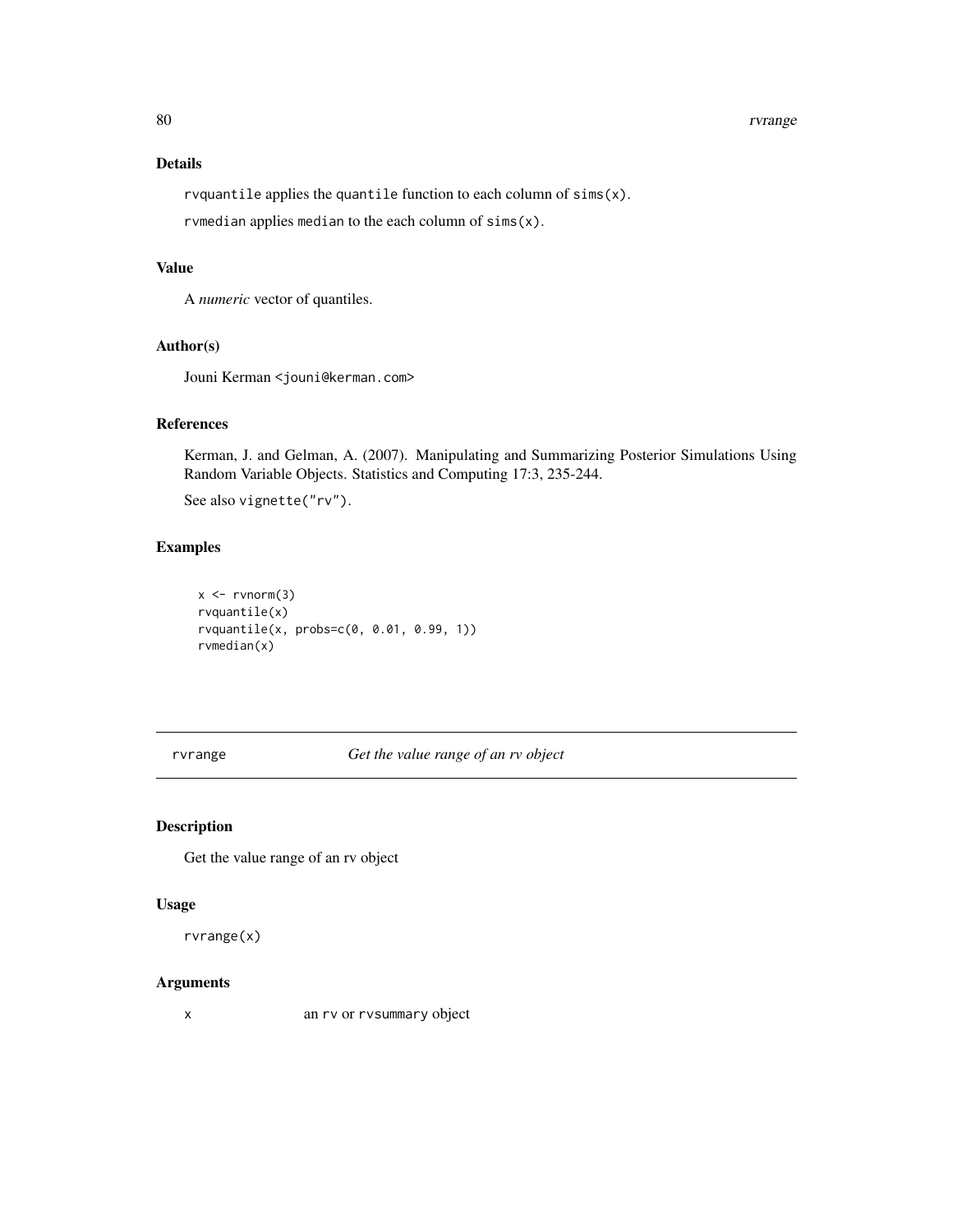<span id="page-80-0"></span>

Retrieves the R-hat convergence diagnostic for each component of the argument

# Usage

rvRhat(x)

#### Arguments

x an object

# Details

The R-hat values are assumed to be saved as attributes. If they are not available, NA will be returned. R-hat is computed by programs such as Umacs and R2WinBUGS.

# Value

Vector of numbers, NA if R-hat is not available.

# Author(s)

Jouni Kerman <jouni@kerman.com>

#### References

Kerman, J. and Gelman, A. (2007). Manipulating and Summarizing Posterior Simulations Using Random Variable Objects. Statistics and Computing 17:3, 235-244.

See also vignette("rv").

rvsample *Draw a Sample from the Simulation Matrix of a Random Variable*

#### Description

Draws a sample of desired size from each component of a given random variable x.

#### Usage

```
rvsample(x, size = 1, jointly = TRUE, reject.na = FALSE)
```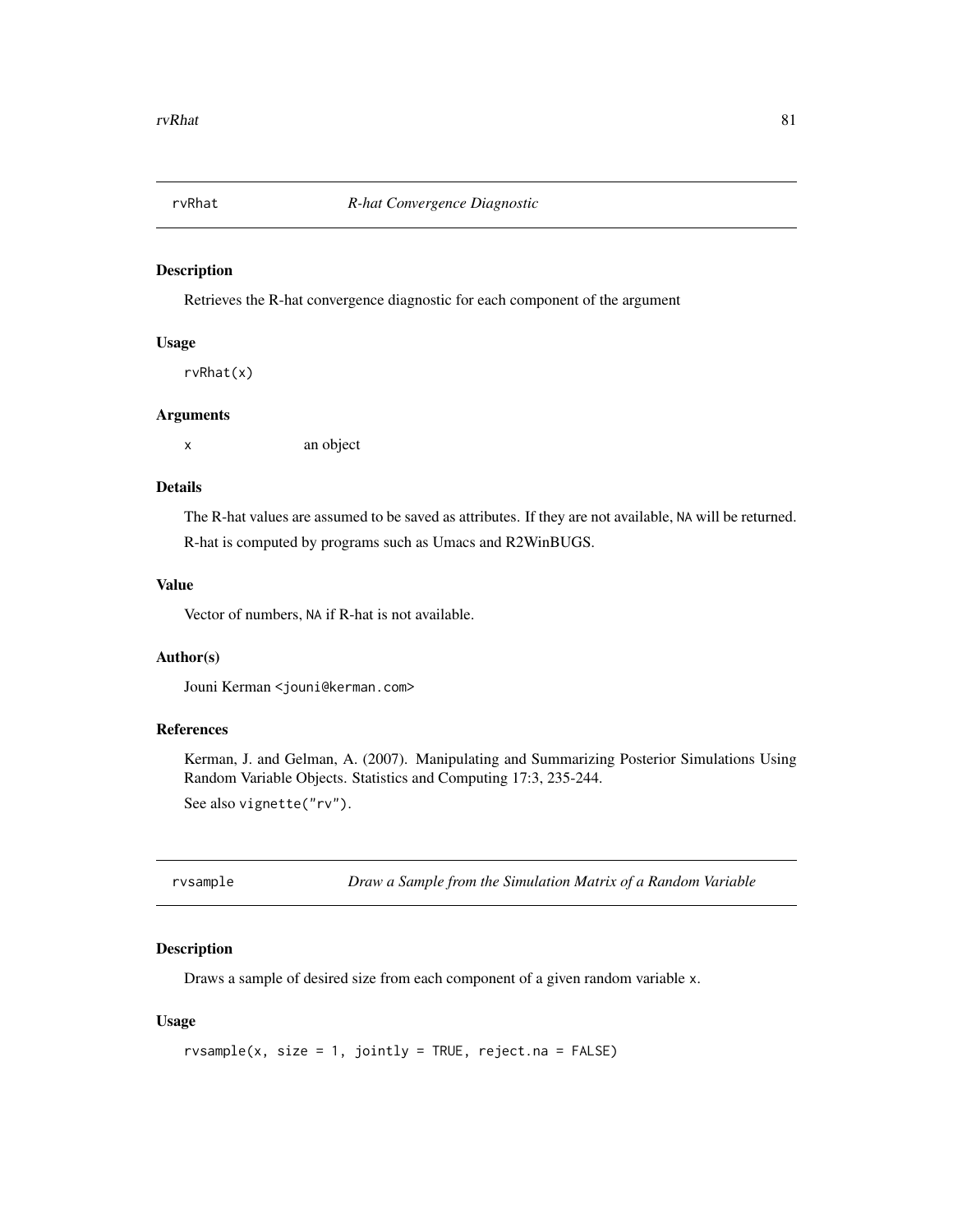<span id="page-81-1"></span>82 rvsimapply

#### Arguments

| X         | an object                                                                   |
|-----------|-----------------------------------------------------------------------------|
| size      | size of the sample                                                          |
| jointly   | return joint simulations and not simulations from each component separately |
| reject.na | reject each draw that contains an NA                                        |

# Details

Samples (with replacement) from the distribution of the random variable object. In effect it samples from the rows of the simulation matrix  $sims(x)$ .

# Value

A *numeric* array of dimensions size times length(x).

#### Author(s)

Jouni Kerman <jouni@kerman.com>

# References

Kerman, J. and Gelman, A. (2007). Manipulating and Summarizing Posterior Simulations Using Random Variable Objects. Statistics and Computing 17:3, 235-244. See also vignette("rv").

# Examples

#### #

<span id="page-81-0"></span>rvsimapply *Apply a Function to Columns of the Matrix of Simulation of a Random Vector*

#### Description

rvsimapply

# Usage

rvsimapply(x, FUN, ...)

# Arguments

| $\boldsymbol{\mathsf{x}}$ | an object                                    |
|---------------------------|----------------------------------------------|
| <b>FUN</b>                | an R function object                         |
| $\cdot$ $\cdot$ $\cdot$   | further arguments passed to the function FUN |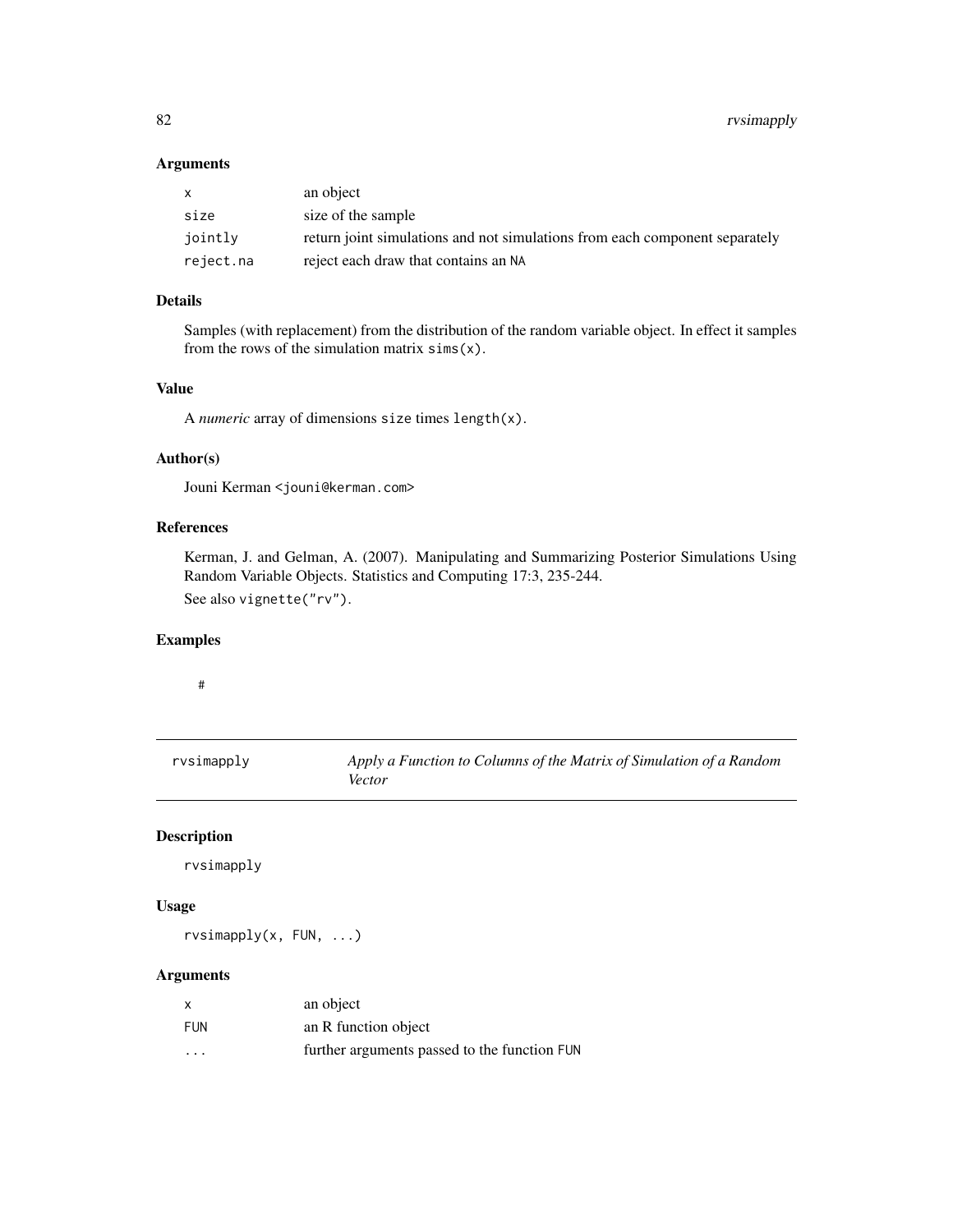#### <span id="page-82-0"></span>rvsims 83

# Details

rvsimapply applies a given function to the *rows* of the simulation matrix of the given random vector.

If the function is to be applied to *rows* of the simulation matrix, use [simapply](#page-86-0) or [rvmapply](#page-62-0) instead. Usually used in functions that implement an 'rv'-compatible routine.

# Value

A numeric vector or array.

#### Author(s)

Jouni Kerman <jouni@kerman.com>

#### References

Kerman, J. and Gelman, A. (2007). Manipulating and Summarizing Posterior Simulations Using Random Variable Objects. Statistics and Computing 17:3, 235-244. See also vignette("rv").

# Examples

#

rvsims *Create Random Vectors from Simulation Draws*

#### Description

rvsims takes a vector, matrix, or list (sims) containing simulations, and returns a random vector (an object of type 'rv')

#### Usage

rvsims(sims, n.sims = getnsims(), permute = FALSE)

# Arguments

| sims    | an array of simulations $(1, or 2$ -dimensional) or a list |
|---------|------------------------------------------------------------|
| n.sims  | number of simulations to save                              |
| permute | logical, indicate if scramble the simulations              |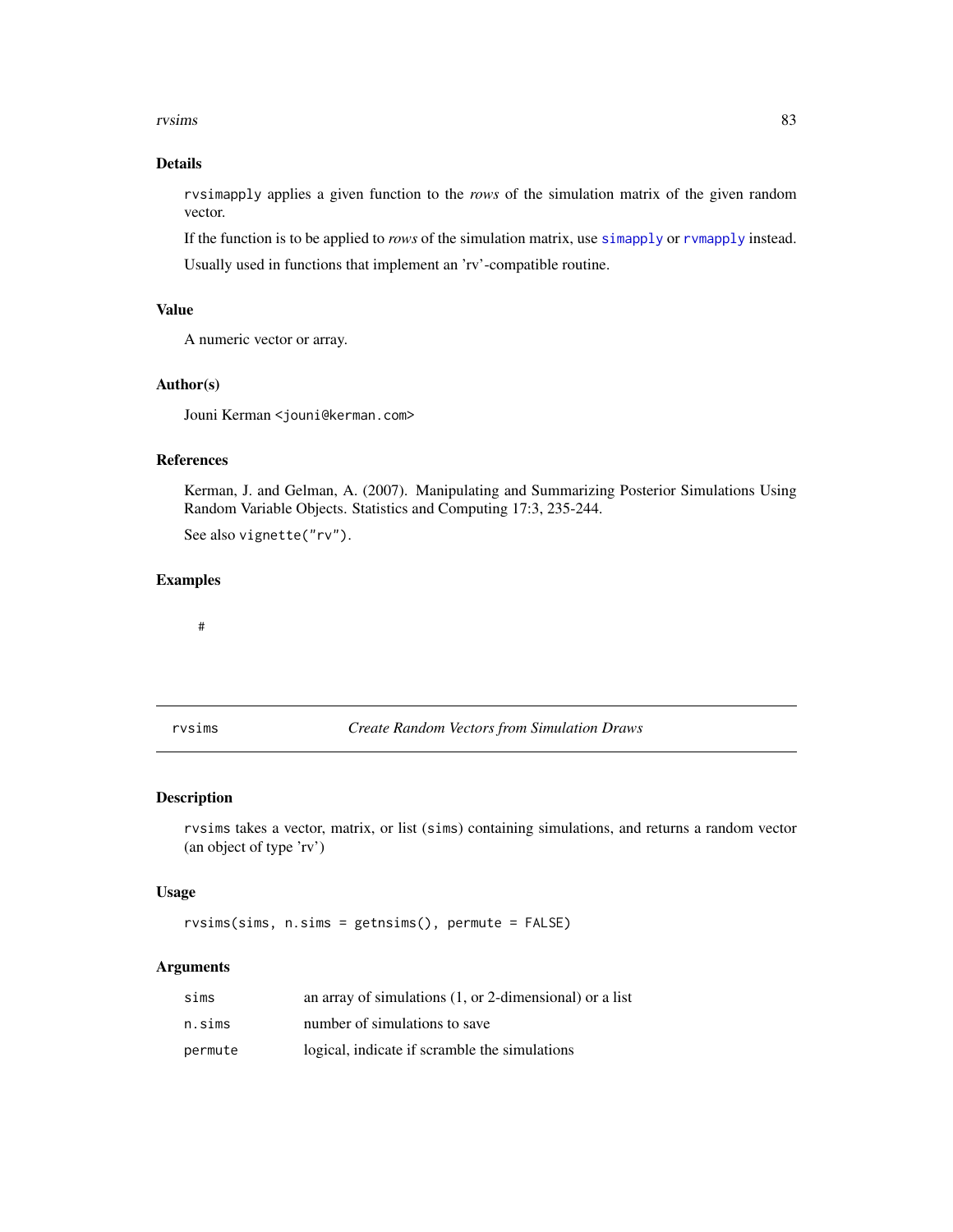#### Details

If sims is a plain numeric vector, this is interpreted to be equivalent to a one-dimensional array, containing simulations for one single random variable.

If the array sims is one-dimensional, this is interpreted to be equivalent to a two-dimensional array with 1 column.

If sims is two-dimensional, the *columns* are supposed to contain simulations for one or more several random variables.

If sims is a list, the numeric vectors are recursively combined to a list of random vectors: each component of the list is supposed to be containing *one* (joint) draw from some distribution—this may be a list.

If permute is TRUE, the simulations are scrambled, i.e. the joint draws are permuted randomly.

#### Author(s)

Jouni Kerman <jouni@kerman.com>

# References

Kerman, J. and Gelman, A. (2007). Manipulating and Summarizing Posterior Simulations Using Random Variable Objects. Statistics and Computing 17:3, 235-244.

See also vignette("rv").

```
## x and y have the same distributions but not the same simulations:
n.sims <- 200L
setnsims(n.sims)
y \leftarrow \text{rvnorm}(1)x1 <- rvsims(rnorm(n.sims))
##
s \leftarrow \text{sims}(x1)z <- array(s) ## One-dimensional array
x2 \leq -r \vee \text{sims}(z) ## Same as
##
identical(x1, x2) ## TRUE
##
s \leq t(array(rnorm(n.sims * 2, mean=c(0, 10)), dim=c(2, n.sims)))
x3 \leftarrow rvsims(s)identical(2L, length(x3)) ## TRUE
```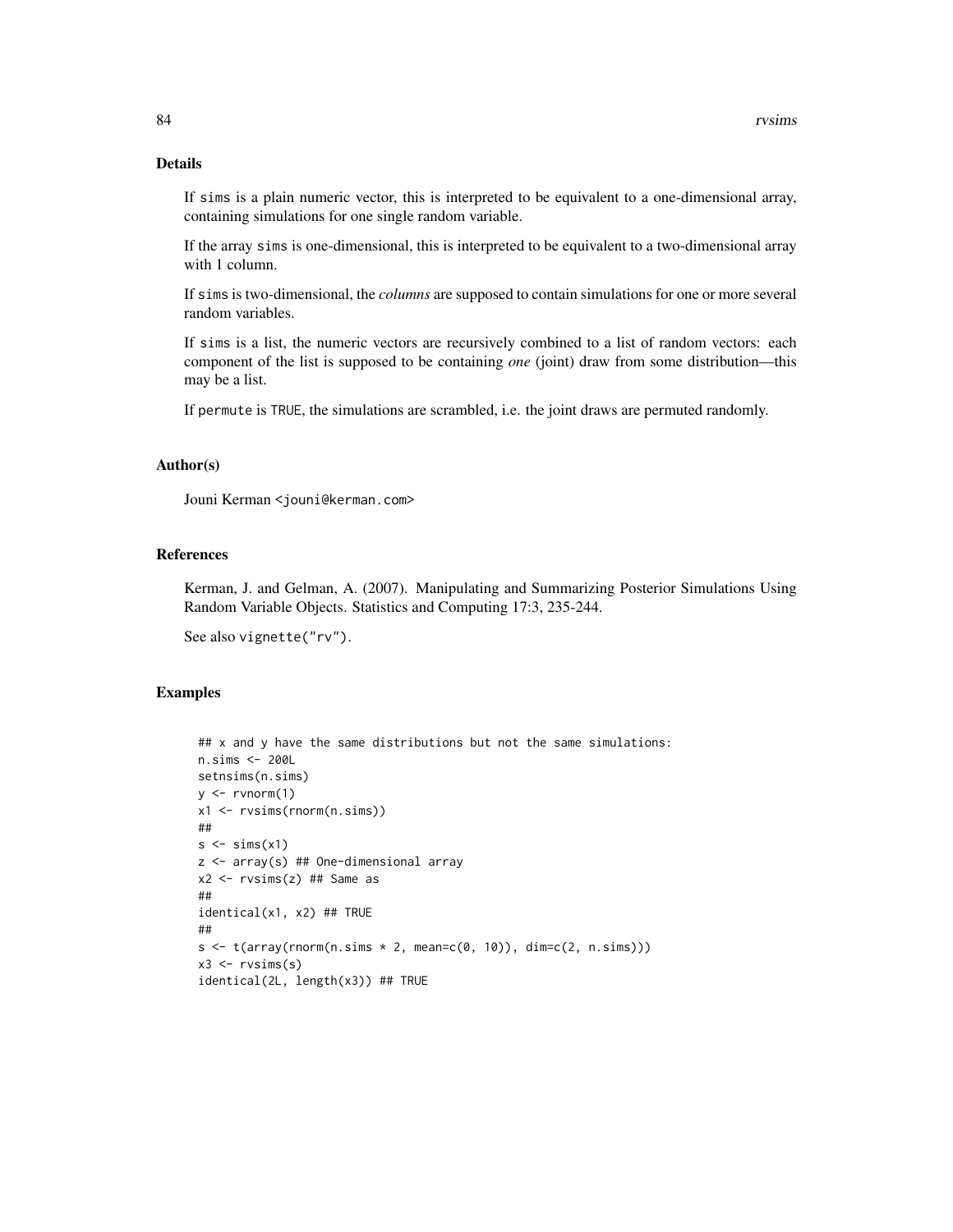<span id="page-84-0"></span>Generates a random variable from a Student-t sampling model.

#### Usage

 $rvt(n = 1, mu = 0, scale = 1, df, ncp, Sigma)$ 

#### Arguments

| n     | integer, number of scalars to generate                |
|-------|-------------------------------------------------------|
| mu    | location, may be a rv                                 |
| scale | scale, may be a rv                                    |
| df    | degrees of freedom, may be a rv                       |
| ncp   | non-centrality parameter                              |
| Sigma | (optional) scaling matrix for multivariate generation |

# Details

This function generates both univariate (independent and identically distributed) Student-t random variables and multivariate Student-t distributed vectors (with a given scaling matrix).

For details of the parameters, see the entry on mvt in the mvtnorm package.

# Note

If any of the arguments are random, the resulting simulations may have non-t marginal distributions.

# Author(s)

Jouni Kerman <jouni@kerman.com>

# References

Kerman, J. and Gelman, A. (2007). Manipulating and Summarizing Posterior Simulations Using Random Variable Objects. Statistics and Computing 17:3, 235-244. See also vignette("rv").

```
df \leftarrow 3x \leftarrow \text{rvt}(n=1, df=df)y <- rvnorm(1)/sqrt(rvchisq(1, df=df)/df) # Same distribution as above
print(c(x,y))#'
```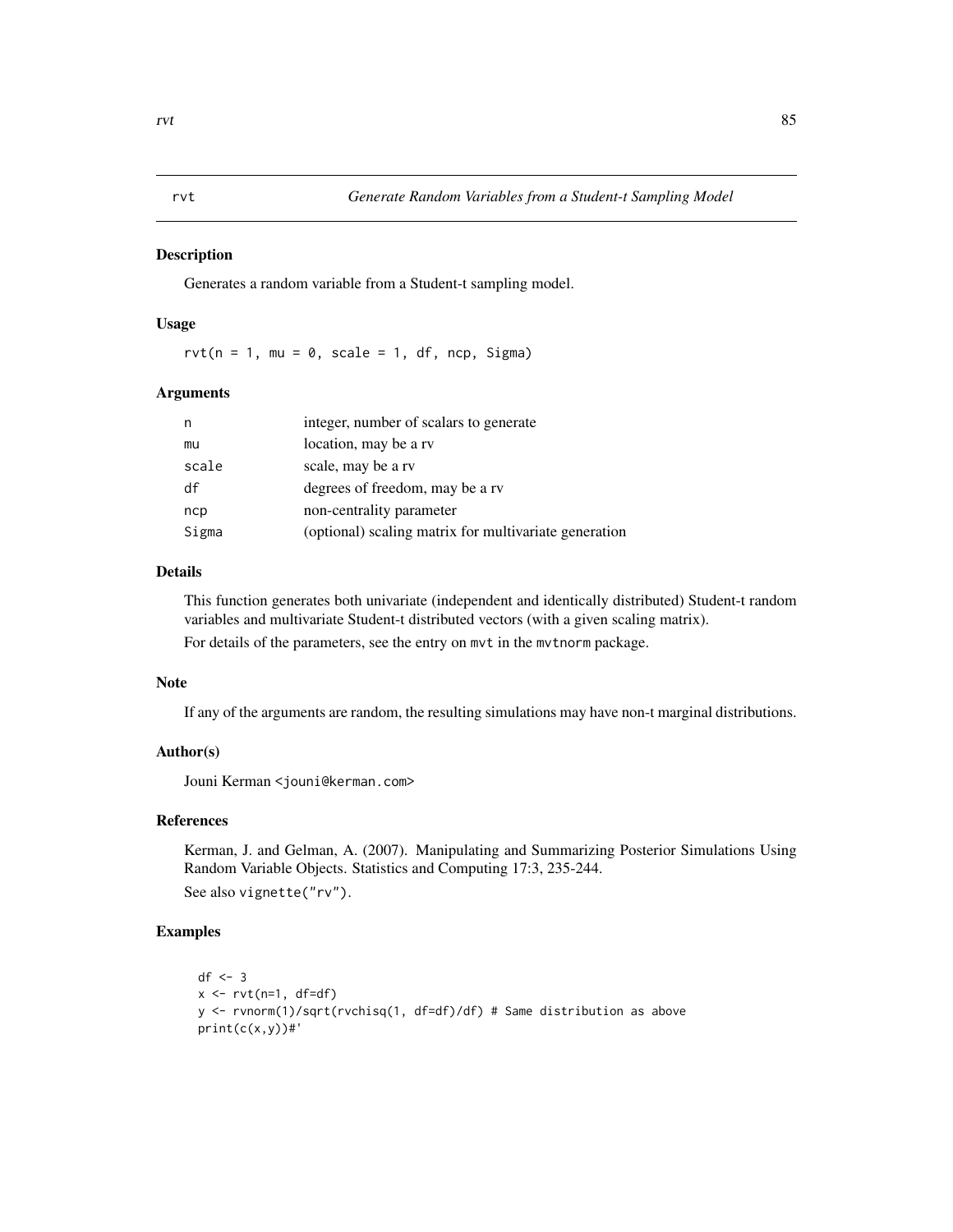<span id="page-85-1"></span>

Generates random variables from a Uniform sampling model.

## Usage

rvunif( $n = 1$ , min = 0, max = 1)

# Arguments

| n   | integer: number of scalars to generate           |
|-----|--------------------------------------------------|
| min | lower limit of the distribution, (may be random) |
| max | upper limit of the distribution, (may be random) |

#### Author(s)

Jouni Kerman <jouni@kerman.com>

#### References

Kerman, J. and Gelman, A. (2007). Manipulating and Summarizing Posterior Simulations Using Random Variable Objects. Statistics and Computing 17:3, 235-244.

See also vignette("rv").

# Examples

#' y <- rvunif(1, min=rvunif(1)-1, rvunif(1)+1) # What marginal distribution does y have now?

rvvar *Variances of Components of Random Vectors*

# <span id="page-85-0"></span>Description

Computes variances of the simulations of components of a random vector of array.

# Usage

rvvar(x)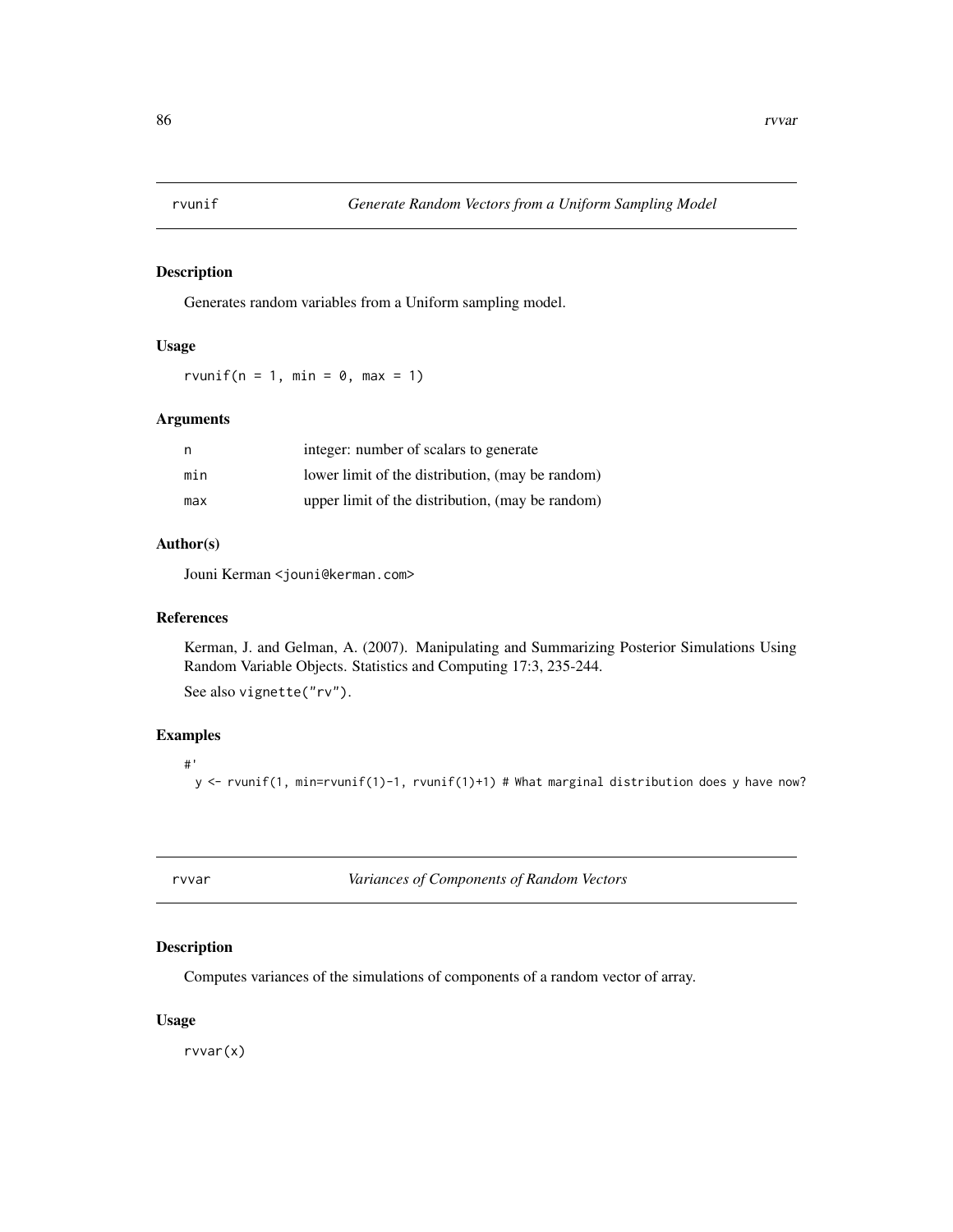#### <span id="page-86-1"></span>simapply 87

#### Arguments

x an object

#### Details

rvvar computes the means of the simulations of all individual components of a random vector (rv) object.

That is, rvvar applies the function var to the vector of simulations of each component of x, thus computing "columnwise" variances of the matrix of simulations of x.

rvsd applies the function sd to the vector of simulations of each component of x, thus computing "columnwise" standard deviations of the matrix of simulations of x.

#### Value

A numeric vector or array (of the same dimension as that of x)

#### Author(s)

Jouni Kerman <jouni@kerman.com>

# References

Kerman, J. and Gelman, A. (2007). Manipulating and Summarizing Posterior Simulations Using Random Variable Objects. Statistics and Computing 17:3, 235-244. See also vignette("rv").

# See Also

[rvmin](#page-68-0), [rvmax](#page-66-0), [rvmedian](#page-78-0), [rvsd](#page-85-0).

# Examples

```
x \leq -\text{rvnorm}(\text{mean}=0, \text{var}=1:10)rvvar(x)
rvsd(x)
```
<span id="page-86-0"></span>simapply *Apply a Function to Rows of Simulations of Random Vectors*

#### Description

simapply applies a given function FUN to each row of the simulation matrix, returning an rv object.

#### Usage

simapply(x, FUN, ...)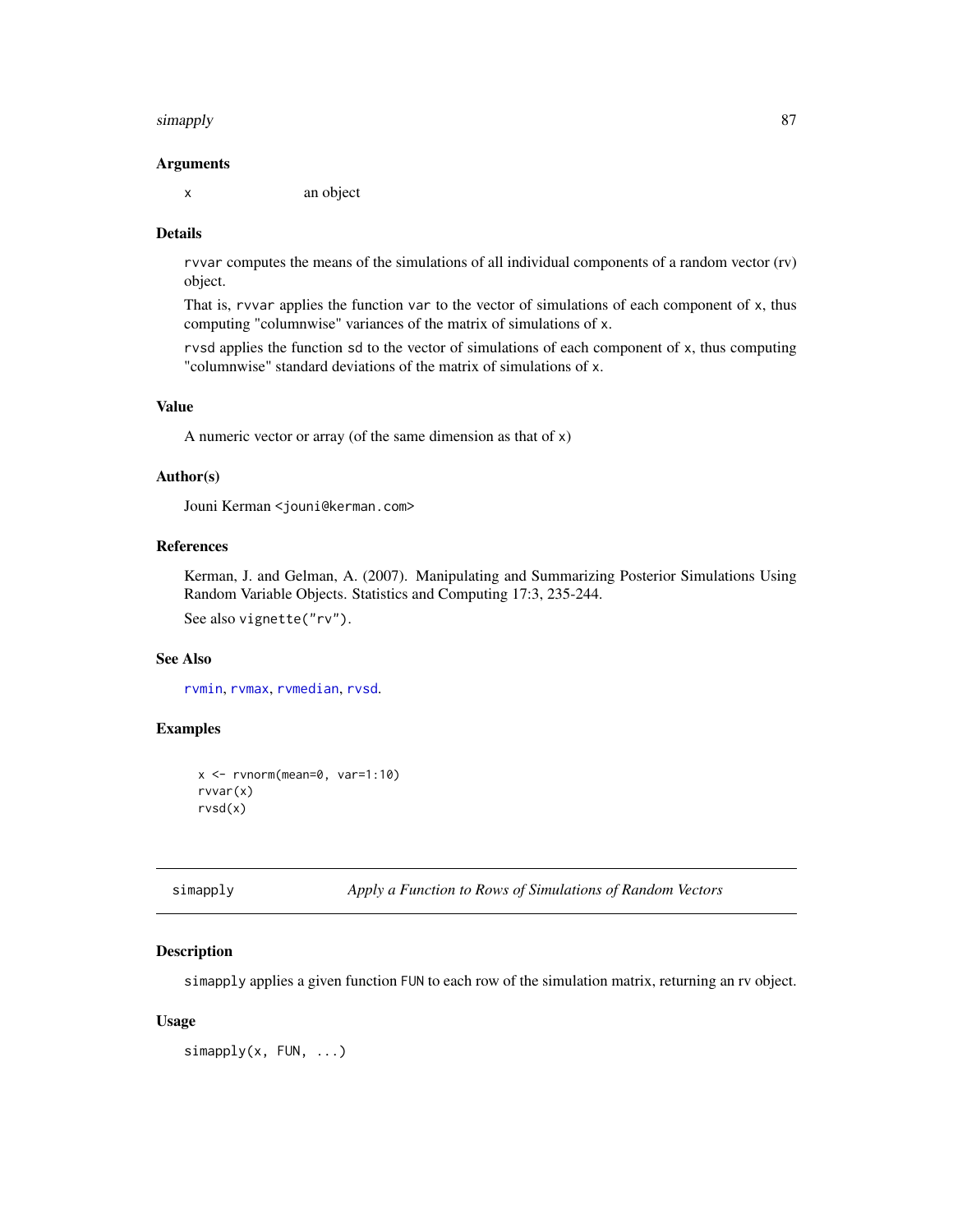<span id="page-87-0"></span>88 sims and the contract of the contract of the contract of the contract of the contract of the contract of the contract of the contract of the contract of the contract of the contract of the contract of the contract of th

#### **Arguments**

| $\times$ | a random vector.                 |
|----------|----------------------------------|
| FUN      | a function.                      |
|          | further arguments passed to FUN. |

#### Details

simapply applies a given function to the *rows* of the simulation matrix of the given random vector.

If the function accepts *arrays*, use [rvmapply](#page-62-0) instead.

If the function is to be applied to each component of the random vector separately (such as in [rvmean](#page-66-1)), use [rvsimapply](#page-81-0) instead.

Usually used in functions that implement an 'rv'-compatible numeric function.

# Value

An rv object, representing the distribution of  $FUN(x, \ldots)$ .

#### Author(s)

Jouni Kerman <jouni@kerman.com>

# References

Kerman, J. and Gelman, A. (2007). Manipulating and Summarizing Posterior Simulations Using Random Variable Objects. Statistics and Computing 17:3, 235-244.

See also vignette("rv").

# Examples

```
#
x \leftarrow \text{rvnorm}(10)simapply(x, mean) # Same result as that of mean(x).
```
sims *Retrieve the Simulations of Random Vectors*

# Description

Returns the simulation matrix for the random variable object x.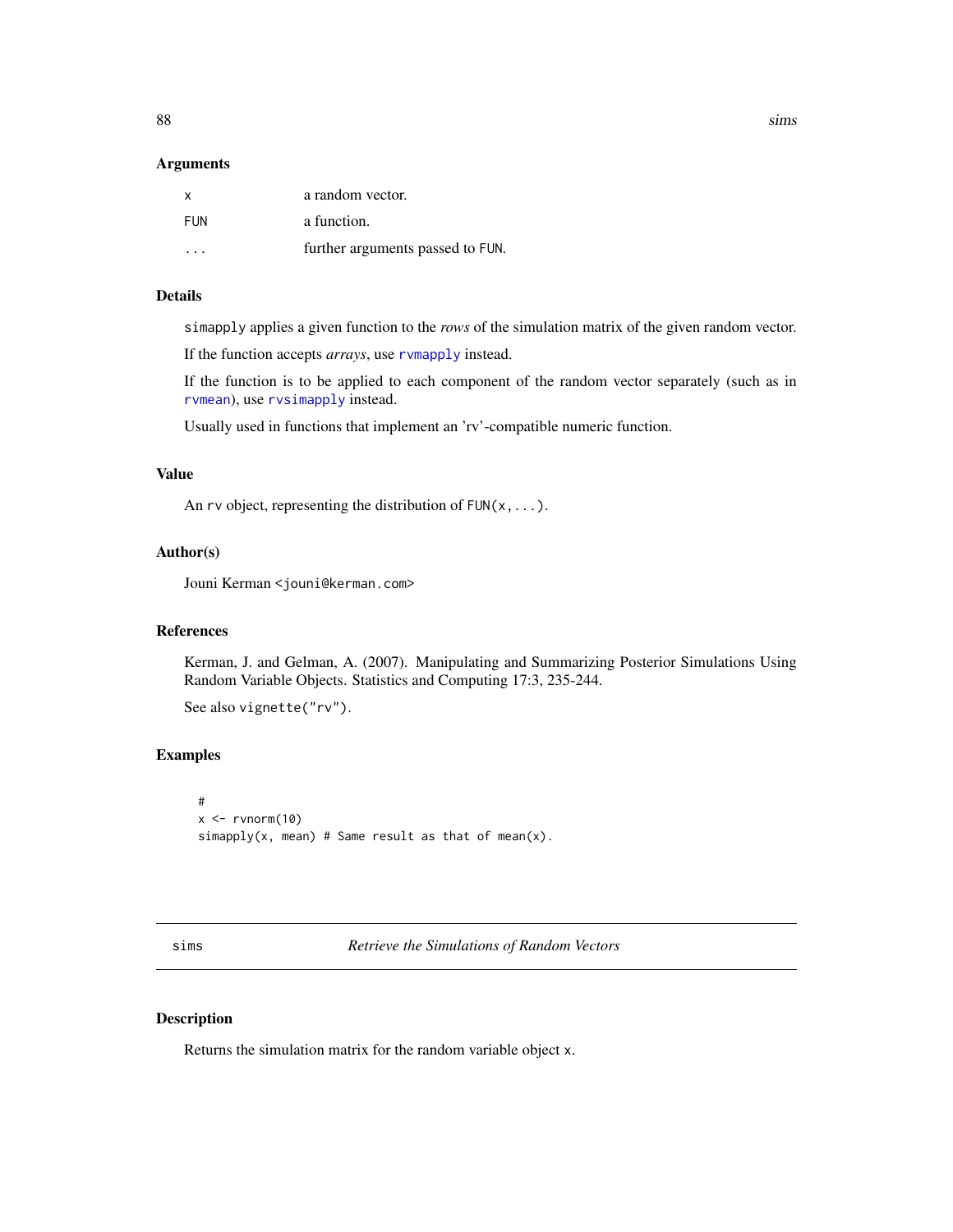$s$  in  $s$  and  $s$  and  $s$  and  $s$  and  $s$  and  $s$  and  $s$  and  $s$  and  $s$  and  $s$  and  $s$  and  $s$  and  $s$  and  $s$  and  $s$  and  $s$  and  $s$  and  $s$  and  $s$  and  $s$  and  $s$  and  $s$  and  $s$  and  $s$  and  $s$  and  $s$  and  $s$  an

# Usage

```
sims(x, \ldots)## S3 method for class 'rvsummary'
sims(x, dimensions = FALSE, ...)
## S3 method for class 'rv'
sims(x, dimensions = FALSE, n.sims = getnsims(), ...)
```
#### Arguments

| $\mathsf{X}$ | a random variable object                     |
|--------------|----------------------------------------------|
|              | arguments passed on                          |
| dimensions   | logical, try to preserve the dimensions of x |
| n.sims       | (optional) number of simulations             |

# Details

sims returns the matrix of simulations for a given random variable object x.

The first index of the matrix indicates the number of the simulation draw ("simulations are in rows").

# Author(s)

Jouni Kerman <jouni@kerman.com>

# References

Kerman, J. and Gelman, A. (2007). Manipulating and Summarizing Posterior Simulations Using Random Variable Objects. Statistics and Computing 17:3, 235-244.

See also vignette("rv").

```
setnsims(n.sims=2500)
x \leq -rvnorm(24)dim(x) \leq -c(2,3,4)dim(sims(x)) # 2500x24
dim(sims(x, dimensions=TRUE)) # 2500x2x3x4
```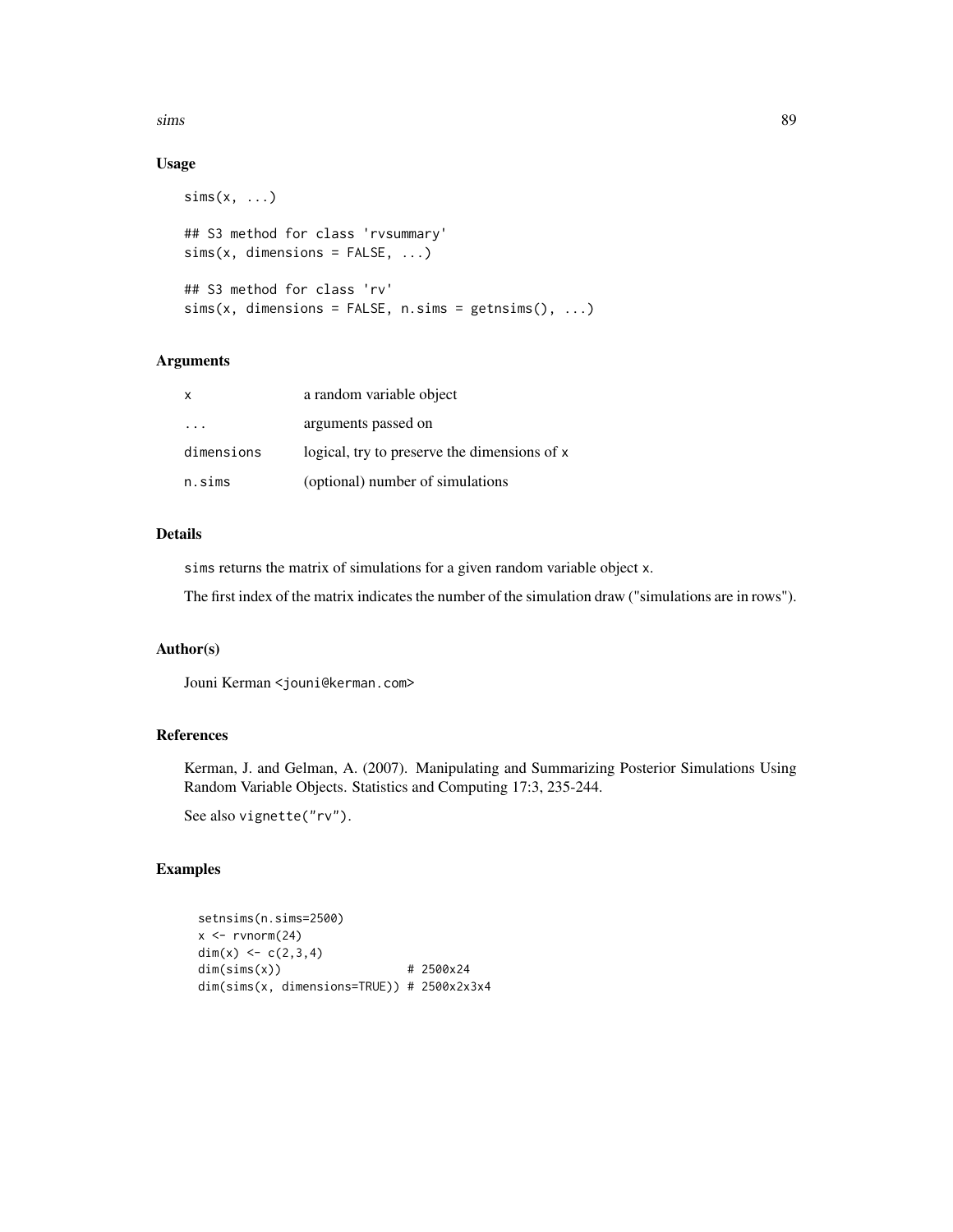<span id="page-89-0"></span>

solve.rv

# Usage

```
## S3 method for class 'rv'
solve(a, b, ...)
```
# Arguments

| a                       | a square random vector containing the coefficients of the linear system     |
|-------------------------|-----------------------------------------------------------------------------|
| <sub>b</sub>            | a square random vector giving the right-hand $side(s)$ of the linear system |
| $\cdot$ $\cdot$ $\cdot$ | further arguments passed to solve                                           |

#### Details

solve.rv is the rv-object compatible version of the function solve.

For details of the function, see [solve](#page-0-0).

# Author(s)

Jouni Kerman <jouni@kerman.com>

# References

Kerman, J. and Gelman, A. (2007). Manipulating and Summarizing Posterior Simulations Using Random Variable Objects. Statistics and Computing 17:3, 235-244.

See also vignette("rv").

# See Also

[solve](#page-0-0)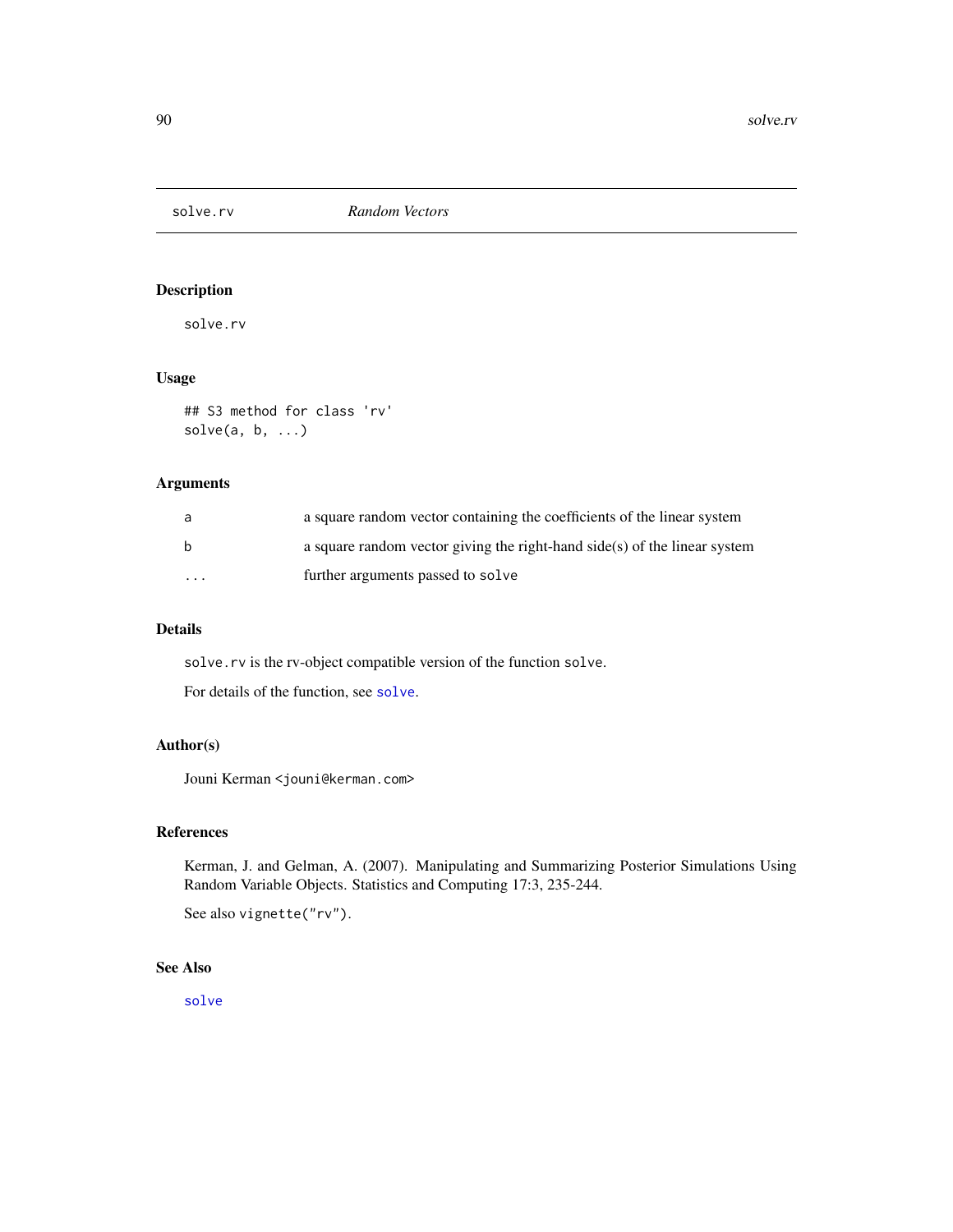<span id="page-90-0"></span>

sort.rv computes the distribution of the order statistics of a random vector.

# Usage

```
## S3 method for class 'rv'
sort(x, \ldots)
```
# Arguments

|          | a random vector                     |
|----------|-------------------------------------|
| $\cdots$ | further arguments passed to sort.rv |

#### Details

The result is the *distribution* of the order statistic of the given vector x: that is, the sort function is applied to each *row* of the matrix of simulations of  $x$  (sims( $x$ )) and returned then in random vector form.

See [sort](#page-0-0) for further details of the function sort.

#### Value

An rv object of the same length as x.

#### Author(s)

Jouni Kerman <jouni@kerman.com>

# References

Kerman, J. and Gelman, A. (2007). Manipulating and Summarizing Posterior Simulations Using Random Variable Objects. Statistics and Computing 17:3, 235-244.

See also vignette("rv").

#### See Also

[sort](#page-0-0)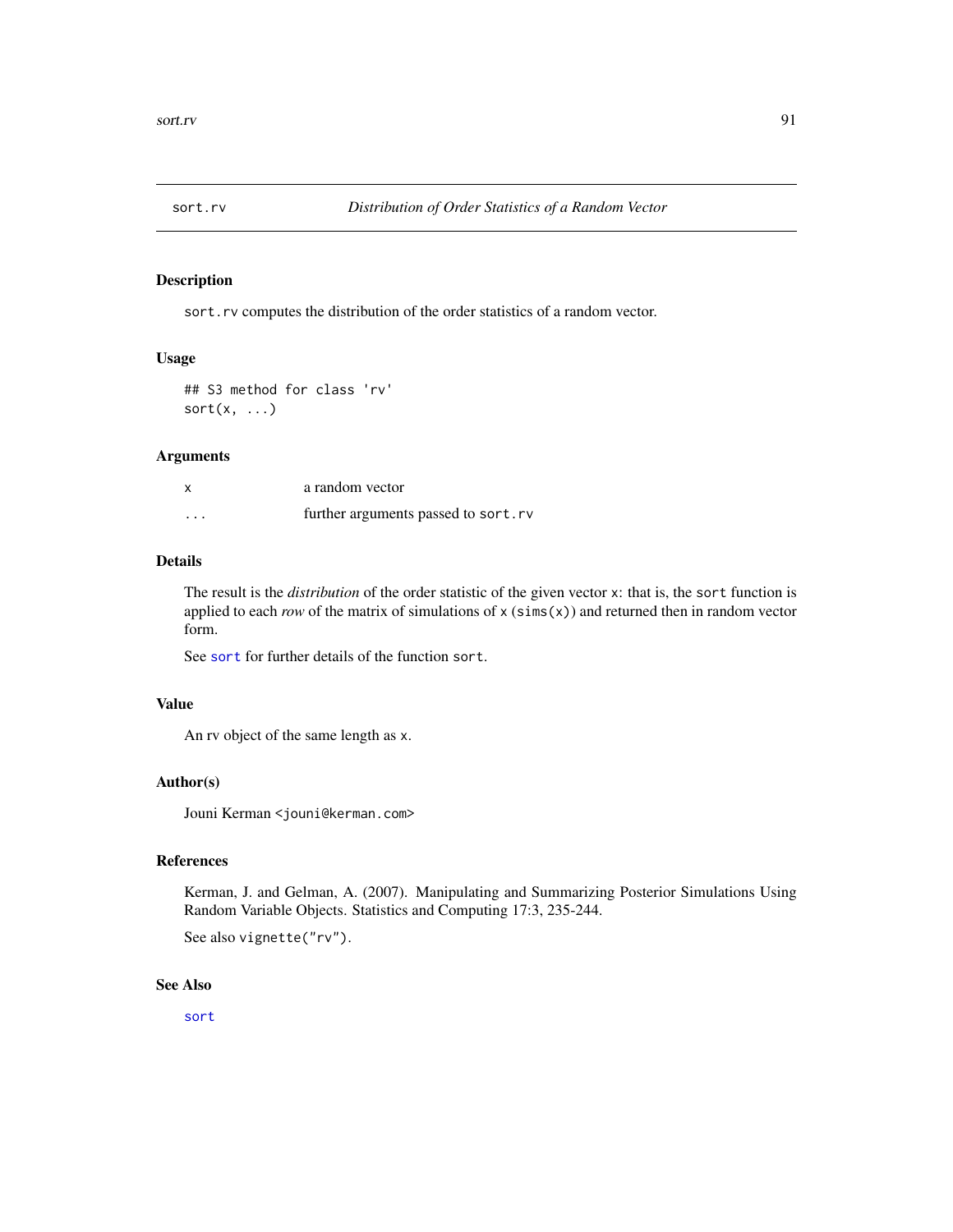<span id="page-91-0"></span>

splitbyname is a utility function that splits the given vector based on the names of the components and returns a named list of arrays and vectors.

#### Usage

splitbyname(x)

# Arguments

x a vector or a list with the name attributes set

#### Details

The names are supposed to be of the format name[index], for example alpha[1,1], beta[1], etc.

A name without brackets is equivalent to a name with [1].

The dimension attribute will not be set in case of vectors.

#### Value

A list of arrays and vectors. Missing entries in the arrays and vectors are filled in with NAs.

# Author(s)

Jouni Kerman <jouni@kerman.com>

```
x \le structure(c(1,3), names=c("x[1,1]", "x[3,3]"))
splitbyname(x) # yields a list containing a 3x3 matrix
```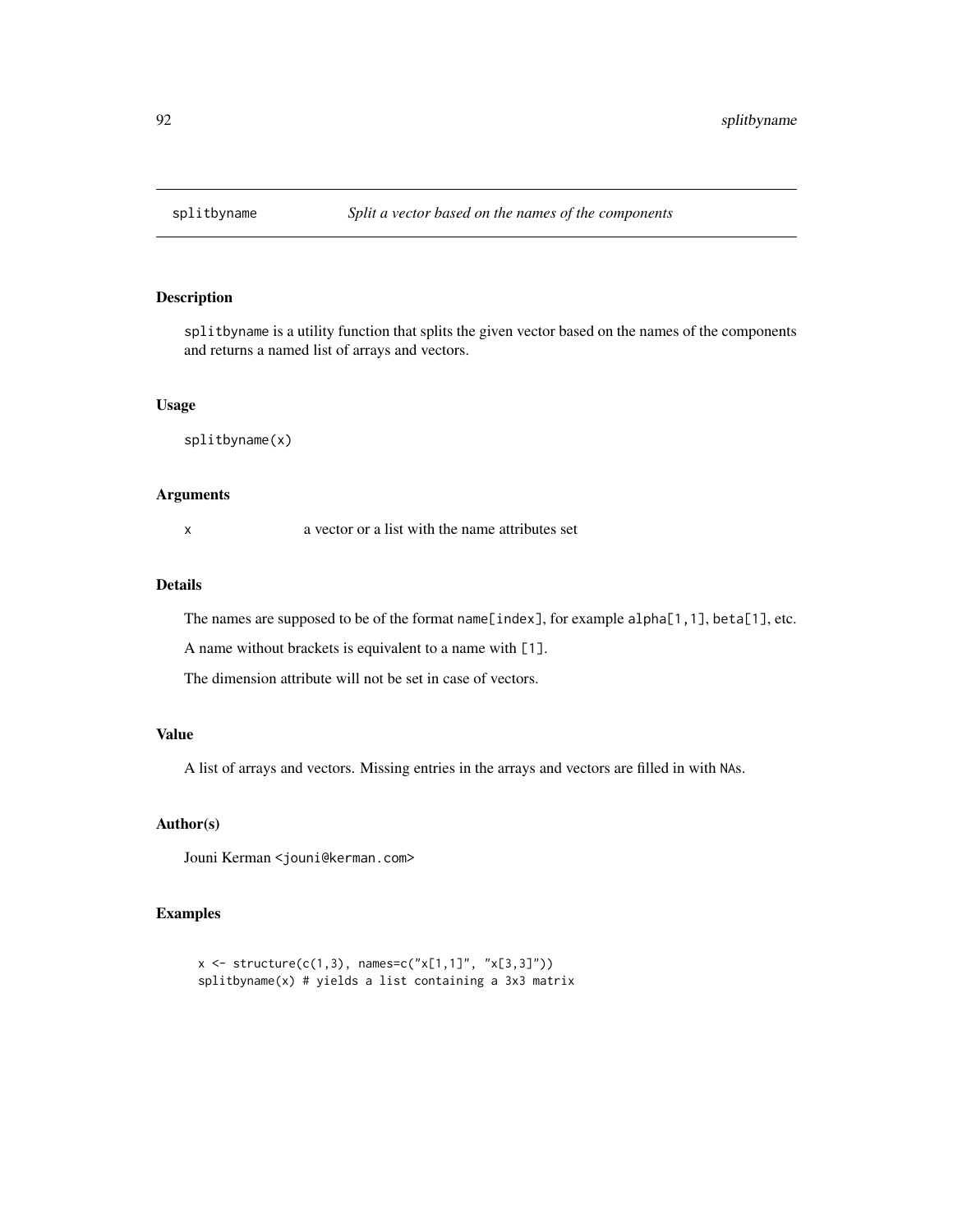<span id="page-92-0"></span>

rvsummary is a class of objects that hold the summary information on each scalar component of a random variable (quantiles, mean, sd, number of simulations etc.)

#### Usage

```
as.rvsummary(x, ...)
is.rvsummary(x)
## S3 method for class 'data.frame'
as.rvsummary(x,
 quantiles = rvpar("summary.quantiles.numeric"), ...)
## S3 method for class 'rvsummary_rvfactor'
print(x, all.levels = FALSE, ...)
```
#### Arguments

| X          | object to be coerced or tested                                      |
|------------|---------------------------------------------------------------------|
| $\cdot$    | further arguments passed to or from other methods.                  |
| quantiles  | quantiles to calculate and store in the object                      |
| all.levels | logical; whether to print all levels or not (see below for details) |

# Details

The rvsummary class provides a means to store a concise representation of the marginal posterior distributions of the vector components. By default, the 201 quantiles

0, 0.005, 0.01, 0.015, ..., 0.990, 0.995, 1

are saved for each vector component in an rvsummary object.

is.rvsummary tests whether the object is an rvsummary object; as.rvsummary coerces a random vector object to a rvsummary object.

as.data.frame is another way to obtain the data frame that is produced by the summary method.

A data frame that has the format of an rv summary can be coerced into an rvsummary; if quantiles are not specified within the data frame, quantiles from the Normal distribution are filled in, if the mean and s.d. are given.

Therefore, the following (generic) functions work with rvsummary objects: rvmean, rvsd, rvvar, rvquantile, rnsims, sims, and consequently any 'rv-only' function that depends only on these functions will work; e.g. is.constant, which depends only on rvnsims.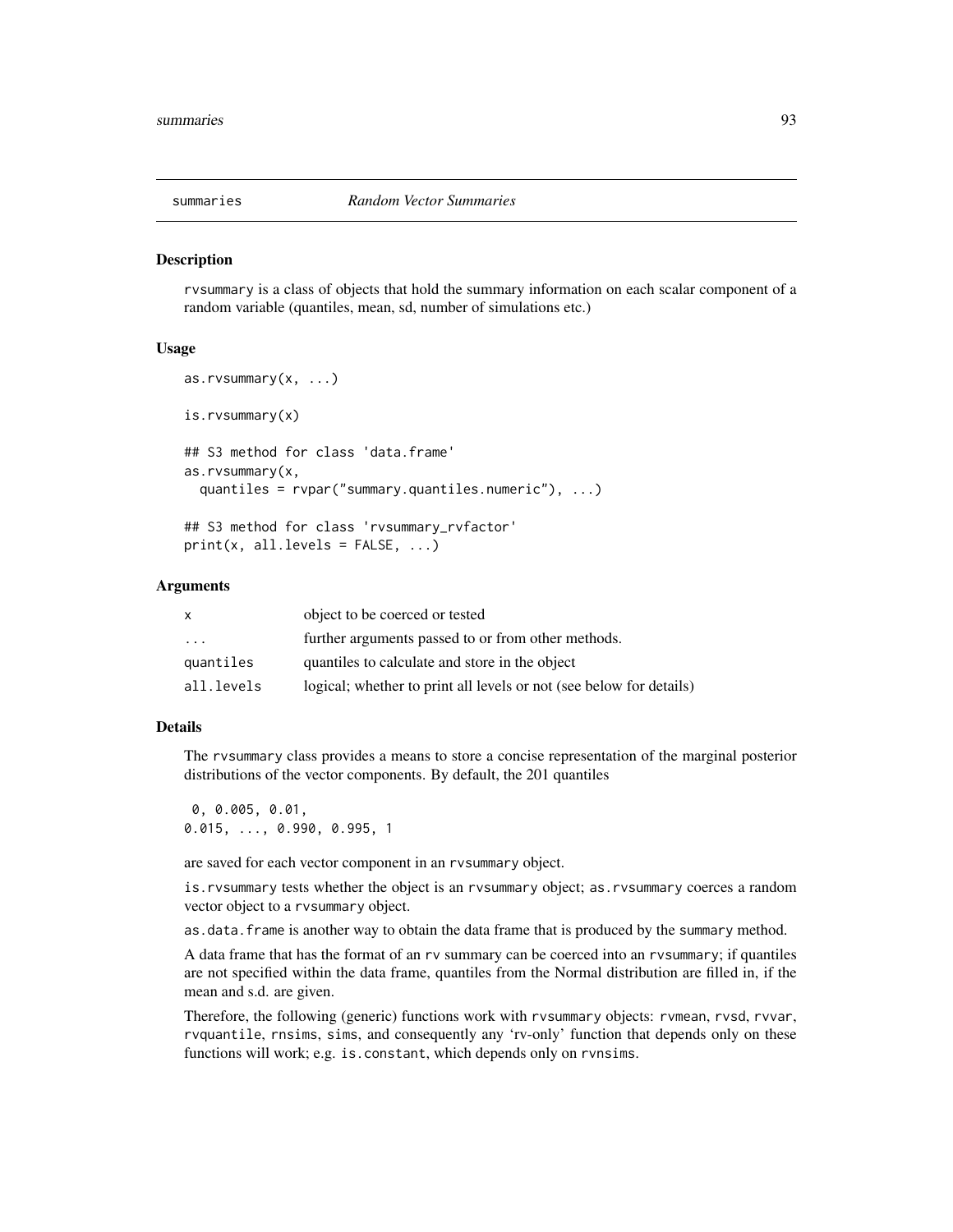<span id="page-93-0"></span>The method is.double is provided for compatibility reasons; this is needed in a function called by plot.rvsummary

The arithmetic operators and mathematical functions will not work with rvsummary objects.

The sims method returns the quantiles.

#### Value

An object of class rvsummary *and* of subclass rvsummary\_numeric, rvsummary\_integer, rvsummary\_logical, or rvsummary\_rvfactor.

#### Author(s)

Jouni Kerman <jouni@kerman.com>

#### References

Kerman, J. and Gelman, A. (2007). Manipulating and Summarizing Posterior Simulations Using Random Variable Objects. Statistics and Computing 17:3, 235-244.

See also vignette("rv").

#### See Also

[rvfactor](#page-37-0)

#### Examples

```
x <- rvnorm(mean=1:12)
sx \leq -as.rvsummary(x)print(sx) # prints the summary of the rvsummary object
length(sx) # 12
dim(sx) # NULL
dim(sx) <- c(3,4) #
dimnames(sx) <- list(1:3, 1:4)
names(sx) < -1:12 #print(sx) # prints the names and dimnames as well
```
unlistrv *Flatten Lists Containing rv Objects*

# **Description**

Given a list structure x, unlist simplifies it to produce a vector which contains all the atomic components (*containing rv objects*) which occur in x.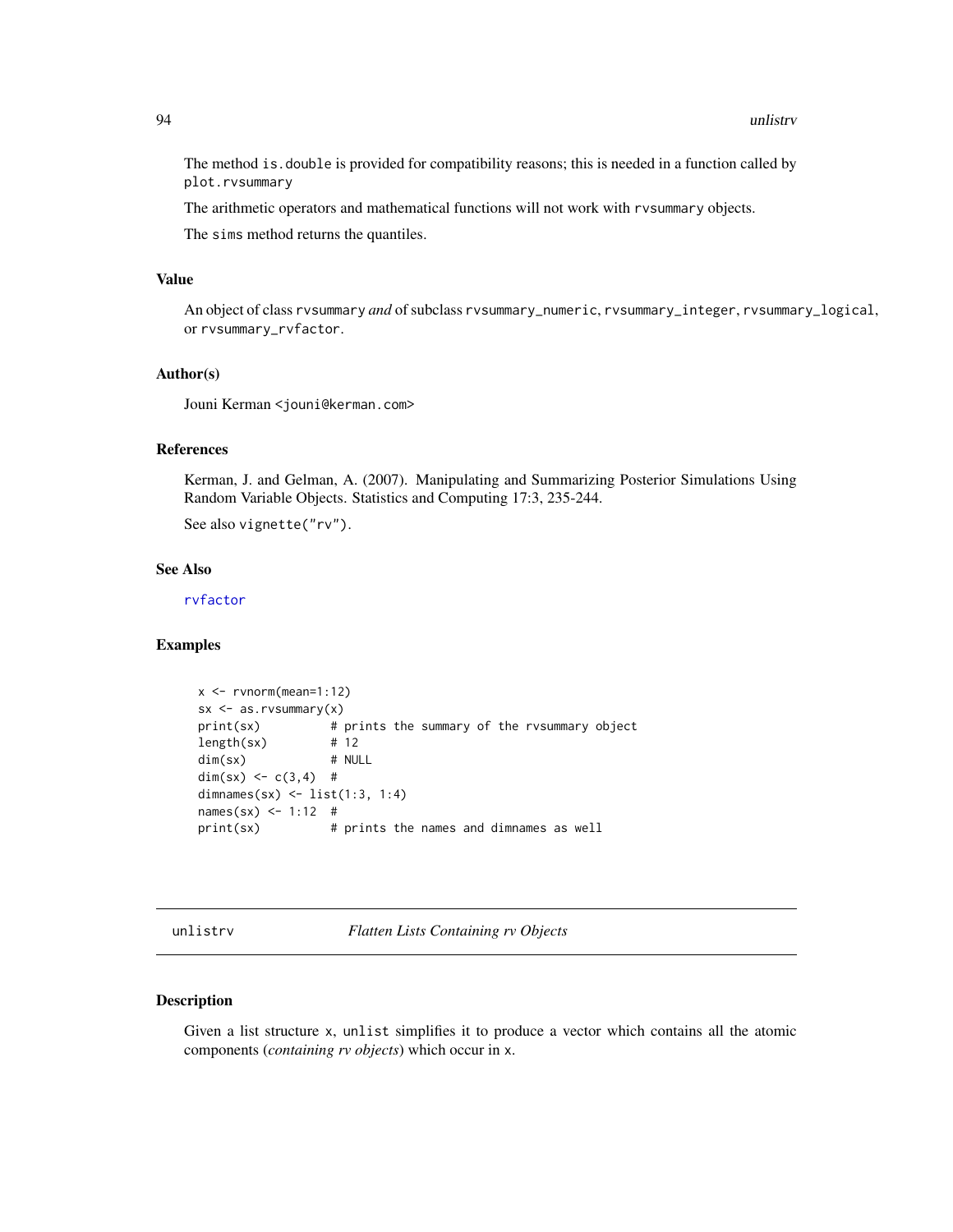#### <span id="page-94-0"></span> $\%$ \*in\*% 95

# Usage

 $unlistrv(x, recursive = TRUE, use.name = TRUE)$ 

# Arguments

| X         | An R object, typically a list or vector (containing rv objects) |
|-----------|-----------------------------------------------------------------|
| recursive | logical. Should unlisting be applied to list components of x?   |
| use.names | logical. Should names be preserved? (now fixed to TRUE)         |

#### Details

This is the rv-compatible version of the function [unlist](#page-0-0).

Since unlist is not a generic function, the whole name unlistrv must be specified when calling the function when x is an 'rv' object.

# Author(s)

Jouni Kerman <jouni@kerman.com>

# References

Kerman, J. and Gelman, A. (2007). Manipulating and Summarizing Posterior Simulations Using Random Variable Objects. Statistics and Computing 17:3, 235-244.

See also vignette("rv").

# See Also

[unlist](#page-0-0)

# Examples

```
x \leftarrow \text{list}(\text{a=rvnorm}(2), \text{b=rvnorm}(3))print(unlistrv(x))
```
%\*in\*% *Test if in set*

# Description

Test if in set

#### Usage

x %\*in\*% y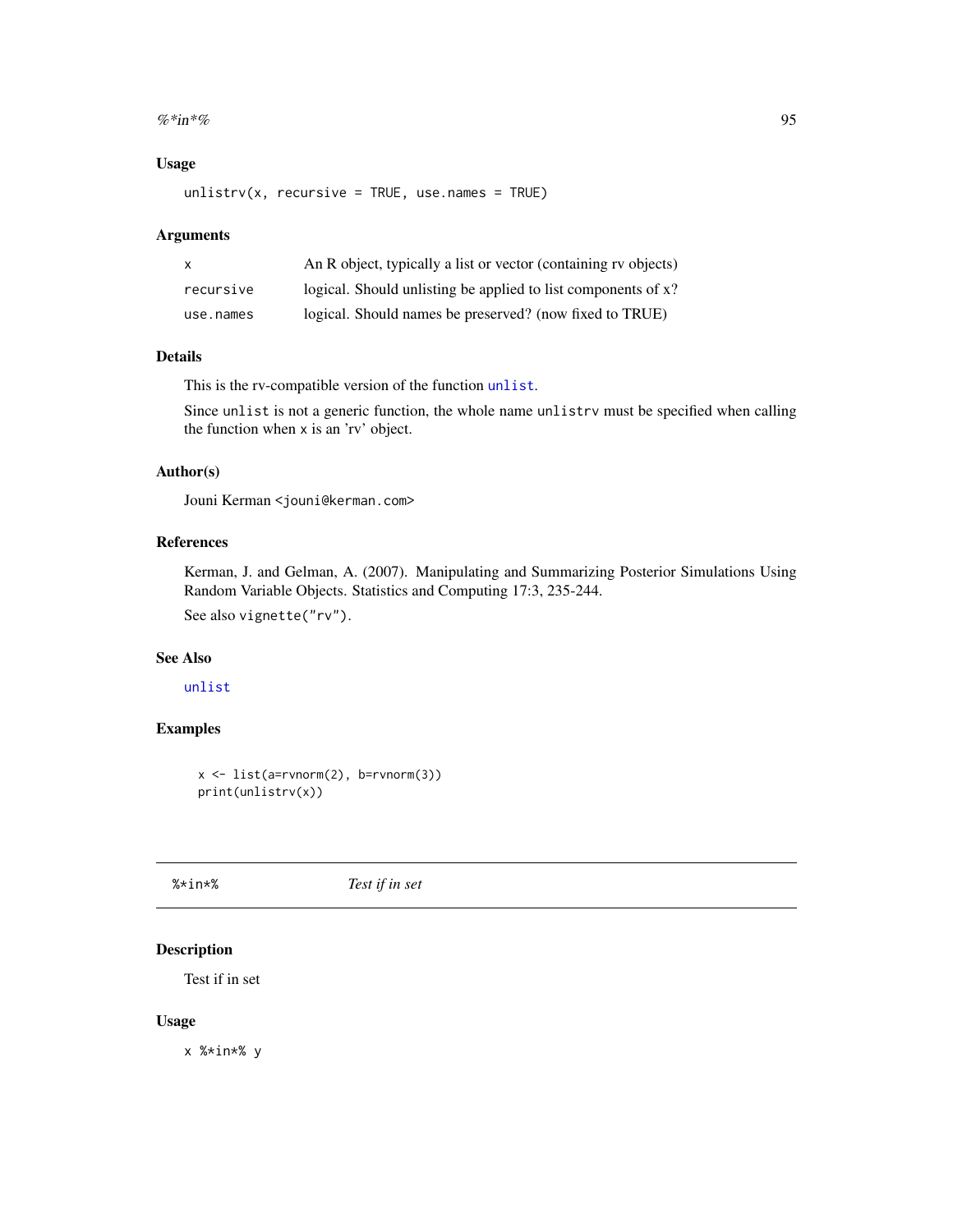# Arguments

| $\mathsf{x}$ | random vector, regular atomic vector, or NULL: the values to be matched.         |
|--------------|----------------------------------------------------------------------------------|
|              | random vector, regular atomic vector, or NULL: the values to be matched against. |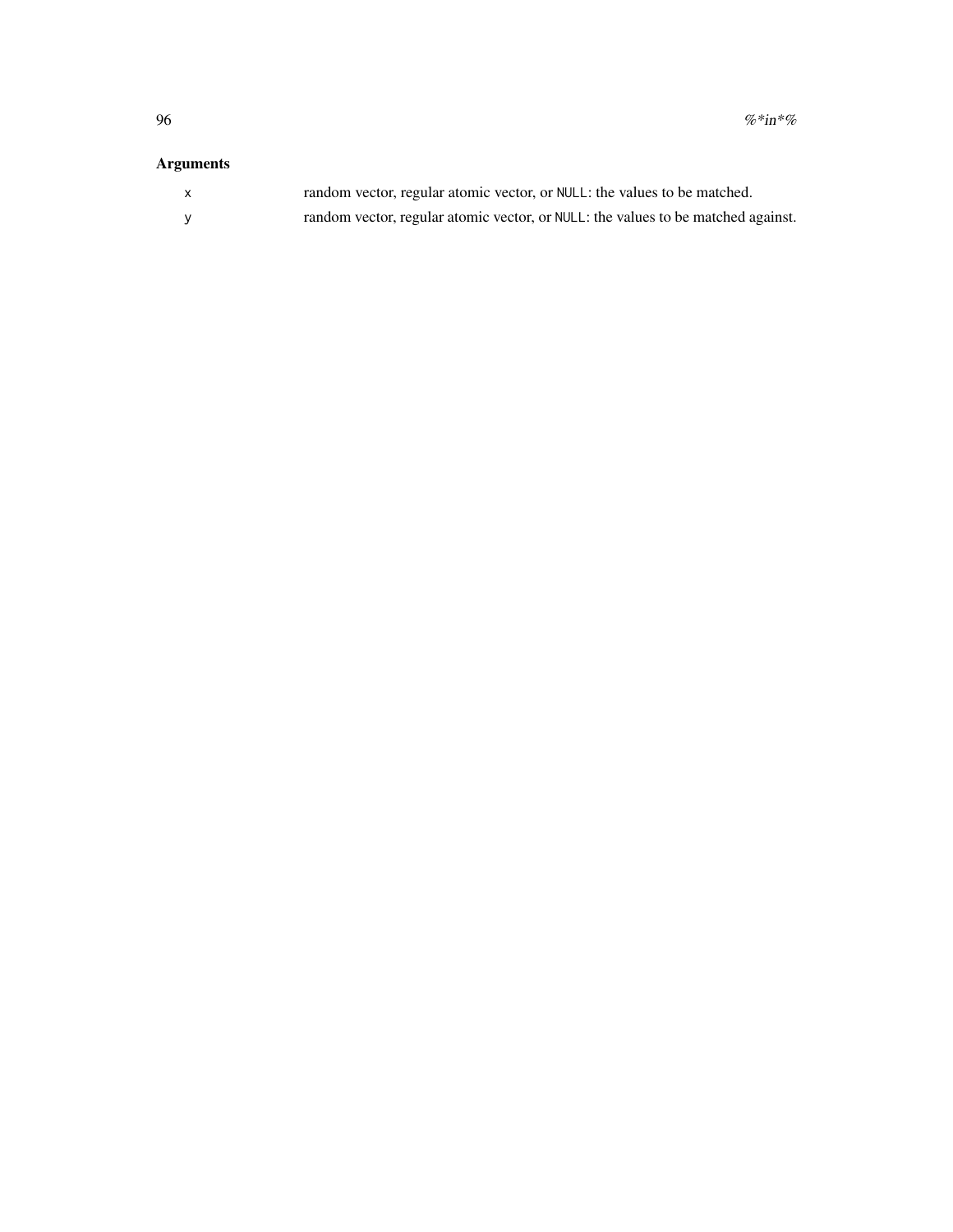# Index

!.rv *(*Math.rv *)* , [24](#page-23-0) ∗Topic aplot abline.rv , [4](#page-3-0) lines.rv, [23](#page-22-0) plot.rv , [32](#page-31-0) points.rv , [33](#page-32-0) ∗Topic arith matmult, [25](#page-24-0) ∗Topic array matmult, [25](#page-24-0) ∗Topic classes as.double.rv , [7](#page-6-0) as.integer.rv, <mark>[8](#page-7-0)</mark> as.list.rv , [9](#page-8-0) as.logical.rv , [10](#page-9-0) as.rv.bugs , [11](#page-10-0) as.vector.rv , [12](#page-11-0) cbind.rv , [13](#page-12-0) cc , [14](#page-13-0) detachrv , [15](#page-14-0) Extract-rv, [16](#page-15-0) Extremes-rv, [17](#page-16-0) hist.rv , [18](#page-17-0) is.constant , [19](#page-18-0) is.fuzzy , [20](#page-19-0) is.na.rv , [21](#page-20-0) Math.rv, [24](#page-23-0) mean.rv,[26](#page-25-0) median.rv, [27](#page-26-0) mlplot, [28](#page-27-0) numeric\_rv , [30](#page-29-0) outer.rv, [31](#page-30-0) posterior , [35](#page-34-0) postsim , [36](#page-35-0) print.rv, [37](#page-36-0) print.rvfactor , [38](#page-37-1) quantile.rv , [39](#page-38-0) range.rv, [40](#page-39-0) rv , [42](#page-41-0)

rv-package , [4](#page-3-0) rvattr , [43](#page-42-0) rvbern , [44](#page-43-0) rvbeta , [45](#page-44-0) rvbinom , [46](#page-45-0) rvboot , [47](#page-46-0) rvcat , [48](#page-47-0) rvcauchy , [49](#page-48-0) rvchisq , [50](#page-49-0) rvci , [51](#page-50-0) rvconst , [52](#page-51-0) rvcov , [53](#page-52-0) rvcut , [54](#page-53-0) rvdens , [55](#page-54-0) rvdirichlet , [56](#page-55-0) rvdiscrete , [57](#page-56-0) rvempirical , [58](#page-57-0) rvexp , [59](#page-58-0) rvgamma, [60](#page-59-0) rvhist , [61](#page-60-0) rvifelse , [61](#page-60-0) rvinvchisq , [62](#page-61-0) rvmatch , [64](#page-63-0) rvmatrix , [66](#page-65-0) rvmean , [67](#page-66-2) rvmultinom , [70](#page-69-0) rvnchains , [71](#page-70-0) rvneff , [72](#page-71-0) rvnorm , [73](#page-72-0) rvnsims , [74](#page-73-0) rvpar , [75](#page-74-0) rvpermut , [76](#page-75-0) rvpois , [77](#page-76-0) rvquantile , [79](#page-78-1) rvRhat, [81](#page-80-0) rvsample , [81](#page-80-0) rvsimapply , [82](#page-81-1) rvsims , [83](#page-82-0) rvt , [85](#page-84-0)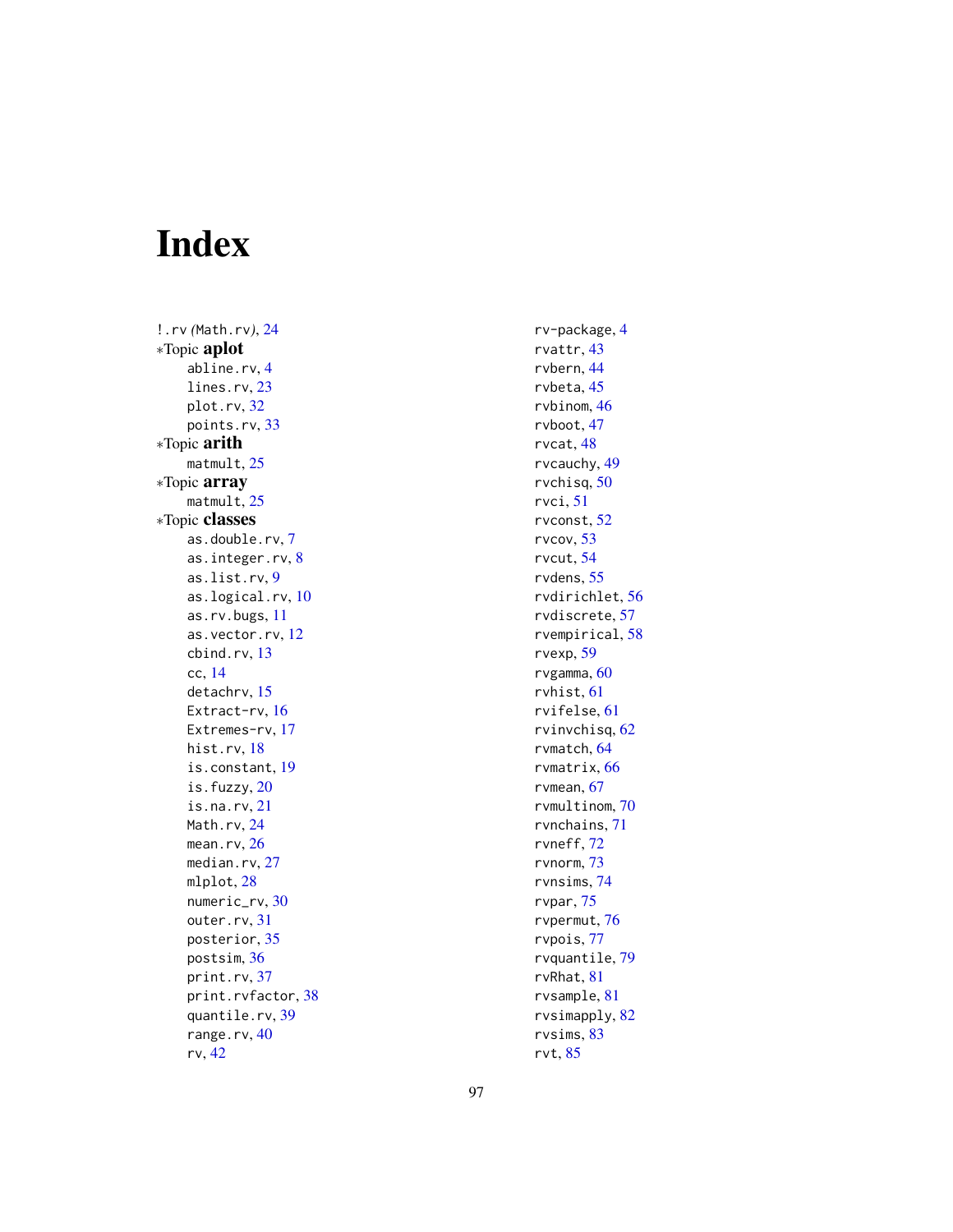rvunif, [86](#page-85-1) rvvar, [86](#page-85-1) sims, [88](#page-87-0) solve.rv, [90](#page-89-0) summaries, [93](#page-92-0) ∗Topic dist rvmeanunif, [68](#page-67-0) ∗Topic hplot ivplot, [22](#page-21-0) ∗Topic manip aperm.rv, [5](#page-4-0) apply.rv, [6](#page-5-0) as.rv.stanfit, [12](#page-11-0) rep.rv, [41](#page-40-0) rvmapply, [63](#page-62-1) simapply, [87](#page-86-1) sort.rv, [91](#page-90-0) splitbyname, [92](#page-91-0) unlistrv, [94](#page-93-0) ∗Topic models rvpredict, [78](#page-77-0) [.rv *(*Extract-rv*)*, [16](#page-15-0) [.rvfactor *(*Extract-rv*)*, [16](#page-15-0) [.rvsummary *(*Extract-rv*)*, [16](#page-15-0) [<-.rv *(*Extract-rv*)*, [16](#page-15-0) [<-.rvsummary *(*Extract-rv*)*, [16](#page-15-0) %\*\*% *(*matmult*)*, [25](#page-24-0) %\*%.rv *(*matmult*)*, [25](#page-24-0) %\*in\*%, [95](#page-94-0) abline, *[5](#page-4-0)*, *[64](#page-63-0)* abline.rv, [4](#page-3-0) aperm, *[6](#page-5-0)* aperm.rv, [5](#page-4-0) apply, *[7](#page-6-0)* apply.rv, [6](#page-5-0) array, *[66](#page-65-0)* as.constant *(*is.constant*)*, [19](#page-18-0) as.data.frame.rvsummary *(*summaries*)*, [93](#page-92-0) as.double.rv, [7](#page-6-0) as.double.rvsummary *(*summaries*)*, [93](#page-92-0) as.integer.rv, [8](#page-7-0) as.list.rv, [9](#page-8-0) as.logical.rv, *[9](#page-8-0)*, [10](#page-9-0) as.matrix.rv *(*rvmatrix*)*, [66](#page-65-0) as.numeric.rv *(*numeric\_rv*)*, [30](#page-29-0) as.numeric.rvfactor *(*numeric\_rv*)*, [30](#page-29-0) as.rv *(*rv*)*, [42](#page-41-0) as.rv.bugs, [11,](#page-10-0) *[71](#page-70-0)*

as.rv.rvfactor *(*print.rvfactor*)*, [38](#page-37-1) as.rv.stanfit, [12](#page-11-0) as.rvfactor *(*print.rvfactor*)*, [38](#page-37-1) as.rvobj *(*rv*)*, [42](#page-41-0) as.rvsummary *(*summaries*)*, [93](#page-92-0) as.rvsummary.bugs *(*as.rv.bugs*)*, [11](#page-10-0) as.vector.rv, [12](#page-11-0) c.rv *(*cc*)*, [14](#page-13-0) c.rvsummary *(*cc*)*, [14](#page-13-0) Cauchy, *[49](#page-48-0)* cbind, *[13](#page-12-0)* cbind.rv, [13](#page-12-0) cc, [14](#page-13-0) cummax.rv *(*Math.rv*)*, [24](#page-23-0) cummin.rv *(*Math.rv*)*, [24](#page-23-0) cumprod.rv *(*Math.rv*)*, [24](#page-23-0) cumsum.rv *(*Math.rv*)*, [24](#page-23-0) cut, *[54](#page-53-0)* detachrv, [15](#page-14-0) diag, *[26](#page-25-0)* drop, *[25](#page-24-0)* E *(*rvmean*)*, [67](#page-66-2) Extract-rv, [16](#page-15-0) Extremes-rv, [17](#page-16-0) fuzzy *(*is.fuzzy*)*, [20](#page-19-0) getnsims *(*rvnsims*)*, [74](#page-73-0) hist, *[18](#page-17-0)* hist.rv, [18](#page-17-0) ifelse, *[62](#page-61-0)* impute<- *(*Extract-rv*)*, [16](#page-15-0) is.constant, [19](#page-18-0) is.fuzzy, [20](#page-19-0) is.matrix.rv *(*rvmatrix*)*, [66](#page-65-0) is.na.rv, [21](#page-20-0) is.numeric.rv *(*numeric\_rv*)*, [30](#page-29-0) is.numeric.rvfactor *(*numeric\_rv*)*, [30](#page-29-0) is.random *(*rv*)*, [42](#page-41-0) is.rv *(*rv*)*, [42](#page-41-0) is.rvfactor *(*print.rvfactor*)*, [38](#page-37-1) is.rvobj *(*rv*)*, [42](#page-41-0) is.rvsummary *(*summaries*)*, [93](#page-92-0) ivplot, [22](#page-21-0)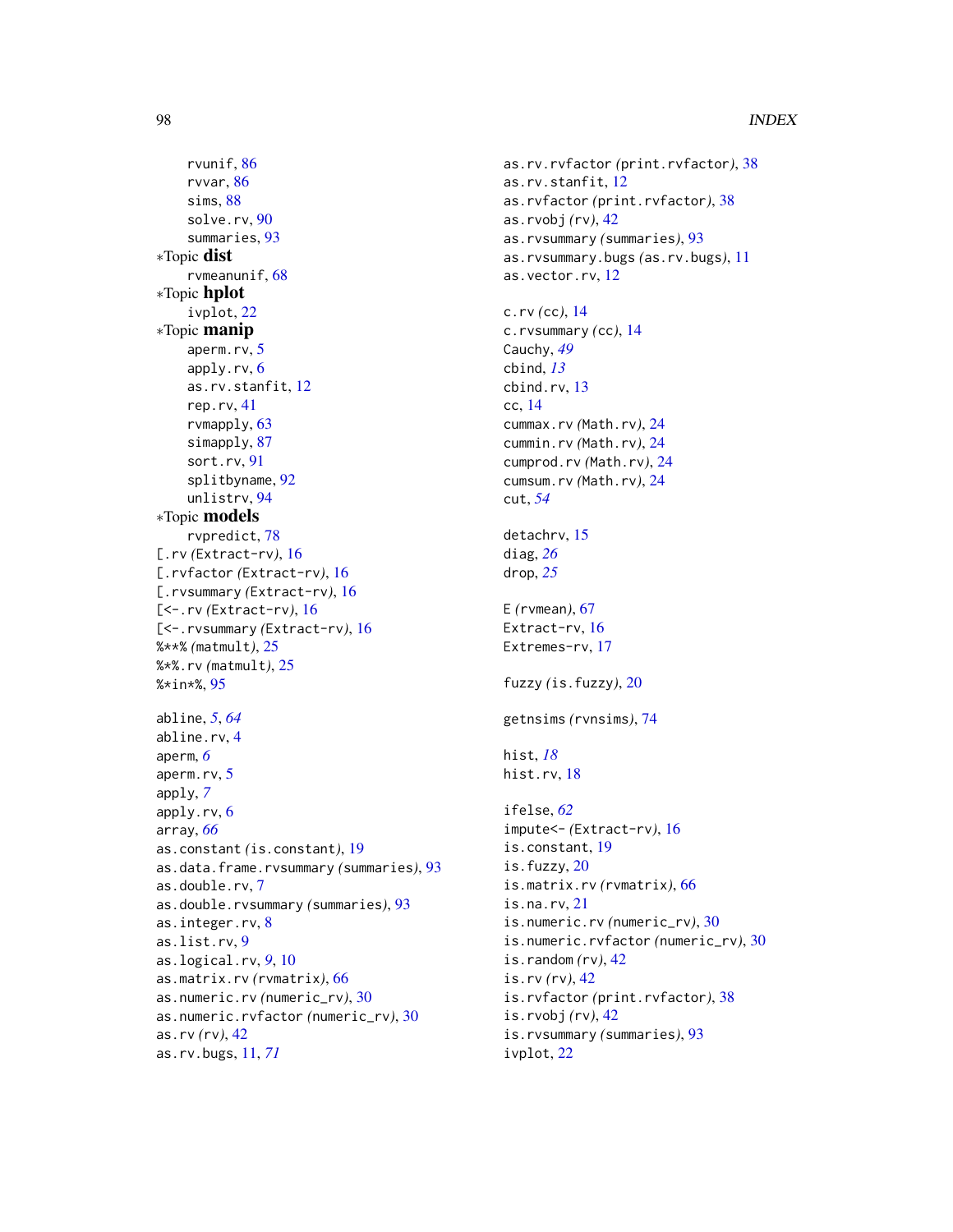#### INDEX 99

lines.rv , [23](#page-22-0) , *[34](#page-33-0) , [35](#page-34-0)* mapply , *[63](#page-62-1) , [64](#page-63-0)* Math.rv, [24](#page-23-0) Math.rvsim *(*Math.rv *)* , [24](#page-23-0) matmult, [25](#page-24-0) matrix , *[26](#page-25-0)* , *[66](#page-65-0)* max.rv *(*Extremes-rv *)* , [17](#page-16-0) mean.rv , [26](#page-25-0) , *[68](#page-67-0)* median.rv, [27](#page-26-0) min.rv *(*Extremes-rv *)* , [17](#page-16-0) mlplot , [28](#page-27-0) , *[33](#page-32-0)* , *[67](#page-66-2)* NA , *[40](#page-39-0)* numeric , *[31](#page-30-0)* numeric.rv *(*numeric\_rv *)* , [30](#page-29-0) numeric\_rv , [30](#page-29-0) Ops , *[26](#page-25-0)* Ops.rv *(*Math.rv *)* , [24](#page-23-0) Ops.rvsim *(*Math.rv *)* , [24](#page-23-0) outer.rv , [31](#page-30-0) par , *[29](#page-28-0)* plot.rv , [32](#page-31-0) plot.rvsummary *(*plot.rv *)* , [32](#page-31-0) pmax.rv *(*Extremes-rv *)* , [17](#page-16-0) pmin.rv *(*Extremes-rv *)* , [17](#page-16-0) points.rv , *[23](#page-22-0)* , [33](#page-32-0) posterior , [35](#page-34-0) , *[36](#page-35-0)* postsim , [36](#page-35-0) Pr *(*rvmean *)* , [67](#page-66-2) print.rv , [37](#page-36-0) print.rvfactor , [38](#page-37-1) print.rvsummary *(*summaries *)* , [93](#page-92-0) print.rvsummary\_rvfactor *(*summaries *)* , [93](#page-92-0) quantile , *[28](#page-27-0)* quantile.rv , [39](#page-38-0) , *[41](#page-40-0)* range , *[40](#page-39-0)* range.rv , [40](#page-39-0) rbind , *[13](#page-12-0)* rbind.rv *(*cbind.rv *)* , [13](#page-12-0) rep , *[41](#page-40-0) , [42](#page-41-0)* rep.rv , [41](#page-40-0) rv , [42](#page-41-0) rv-package , [4](#page-3-0) rv.all.na *(*is.na.rv *)* , [21](#page-20-0) rv.any.na *(*is.na.rv *)* , [21](#page-20-0)

rvarray *(*rvmatrix *)* , [66](#page-65-0) rvattr , [43](#page-42-0) rvattr<- *(*rvattr *)* , [43](#page-42-0) rvbern , [44](#page-43-0) rvbeta , [45](#page-44-0) rvbinom , [46](#page-45-0) rvboot , [47](#page-46-0) rvcat , [48](#page-47-0) rvcauchy , [49](#page-48-0) rvchisq , [50](#page-49-0) rvci , [51](#page-50-0) rvconst , [52](#page-51-0) rvcov , [53](#page-52-0) rvcut , [54](#page-53-0) rvdens , [55](#page-54-0) rvdirichlet , [56](#page-55-0) rvdiscrete , [57](#page-56-0) rvempirical , [58](#page-57-0) rvexp , [59](#page-58-0) rvfactor , *[37](#page-36-0)* , *[49](#page-48-0)* , *[54](#page-53-0)* , *[94](#page-93-0)* rvfactor *(*print.rvfactor *)* , [38](#page-37-1) rvgamma , [60](#page-59-0) rvhist , [61](#page-60-0) rvifelse , [61](#page-60-0) rvinvchisq , [62](#page-61-0) rvmapply , [63](#page-62-1) , *[83](#page-82-0)* , *[88](#page-87-0)* rvmatch , [64](#page-63-0) rvmatrix , [66](#page-65-0) rvmax , [67](#page-66-2) , *[68](#page-67-0)* , *[87](#page-86-1)* rvmean , *[18](#page-17-0)* , *[27](#page-26-0)* , [67](#page-66-2) , *[88](#page-87-0)* rvmeanunif , [68](#page-67-0) rvmedian , *[18](#page-17-0)* , *[28](#page-27-0)* , *[68](#page-67-0)* , *[87](#page-86-1)* rvmedian *(*rvquantile *)* , [79](#page-78-1) rvmin , *[68](#page-67-0)* , [69](#page-68-1) , *[87](#page-86-1)* rvmultinom , [70](#page-69-0) rvnbeta *(*rvbeta *)* , [45](#page-44-0) rvnchains , [71](#page-70-0) rvneff , [72](#page-71-0) rvngamma *(*rvgamma *)* , [60](#page-59-0) rvnorm , [73](#page-72-0) rvnsims , [74](#page-73-0) rvpar , [75](#page-74-0) rvpermut , [76](#page-75-0) rvpois , [77](#page-76-0) rvpredict , [78](#page-77-0) rvquantile , *[39](#page-38-0)* , [79](#page-78-1) rvrange, [80](#page-79-0) rvRhat , [81](#page-80-0)